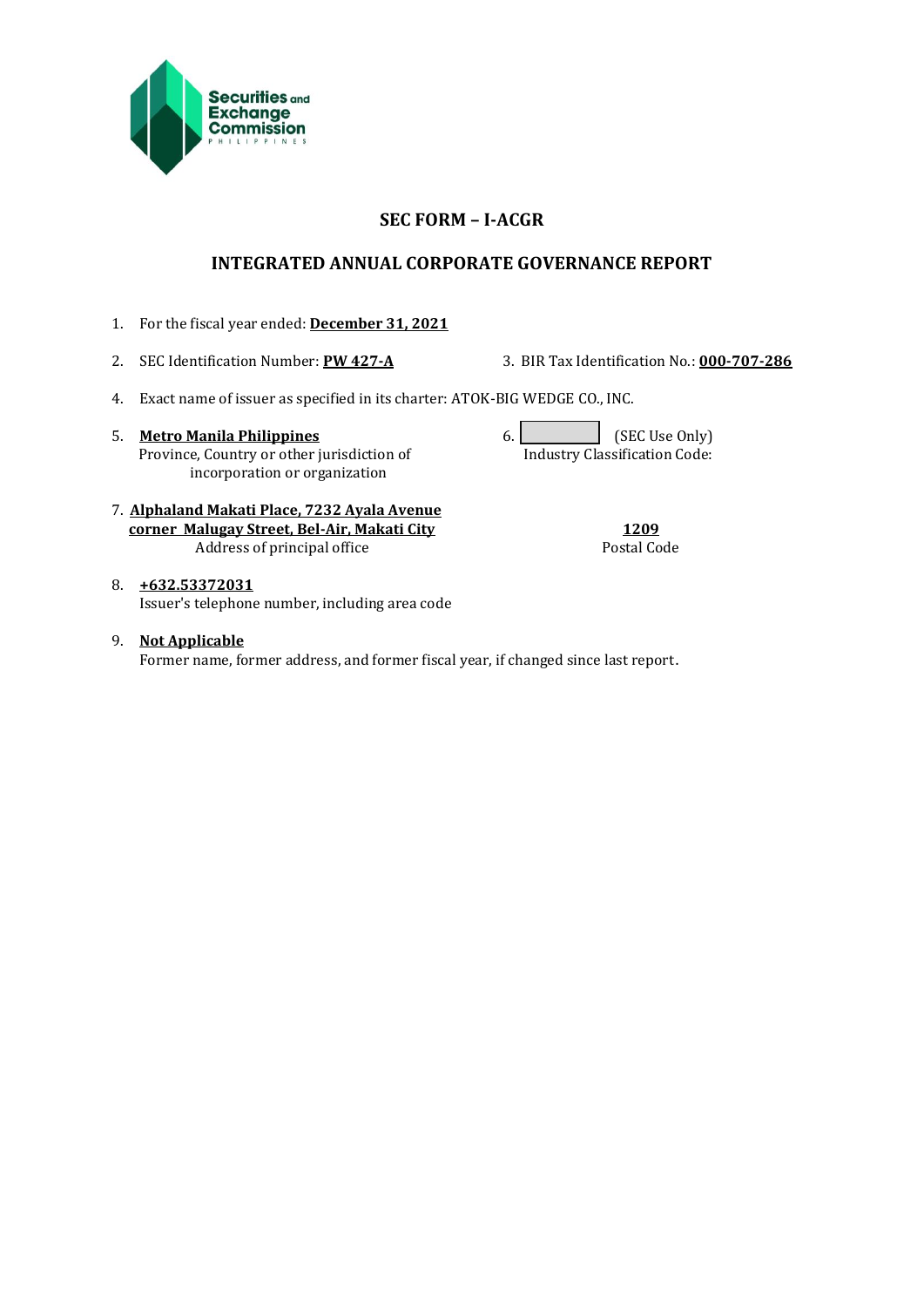| <b>INTEGRATED ANNUAL CORPORATE GOVERNANCE REPORT</b>                                                                                                                                                                                          |                                  |                                                                                                                                                                                                                                                                                                                                                                             |                    |
|-----------------------------------------------------------------------------------------------------------------------------------------------------------------------------------------------------------------------------------------------|----------------------------------|-----------------------------------------------------------------------------------------------------------------------------------------------------------------------------------------------------------------------------------------------------------------------------------------------------------------------------------------------------------------------------|--------------------|
|                                                                                                                                                                                                                                               | <b>COMPLIANT/</b><br><b>NON-</b> | <b>ADDITIONAL INFORMATION</b>                                                                                                                                                                                                                                                                                                                                               | <b>EXPLANATION</b> |
|                                                                                                                                                                                                                                               | <b>COMPLIANT</b>                 |                                                                                                                                                                                                                                                                                                                                                                             |                    |
|                                                                                                                                                                                                                                               |                                  | The Board's Governance Responsibilities                                                                                                                                                                                                                                                                                                                                     |                    |
| other stakeholders.                                                                                                                                                                                                                           |                                  | Principle 1: The company should be headed by a competent, working board to foster the long-term success of the corporation, and to sustain its<br>competitiveness and profitability in a manner consistent with its corporate objectives and the long-term best interests of its shareholders and                                                                           |                    |
| <b>Recommendation 1.1</b>                                                                                                                                                                                                                     |                                  |                                                                                                                                                                                                                                                                                                                                                                             |                    |
| Board is composed of<br>directors with collective<br>working knowledge,<br>experience or expertise<br>that is relevant to the<br>company's<br>industry/sector.<br>2.<br>Board has an appropriate<br>mix of competence and<br>expertise.       | Compliant<br>Compliant           | Information on the academic<br>qualifications,<br>industry<br>knowledge, professional experience, expertise and relevant<br>trainings of the Company's 11-person Board of Directors are<br>disclosed in the Company's Annual Report (SEC Form 17-A),<br>which can be viewed at: http://atokbigwedge.com/wp-<br>content/uploads/2022/05/AB_-SEC-Form17-A-ending-<br>2021.pdf |                    |
| Directors remain qualified<br>3.<br>for their positions<br>individually and<br>collectively to enable<br>them to fulfill their roles<br>and responsibilities and<br>respond to the needs of<br>the organization.<br><b>Recommendation 1.2</b> | Compliant                        | The Qualification standards for directors to facilitate the<br>selection of potential nominees and to serve as benchmark<br>for the evaluation of its performance are provided in Sec.<br>2.2.2.1 of the Company's Revised Manual on Corporate<br>Governance, which can be viewed at:<br>http://atokbigwedge.com/wp-<br>content/uploads/2021/05/10a_ab_mcg2020.pdf          |                    |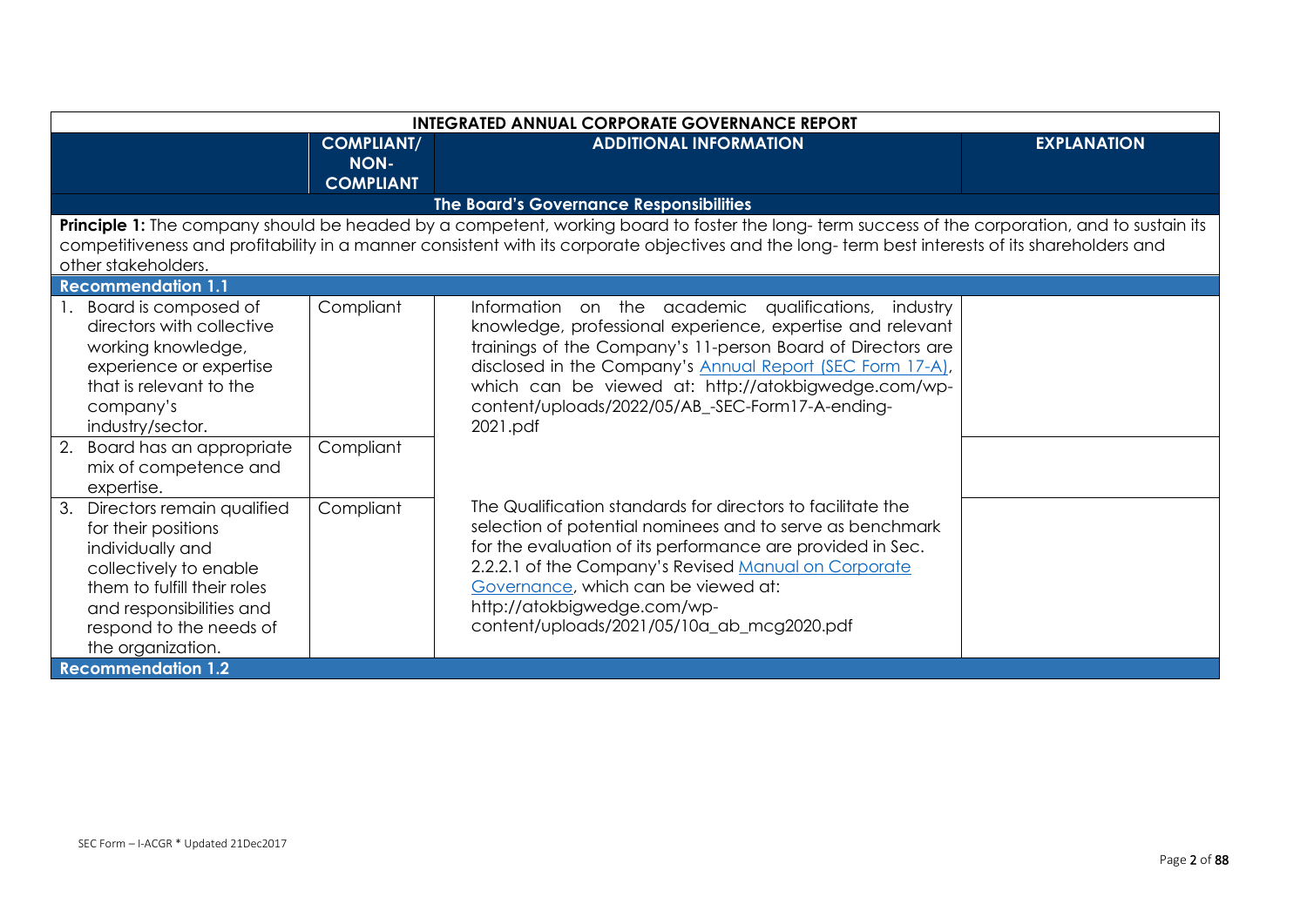| Board is composed of a<br>majority of non-executive<br>directors.                                                              | Compliant | The Company's General Information Sheet, which can be<br>viewed at: http://atokbigwedge.com/wp-<br>content/uploads/2022/04/2021-AB-General-Information-<br>Sheet%E2%80%8B.pdf, as well as the Annual Report:<br>http://atokbigwedge.com/wp-content/uploads/2022/05/AB_-<br>SEC-Form17-A-ending-2021.pdf, identifies the directors and the<br>type of their directorships in the Company. |  |
|--------------------------------------------------------------------------------------------------------------------------------|-----------|------------------------------------------------------------------------------------------------------------------------------------------------------------------------------------------------------------------------------------------------------------------------------------------------------------------------------------------------------------------------------------------|--|
| <b>Recommendation 1.3</b>                                                                                                      |           |                                                                                                                                                                                                                                                                                                                                                                                          |  |
| Company provides in its<br><b>Board Charter and</b><br>Manual on Corporate<br>Governance a policy on<br>training of directors. | Compliant | The company's Revised Manual on Corporate Governance<br>encourages directors to keep abreast with industry<br>developments and business trends.<br>http://atokbigwedge.com/wp-<br>content/uploads/2021/05/10a ab mcg2020.pdf                                                                                                                                                             |  |
| Company has an<br>2.<br>orientation program for<br>first time directors.                                                       | Compliant | The Corporate Secretary furnishes all directors a copy of the<br>Company's Revised Manual on Corporate Governance. He<br>also reminds and encourages the directors to attend seminars<br>on corporate governance.                                                                                                                                                                        |  |
| Company has relevant<br>3.<br>annual continuing training<br>for all directors.                                                 | Compliant |                                                                                                                                                                                                                                                                                                                                                                                          |  |
| <b>Recommendation 1.4</b>                                                                                                      |           |                                                                                                                                                                                                                                                                                                                                                                                          |  |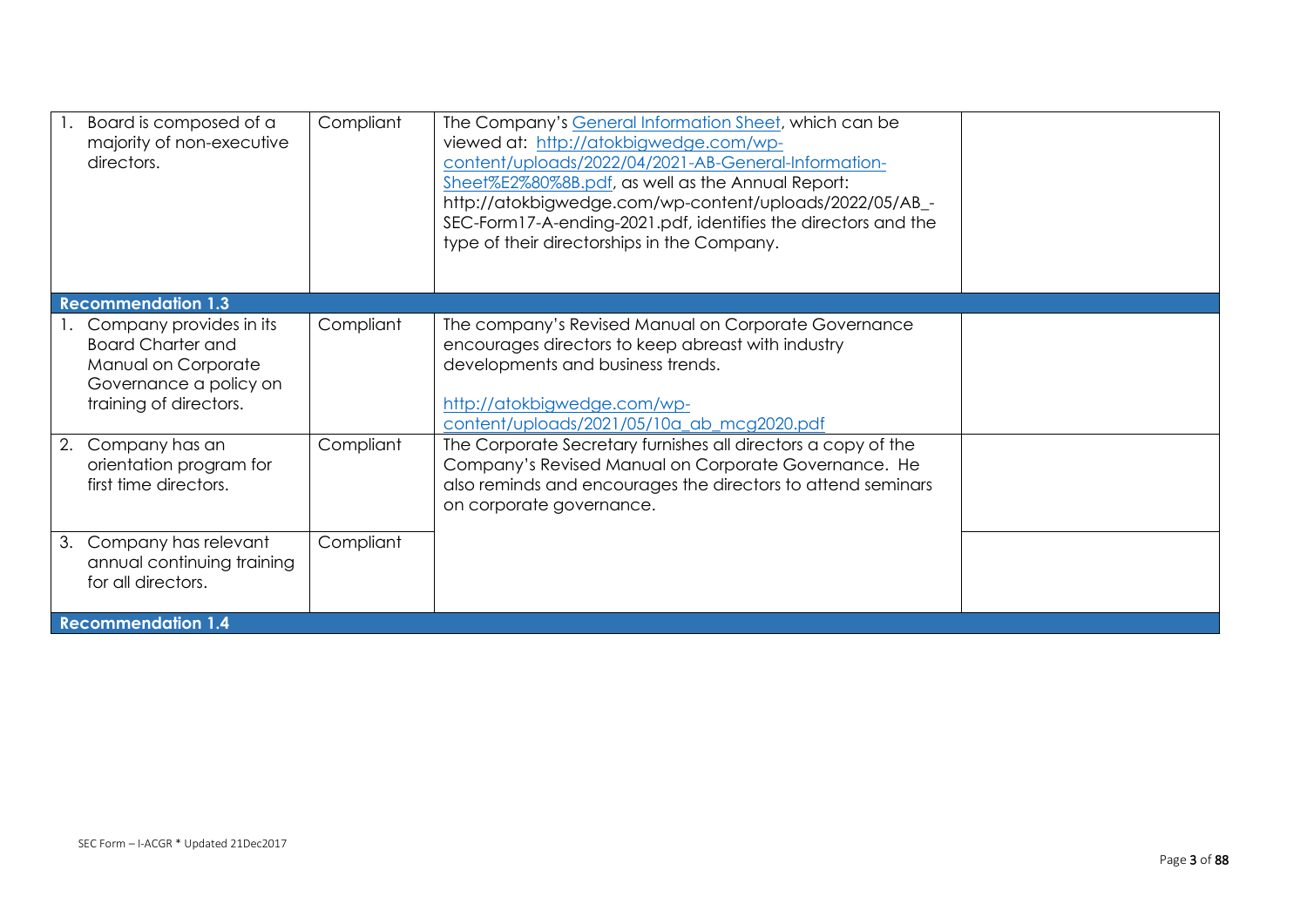| 1. Board has a policy on<br>board diversity.                                                                                                                               | Compliant | Sections 2.2.1.1 and 2.2.2.1 of the Company's Revised Manual<br>on Corporate Governance provide for the qualifications for<br>membership to the Board of Directors and that membership<br>may be a combination of executive and non-executive<br>directors in order that no director or small group of directors can<br>dominate the decision-making process.<br>http://atokbigwedge.com/wp-<br>content/uploads/2021/05/10a_ab_mcg2020.pdf<br>As a practice, the Company's Board of Directors is composed of<br>individuals that come from different backgrounds and industries.<br>This year's roster of directors comprises individuals involved in<br>diverse businesses including the following industries: gaming, real<br>estate, mining, banking, mass media, aviation, petroleum,<br>shipping, logistics, infrastructure, education, leisure, and<br>telecommunications. There is at least one accountant, lawyer,<br>engineer, geologist, and MBA degree holder. (Ref: Annual<br>http://atokbigwedge.com/wp-<br>Report<br>at:<br>content/uploads/2022/05/AB_-SEC-Form17-A-ending-2021.pdf)<br>The board is composed of 11 males and one female. (See: GIS<br>at:<br>http://atokbigwedge.com/wp-<br>content/uploads/2022/04/2021-AB-General-Information-<br>Sheet%E2%80%8B.pdf |  |
|----------------------------------------------------------------------------------------------------------------------------------------------------------------------------|-----------|----------------------------------------------------------------------------------------------------------------------------------------------------------------------------------------------------------------------------------------------------------------------------------------------------------------------------------------------------------------------------------------------------------------------------------------------------------------------------------------------------------------------------------------------------------------------------------------------------------------------------------------------------------------------------------------------------------------------------------------------------------------------------------------------------------------------------------------------------------------------------------------------------------------------------------------------------------------------------------------------------------------------------------------------------------------------------------------------------------------------------------------------------------------------------------------------------------------------------------------------------------------------------------------|--|
| <b>Optional: Recommendation 1.4</b>                                                                                                                                        |           |                                                                                                                                                                                                                                                                                                                                                                                                                                                                                                                                                                                                                                                                                                                                                                                                                                                                                                                                                                                                                                                                                                                                                                                                                                                                                        |  |
| 1. Company has a policy on<br>and discloses measurable<br>objectives for<br>implementing its board<br>diversity and reports on<br>progress in achieving its<br>objectives. |           |                                                                                                                                                                                                                                                                                                                                                                                                                                                                                                                                                                                                                                                                                                                                                                                                                                                                                                                                                                                                                                                                                                                                                                                                                                                                                        |  |

SEC Form – I-ACGR \* Updated 21Dec2017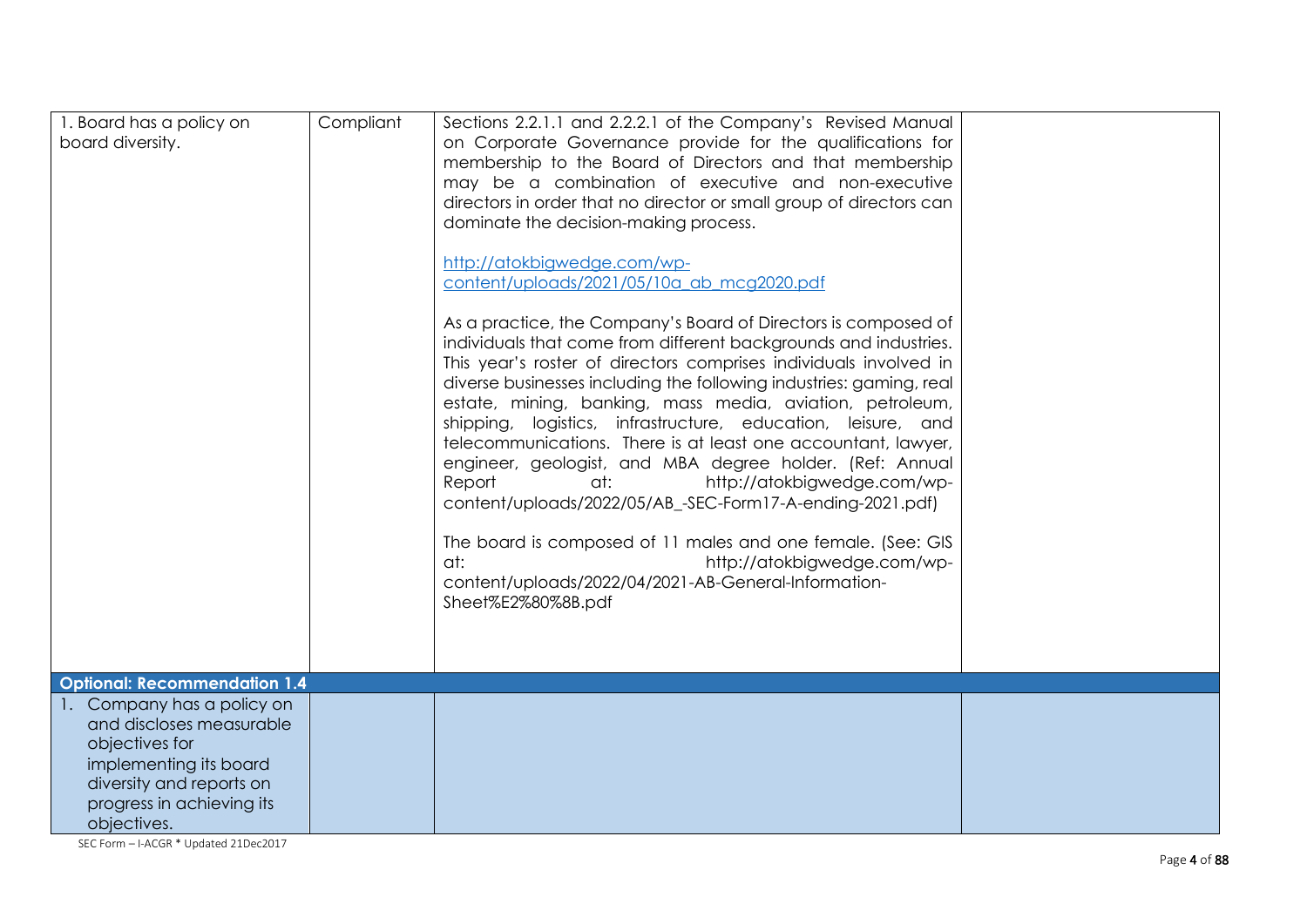| <b>Recommendation 1.5</b>                      |           |                                                                                                                                                                                                                                                                                                                                                                                                                                                                                                                                                                                                                                                                                                                                                                                                                                                                                                                                                                                                                                                                                                                                                   |  |
|------------------------------------------------|-----------|---------------------------------------------------------------------------------------------------------------------------------------------------------------------------------------------------------------------------------------------------------------------------------------------------------------------------------------------------------------------------------------------------------------------------------------------------------------------------------------------------------------------------------------------------------------------------------------------------------------------------------------------------------------------------------------------------------------------------------------------------------------------------------------------------------------------------------------------------------------------------------------------------------------------------------------------------------------------------------------------------------------------------------------------------------------------------------------------------------------------------------------------------|--|
| Board is assisted by a<br>Corporate Secretary. | Compliant | Sec. 2.2.3 of the Company's Revised Manual on Corporate<br>Governance and Section 8, Article III of its By-Laws provides for<br>the Corporate Secretary's duties and responsibilities. (See: MCG<br>http://atokbigwedge.com/wp-<br>at:<br>content/uploads/2021/05/10a_ab_mcg2020.pdf; By Laws at:<br>http://atokbigwedge.com/wp-<br>content/uploads/2021/05/1b_ab_bl20100712.pdf)<br>Aside from those prescribed by the By-Laws and the Revised<br>Manual on Corporate Governance, the Corporate Secretary<br>also prepares the agenda for each regular or special Board<br>meeting and the annual meeting of the stockholders and<br>oversees the distribution of the same before such scheduled<br>meeting. He also regularly updates the Board regarding any<br>relevant statutory and regulatory changes. The Corporation's<br>current Corporate Secretary, Atty. Charles Edward M. Cheng is<br>a lawyer by profession. Other information on the Corporate<br>Secretary is provided in the Company's Annual Report, which can<br>viewed<br>at: http://atokbigwedge.com/wp-<br>be<br>content/uploads/2022/05/AB_-SEC-Form17-A-ending-2021.pdf. |  |
|                                                |           |                                                                                                                                                                                                                                                                                                                                                                                                                                                                                                                                                                                                                                                                                                                                                                                                                                                                                                                                                                                                                                                                                                                                                   |  |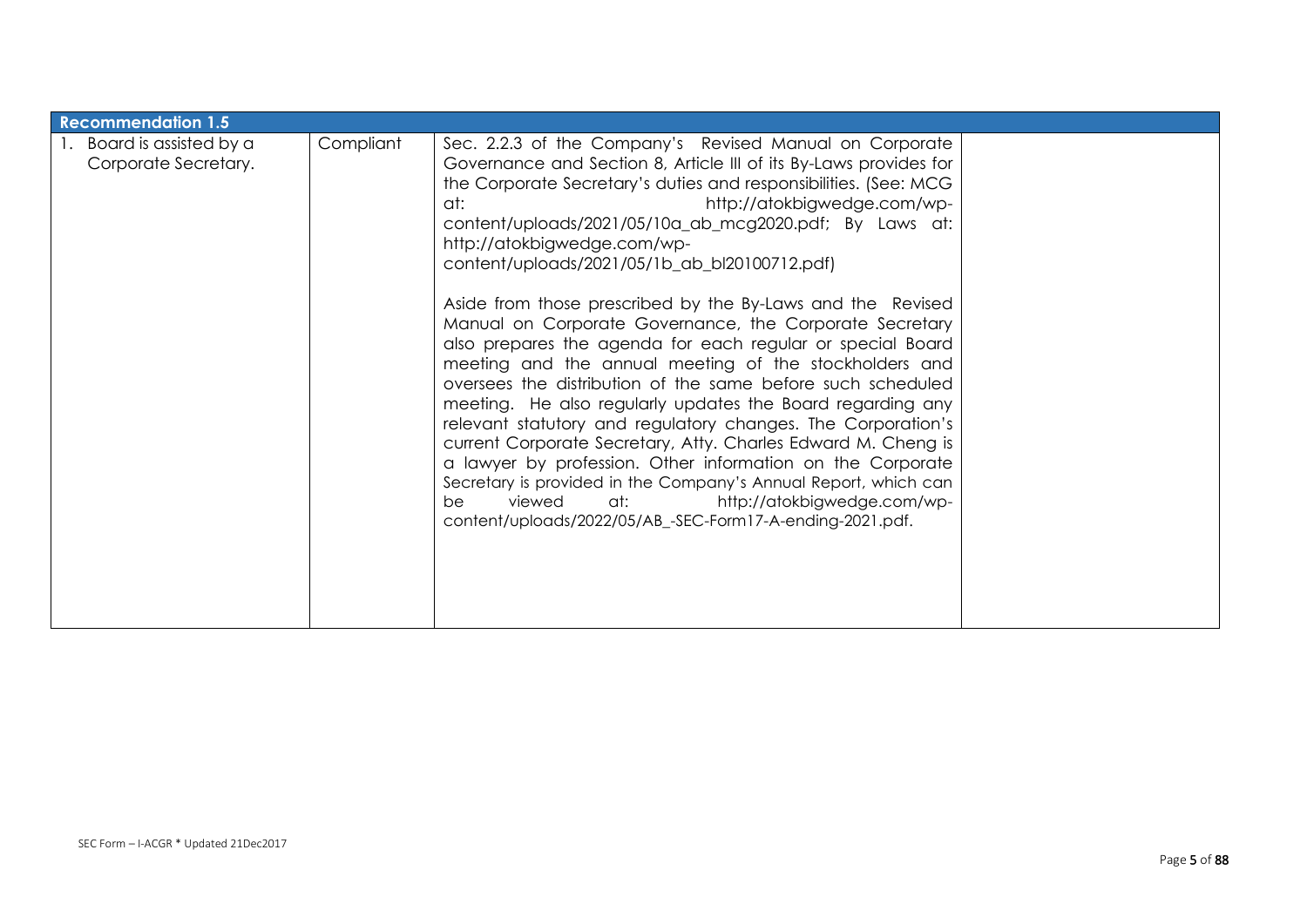| 2.<br>Corporate Secretary is a | Non-      | The Corporate Secretary is   |
|--------------------------------|-----------|------------------------------|
| separate individual from       | Compliant | also the Compliance Officer, |
| the Compliance Officer.        |           | but is assisted by a Deputy  |
|                                |           | Compliance Officer.          |
|                                |           |                              |
|                                |           |                              |
|                                |           |                              |
|                                |           |                              |
|                                |           |                              |
|                                |           |                              |
|                                |           |                              |
|                                |           |                              |
|                                |           |                              |
|                                |           |                              |
|                                |           |                              |
|                                |           |                              |
|                                |           |                              |
|                                |           |                              |
|                                |           |                              |
|                                |           |                              |
|                                |           |                              |
|                                |           |                              |
|                                |           |                              |
|                                |           |                              |
|                                |           |                              |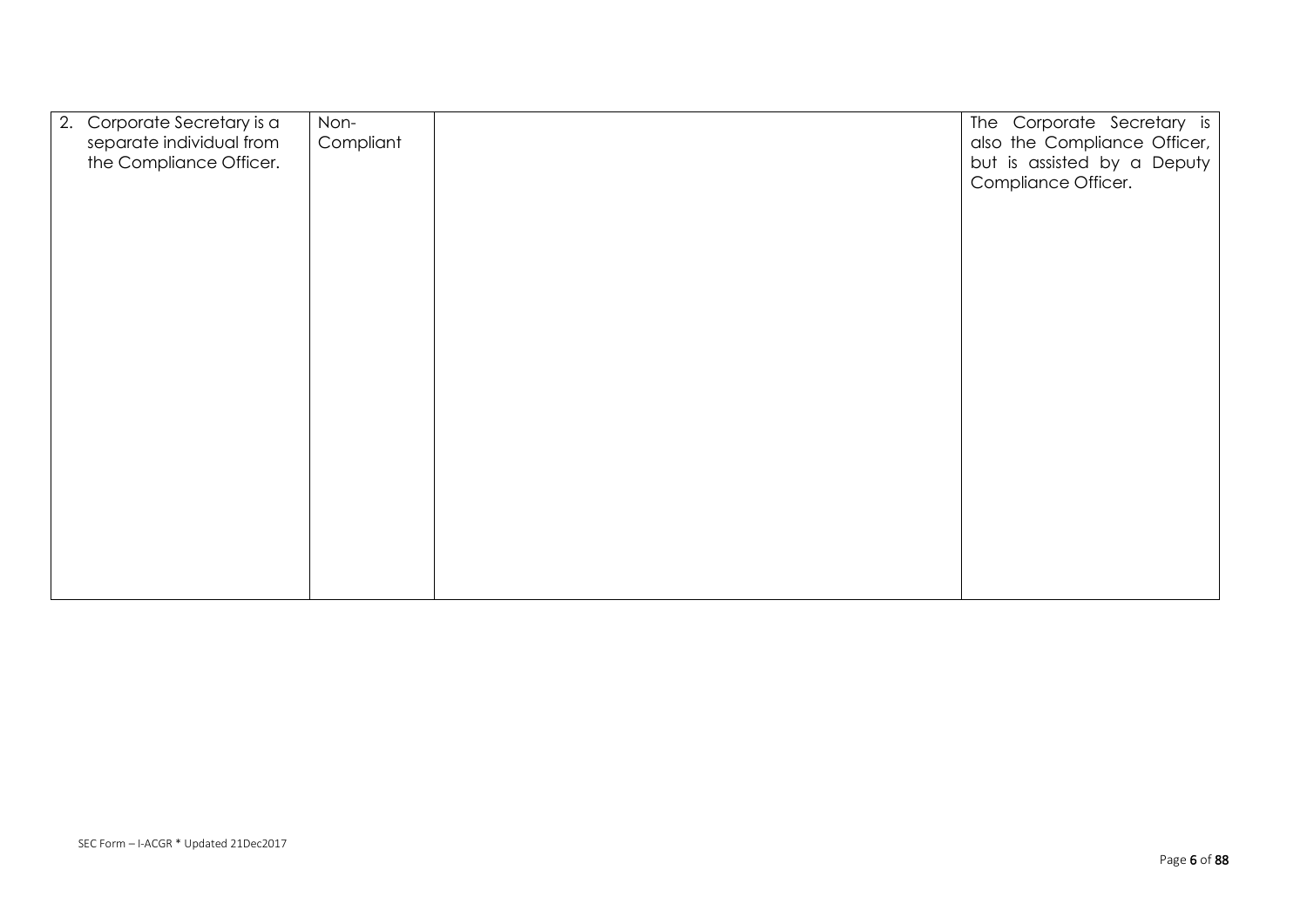| 3.<br>Corporate Secretary is not<br>a member of the Board of<br>Directors.                                                           | Non-<br>Compliant | The Corporate Secretary is a<br>member of the Board of<br>Directors, but his duty as such<br>is not compromised since he<br>was made aware of his duties<br>and responsibilities both as<br>corporate secretary and as<br>member of the Board of<br>Directors.<br>The<br>Corporate<br>Secretary<br>is<br>also<br>being<br>Assistant<br>assisted<br>by<br>an<br>Corporate Secretary, who is                                                                                                      |
|--------------------------------------------------------------------------------------------------------------------------------------|-------------------|-------------------------------------------------------------------------------------------------------------------------------------------------------------------------------------------------------------------------------------------------------------------------------------------------------------------------------------------------------------------------------------------------------------------------------------------------------------------------------------------------|
| <b>Corporate Secretary</b><br>4.<br>attends training/s on<br>corporate governance.<br><b>Optional: Recommendation 1.5</b>            | Non-<br>Compliant | not a member of the Board of<br>Directors.<br>The Company has adopted<br>the Securities and Exchange<br><b>Commission's Corporate</b><br>Governance Self-Rating Form<br>(SEC CG-SRF) as its system of<br>evaluation for compliance<br>with the Company's Manual<br>on Corporate Governance.<br>The Company's Manual on<br>Corporate Governance also<br>requires him to be aware of<br>the laws, rules and regulations<br>necessary in the performance<br>of his duties and<br>responsibilities. |
| 1. Corporate Secretary                                                                                                               | Compliant         |                                                                                                                                                                                                                                                                                                                                                                                                                                                                                                 |
| distributes materials for<br>board meetings at least<br>five business days before<br>scheduled meeting.<br><b>Recommendation 1.6</b> |                   |                                                                                                                                                                                                                                                                                                                                                                                                                                                                                                 |

SEC Form – I-ACGR \* Updated 21Dec2017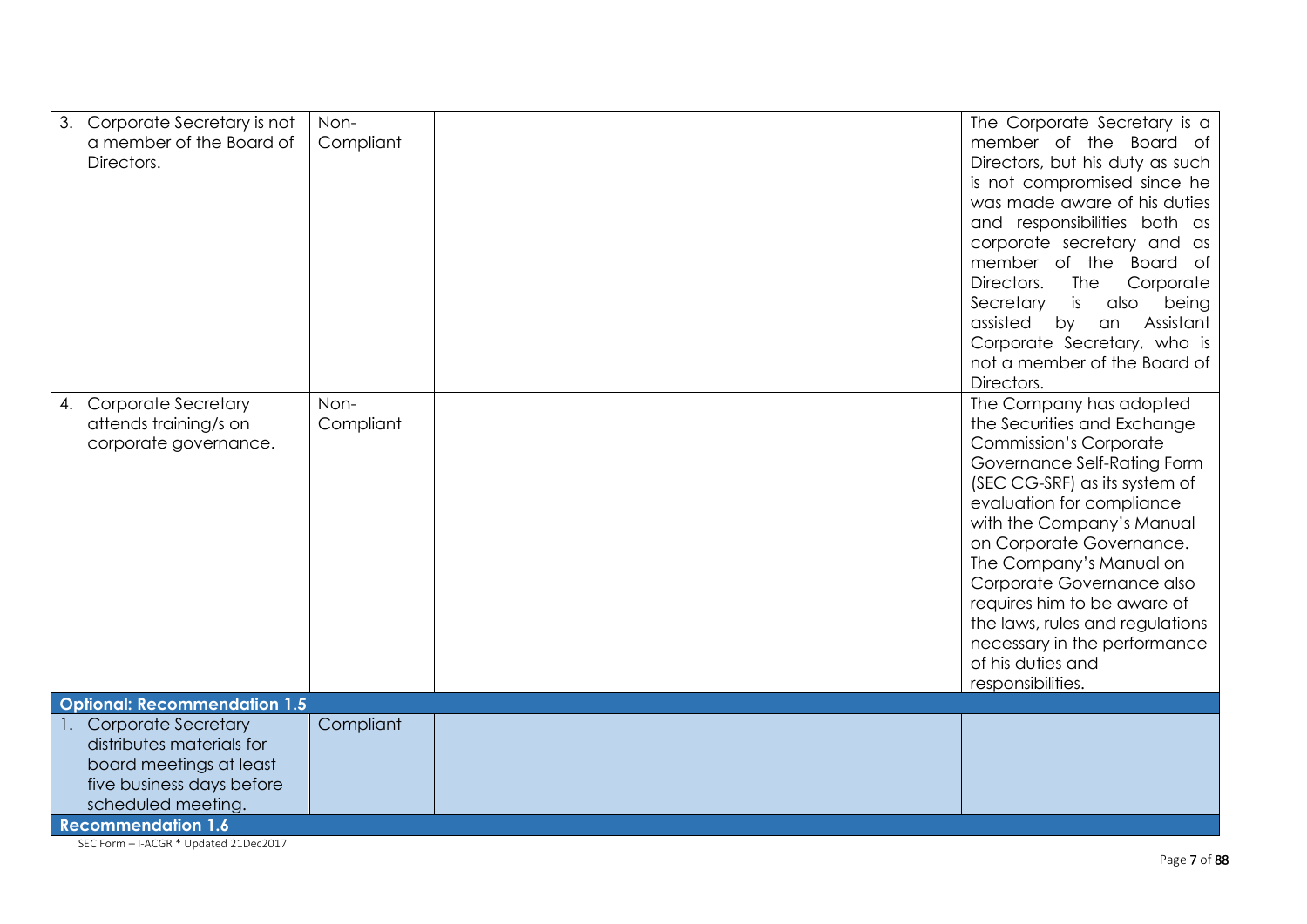| 1.<br>2. | Board is assisted by a<br>Compliance Officer.<br>Compliance Officer has a<br>rank of Senior Vice<br>President or an equivalent<br>position with adequate<br>stature and authority in<br>the corporation. | Compliant<br>Compliant | Sec. 2.1 of the Company's Revised Manual on Corporate<br>Governance provides for the Compliance Officer's duties and<br>responsibilities.<br>http://atokbigwedge.com/wp-<br>content/uploads/2021/05/10a_ab_mcg2020.pdf<br>The Corporation's current Compliance Officer, Atty. Charles<br>Edward M. Cheng is a lawyer by profession. |                                                                                                                                                                                                                                                                                                                                                                                                                                             |
|----------|----------------------------------------------------------------------------------------------------------------------------------------------------------------------------------------------------------|------------------------|-------------------------------------------------------------------------------------------------------------------------------------------------------------------------------------------------------------------------------------------------------------------------------------------------------------------------------------|---------------------------------------------------------------------------------------------------------------------------------------------------------------------------------------------------------------------------------------------------------------------------------------------------------------------------------------------------------------------------------------------------------------------------------------------|
| 3.       | Compliance Officer is not<br>a member of the board.                                                                                                                                                      | Non-<br>Compliant      |                                                                                                                                                                                                                                                                                                                                     | The Compliance Officer is a<br>member of the Board of<br>Directors, but his duty as such<br>is not compromised since he<br>was made aware of his duties<br>and responsibilities both as<br>Compliance Officer and as<br>member of the Board of<br>Directors. The Compliance<br>Officer is also being assisted<br>by a Deputy Compliance<br>Officer, who is not a member<br>of the Board of Directors who<br>is also a lawyer by profession. |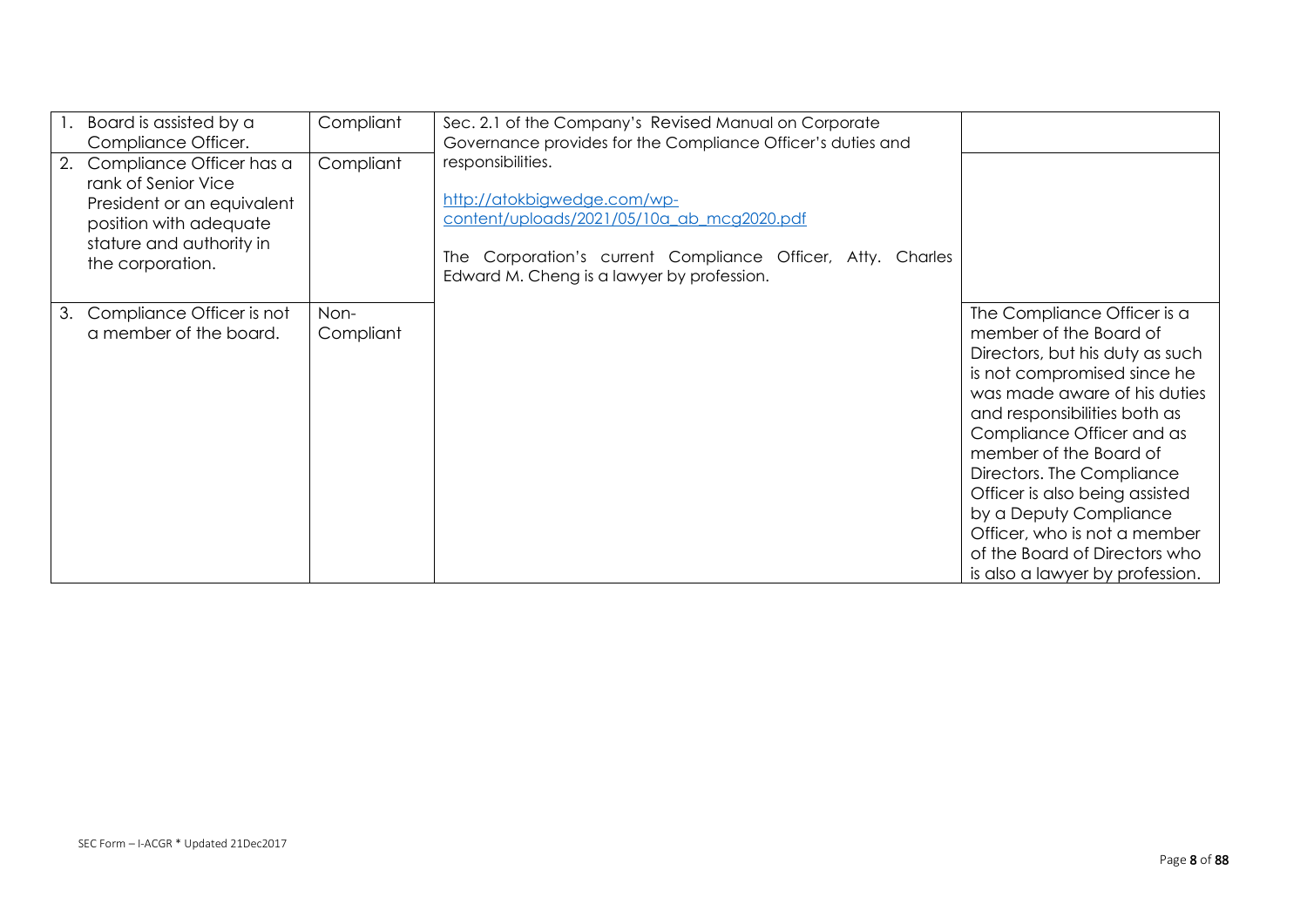| <b>Compliance Officer</b><br>4.                                                                                                                            | Non-      | The Company has adopted         |  |  |  |  |
|------------------------------------------------------------------------------------------------------------------------------------------------------------|-----------|---------------------------------|--|--|--|--|
| attends training/s on                                                                                                                                      | Compliant | the Securities and Exchange     |  |  |  |  |
| corporate governance.                                                                                                                                      |           | <b>Commission's Corporate</b>   |  |  |  |  |
|                                                                                                                                                            |           | Governance Self-Rating Form     |  |  |  |  |
|                                                                                                                                                            |           | (SEC CG-SRF) as its system of   |  |  |  |  |
|                                                                                                                                                            |           | evaluation for compliance       |  |  |  |  |
|                                                                                                                                                            |           | with the Company's Manual       |  |  |  |  |
|                                                                                                                                                            |           | on Corporate Governance.        |  |  |  |  |
|                                                                                                                                                            |           | Being also the legal counsel    |  |  |  |  |
|                                                                                                                                                            |           | of the Company, the             |  |  |  |  |
|                                                                                                                                                            |           | Company's Manual on             |  |  |  |  |
|                                                                                                                                                            |           | Corporate Governance also       |  |  |  |  |
|                                                                                                                                                            |           | requires him to be aware of     |  |  |  |  |
|                                                                                                                                                            |           | the laws, rules and regulations |  |  |  |  |
|                                                                                                                                                            |           | necessary in the performance    |  |  |  |  |
|                                                                                                                                                            |           | of his duties and               |  |  |  |  |
|                                                                                                                                                            |           | responsibilities.               |  |  |  |  |
|                                                                                                                                                            |           |                                 |  |  |  |  |
| <b>Principle 2:</b> The fiduciary roles, responsibilities and accountabilities of the Board as provided under the law, the company's articles and by-laws, |           |                                 |  |  |  |  |

and other legal pronouncements and guidelines should be clearly made known to all directors as well as to stockholders and other stakeholders. **Recommendation 2.1**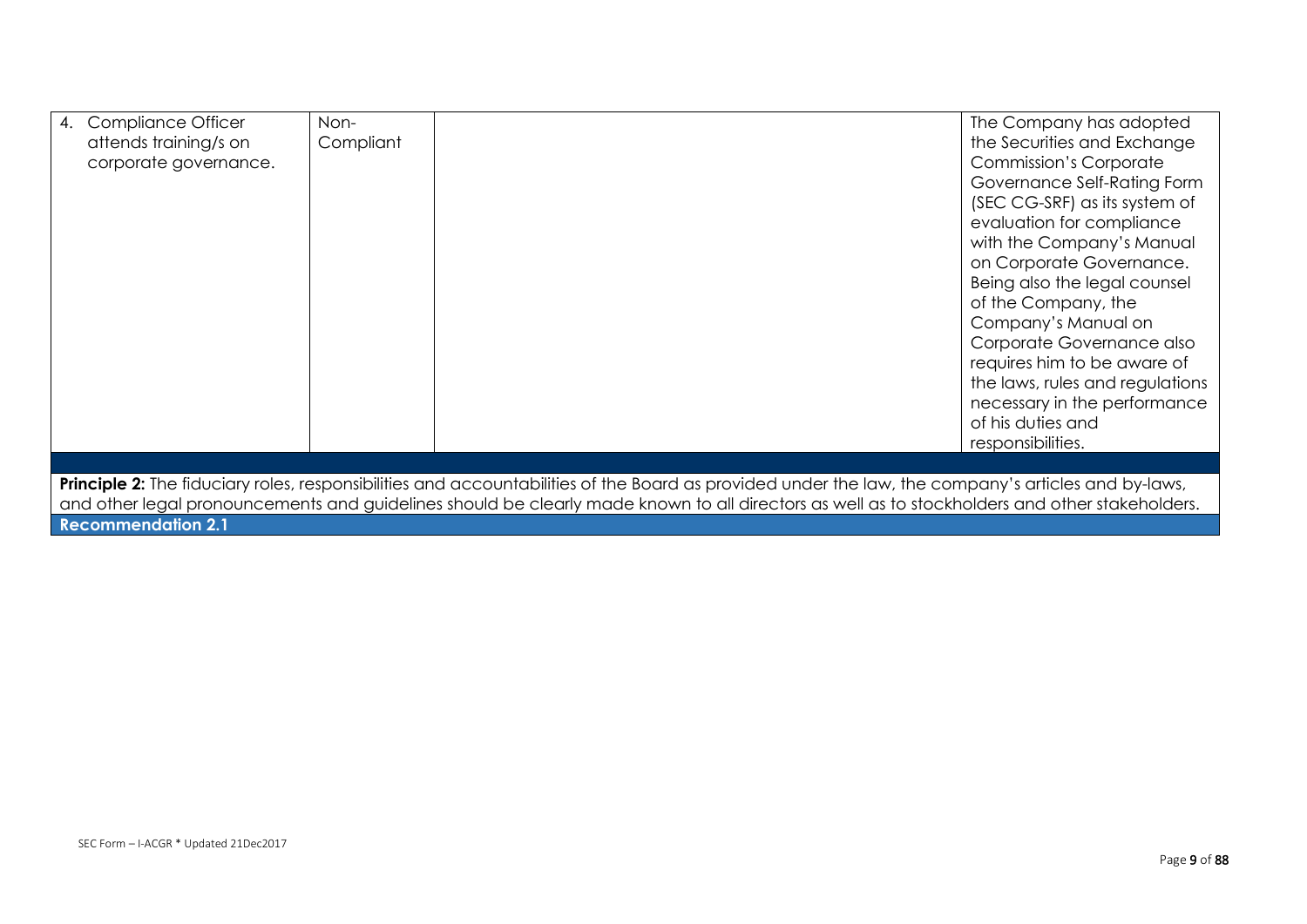| Directors act on a fully<br>informed basis, in good<br>faith, with due diligence<br>and care, and in the best<br>interest of the company. | Compliant | Sec. 2.2.1.4 of the Company's Revised Manual on Corporate<br>Governance provides that it is the Board's responsibility to foster<br>the long-term success of the corporation, and to sustain its<br>competitiveness and profitability in a manner consistent with its<br>corporate objectives and the best interests of its stockholders.<br>http://atokbigwedge.com/wp-<br>content/uploads/2021/05/10a ab mcq2020.pdf<br>The corporation's vision, mission, strategic objectives, policies<br>and procedures guide the Board's activities.<br>http://atokbigwedge.com/#mission |  |
|-------------------------------------------------------------------------------------------------------------------------------------------|-----------|---------------------------------------------------------------------------------------------------------------------------------------------------------------------------------------------------------------------------------------------------------------------------------------------------------------------------------------------------------------------------------------------------------------------------------------------------------------------------------------------------------------------------------------------------------------------------------|--|
| <b>Recommendation 2.2</b>                                                                                                                 |           |                                                                                                                                                                                                                                                                                                                                                                                                                                                                                                                                                                                 |  |
| Board oversees the<br>development, review and<br>approval of the<br>company's business<br>objectives and strategy.                        | Compliant | Sec. 2.2.1.4 of the Company's Revised Manual on Corporate<br>Governance provides that it is the Board's responsibility to foster<br>the long-term success of the corporation, and to sustain its<br>competitiveness and profitability in a manner consistent with its<br>corporate objectives and the best interests of its stockholders.<br>http://atokbigwedge.com/wp-<br>content/uploads/2021/05/10a ab mcg2020.pdf<br>The corporation's vision, mission, strategic objectives, policies<br>and procedures guide the Board's activities.<br>http://atokbigwedge.com/#mission |  |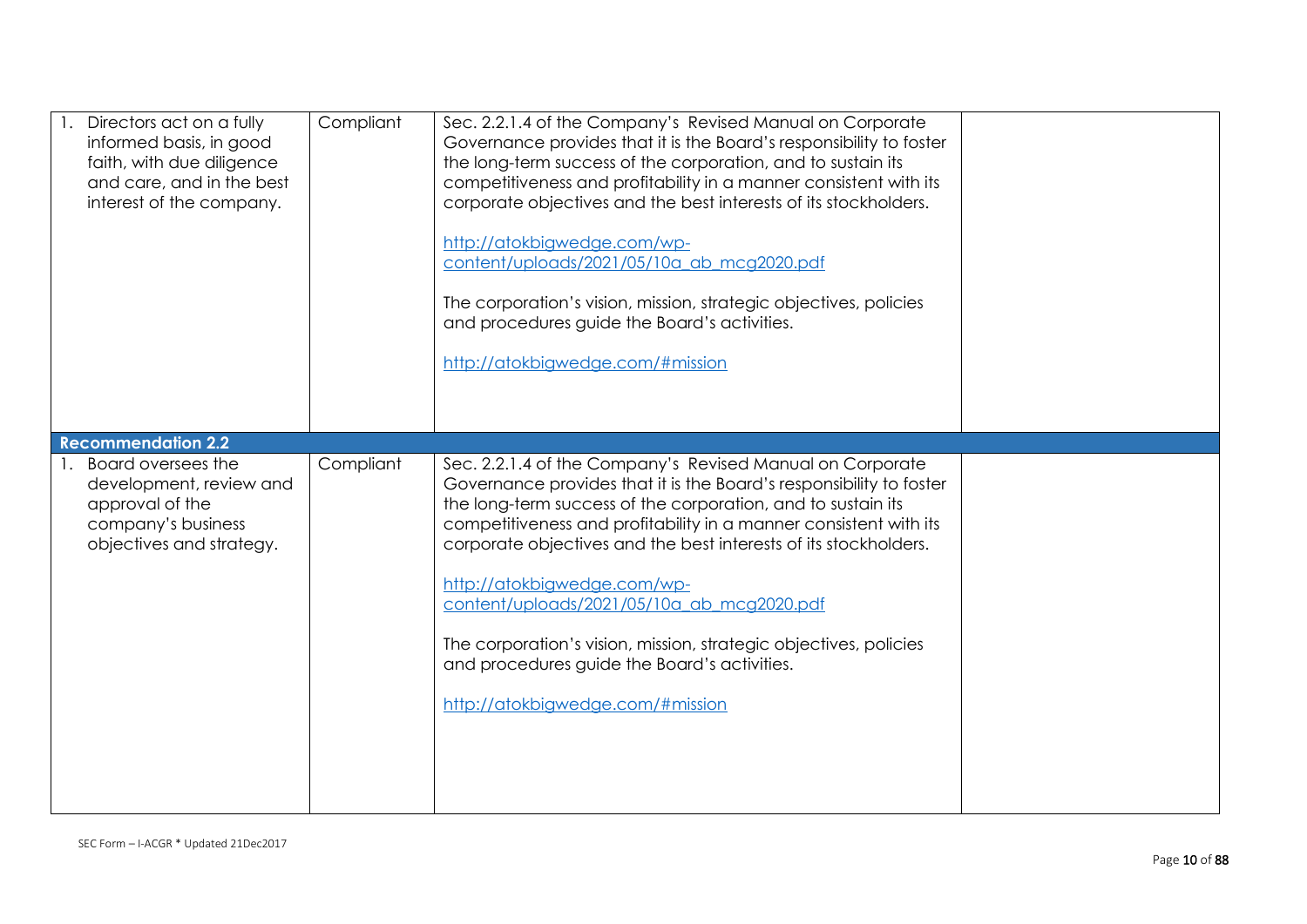| 2. Board oversees and<br>monitors the<br>implementation of the<br>company's business<br>objectives and strategy. | Compliant |                                                                                                                                 |  |
|------------------------------------------------------------------------------------------------------------------|-----------|---------------------------------------------------------------------------------------------------------------------------------|--|
| Supplement to Recommendation 2.2                                                                                 |           |                                                                                                                                 |  |
| 1. Board has a clearly<br>defined and updated<br>vision, mission and core<br>values.                             | Compliant | The Company has adopted a vision and mission in year 2015<br>and reviews the same annually.<br>http://atokbigwedge.com/#mission |  |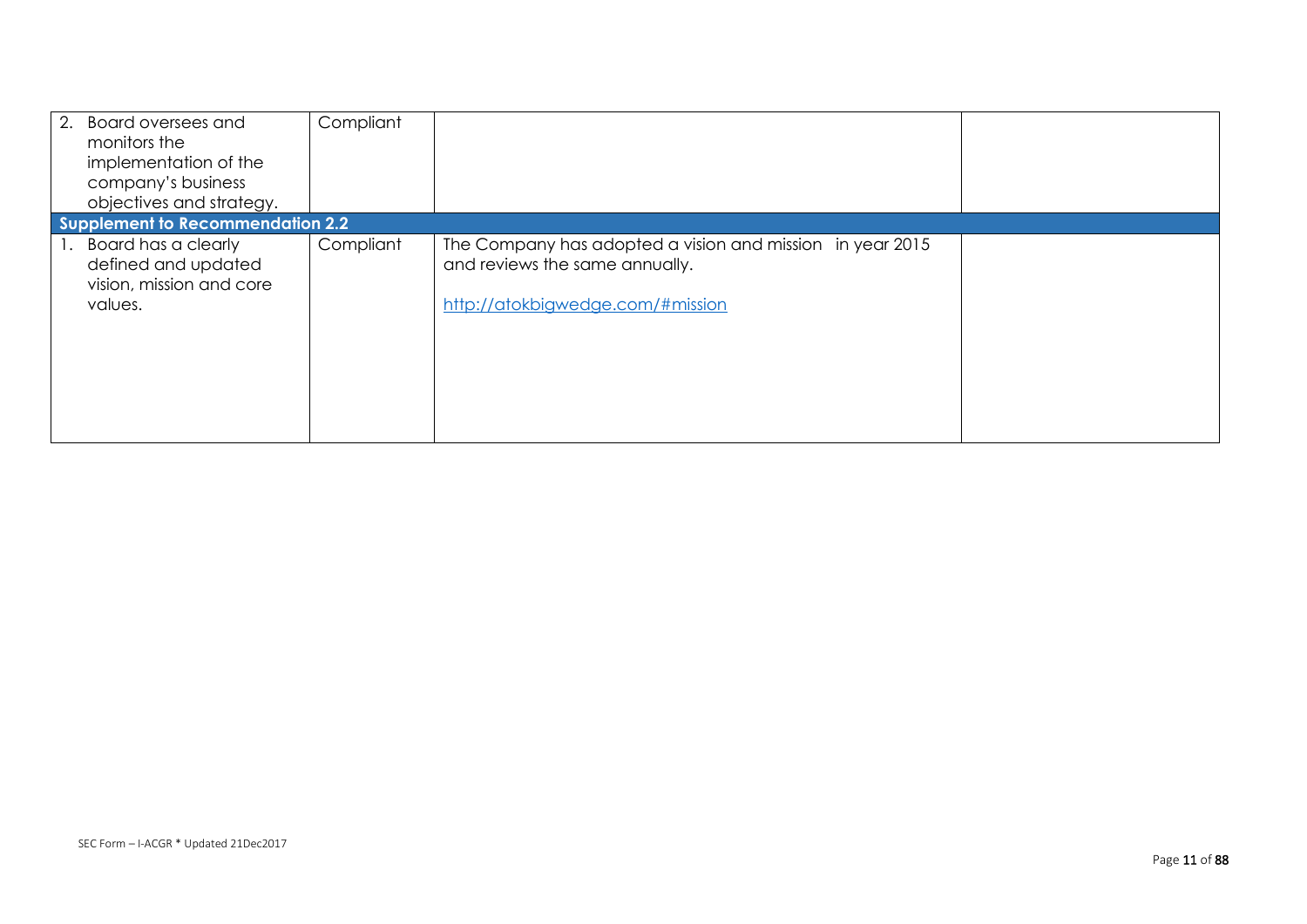| 2. Board has a strategy<br>execution process that<br>facilitates effective<br>management<br>performance and is<br>attuned to the company's<br>business environment, and<br>culture. | Compliant | The Company's Board of Directors has overall responsibility for<br>the establishment and oversight of the risk management<br>framework.<br>The Company's risk management policies are established to<br>identify and analyze the risks faced by the Company, to set<br>appropriate risk limits and controls, and to monitor risks and<br>adherence to limits. Risk management policies and systems are<br>reviewed regularly to reflect changes in market conditions and<br>Company's activities. All risks faced by the Company are<br>incorporated in the annual operating budget. Mitigating<br>strategies and procedures are also devised to address the |  |
|-------------------------------------------------------------------------------------------------------------------------------------------------------------------------------------|-----------|--------------------------------------------------------------------------------------------------------------------------------------------------------------------------------------------------------------------------------------------------------------------------------------------------------------------------------------------------------------------------------------------------------------------------------------------------------------------------------------------------------------------------------------------------------------------------------------------------------------------------------------------------------------|--|
|                                                                                                                                                                                     |           | results. The Company, through its training and management<br>standards and procedures, aims to develop a disciplined and<br>constructive control environment in which all employees<br>understand their roles and obligations.<br>The Company's Board of Directors reviews and institutes policies<br>for managing each of the risks.<br>http://atokbigwedge.com/wp-<br>content/uploads/2021/05/10a ab mcg2020.pdf                                                                                                                                                                                                                                           |  |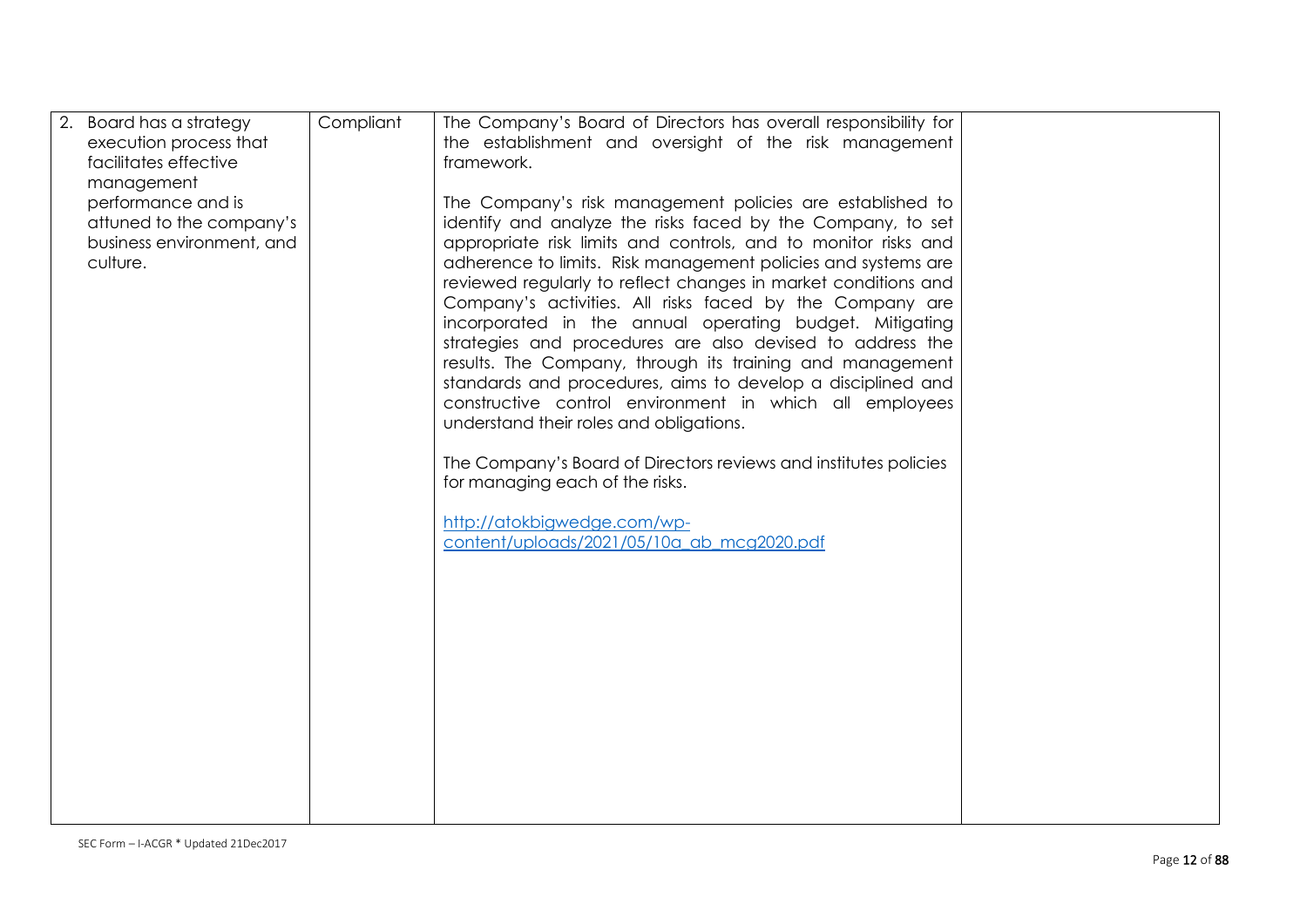| <b>Recommendation 2.3</b>                                                                                                 |           |                                                                                                                                                                                                                                                                      |  |
|---------------------------------------------------------------------------------------------------------------------------|-----------|----------------------------------------------------------------------------------------------------------------------------------------------------------------------------------------------------------------------------------------------------------------------|--|
| Board is headed by a<br>competent and qualified<br>Chairperson.                                                           | Compliant | The Company's Annual Report provides information on the<br>Chairperson.<br>http://atokbigwedge.com/wp-content/uploads/2022/05/AB_-<br>SEC-Form17-A-ending-2021.pdf                                                                                                   |  |
| <b>Recommendation 2.4</b>                                                                                                 |           |                                                                                                                                                                                                                                                                      |  |
| Board ensures and adopts<br>an effective succession<br>planning program for<br>directors, key officers and<br>management. | Compliant | For all key positions, including the CEO, there is a key deputy<br>who can take over whenever there is a vacancy.<br>The Company's General Information Sheet, the Annual Report,<br>and the Information Statement provide for the list of the<br>Company's officers. |  |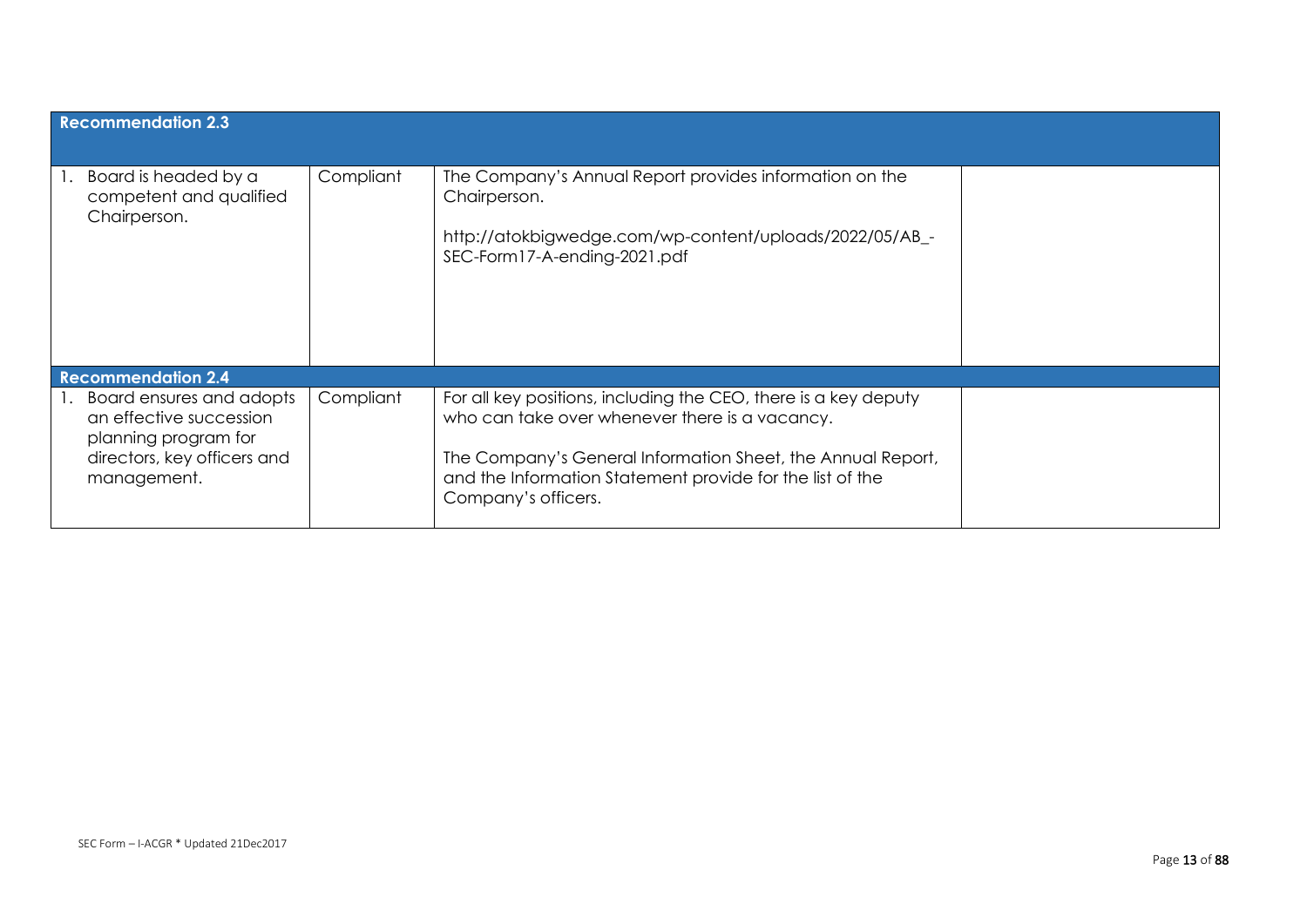| Board adopts a policy on<br>the retirement for directors<br>and key officers.                                           | Non-<br>compliant | http://atokbigwedge.com/wp-content/uploads/2022/04/2021-<br>AB-General-Information-Sheet%E2%80%8B.pdf<br>Section 1, Article III of the Corporation's By-Laws state that<br>"[i] mmediately after their election, the Board of Directors shall<br>formally organize by electing the Chairman of the Board, Vice<br>Chairman, the President, one or more Vice-Presidents, the<br>Treasurer and the Corporate Secretary. | There is no compensatory<br>plan or arrangement<br>between the Company and<br>any executive officer in case<br>of resignation, retirement or<br>any other termination of the<br>executive officer's<br>employment with the<br>Company, or from a change<br>in the management control of<br>the Corporation, or a change<br>in the named executive<br>officer's responsibilities<br>following a change in the<br>management control. |
|-------------------------------------------------------------------------------------------------------------------------|-------------------|-----------------------------------------------------------------------------------------------------------------------------------------------------------------------------------------------------------------------------------------------------------------------------------------------------------------------------------------------------------------------------------------------------------------------|-------------------------------------------------------------------------------------------------------------------------------------------------------------------------------------------------------------------------------------------------------------------------------------------------------------------------------------------------------------------------------------------------------------------------------------|
| <b>Recommendation 2.5</b>                                                                                               |                   |                                                                                                                                                                                                                                                                                                                                                                                                                       |                                                                                                                                                                                                                                                                                                                                                                                                                                     |
| 1. Board aligns the<br>remuneration of key<br>officers and board<br>members with long-term<br>interests of the company. | Compliant         | Sec. 2.2.1.7 of the Company's Manual on Corporate<br>information on the<br>provides<br>company's<br>Governance<br>remuneration policy and its implementation, including the<br>relationship between remuneration and performance.<br>http://atokbigwedge.com/wp-                                                                                                                                                      |                                                                                                                                                                                                                                                                                                                                                                                                                                     |
| Board adopts a policy<br>2.<br>specifying the relationship<br>between remuneration<br>and performance.                  | Compliant         | content/uploads/2021/05/10a ab mcg2020.pdf                                                                                                                                                                                                                                                                                                                                                                            |                                                                                                                                                                                                                                                                                                                                                                                                                                     |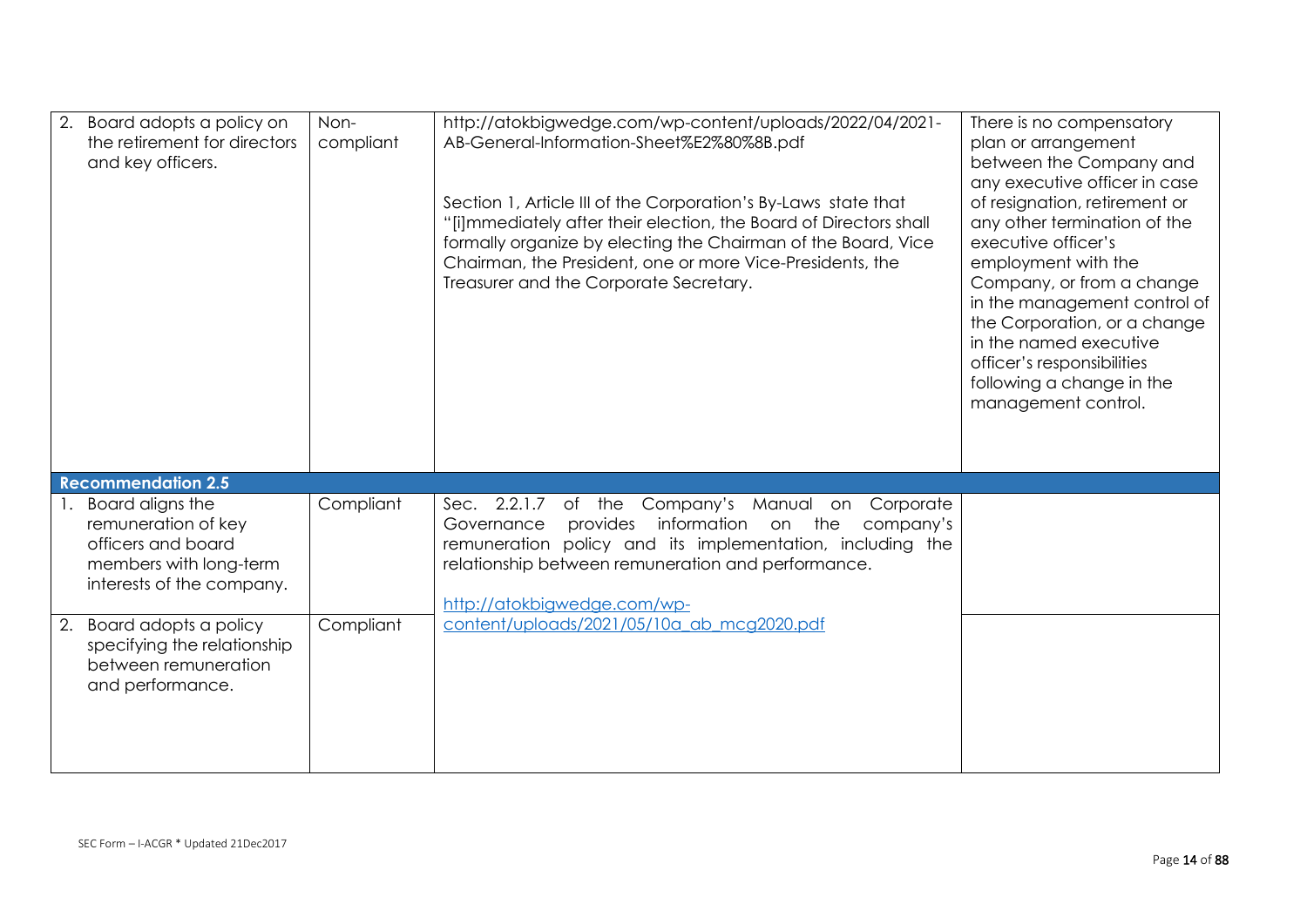| 3.<br>Directors do not<br>participate in discussions<br>or deliberations involving<br>his/her own remuneration.                                                                                                                        | Compliant |                                                                                                                                                                                                                                                                                                              |  |
|----------------------------------------------------------------------------------------------------------------------------------------------------------------------------------------------------------------------------------------|-----------|--------------------------------------------------------------------------------------------------------------------------------------------------------------------------------------------------------------------------------------------------------------------------------------------------------------|--|
| <b>Optional: Recommendation 2.5</b>                                                                                                                                                                                                    |           |                                                                                                                                                                                                                                                                                                              |  |
| 1. Board approves the<br>remuneration of senior<br>executives.                                                                                                                                                                         |           |                                                                                                                                                                                                                                                                                                              |  |
| Company has measurable<br>2.<br>standards to align the<br>performance-based<br>remuneration of the<br>executive directors and<br>senior executives with<br>long-term interest, such as<br>claw back provision and<br>deferred bonuses. |           |                                                                                                                                                                                                                                                                                                              |  |
| <b>Recommendation 2.6</b>                                                                                                                                                                                                              |           |                                                                                                                                                                                                                                                                                                              |  |
| 1. Board has a formal and<br>transparent board<br>nomination and election<br>policy.                                                                                                                                                   | Compliant | Any shareholder can submit a nomination for election to the<br>Board to be submitted prior to the annual stockholders'<br>meeting. The Nominations Committee, composed of at least<br>three (3) voting members (one of whom must be independent),<br>reviews and evaluates the qualifications of all persons |  |
| 2. Board nomination and<br>election policy is disclosed<br>in the company's Manual<br>on Corporate<br>Governance.                                                                                                                      | Compliant | nominated to the Board and other appointments that require<br>Board approval, and to assess the effectiveness of the Board's<br>processes and procedures in the election or replacement of<br>directors.                                                                                                     |  |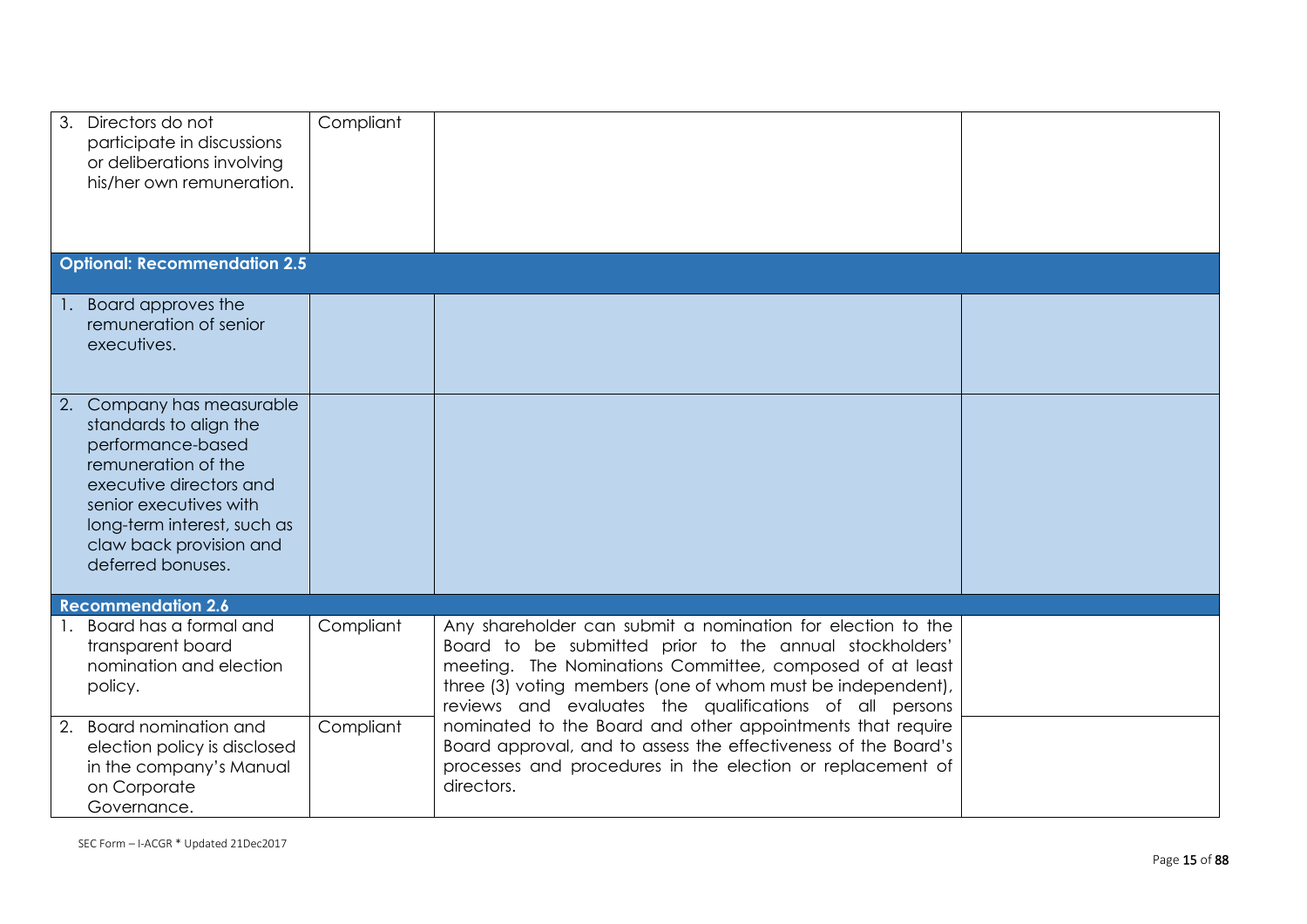| 3.<br><b>Board nomination and</b><br>election policy includes<br>how the company<br>accepted nominations<br>from minority shareholders.                                                            | Compliant | It shall pre-screen and shortlist all candidates nominated to<br>become a member of the Board of Directors in accordance<br>with the criteria prescribed by law and the Company's Revised<br>Manual on Corporate Governance.<br>http://atokbigwedge.com/wp- |  |
|----------------------------------------------------------------------------------------------------------------------------------------------------------------------------------------------------|-----------|-------------------------------------------------------------------------------------------------------------------------------------------------------------------------------------------------------------------------------------------------------------|--|
| <b>Board nomination and</b><br>4.<br>election policy includes<br>how the board shortlists<br>candidates.                                                                                           | Compliant | content/uploads/2021/05/10a ab mcg2020.pdf                                                                                                                                                                                                                  |  |
| <b>Board nomination and</b><br>5.<br>election policy includes an<br>assessment of the<br>effectiveness of the<br>Board's processes in the<br>nomination, election or<br>replacement of a director. | Compliant |                                                                                                                                                                                                                                                             |  |
| Board has a process for<br>6.<br>identifying the quality of<br>directors that is aligned<br>with the strategic direction<br>of the company.                                                        | Compliant |                                                                                                                                                                                                                                                             |  |
| <b>Optional: Recommendation to 2.6</b>                                                                                                                                                             |           |                                                                                                                                                                                                                                                             |  |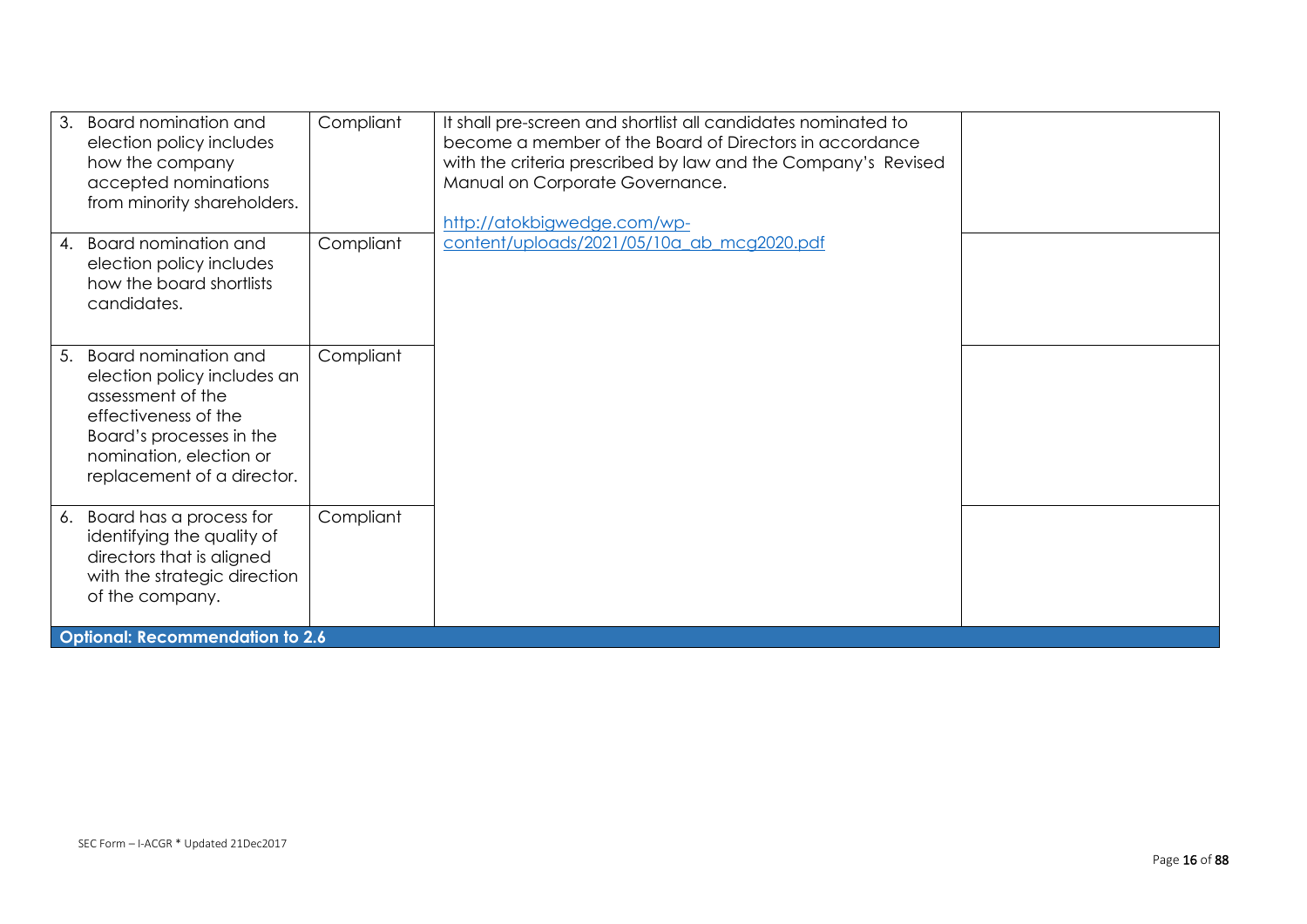| Company uses<br>professional search firms or<br>other external sources of<br>candidates (such as<br>director databases set up<br>by director or shareholder<br>bodies) when searching<br>for candidates to the<br>board of directors.                                                                                                                                                    | Non-<br>Compliant      | Identify the professional search firm used or other external<br>sources of candidates                                                                                                                                                                                                                                                                                                                                                                                                                                                   |  |
|------------------------------------------------------------------------------------------------------------------------------------------------------------------------------------------------------------------------------------------------------------------------------------------------------------------------------------------------------------------------------------------|------------------------|-----------------------------------------------------------------------------------------------------------------------------------------------------------------------------------------------------------------------------------------------------------------------------------------------------------------------------------------------------------------------------------------------------------------------------------------------------------------------------------------------------------------------------------------|--|
| <b>Recommendation 2.7</b>                                                                                                                                                                                                                                                                                                                                                                |                        |                                                                                                                                                                                                                                                                                                                                                                                                                                                                                                                                         |  |
| <b>Board has overall</b><br>responsibility in ensuring<br>that there is a group-wide<br>policy and system<br>governing related party<br>transactions (RPTs) and<br>other unusual or<br>infrequently occurring<br>transactions.<br>2. RPT policy includes<br>appropriate review and<br>approval of material RPTs,<br>which guarantee fairness<br>and transparency of the<br>transactions. | Compliant<br>Compliant | The Company's policy on related party transaction, including<br>policy on review and approval of significant RPTs is posted at<br>http://atokbigwedge.com/wp-<br>content/uploads/2021/05/ATOK Policy-re-Related-Part-<br>Transaction-amended for-web-upload-1.pdf<br>Significant transactions with related parties are identified in Item<br>under Transactions with and/or Dependence on Related<br>Parties of the Company's Annual Report.<br>http://atokbigwedge.com/wp-content/uploads/2022/05/AB_-<br>SEC-Form17-A-ending-2021.pdf |  |
| 3. RPT policy encompasses<br>all entities within the<br>group, taking into account<br>their size, structure, risk<br>profile and complexity of<br>operations.<br><b>Supplement to Recommendations 2.7</b>                                                                                                                                                                                | Compliant              |                                                                                                                                                                                                                                                                                                                                                                                                                                                                                                                                         |  |
|                                                                                                                                                                                                                                                                                                                                                                                          |                        |                                                                                                                                                                                                                                                                                                                                                                                                                                                                                                                                         |  |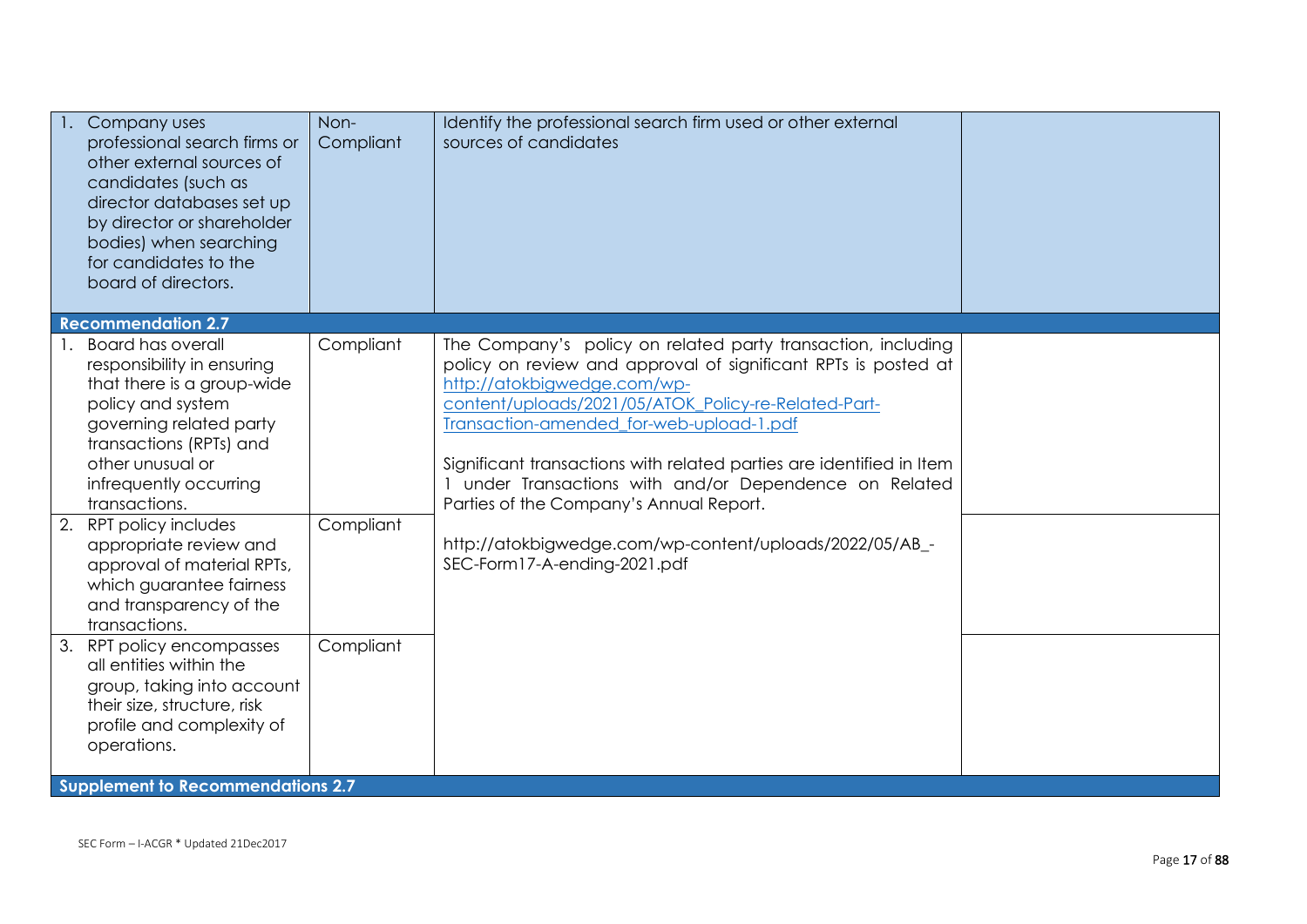| Board clearly defines the                         | Compliant | The Company's Policy on Material Related Party Transactions                                   |  |
|---------------------------------------------------|-----------|-----------------------------------------------------------------------------------------------|--|
| threshold for disclosure                          |           | defines the Materiality Threshold for disclosure and approval of                              |  |
| and approval of RPTs and                          |           | RPTs and categorizes such transactions according to those that                                |  |
| categorizes such                                  |           | are considered transactions that need not be reported, those                                  |  |
| transactions according to                         |           | that need to be disclosed, and those that need prior board and                                |  |
| those that are considered                         |           | shareholder approval.                                                                         |  |
| de minimis or transactions                        |           |                                                                                               |  |
| that need not be reported                         |           | http://atokbigwedge.com/wp-                                                                   |  |
| or announced, those that                          |           | content/uploads/2021/05/ATOK_Policy-re-Related-Part-                                          |  |
| need to be disclosed, and                         |           | Transaction-amended_for-web-upload-1.pdf                                                      |  |
| those that need prior                             |           |                                                                                               |  |
| shareholder approval. The                         |           |                                                                                               |  |
| aggregate amount of RPTs                          |           |                                                                                               |  |
| within any twelve (12)                            |           |                                                                                               |  |
| month period should be                            |           |                                                                                               |  |
| considered for purposes of                        |           |                                                                                               |  |
| applying the thresholds for                       |           |                                                                                               |  |
| disclosure and approval.                          |           |                                                                                               |  |
|                                                   |           |                                                                                               |  |
| 2. Board establishes a voting                     | Compliant | The Company's Policy on Material Related Party Transactions                                   |  |
| system whereby a majority                         |           | provides for the requirement MRPTs shall be ratified by a vote of                             |  |
| of non-related party                              |           | shareholders owning at least 2/3 of the outstanding capital                                   |  |
| shareholders approve<br>specific types of related |           | stock of the Company in case a majority of the independent<br>directors' vote is not secured. |  |
| party transactions during                         |           |                                                                                               |  |
| shareholders' meetings.                           |           | http://atokbigwedge.com/wp-                                                                   |  |
|                                                   |           | content/uploads/2021/05/ATOK Policy-re-Related-Part-                                          |  |
|                                                   |           | Transaction-amended for-web-upload-1.pdf                                                      |  |
| <b>Recommendation 2.8</b>                         |           |                                                                                               |  |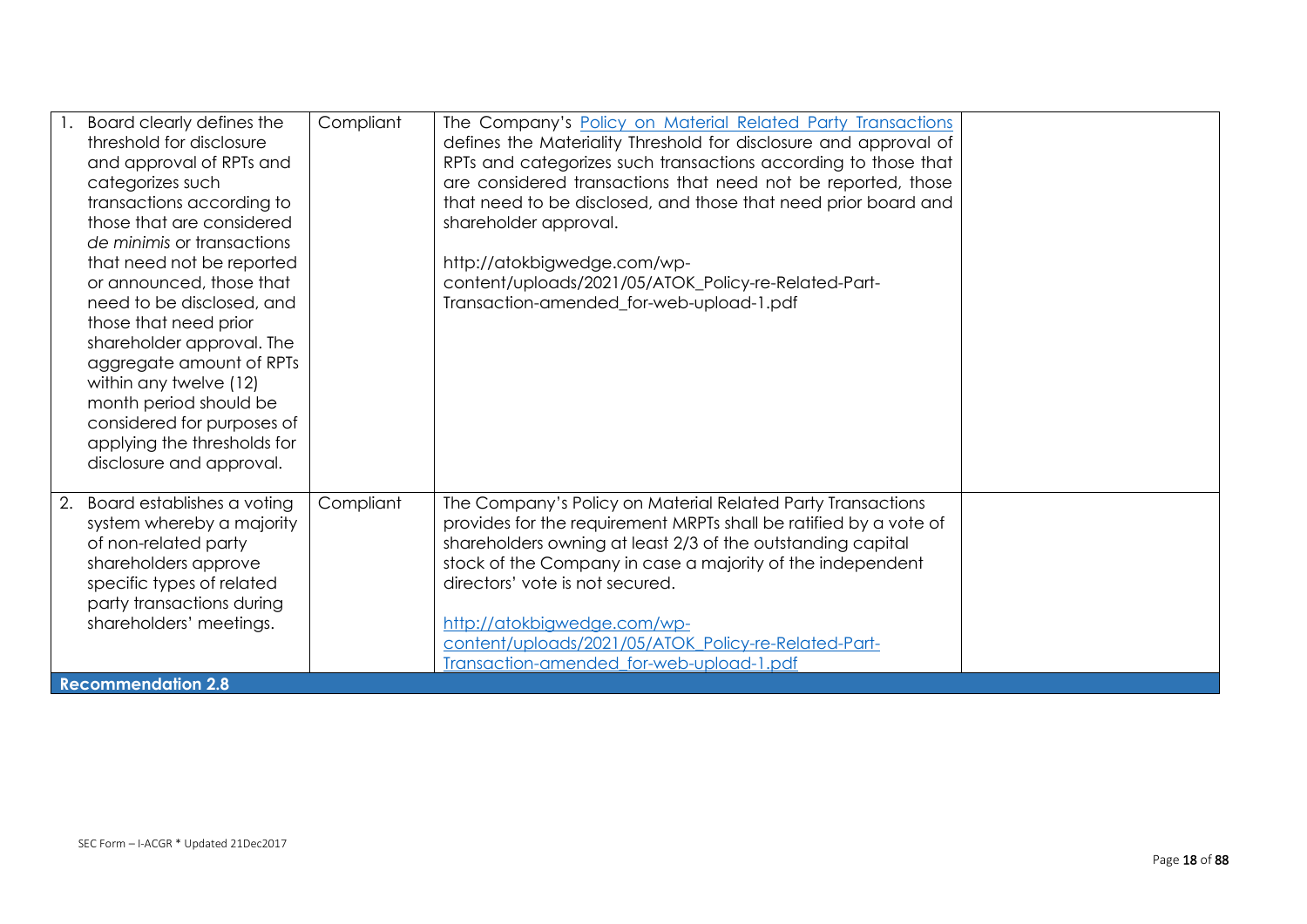| Board is primarily          | Compliant | Sec. 2.2.1.5 of the Company's Revised Manual on Corporate |  |
|-----------------------------|-----------|-----------------------------------------------------------|--|
| responsible for approving   |           | Governance mandates the Board to appoint competent,       |  |
| the selection of            |           | professional, honest and highly-motivated management      |  |
| Management led by the       |           | officers.                                                 |  |
| Chief Executive Officer     |           |                                                           |  |
| (CEO) and the heads of      |           | http://atokbigwedge.com/wp-                               |  |
| the other control functions |           | content/uploads/2021/05/10a ab mcg2020.pdf                |  |
| (Chief Risk Officer, Chief  |           |                                                           |  |
| Compliance Officer and      |           |                                                           |  |
| Chief Audit Executive).     |           |                                                           |  |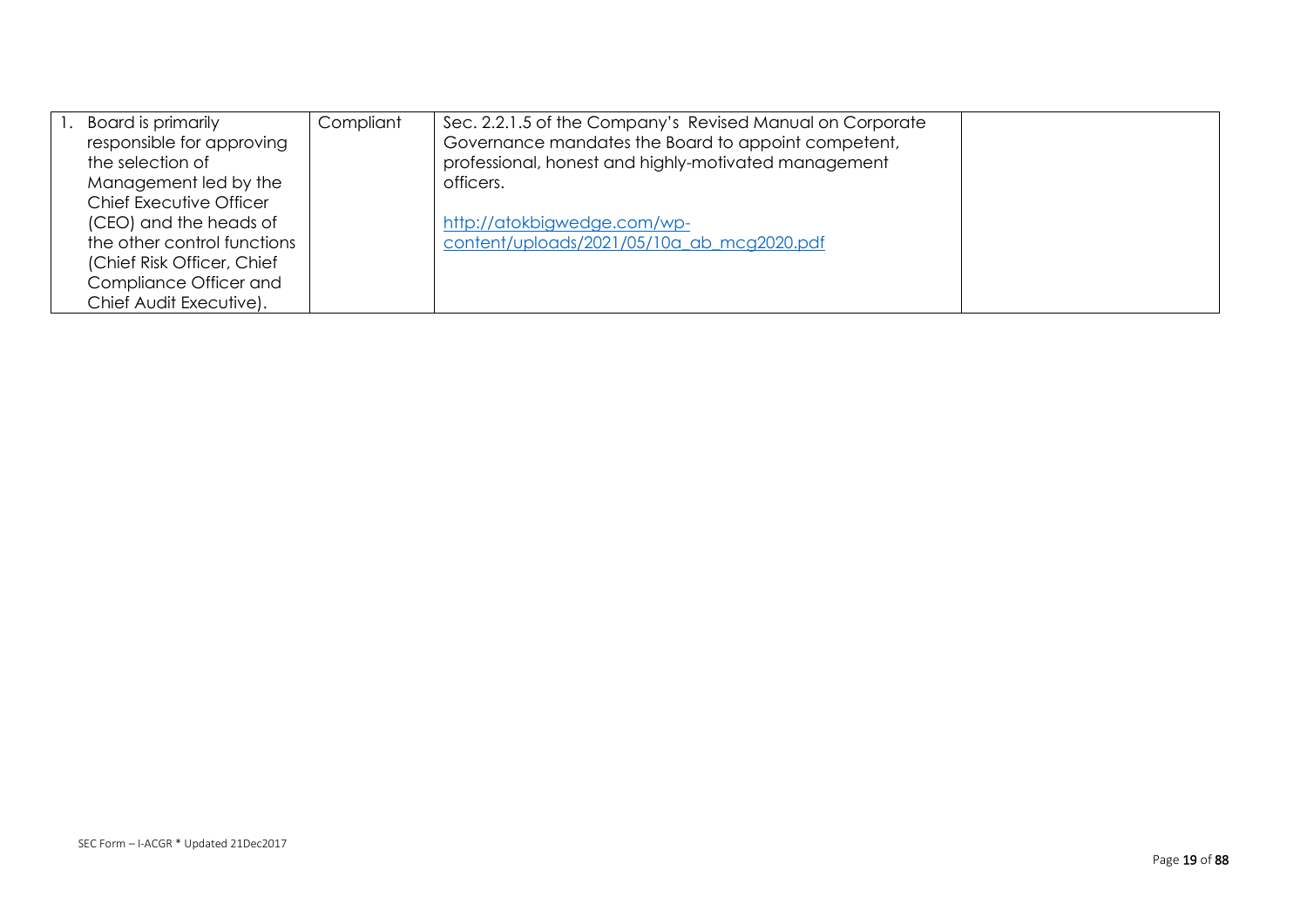| 2.<br>Board is primarily<br>responsible for assessing<br>the performance of<br>Management led by the<br>Chief Executive Officer          | Compliant | Section 2.2.1.4 of the Company's Revised Manual on Corporate<br>Governance provides for Internal Control Responsibilities that<br>includes a Board which ensures that the Company is properly<br>and effectively managed and supervised, and includes the<br>following: Definition of the duties and responsibilities of the                                                                                                                                                                                                                                                                                                                                                                                            |  |
|------------------------------------------------------------------------------------------------------------------------------------------|-----------|-------------------------------------------------------------------------------------------------------------------------------------------------------------------------------------------------------------------------------------------------------------------------------------------------------------------------------------------------------------------------------------------------------------------------------------------------------------------------------------------------------------------------------------------------------------------------------------------------------------------------------------------------------------------------------------------------------------------------|--|
| (CEO) and the heads of<br>the other control functions<br>(Chief Risk Officer, Chief<br>Compliance Officer and<br>Chief Audit Executive). |           | President and/or Chief Executive Officer; selection of the person<br>who possesses the ability, integrity and expertise essential for the<br>position of President and/or Chief Executive Officer; Evaluation<br>of proposed senior management appointments; selection and<br>appointment of qualified and competent management<br>officers; and review of the Company's human resource policies,<br>conflict of interest situations, compensation program for                                                                                                                                                                                                                                                          |  |
|                                                                                                                                          |           | employees, and management succession plan.<br>The Company's MCG also provides the following responsibility<br>for the Board: Establishment of an internal audit system that can<br>reasonably assure the Board, Management and stockholders<br>that the Company's key organizational and operational controls<br>are faithfully complied with. The Board shall appoint an Internal<br>Auditor to perform the audit function, and may require him to<br>report to a level in the organization that allows the internal audit<br>activity to fulfill its mandate. The Internal Auditor shall be guided<br>by the International Standards of Professional Practice of<br>Internal Auditing.<br>http://atokbigwedge.com/wp- |  |
| <b>Recommendation 2.9</b>                                                                                                                |           | content/uploads/2021/05/10a_ab_mcg2020.pdf                                                                                                                                                                                                                                                                                                                                                                                                                                                                                                                                                                                                                                                                              |  |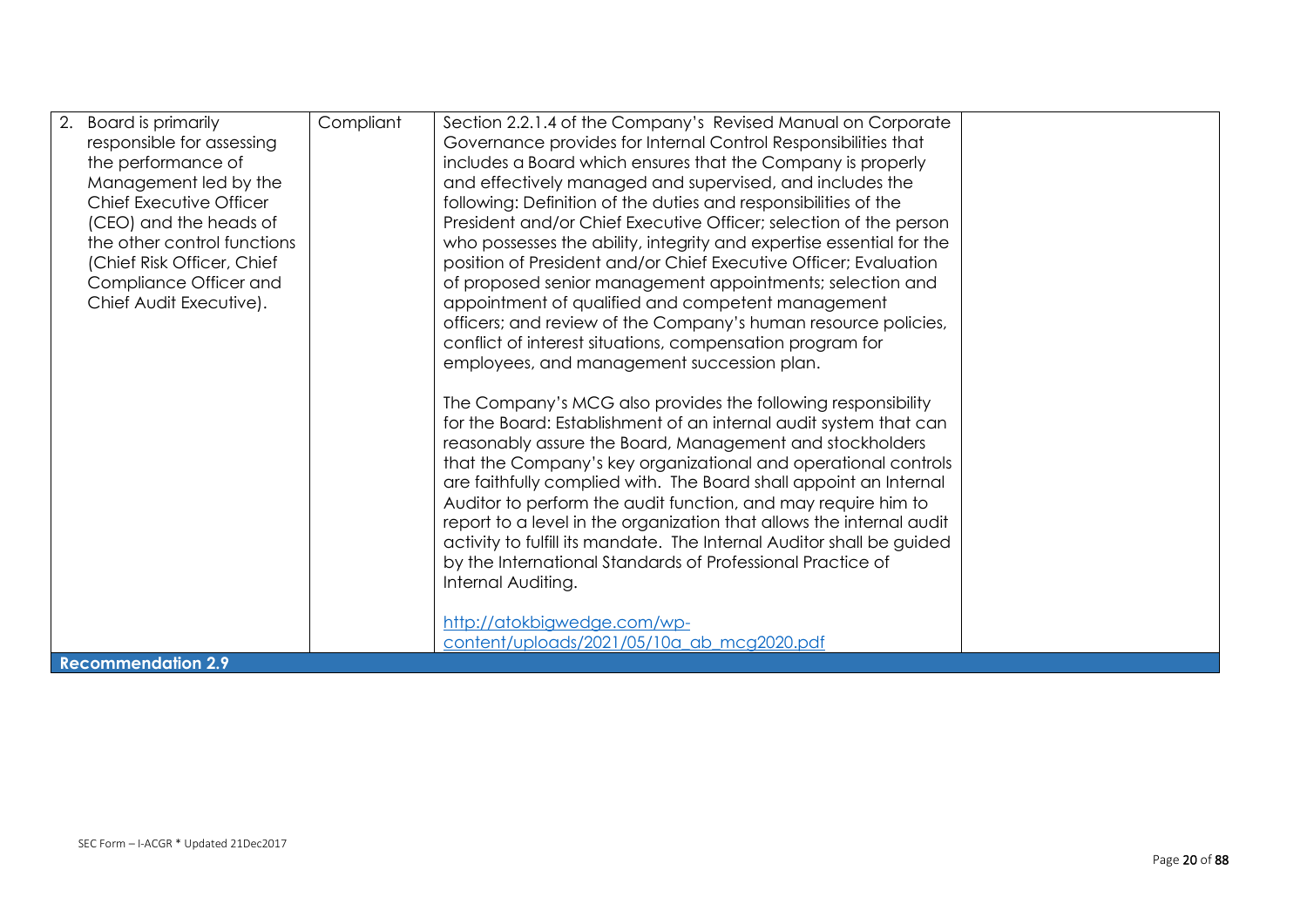| Board establishes an<br>effective performance<br>management framework<br>that ensures that<br>Management's<br>performance is at par with<br>the standards set by the<br><b>Board and Senior</b><br>Management. | Compliant         |                                                                                                                                                                                                        |  |
|----------------------------------------------------------------------------------------------------------------------------------------------------------------------------------------------------------------|-------------------|--------------------------------------------------------------------------------------------------------------------------------------------------------------------------------------------------------|--|
| Board establishes an<br>2.<br>effective performance<br>management framework<br>that ensures that<br>personnel's performance<br>is at par with the standards<br>set by the Board and<br>Senior Management.      | Compliant         |                                                                                                                                                                                                        |  |
| <b>Recommendation 2.10</b><br>Board oversees that an                                                                                                                                                           | Compliant         | Sections. 2.2.1.5(f) and 2.2.1.4 of the Company's Revised                                                                                                                                              |  |
| appropriate internal<br>control system is in place.                                                                                                                                                            |                   | Manual on Corporate Governance provides for the Board's<br>responsibility for overseeing that an appropriate internal control<br>system is in place, as part of its Internal Control Responsibilities. |  |
| 2. The internal control system<br>includes a mechanism for<br>monitoring and managing<br>potential conflict of<br>interest of the<br>Management, members<br>and shareholders.                                  | Non-<br>compliant | http://atokbigwedge.com/wp-<br>content/uploads/2021/05/10a ab mcg2020.pdf                                                                                                                              |  |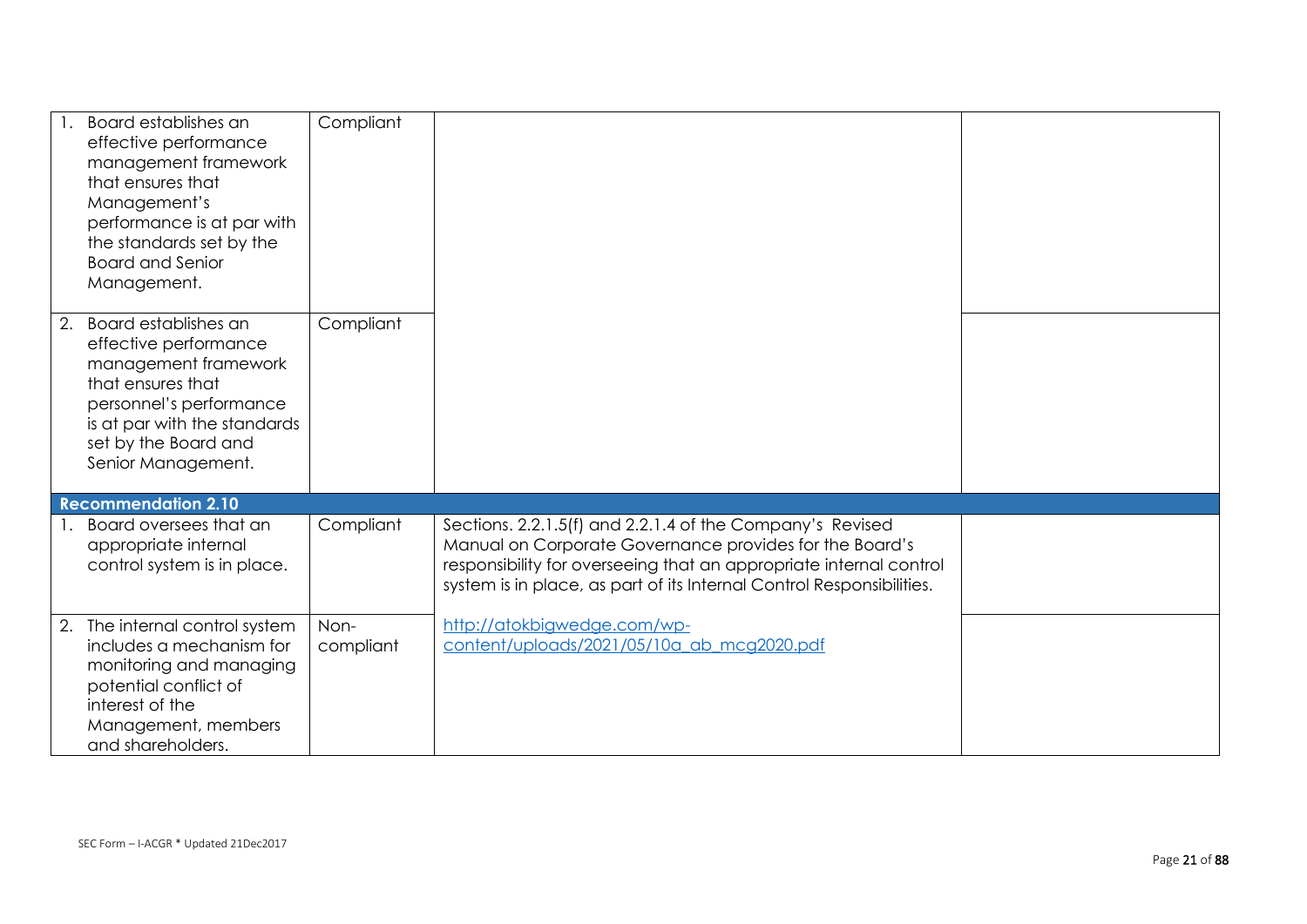| 3. Board approves the<br>Internal Audit Charter.                                                                                                                                              | Compliant | The Board has approved an Internal Audit Charter, which can<br>be viewed at the Company's website:<br>http://atokbigwedge.com/wp-<br>content/uploads/2022/05/Atok_Internal-Audit-Charter.pdf.                                                                                                                                                                   |  |
|-----------------------------------------------------------------------------------------------------------------------------------------------------------------------------------------------|-----------|-----------------------------------------------------------------------------------------------------------------------------------------------------------------------------------------------------------------------------------------------------------------------------------------------------------------------------------------------------------------|--|
| <b>Recommendation 2.11</b>                                                                                                                                                                    |           |                                                                                                                                                                                                                                                                                                                                                                 |  |
| Board oversees that the<br>company has in place a<br>sound enterprise risk<br>management (ERM)<br>framework to effectively<br>identify, monitor, assess,<br>and manage key business<br>risks. | Compliant | The discussion under the item on Financial Risk Management of<br>the Company's Annual Report shows the Board's oversight<br>responsibility on the establishment of a sound enterprise risk<br>management framework and how the board was guided by<br>the framework.<br>http://atokbigwedge.com/wp-content/uploads/2022/05/AB_-<br>SEC-Form17-A-ending-2021.pdf |  |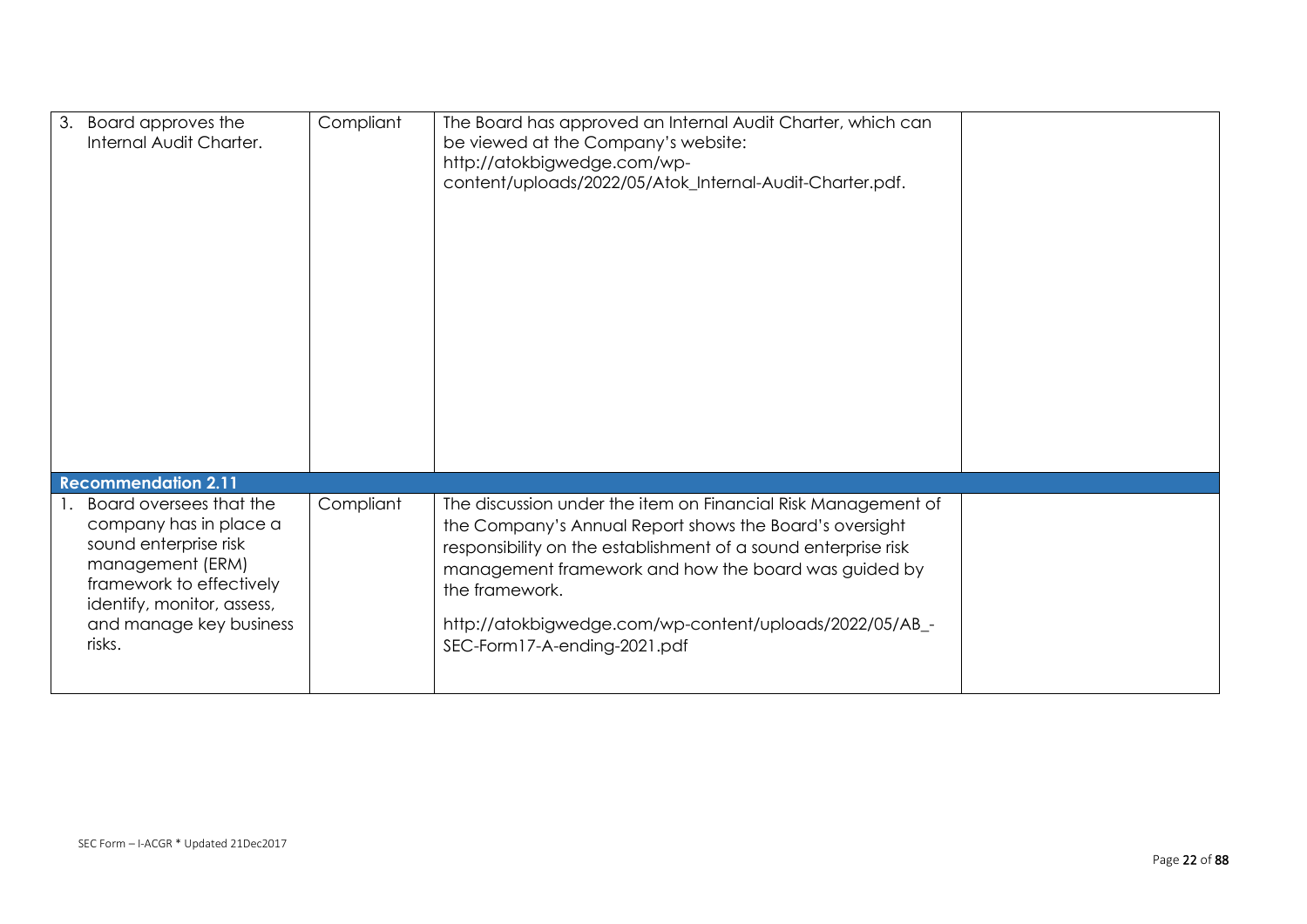| 2.<br>The risk management<br>framework guides the<br>board in identifying<br>units/business lines and<br>enterprise-level risk<br>exposures, as well as the<br>effectiveness of risk<br>management strategies. | Compliant         |                                                                                                                                                                                                                                                                                               |                                                                                                                                                                       |
|----------------------------------------------------------------------------------------------------------------------------------------------------------------------------------------------------------------|-------------------|-----------------------------------------------------------------------------------------------------------------------------------------------------------------------------------------------------------------------------------------------------------------------------------------------|-----------------------------------------------------------------------------------------------------------------------------------------------------------------------|
| <b>Recommendation 2.12</b>                                                                                                                                                                                     |                   |                                                                                                                                                                                                                                                                                               |                                                                                                                                                                       |
| <b>Board has a Board Charter</b><br>that formalizes and clearly<br>states its roles,<br>responsibilities and<br>accountabilities in carrying<br>out its fiduciary role.                                        | Compliant         | The composition, and duties and functions of, and other matters<br>relating to the Board are expressly provided in the Company's<br>Revised Corporate Governance Manual, which also serves as<br>the Board Charter: http://atokbigwedge.com/wp-<br>content/uploads/2021/05/10a ab mcg2020.pdf | The Board has no separate<br><b>Board Charter but the</b><br>Company's Revised Manual<br>on Corporate Governance<br>clearly states its roles,<br>responsibilities and |
| 2.<br>Board Charter serves as a<br>guide to the directors in<br>the performance of their<br>functions.                                                                                                         | Compliant         |                                                                                                                                                                                                                                                                                               | accountabilities in carrying<br>out its fiduciary role.                                                                                                               |
| <b>Board Charter is publicly</b><br>3.<br>available and posted on<br>the company's website.                                                                                                                    | Compliant         |                                                                                                                                                                                                                                                                                               |                                                                                                                                                                       |
| <b>Additional Recommendation to Principle 2</b>                                                                                                                                                                |                   |                                                                                                                                                                                                                                                                                               |                                                                                                                                                                       |
| Board has a clear insider<br>$\mathbf{1}$ .<br>trading policy.                                                                                                                                                 | Non-<br>compliant |                                                                                                                                                                                                                                                                                               |                                                                                                                                                                       |
| <b>Optional: Principle 2</b>                                                                                                                                                                                   |                   |                                                                                                                                                                                                                                                                                               |                                                                                                                                                                       |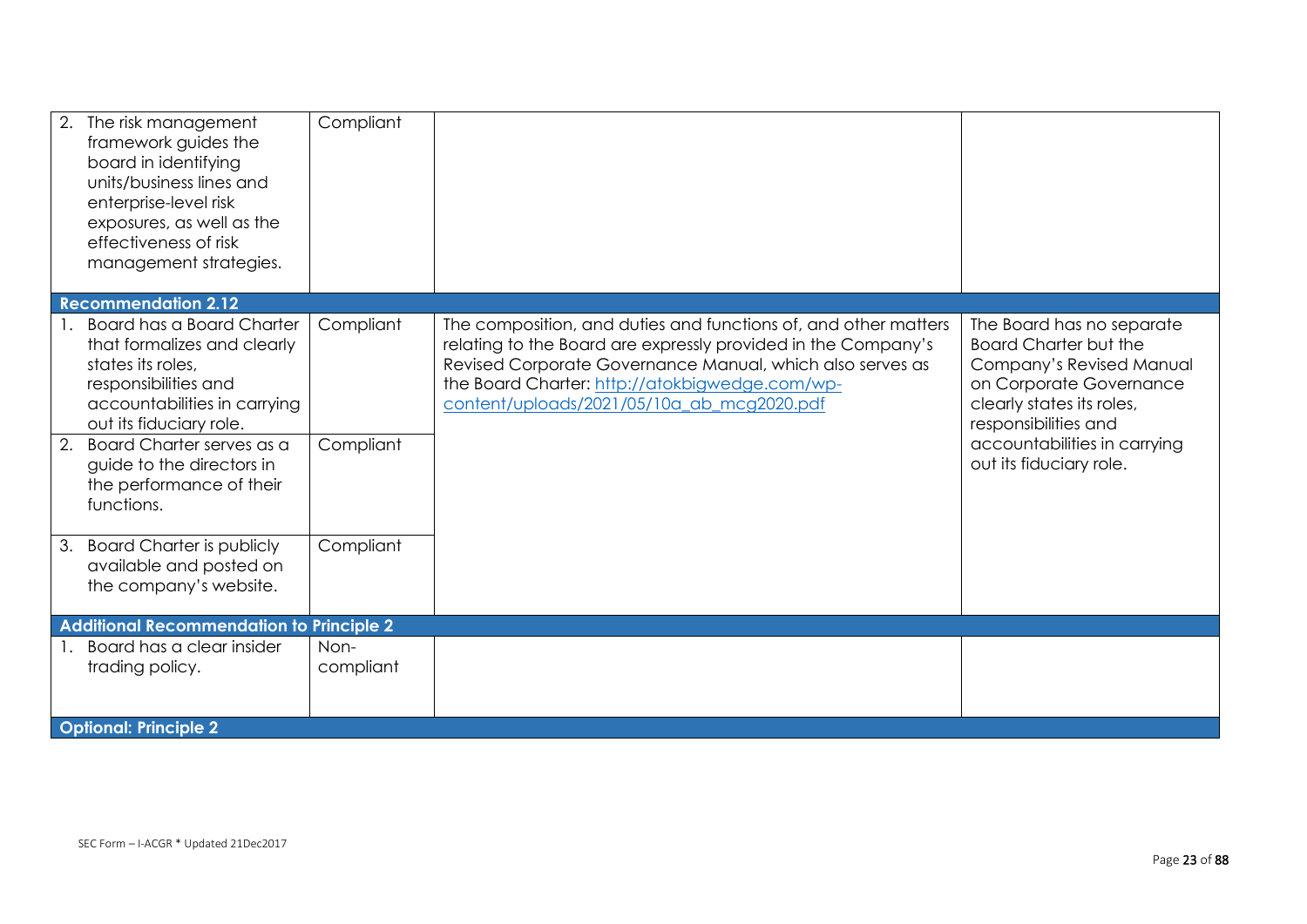|                                                                                                                                                                                                                                                                                                                                                                                                                                                               | 1. Company has a policy on<br>granting loans to directors,<br>either forbidding the<br>practice or ensuring that<br>the transaction is<br>conducted at arm's<br>length basis and at market<br>rates. |  |                                                                                                                                                                                                                   |  |
|---------------------------------------------------------------------------------------------------------------------------------------------------------------------------------------------------------------------------------------------------------------------------------------------------------------------------------------------------------------------------------------------------------------------------------------------------------------|------------------------------------------------------------------------------------------------------------------------------------------------------------------------------------------------------|--|-------------------------------------------------------------------------------------------------------------------------------------------------------------------------------------------------------------------|--|
|                                                                                                                                                                                                                                                                                                                                                                                                                                                               | 2. Company discloses the<br>types of decision requiring<br>board of directors'<br>approval.                                                                                                          |  | Please refer to the Corporation's Amended By-Laws and<br>Revised CG Manual which are made available in the<br>Corporation's website at: http://atokbigwedge.com/wp-<br>content/uploads/2021/05/10a_ab_mcg2020.pdf |  |
|                                                                                                                                                                                                                                                                                                                                                                                                                                                               |                                                                                                                                                                                                      |  |                                                                                                                                                                                                                   |  |
| Principle 3: Board committees should be set up to the extent possible to support the effective performance of the Board's functions, particularly<br>with respect to audit, risk management, related party transactions, and other key corporate governance concerns, such as nomination and<br>remuneration. The composition, functions and responsibilities of all committees established should be contained in a publicly available<br>Committee Charter. |                                                                                                                                                                                                      |  |                                                                                                                                                                                                                   |  |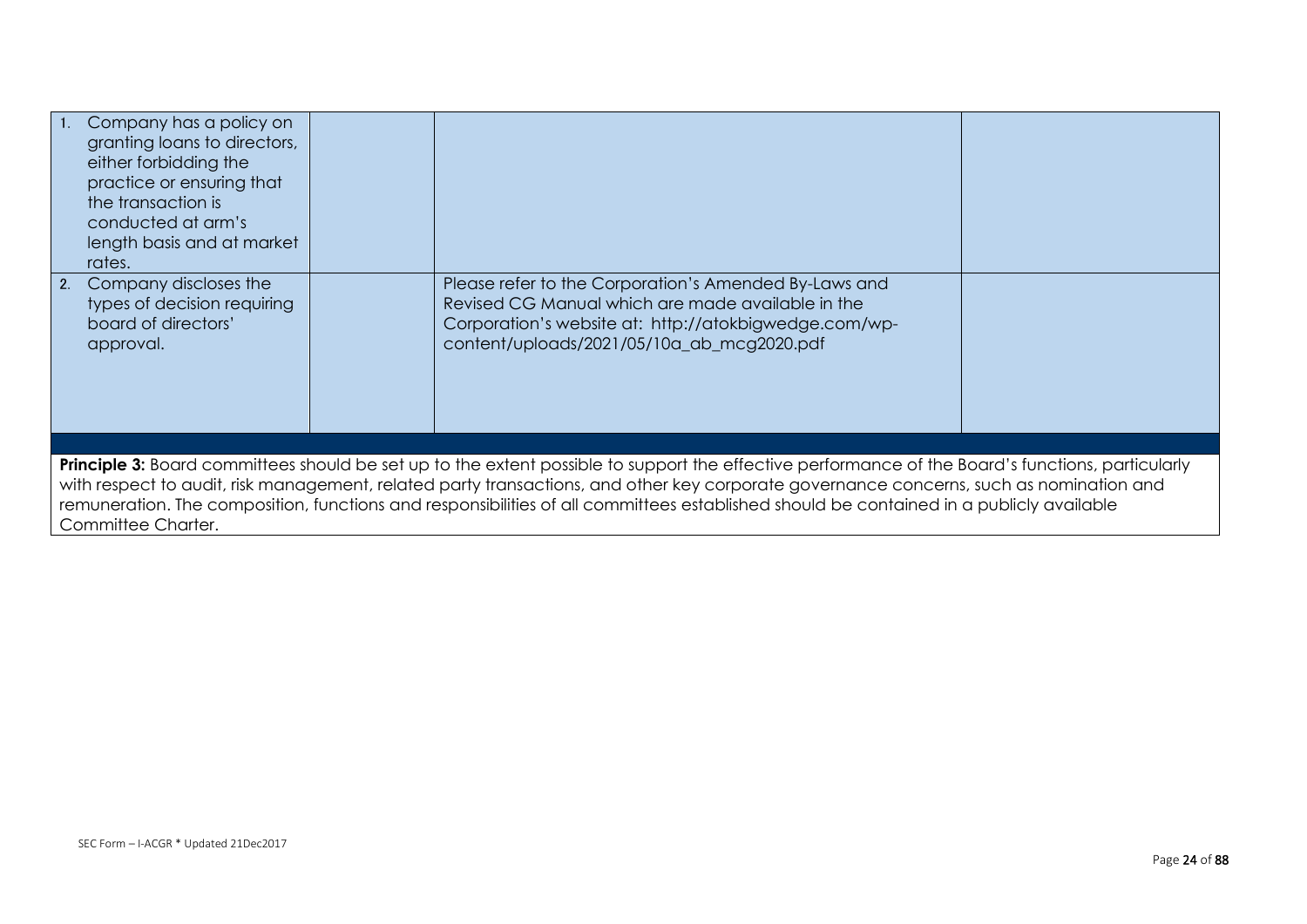| <b>Recommendation 3.1</b>                                                                                                                                                                                                                                     |           |                                                                                                                                                                                                                                                                                                                                                                                                                           |  |
|---------------------------------------------------------------------------------------------------------------------------------------------------------------------------------------------------------------------------------------------------------------|-----------|---------------------------------------------------------------------------------------------------------------------------------------------------------------------------------------------------------------------------------------------------------------------------------------------------------------------------------------------------------------------------------------------------------------------------|--|
| <b>Board establishes board</b><br>committees that focus on<br>specific board functions to<br>aid in the optimal<br>performance of its roles and<br>responsibilities.                                                                                          | Compliant | Sec.2.2.2 of the Company's Revised Manual on Corporate<br>Governance provides for the Board Committees that will<br>assist the Company in good corporate governance.<br>http://atokbigwedge.com/wp-<br>content/uploads/2021/05/10a_ab_mcg2020.pdf                                                                                                                                                                         |  |
| <b>Recommendation 3.2</b>                                                                                                                                                                                                                                     |           |                                                                                                                                                                                                                                                                                                                                                                                                                           |  |
| Board establishes an Audit<br>Committee to enhance its<br>oversight capability over the<br>company's financial<br>reporting, internal control<br>system, internal and external<br>audit processes, and<br>compliance with applicable<br>laws and regulations. | Compliant | 2.2.2.3 of the Company's Revised Manual on Corporate<br>Governance provides information on the Audit Committee,<br>including its functions.<br>http://atokbigwedge.com/wp-<br>content/uploads/2021/05/10a ab mcg2020.pdf<br>Appointments and/or removals of an outsourced Internal<br>Auditor or the Accounting/Auditing firm require prior<br>approval from the President, Audit Committee and<br>Chairman of the Board. |  |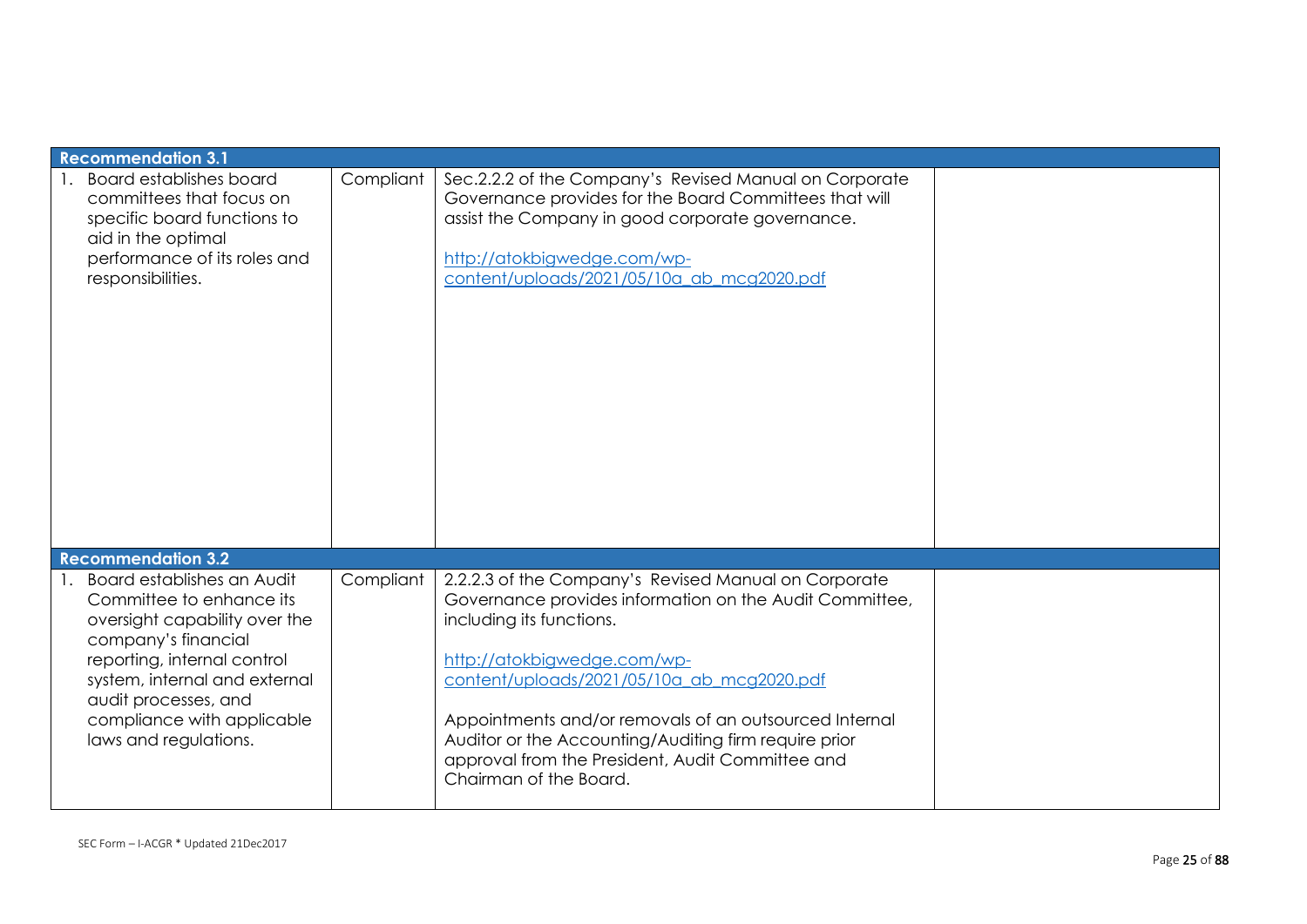| Audit Committee is<br>composed of at least three<br>appropriately qualified non-<br>executive directors, the<br>majority of whom, including<br>the Chairman is<br>independent. | Compliant         | 2.2.2.3 of the Company's Revised Manual on Corporate<br>Governance provides information on the members of the<br>Audit Committee, including their qualifications and type of<br>directorship.<br>http://atokbigwedge.com/wp-<br>content/uploads/2021/05/10a ab mcq2020.pdf                                                                                                                                         |                                                                                                                                                                                                                                                                              |
|--------------------------------------------------------------------------------------------------------------------------------------------------------------------------------|-------------------|--------------------------------------------------------------------------------------------------------------------------------------------------------------------------------------------------------------------------------------------------------------------------------------------------------------------------------------------------------------------------------------------------------------------|------------------------------------------------------------------------------------------------------------------------------------------------------------------------------------------------------------------------------------------------------------------------------|
| All the members of the<br>3.<br>committee have relevant<br>background, knowledge,<br>skills, and/or experience in<br>the areas of accounting,<br>auditing and finance.         | Compliant         | The Company's Annual Report provides for the information<br>on the background, knowledge, skills, and/or experience of<br>the members of the Audit Committee.<br>http://atokbigwedge.com/wp-<br>content/uploads/2021/05/ATOK_SEC-Form17-A-ending-<br>31Dec20 for-filing.pdf                                                                                                                                        |                                                                                                                                                                                                                                                                              |
| The Chairman of the Audit<br>$\mathbf{4}$ .<br>Committee is not the<br>Chairman of the Board or of<br>any other committee.<br><b>Supplement to Recommendation 3.2</b>          | Non-<br>compliant | The Company's Annual Report provides for the information<br>on the Chairman of the Audit Committee, who is not the<br>Chairman of the Board, but is also the Chairman of the<br>Nominations Committee.<br>http://atokbigwedge.com/wp-<br>content/uploads/2022/05/AB_-SEC-Form17-A-ending-<br>2021.pdf<br>http://atokbigwedge.com/wp-<br>content/uploads/2022/04/2021-AB-General-Information-<br>Sheet%E2%80%8B.pdf | While the Chairman of the Audit<br>Committee of the Board also<br>serves as the Chairman of the<br>Nominations Committee, this<br>does not interfere with his<br>functions as Audit Committee<br>Chairman, as both functions are<br>performed independently of the<br>other. |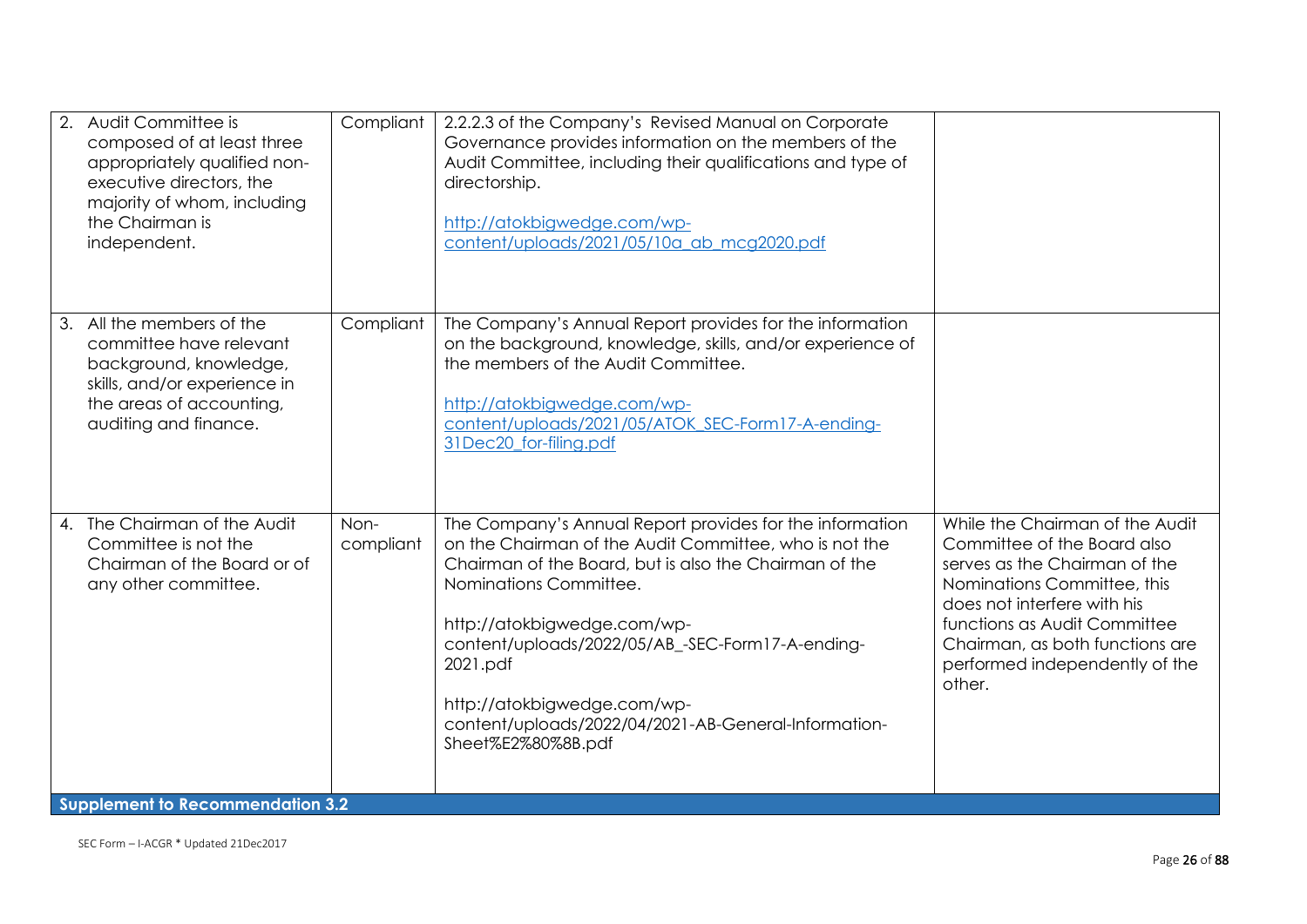| 1. Audit Committee approves<br>all non-audit services<br>conducted by the external<br>auditor.                                                 | Compliant         | As disclosed in the Company's Annual Report there were no<br>products and services provided by the external auditor other<br>than the audit of the annual financial statements and<br>services that are normally provided by the External Auditor.<br>http://atokbigwedge.com/wp-<br>content/uploads/2022/05/AB_-SEC-Form17-A-ending-<br>2021.pdf |                                                                                                                                                                                                                                                                                                                                                          |
|------------------------------------------------------------------------------------------------------------------------------------------------|-------------------|---------------------------------------------------------------------------------------------------------------------------------------------------------------------------------------------------------------------------------------------------------------------------------------------------------------------------------------------------|----------------------------------------------------------------------------------------------------------------------------------------------------------------------------------------------------------------------------------------------------------------------------------------------------------------------------------------------------------|
| Audit Committee conducts<br>2.<br>regular meetings and<br>dialogues with the external<br>audit team without anyone<br>from management present. | Non-<br>compliant |                                                                                                                                                                                                                                                                                                                                                   | While the Audit Committee does<br>not meet with the Company's<br>external audit team without the<br>presence of the Company's<br>finance team, this does not in<br>any way hinder the Audit<br>Committee from performing its<br>functions independently from<br>management and in<br>accordance with the Company's<br>Manual on Corporate<br>Governance. |
| <b>Optional: Recommendation 3.2</b>                                                                                                            |                   |                                                                                                                                                                                                                                                                                                                                                   |                                                                                                                                                                                                                                                                                                                                                          |
| Audit Committee meet at<br>least four times during the<br>year.                                                                                |                   |                                                                                                                                                                                                                                                                                                                                                   |                                                                                                                                                                                                                                                                                                                                                          |
| 2. Audit Committee approves<br>the appointment and<br>removal of the internal<br>auditor.                                                      |                   |                                                                                                                                                                                                                                                                                                                                                   |                                                                                                                                                                                                                                                                                                                                                          |
| <b>Recommendation 3.3</b>                                                                                                                      |                   |                                                                                                                                                                                                                                                                                                                                                   |                                                                                                                                                                                                                                                                                                                                                          |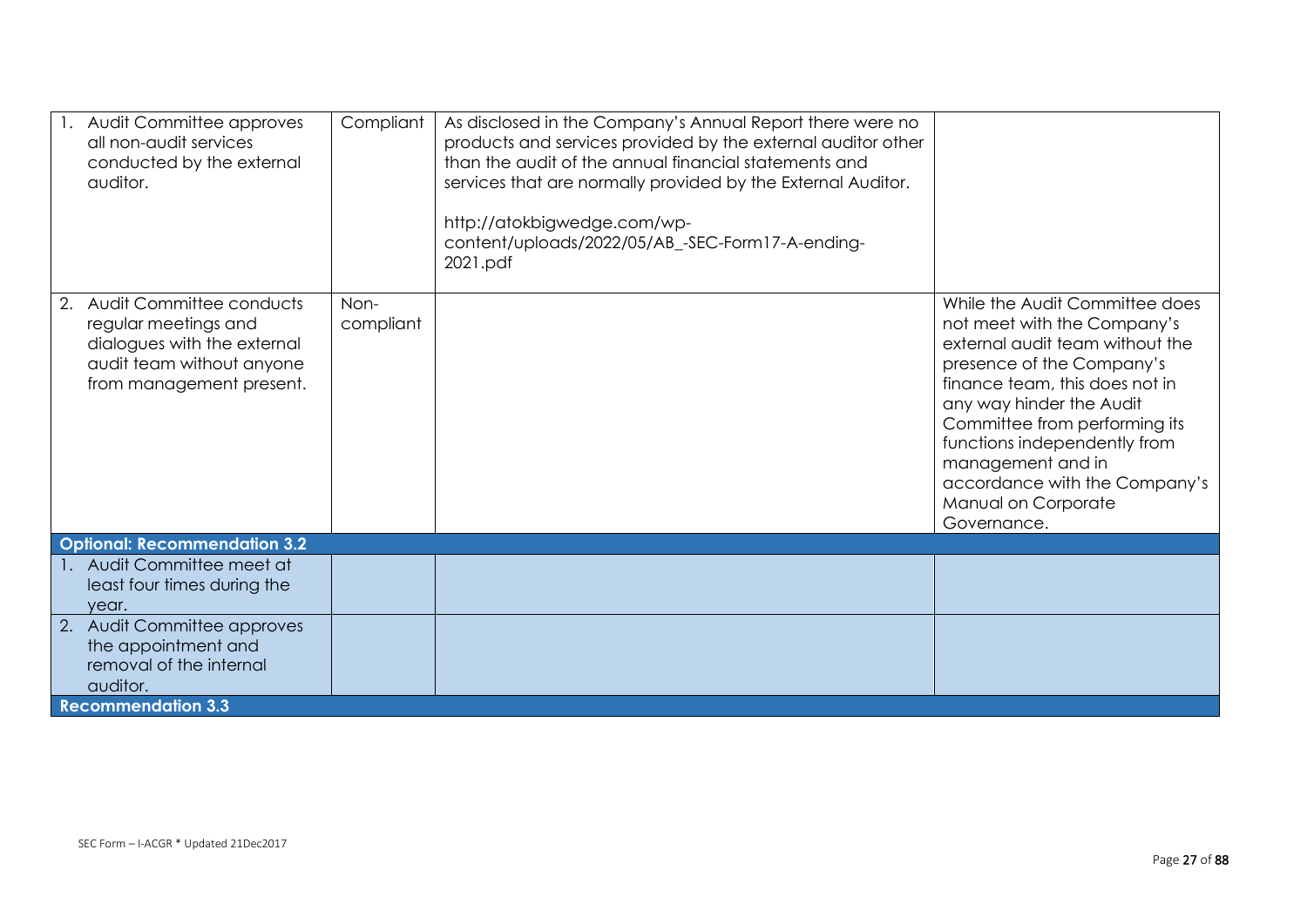| Board establishes a<br><b>Corporate Governance</b><br>Committee tasked to assist<br>the Board in the<br>performance of its corporate<br>governance responsibilities,<br>including the functions that<br>were formerly assigned to a<br>Nomination and<br>Remuneration Committee. | Non-<br>compliant | The Company has no separate<br>Corporate<br>Governance<br>Committee, and the task to assist<br>the Board in the performance of<br>its<br>corporate<br>governance<br>responsibilities is shared by the<br>Committee,<br>Executive<br>Audit<br>Committee and the Internal Audit<br>Unit. |
|----------------------------------------------------------------------------------------------------------------------------------------------------------------------------------------------------------------------------------------------------------------------------------|-------------------|----------------------------------------------------------------------------------------------------------------------------------------------------------------------------------------------------------------------------------------------------------------------------------------|
| 2. Corporate Governance<br>Committee is composed of<br>at least three members, all of<br>whom should be<br>independent directors.                                                                                                                                                | Non-<br>compliant |                                                                                                                                                                                                                                                                                        |
| 3. Chairman of the Corporate<br>Governance Committee is<br>an independent director.                                                                                                                                                                                              | Non-<br>compliant |                                                                                                                                                                                                                                                                                        |
| <b>Optional: Recommendation 3.3.</b>                                                                                                                                                                                                                                             |                   |                                                                                                                                                                                                                                                                                        |
| 1. Corporate Governance<br>Committee meet at least<br>twice during the year.                                                                                                                                                                                                     |                   |                                                                                                                                                                                                                                                                                        |
| <b>Recommendation 3.4</b>                                                                                                                                                                                                                                                        |                   |                                                                                                                                                                                                                                                                                        |
| Board establishes a separate<br><b>Board Risk Oversight</b><br>Committee (BROC) that<br>should be responsible for the<br>oversight of a company's<br>Enterprise Risk Management<br>system to ensure its<br>functionality and<br>effectiveness.                                   | Non-<br>compliant | The Company has no separate<br>risk management committee but<br>the risk management function is<br>shared by the Executive<br>Committee, Audit Committee<br>and the Internal Audit Unit.                                                                                               |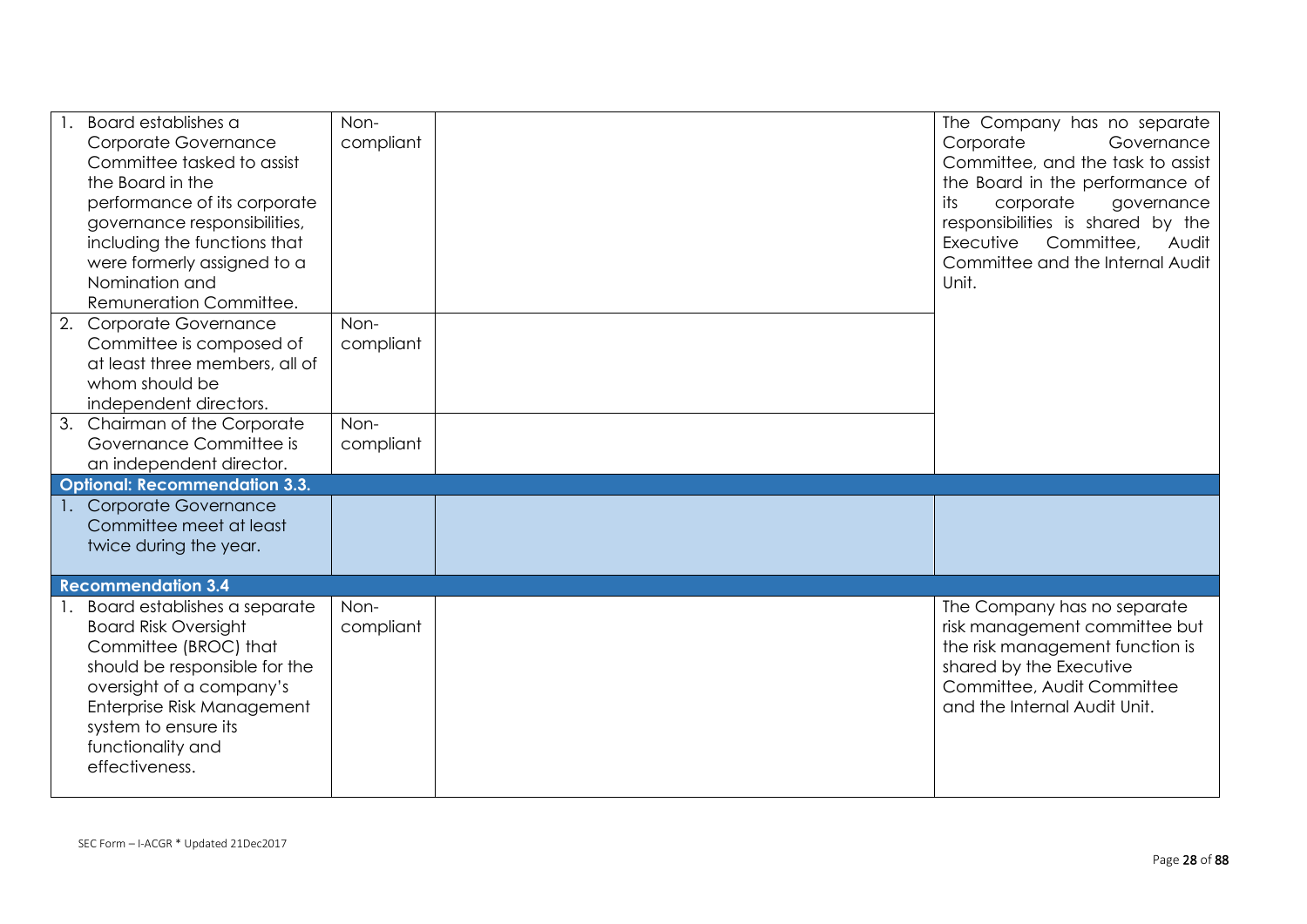| 2.<br>BROC is composed of at least<br>three members, the majority<br>of whom should be<br>independent directors,<br>including the Chairman.                                        | Non-<br>compliant |                                                                                                                                                                                                                                                                                            |
|------------------------------------------------------------------------------------------------------------------------------------------------------------------------------------|-------------------|--------------------------------------------------------------------------------------------------------------------------------------------------------------------------------------------------------------------------------------------------------------------------------------------|
| The Chairman of the BROC is<br>3.<br>not the Chairman of the<br>Board or of any other<br>committee.                                                                                | Non-<br>compliant |                                                                                                                                                                                                                                                                                            |
| 4. At least one member of the<br><b>BROC</b> has relevant thorough<br>knowledge and experience<br>on risk and risk management.                                                     | Non-<br>compliant |                                                                                                                                                                                                                                                                                            |
| <b>Recommendation 3.5</b>                                                                                                                                                          |                   |                                                                                                                                                                                                                                                                                            |
| <b>Board establishes a Related</b><br>Party Transactions (RPT)<br>Committee, which is tasked<br>with reviewing all material<br>related party transactions of<br>the company.       | Non-<br>compliant | There is no established RPT<br>Committee but material Related<br>Party Transactions are reviewed<br>by the Audit Committee, which is<br>composed of the Chairman and<br>two (2) members, and subject to<br>the approval by the Board and,<br>as applicable, the shareholders. <sup>1</sup> |
| RPT Committee is composed<br>2.<br>of at least three non-<br>executive directors, two of<br>whom should be<br>independent, including the<br>Chairman.<br><b>Recommendation 3.6</b> | Non-<br>compliant | <b>Material Related Party</b><br>Transactions are reviewed by the<br>Audit Committee, which is<br>composed of the Chairman and<br>two (2) members, and subject to<br>the approval by the Board and,<br>as applicable, the shareholders. <sup>2</sup>                                       |

SEC Form – I-ACGR \* Updated 21Dec2017 <sup>1</sup>Per Company's RELATED PARTY TRANSACTIONS POLICY <sup>2</sup> Per Company's RELATED PARTY TRANSACTIONS POLICY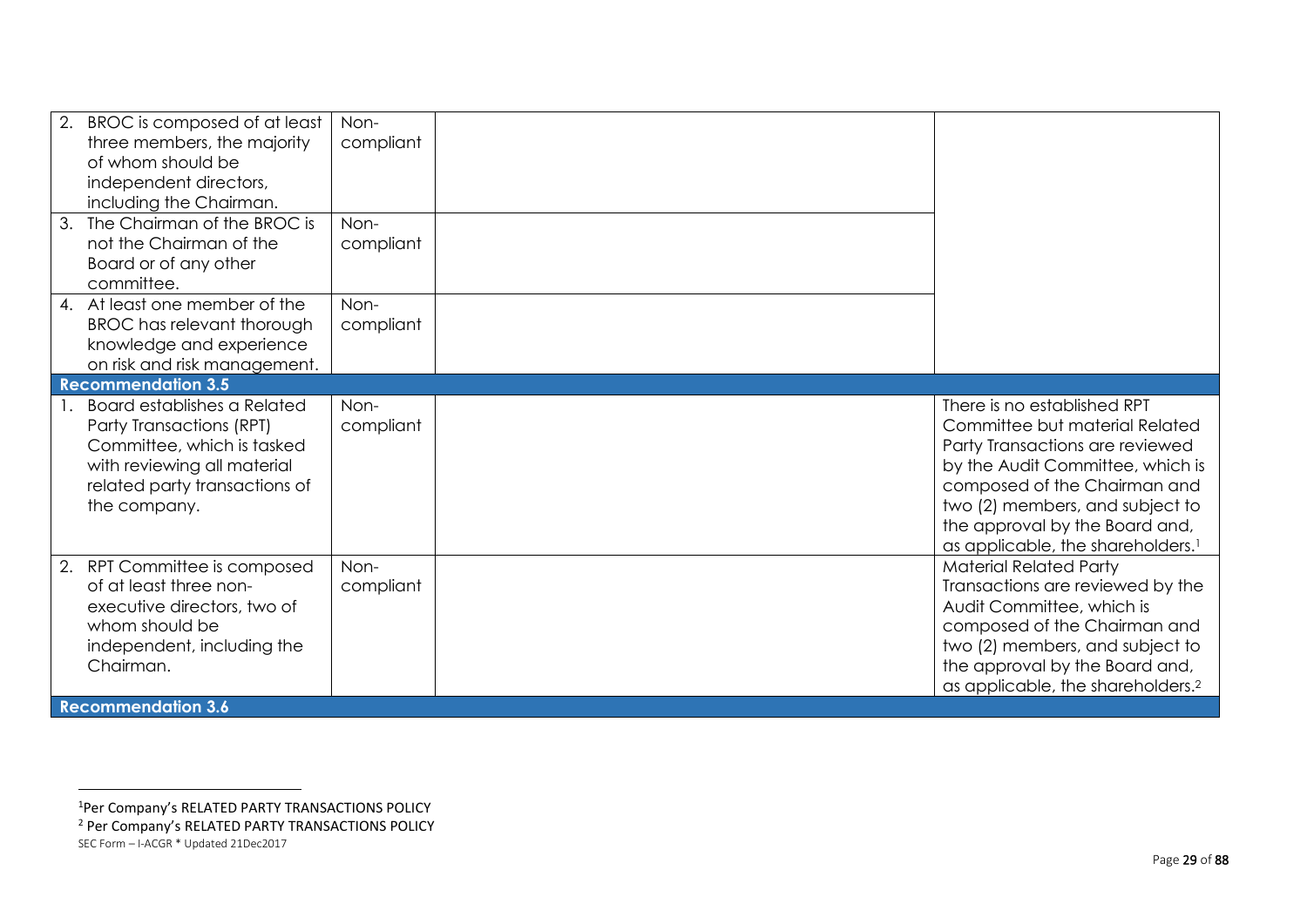| All established committees<br>have a Committee Charter<br>stating in plain terms their<br>respective purposes,<br>memberships, structures,<br>operations, reporting process,<br>resources and other relevant<br>information.                                  | Non-<br>compliant |                                                                                                                                                                                                                                                  | The Committees of the Company<br>use the Company's Revised<br>Manual on Corporate<br>Governance and/or By-Laws as<br>their charter. |
|---------------------------------------------------------------------------------------------------------------------------------------------------------------------------------------------------------------------------------------------------------------|-------------------|--------------------------------------------------------------------------------------------------------------------------------------------------------------------------------------------------------------------------------------------------|-------------------------------------------------------------------------------------------------------------------------------------|
| 2. Committee Charters provide<br>standards for evaluating the<br>performance of the<br>Committees.                                                                                                                                                            | Non-<br>compliant |                                                                                                                                                                                                                                                  |                                                                                                                                     |
| 3. Committee Charters were<br>fully disclosed on the<br>company's website.                                                                                                                                                                                    | Non-<br>compliant |                                                                                                                                                                                                                                                  |                                                                                                                                     |
|                                                                                                                                                                                                                                                               |                   | Principle 4: To show full commitment to the company, the directors should devote the time and attention necessary to properly and effectively                                                                                                    |                                                                                                                                     |
|                                                                                                                                                                                                                                                               |                   | perform their duties and responsibilities, including sufficient time to be familiar with the corporation's business.                                                                                                                             |                                                                                                                                     |
| <b>Recommendation 4.1</b>                                                                                                                                                                                                                                     |                   |                                                                                                                                                                                                                                                  |                                                                                                                                     |
| 1. The Directors attend and<br>actively participate in all<br>meetings of the Board,<br>Committees and<br>shareholders in person or<br>through tele-<br>/videoconferencing<br>conducted in accordance<br>with the rules and regulations<br>of the Commission. | Compliant         | The attendance of its directors in meetings is disclosed in the<br>Company's Information Statement, which is made available<br>at the Company's website: http://atokbigwedge.com/wp-<br>content/uploads/2022/05/ATOK_SEC-Form-20-IS-2022-DIS.pdf |                                                                                                                                     |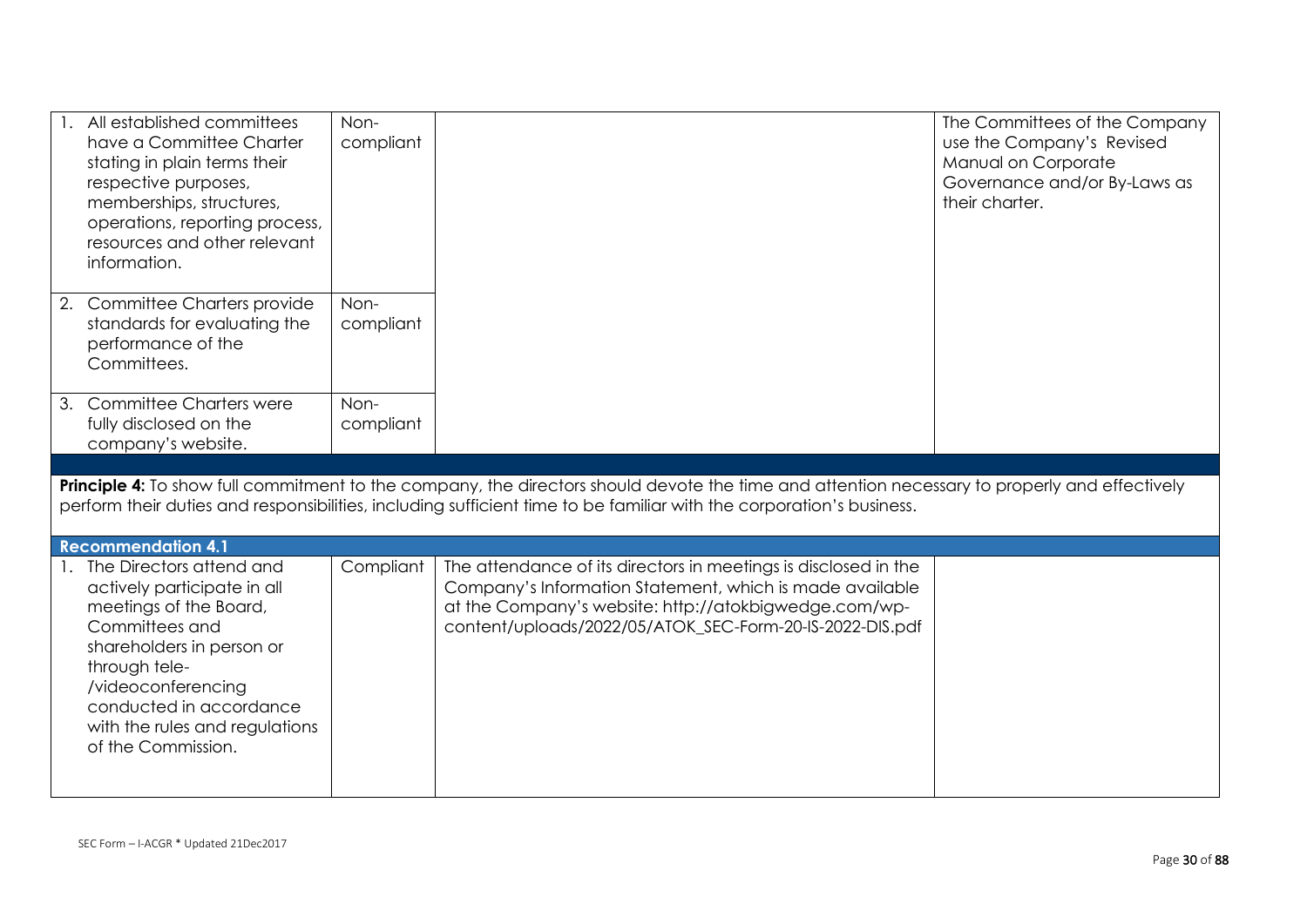| 2. The directors review meeting<br>materials for all Board and<br>Committee meetings.                                                                                                                                                                                                   | Compliant         |                                                                                                                                                                                                                                                                                                        |                                                                                                                                                                                                                                                                                                                                                                    |
|-----------------------------------------------------------------------------------------------------------------------------------------------------------------------------------------------------------------------------------------------------------------------------------------|-------------------|--------------------------------------------------------------------------------------------------------------------------------------------------------------------------------------------------------------------------------------------------------------------------------------------------------|--------------------------------------------------------------------------------------------------------------------------------------------------------------------------------------------------------------------------------------------------------------------------------------------------------------------------------------------------------------------|
| 3. The directors ask the<br>necessary questions or seek<br>clarifications and<br>explanations during the<br><b>Board and Committee</b><br>meetings.                                                                                                                                     | Compliant         | Section 2.2.1.6 of the Company's Manual on Revised<br>Corporate Governance provides that Directors have the<br>right to ask questions or seek clarifications and explanations<br>during the Board and Committee meetings.<br>http://atokbigwedge.com/wp-<br>content/uploads/2021/05/10a ab mcg2020.pdf |                                                                                                                                                                                                                                                                                                                                                                    |
| <b>Recommendation 4.2</b>                                                                                                                                                                                                                                                               |                   |                                                                                                                                                                                                                                                                                                        |                                                                                                                                                                                                                                                                                                                                                                    |
| Non-executive directors<br>concurrently serve in a<br>maximum of five publicly-<br>listed companies to ensure<br>that they have sufficient time<br>to fully prepare for minutes,<br>challenge Management's<br>proposals/views, and oversee<br>the long-term strategy of the<br>company. | Non-<br>compliant | Part III (C) of the Company's Annual Report, which can be<br>viewed at: http://atokbigwedge.com/wp-<br>content/uploads/2022/05/AB -SEC-Form17-A-ending-<br>2021.pdf, provides information on the directorships of the<br>company's directors in both listed and non-listed<br>companies.               | Under Sec. 2.2.1.2 of the<br>Company's Revised Manual on<br>Corporate Governance, the<br>Board may consider the<br>adoption of guidelines on the<br>number of directorships that its<br>members can hold in other stock<br>and non-stock corporations. To<br>date, the Board has elected not<br>to set a limit on the number of<br>board seats in other companies. |
| <b>Recommendation 4.3</b>                                                                                                                                                                                                                                                               |                   |                                                                                                                                                                                                                                                                                                        |                                                                                                                                                                                                                                                                                                                                                                    |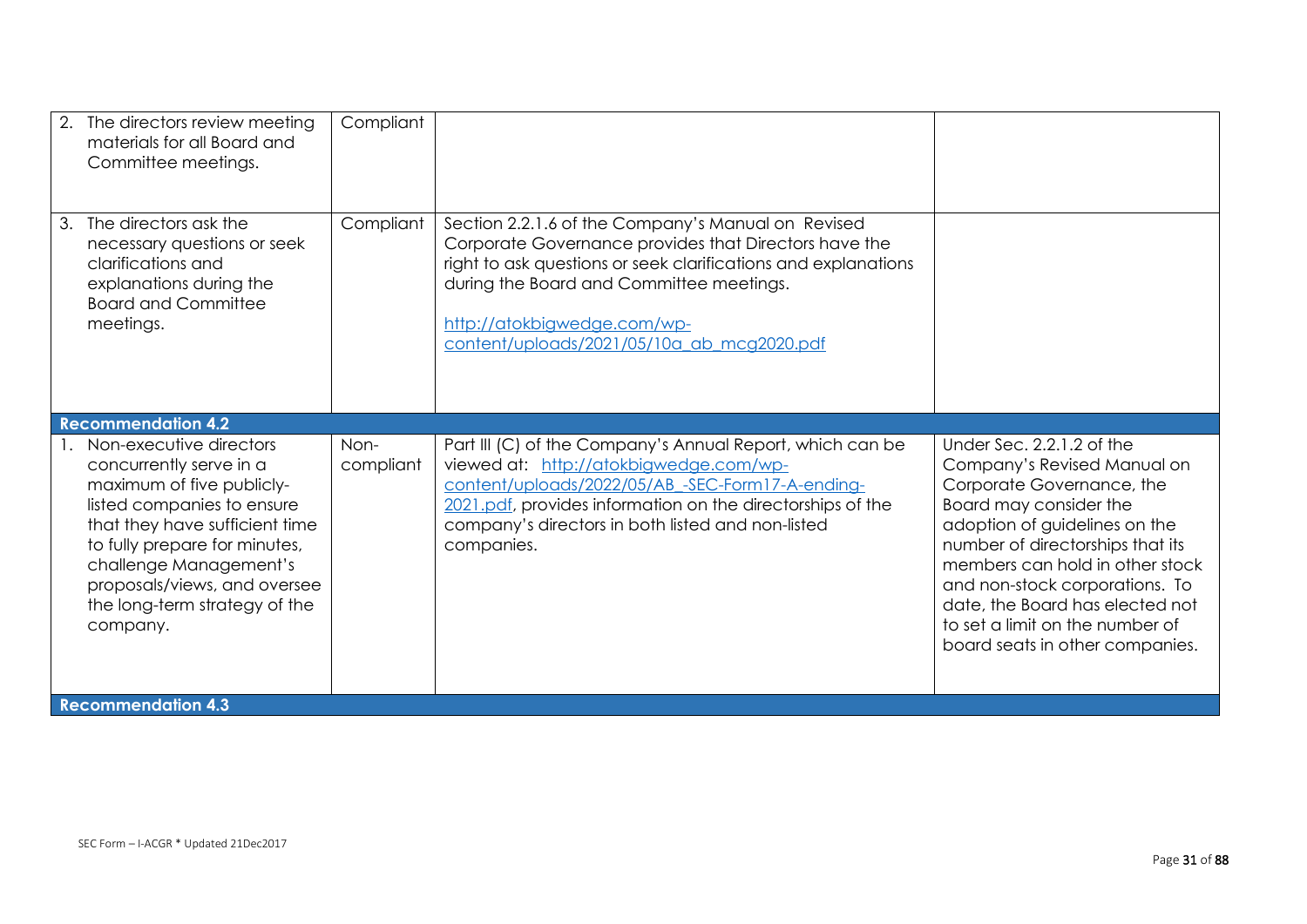| The directors notify the         | Non-      |                                                                                                                          | Sec. 2.2.1.2 of the Company's        |
|----------------------------------|-----------|--------------------------------------------------------------------------------------------------------------------------|--------------------------------------|
| company's board before           | compliant |                                                                                                                          | Revised Manual on Corporate          |
| accepting a directorship in      |           |                                                                                                                          | Governance, the Board may            |
| another company.                 |           |                                                                                                                          | consider<br>the<br>adoption<br>Оf    |
|                                  |           |                                                                                                                          | guidelines on the number of          |
|                                  |           |                                                                                                                          | directorships that its members       |
|                                  |           |                                                                                                                          | can hold in other stock and non-     |
|                                  |           |                                                                                                                          | stock corporations. To date, the     |
|                                  |           |                                                                                                                          | Board has elected not to set a       |
|                                  |           |                                                                                                                          | limit on the number of board         |
|                                  |           |                                                                                                                          | seats in other companies. Hence,     |
|                                  |           |                                                                                                                          | it is not also specifically required |
|                                  |           |                                                                                                                          | for a director to notify the Board   |
|                                  |           |                                                                                                                          | before accepting directorship in     |
|                                  |           |                                                                                                                          | another company.                     |
| <b>Optional: Principle 4</b>     |           |                                                                                                                          |                                      |
| Company does not have any        |           |                                                                                                                          |                                      |
| executive directors who serve    |           |                                                                                                                          |                                      |
| in more than two boards of       |           |                                                                                                                          |                                      |
| listed companies outside of      |           |                                                                                                                          |                                      |
| the group.                       |           |                                                                                                                          |                                      |
| 2. Company schedules board       |           |                                                                                                                          |                                      |
| of directors' meetings before    |           |                                                                                                                          |                                      |
| the start of the financial year. |           |                                                                                                                          |                                      |
| 3.                               |           |                                                                                                                          |                                      |
| 4. Board of directors meet at    |           |                                                                                                                          |                                      |
| least six times during the year. |           |                                                                                                                          |                                      |
| 5. Company requires as           |           |                                                                                                                          |                                      |
| minimum quorum of at least       |           |                                                                                                                          |                                      |
| 2/3 for board decisions.         |           |                                                                                                                          |                                      |
|                                  |           |                                                                                                                          |                                      |
|                                  |           | <b>Principle 5:</b> The board should endeavor to exercise an objective and independent judgment on all corporate affairs |                                      |
| <b>Recommendation 5.1</b>        |           |                                                                                                                          |                                      |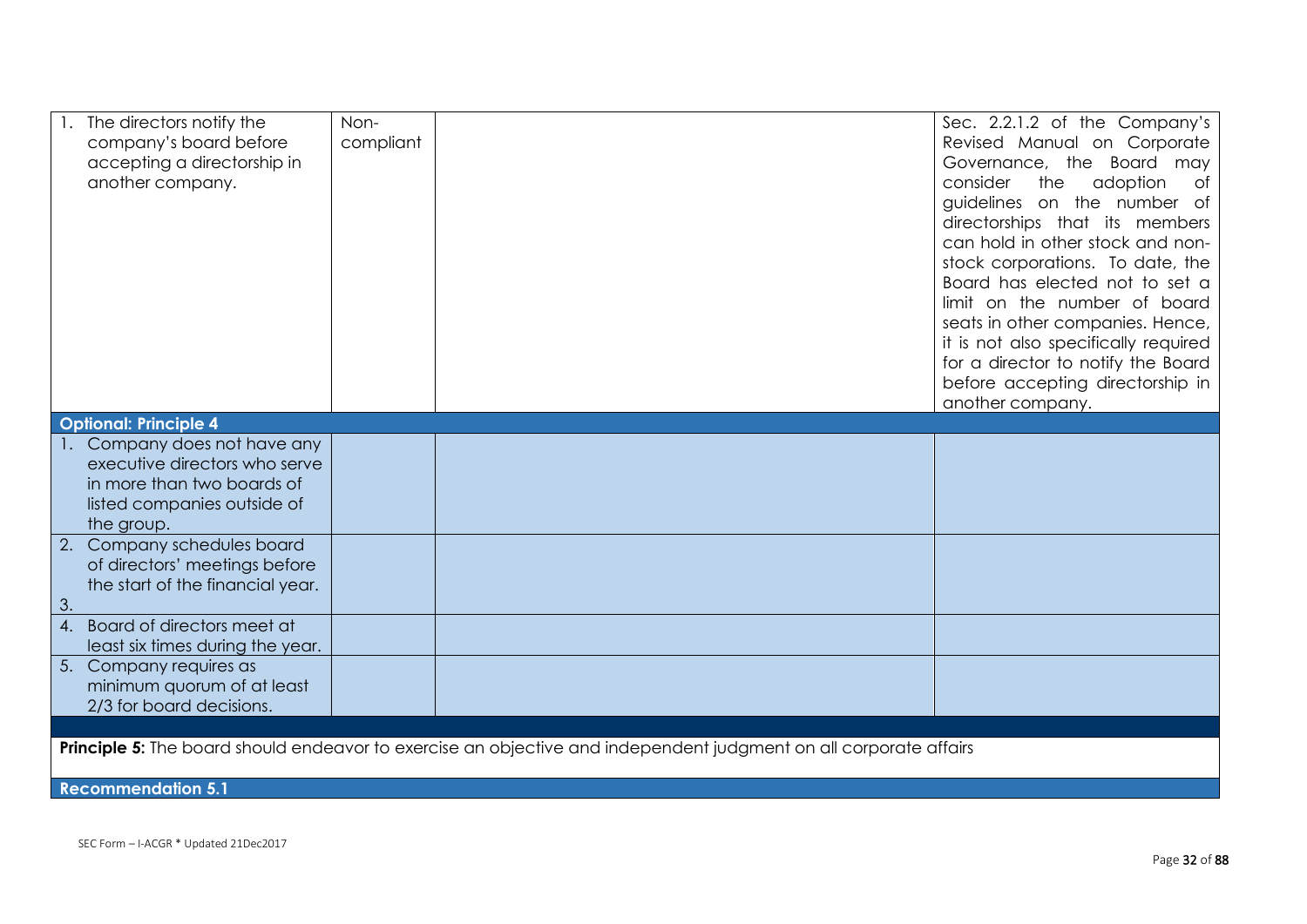| The Board has at least 3<br>independent directors or<br>such number as to constitute<br>one-third of the board,<br>whichever is higher. | Non-<br>compliant | Sec. 2.2.1.5 of the Company's Revised Manual on<br>Corporate Governance and the General Information Sheet<br>provide for the information on the number of independent<br>directors in the board.<br>http://atokbigwedge.com/wp-<br>content/uploads/2021/05/10a ab mcg2020.pdf<br>http://atokbigwedge.com/wp-<br>content/uploads/2021/05/1c ab gis2020.pdf                                                            | Sec. 2.2.1.5 of the Company's<br>Revised Manual on Corporate<br>Governance provides that the<br>Corporation shall, to the extent<br>required by law or regulation,<br>have two (2) independent<br>directors or at least twenty<br>percent (20%) of its Board size,<br>whichever is the lesser, provided,<br>that the number of independent<br>directors shall in no case be less<br>than two (2). The Company has 2<br>independent directors. |  |  |
|-----------------------------------------------------------------------------------------------------------------------------------------|-------------------|----------------------------------------------------------------------------------------------------------------------------------------------------------------------------------------------------------------------------------------------------------------------------------------------------------------------------------------------------------------------------------------------------------------------|-----------------------------------------------------------------------------------------------------------------------------------------------------------------------------------------------------------------------------------------------------------------------------------------------------------------------------------------------------------------------------------------------------------------------------------------------|--|--|
| <b>Recommendation 5.2</b>                                                                                                               |                   |                                                                                                                                                                                                                                                                                                                                                                                                                      |                                                                                                                                                                                                                                                                                                                                                                                                                                               |  |  |
| The independent directors<br>possess all the qualifications<br>and none of the<br>disqualifications to hold the<br>positions.           | Compliant         | The Company's Revised Manual on Corporate Governance<br>and Part III (Directors and Executive Officers) of the<br>Company's Annual Report provide information on the<br>qualifications of the independent directors.<br>MCG: http://atokbigwedge.com/wp-<br>content/uploads/2021/05/10a_ab_mcg2020.pdf<br>Annual Report: http://atokbigwedge.com/wp-<br>content/uploads/2022/05/AB_-SEC-Form17-A-ending-<br>2021.pdf |                                                                                                                                                                                                                                                                                                                                                                                                                                               |  |  |
| <b>Supplement to Recommendation 5.2</b>                                                                                                 |                   |                                                                                                                                                                                                                                                                                                                                                                                                                      |                                                                                                                                                                                                                                                                                                                                                                                                                                               |  |  |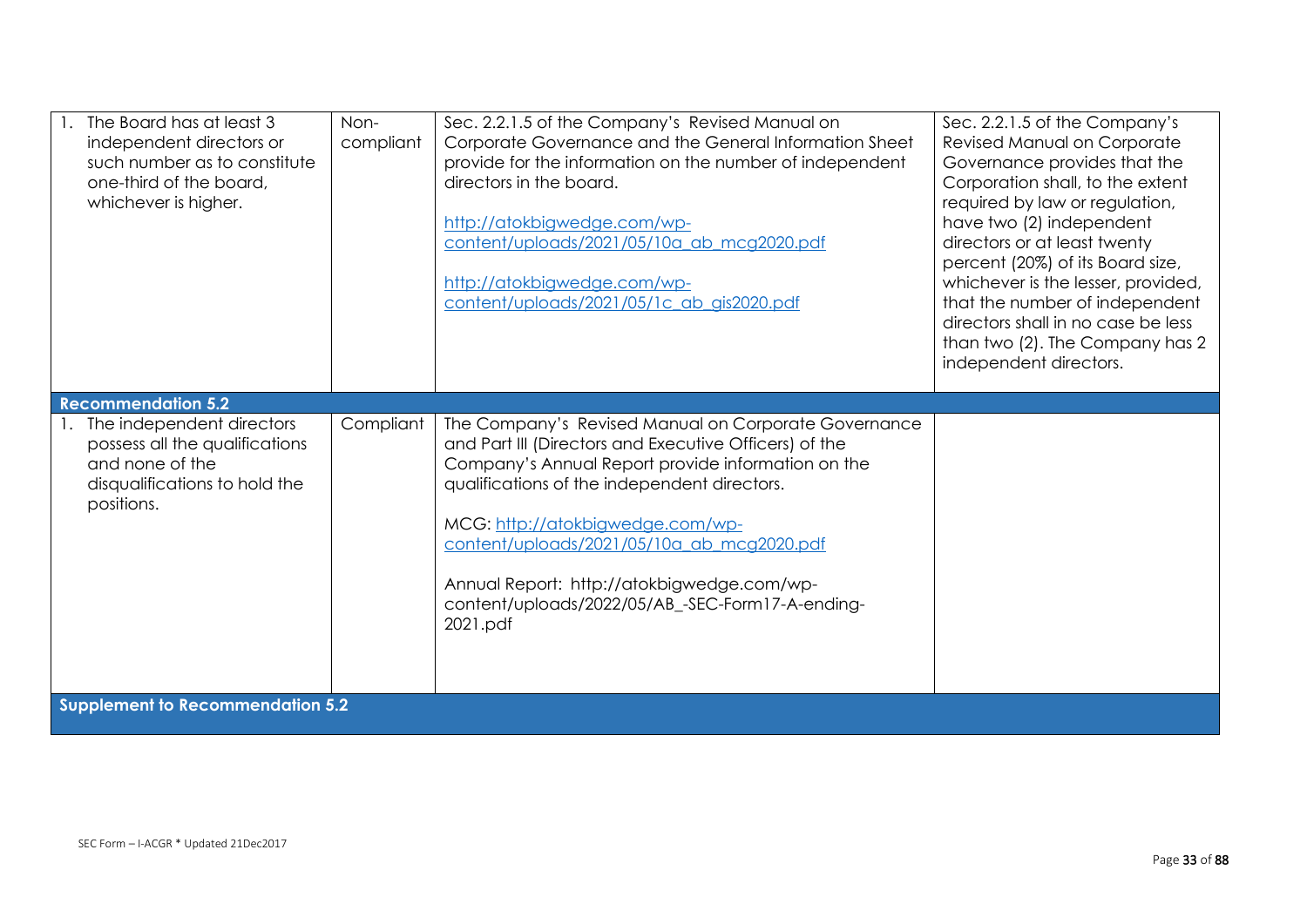| Company has no shareholder<br>agreements, by-laws<br>provisions, or other<br>arrangements that constrain<br>the directors' ability to vote<br>independently.                                                                                              | Compliant         | None, since every shareholder, including the directors, is<br>entitled to one vote, which right is not in any way<br>constrained by any shareholder agreement, by-laws<br>provision or other arrangement.                                                                                     |                                                                                                                                                                                                                                                                                       |
|-----------------------------------------------------------------------------------------------------------------------------------------------------------------------------------------------------------------------------------------------------------|-------------------|-----------------------------------------------------------------------------------------------------------------------------------------------------------------------------------------------------------------------------------------------------------------------------------------------|---------------------------------------------------------------------------------------------------------------------------------------------------------------------------------------------------------------------------------------------------------------------------------------|
| <b>Recommendation 5.3</b>                                                                                                                                                                                                                                 |                   |                                                                                                                                                                                                                                                                                               |                                                                                                                                                                                                                                                                                       |
| 1. The independent directors<br>serve for a cumulative term<br>of nine years (reckoned from<br>$2012$ .                                                                                                                                                   | Compliant         | Part III, Item 9 on Directors and Executive Officers of the<br>Issuer of its Annual Report provides information on the years<br>that independent directors have served as such.<br>http://atokbigwedge.com/wp-<br>content/uploads/2021/05/ATOK SEC-Form17-A-ending-<br>31Dec20 for-filing.pdf |                                                                                                                                                                                                                                                                                       |
| 2. The company bars an<br>independent director from<br>serving in such capacity after<br>the term limit of nine years.                                                                                                                                    | Non-<br>Compliant | The Company adheres to applicable rules on the matter of<br>term limits for independent directors.                                                                                                                                                                                            | Upon recommendation of the<br>Board of Directors, the<br>stockholders of the Company has<br>approved the retention of Sec.<br>Margarito B. Teves, who has<br>served as independent director<br>of the Company for 9 years (since<br>2012), in the same capacity, after<br>nine years. |
| 3. In the instance that the<br>company retains an<br>independent director in the<br>same capacity after nine<br>years, the board provides<br>meritorious justification and<br>seeks shareholders' approval<br>during the annual<br>shareholders' meeting. | Compliant         | The Company submitted to the shareholders, and the latter<br>has approved, the retention of Sec. Margarito B. Teves, as<br>independent director.<br>(Ref: http://atokbigwedge.com/wp-<br>content/uploads/2022/05/ATOK_SEC-17C-result-of-2022-SH-<br>Meet_amended.pdf]                         |                                                                                                                                                                                                                                                                                       |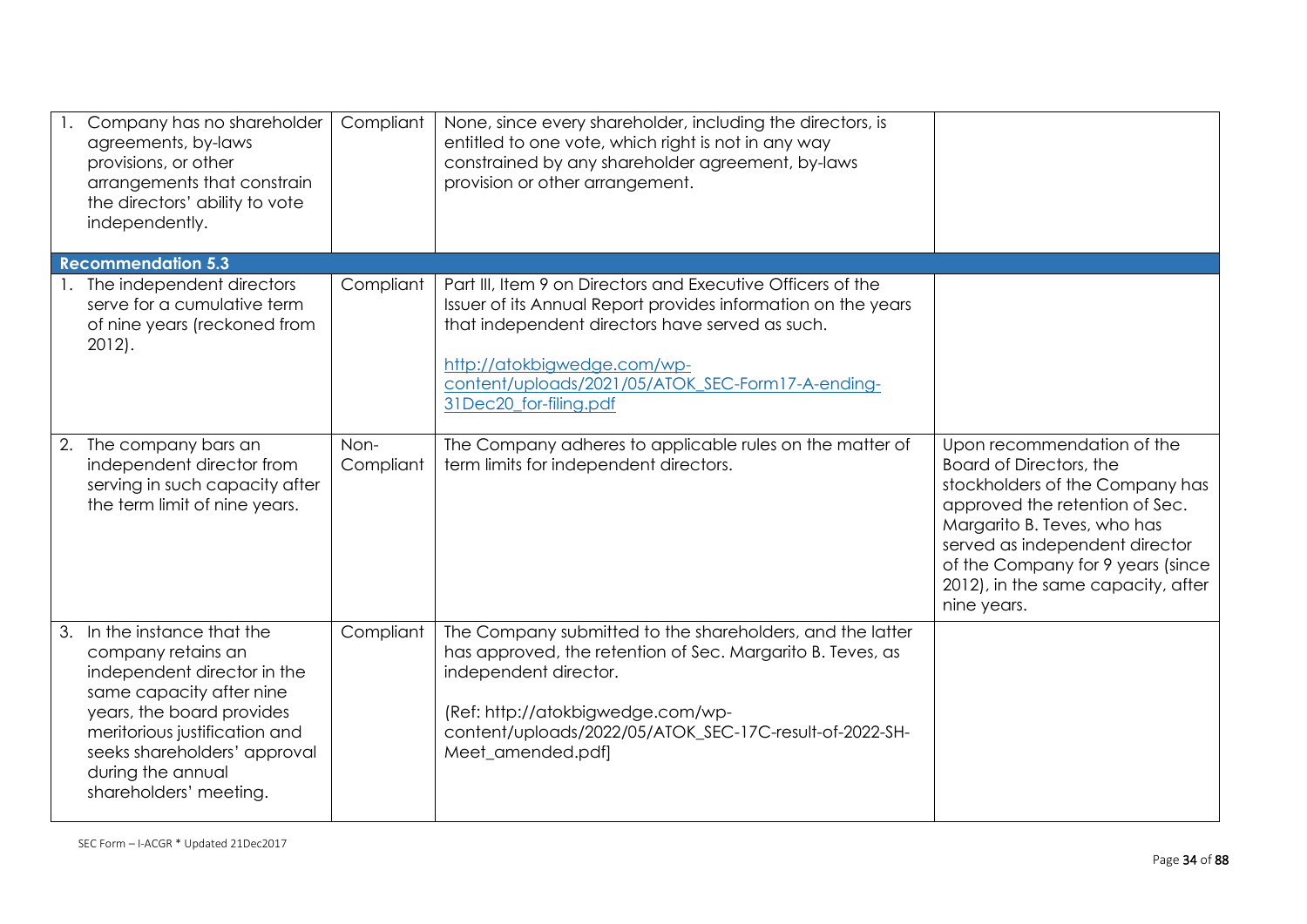| <b>Recommendation 5.4</b>                                                                                     |                   |                                                                                                                                                                                                                                          |                                                                                                                                                                                                                                                                                                                                                                                                                                                                                                                                                                                                                                                                                                                                                                                                             |
|---------------------------------------------------------------------------------------------------------------|-------------------|------------------------------------------------------------------------------------------------------------------------------------------------------------------------------------------------------------------------------------------|-------------------------------------------------------------------------------------------------------------------------------------------------------------------------------------------------------------------------------------------------------------------------------------------------------------------------------------------------------------------------------------------------------------------------------------------------------------------------------------------------------------------------------------------------------------------------------------------------------------------------------------------------------------------------------------------------------------------------------------------------------------------------------------------------------------|
| The positions of Chairman of<br>the Board and Chief<br>Executive Officer are held by<br>separate individuals. | Non-<br>compliant | The positions of Chairman of the Board and Chief Executive<br>Officer are held by Mr. Roberto V. Ongpin.                                                                                                                                 | While one person assumes the<br>role of Chairman and CEO, a<br>different person holds the position<br>of President. All actions of the<br>management are submitted to<br>the shareholders for their<br>approval or ratification. Further,<br>the Company's system of checks<br>and balances within the Board of<br>Directors includes a lack any<br>arrangement or agreement that<br>shall constrain a director's ability<br>to vote independently. Further,<br>the Company has Audit,<br>Nominations and Compensation<br>Committees, which are not<br>chaired by the same person and<br>not all of which has Mr. Ongpin as<br>a member. The Board of<br>Directors is likewise composed of<br>directors of proven competence<br>and integrity and who hail from<br>different industries and<br>backgrounds. |
| The Chairman of the Board<br>2.<br>and Chief Executive Officer<br>have clearly defined<br>responsibilities.   | Compliant         | The Company's Revised Manual on Corporate Governance<br>contains the disclosure on the roles, accountabilities and<br>deliverables of the Chairman and CEO.<br>http://atokbigwedge.com/wp-<br>content/uploads/2021/05/10a ab mcg2020.pdf |                                                                                                                                                                                                                                                                                                                                                                                                                                                                                                                                                                                                                                                                                                                                                                                                             |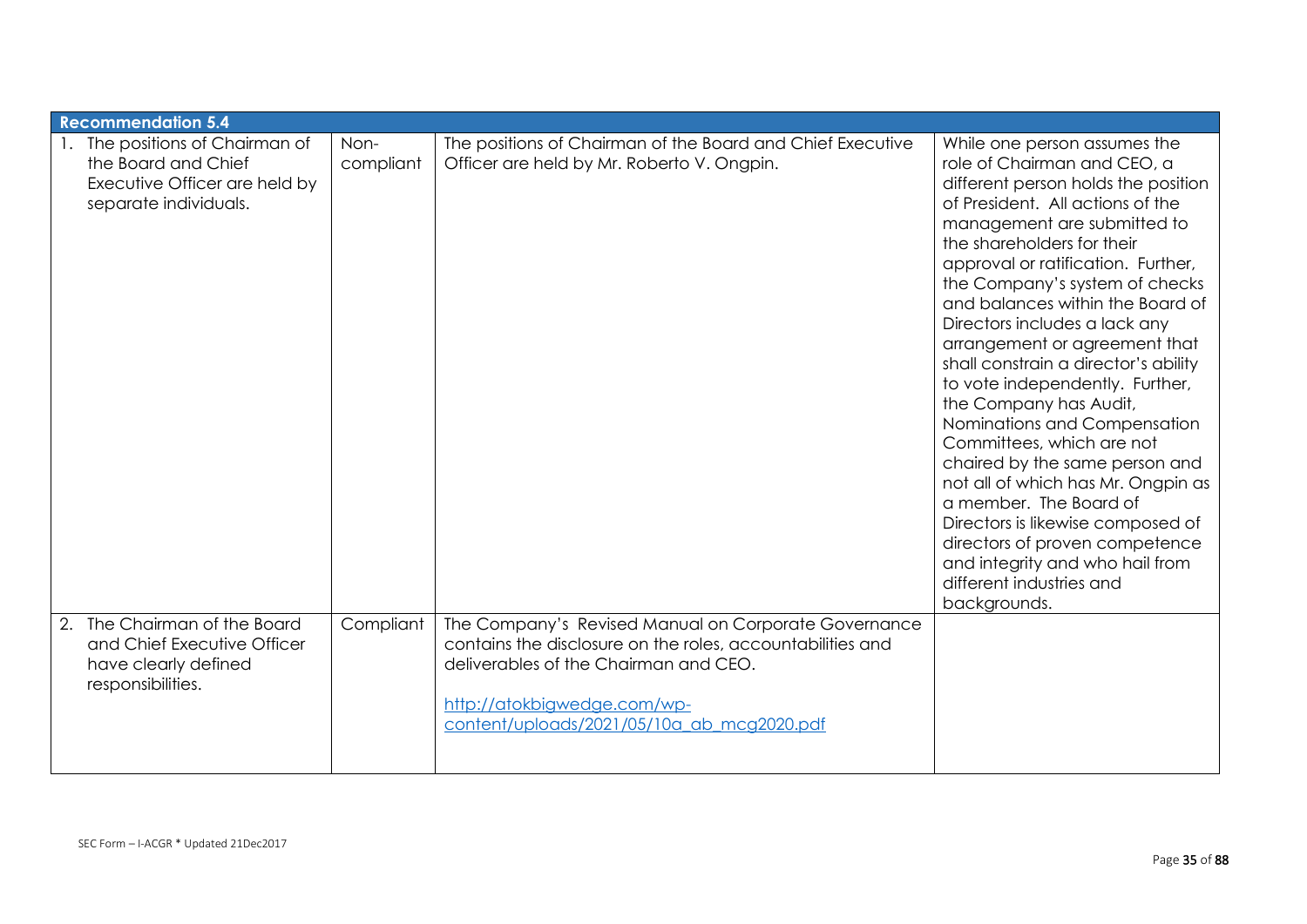| <b>Recommendation 5.5</b>                                                                                                                                                         |                   |                                                                                                                                                                                                                                                                                                                                                                                                                                                                                                                                                                                                                          |                                                                                                                                                                                                                                                                                                                                                                                                                                                                                                                                                                                                                                                                                                                                                                                        |
|-----------------------------------------------------------------------------------------------------------------------------------------------------------------------------------|-------------------|--------------------------------------------------------------------------------------------------------------------------------------------------------------------------------------------------------------------------------------------------------------------------------------------------------------------------------------------------------------------------------------------------------------------------------------------------------------------------------------------------------------------------------------------------------------------------------------------------------------------------|----------------------------------------------------------------------------------------------------------------------------------------------------------------------------------------------------------------------------------------------------------------------------------------------------------------------------------------------------------------------------------------------------------------------------------------------------------------------------------------------------------------------------------------------------------------------------------------------------------------------------------------------------------------------------------------------------------------------------------------------------------------------------------------|
| If the Chairman of the<br>Board is not an<br>independent director,<br>the board designates<br>a lead director among<br>the independent<br>directors.<br><b>Recommendation 5.6</b> | Non-<br>compliant | The Chairman of the Board is not an independent director. While<br>the Board did not designate a lead director among the<br>independent directors, the Vice-Chairman of the Board is an<br>independent director. The independent directors are subject to<br>the same general responsibilities and specified duties and<br>responsibilities of a director as set forth in the Company's Revised<br>Manual on Corporate Governance.<br>http://atokbigwedge.com/wp-<br>content/uploads/2021/05/10a ab mcg2020.pdf<br>http://atokbigwedge.com/wp-content/uploads/2022/04/2021-AB-<br>General-Information-Sheet%E2%80%8B.pdf | Even if the Board has not<br>designated a lead director<br>among the independent<br>directors, all actions of the<br>management are submitted to<br>the shareholders for their approval<br>or ratification. Further, the<br>Company's system of checks and<br>balances within the Board of<br>Directors does not include any<br>arrangement or agreement that<br>constrains a director's ability to<br>vote independently. Further, the<br>Company has Audit, Nominations<br>and Compensation Committees,<br>which are not chaired by the<br>same person and not all of which<br>has Mr. Ongpin as a member. The<br><b>Board of Directors is likewise</b><br>composed of directors of proven<br>competence and integrity and<br>who hail from different industries<br>and backgrounds. |
|                                                                                                                                                                                   |                   |                                                                                                                                                                                                                                                                                                                                                                                                                                                                                                                                                                                                                          |                                                                                                                                                                                                                                                                                                                                                                                                                                                                                                                                                                                                                                                                                                                                                                                        |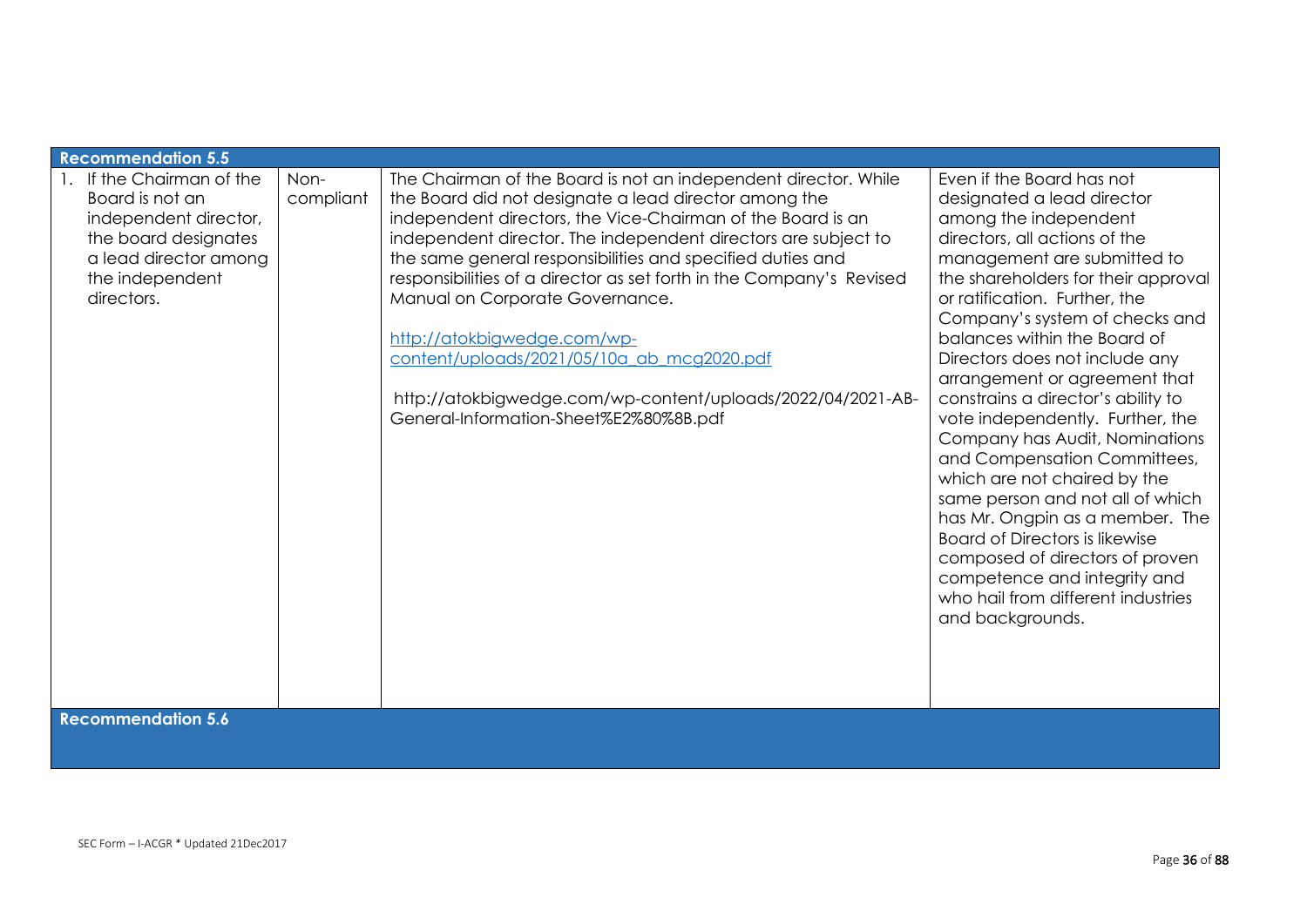| Directors with material<br>interest in a<br>transaction affecting<br>the corporation<br>abstain from taking<br>part in the<br>deliberations on the<br>transaction.                                                     | Compliant         | Aside from the transactions disclosed in the Company's Annual<br>Report, there are no transactions (or series of similar transactions)<br>during the last two (2) years, with or involving the Company or its<br>subsidiaries, in which a director, executive officer, or stockholder<br>owning ten percent (10%) or more of the total outstanding shares,<br>or any member of his/her immediate family, had or will have a<br>direct or indirect material interest.<br>http://atokbigwedge.com/wp-content/uploads/2022/05/AB_-SEC-<br>Form17-A-ending-2021.pdf | The Company's RELATED PARTY<br><b>TRANSACTIONS POLICY requires</b><br>that "Whenever applicable, the<br>concerned director and/or officer<br>inhibits himself from voting on the<br>approval/consideration of the<br><b>Related Party Transactions."</b>                                                              |
|------------------------------------------------------------------------------------------------------------------------------------------------------------------------------------------------------------------------|-------------------|-----------------------------------------------------------------------------------------------------------------------------------------------------------------------------------------------------------------------------------------------------------------------------------------------------------------------------------------------------------------------------------------------------------------------------------------------------------------------------------------------------------------------------------------------------------------|-----------------------------------------------------------------------------------------------------------------------------------------------------------------------------------------------------------------------------------------------------------------------------------------------------------------------|
| <b>Recommendation 5.7</b>                                                                                                                                                                                              |                   |                                                                                                                                                                                                                                                                                                                                                                                                                                                                                                                                                                 |                                                                                                                                                                                                                                                                                                                       |
|                                                                                                                                                                                                                        |                   |                                                                                                                                                                                                                                                                                                                                                                                                                                                                                                                                                                 |                                                                                                                                                                                                                                                                                                                       |
| The non-executive<br>directors (NEDs) have<br>separate periodic<br>meetings with the<br>external auditor and<br>heads of the internal<br>audit, compliance<br>and risk functions,<br>without any executive<br>present. | Non-<br>compliant |                                                                                                                                                                                                                                                                                                                                                                                                                                                                                                                                                                 | While the NEDs of the Company<br>meets with the external auditor<br>together with the Company's<br>finance team, this does not in any<br>way hinder the NEDs from<br>performing their responsibilities<br>independently from management<br>and in accordance with the<br>Company's Manual on Corporate<br>Governance. |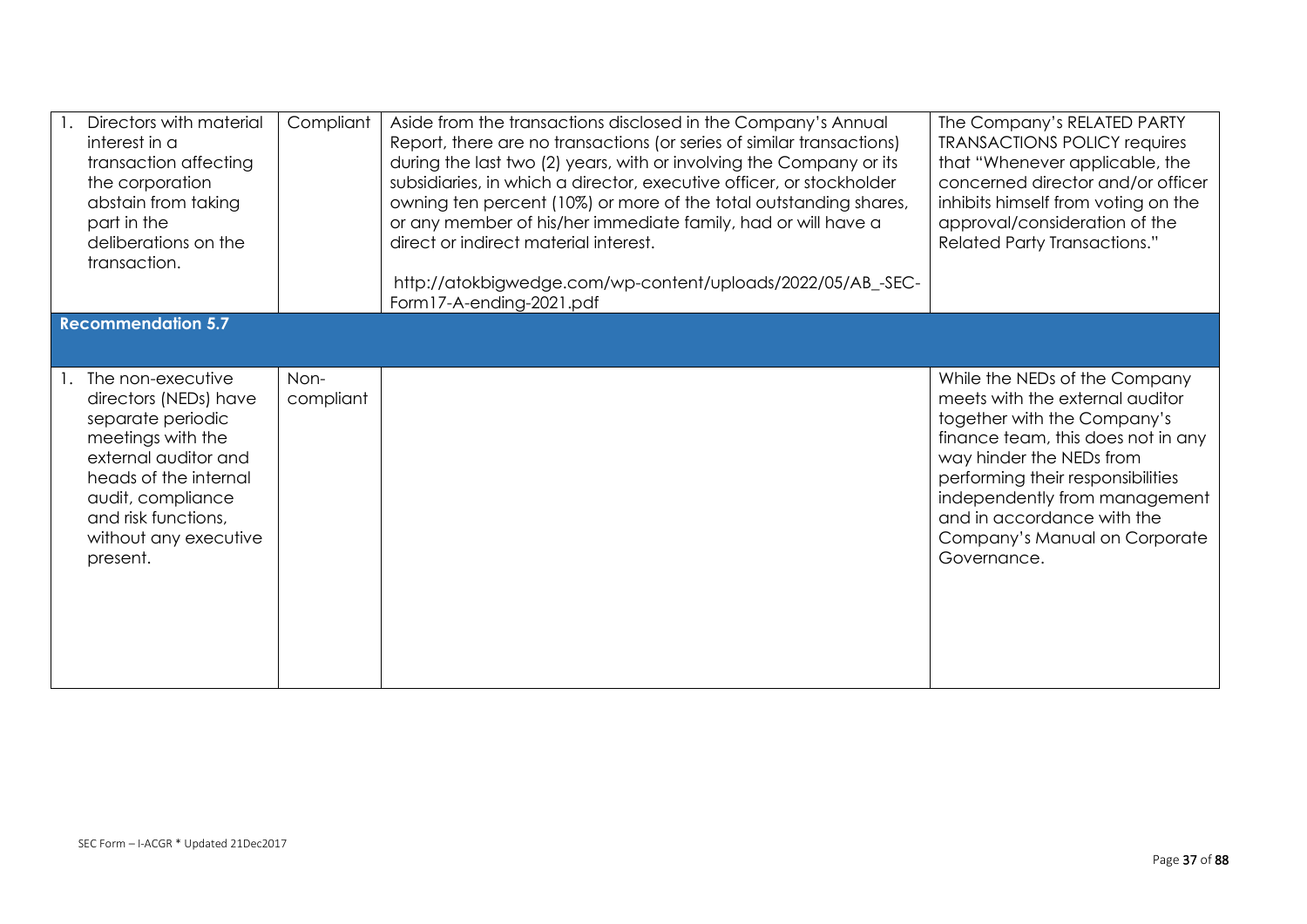| 2. The meetings are<br>chaired by the lead<br>independent director.                                                                                                                                                                                                    | Non-<br>compliant |                                                                       | While the Board has not<br>designated a lead director<br>among the independent<br>directors, the Vice-Chairman of<br>the Board is an independent<br>director. |  |
|------------------------------------------------------------------------------------------------------------------------------------------------------------------------------------------------------------------------------------------------------------------------|-------------------|-----------------------------------------------------------------------|---------------------------------------------------------------------------------------------------------------------------------------------------------------|--|
|                                                                                                                                                                                                                                                                        |                   |                                                                       |                                                                                                                                                               |  |
| None of the directors is<br>a former CEO of the<br>company in the past 2<br>years.                                                                                                                                                                                     | Non-<br>compliant | The company's CEO for the past two years is Mr. Roberto V.<br>Ongpin. |                                                                                                                                                               |  |
|                                                                                                                                                                                                                                                                        |                   |                                                                       |                                                                                                                                                               |  |
| Principle 6: The best measure of the Board's effectiveness is through an assessment process. The Board should regularly carry out evaluations to<br>appraise its performance as a body, and assess whether it possesses the right mix of backgrounds and competencies. |                   |                                                                       |                                                                                                                                                               |  |
| <b>Recommendation 6.1</b>                                                                                                                                                                                                                                              |                   |                                                                       |                                                                                                                                                               |  |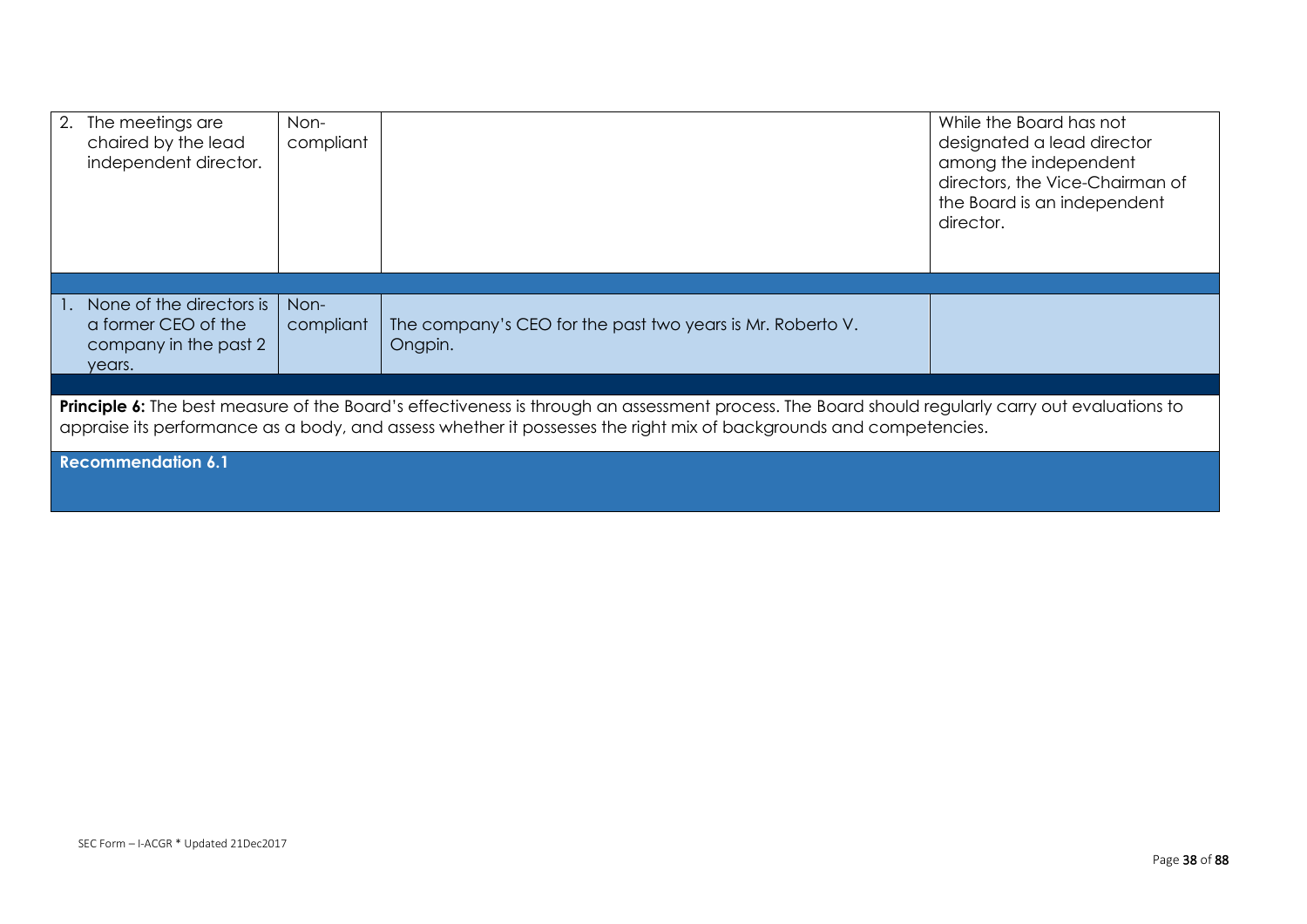| Board conducts an<br>annual self-assessment<br>of its performance as<br>a whole.   | Compliant         | To appraise the performance of the Board, the Company uses the<br>evaluation method of self-assessment and feedback review based<br>on the following criteria:<br>1. Organization and Dynamics, including mix of skills, knowledge,<br>diversity, experience and<br>independence<br>2. Efficiency and Effectiveness, including individual performance of<br>each member and clarity of<br>purpose;<br>3. Direction and Values including the quality of leadership and<br>relationships between and among<br>members;<br>4. Risk Management and Governance;<br>5. Strategic Resource Allocation;<br>6. Succession Planning; and<br>7. Business Performance, including the level and quality of<br>reporting measures.<br>[Ref: http://atokbigwedge.com/wp-<br>content/uploads/2022/05/ATOK_SEC-Form-20-IS-2022-DIS.pdf] |                                                                                                                                                               |
|------------------------------------------------------------------------------------|-------------------|------------------------------------------------------------------------------------------------------------------------------------------------------------------------------------------------------------------------------------------------------------------------------------------------------------------------------------------------------------------------------------------------------------------------------------------------------------------------------------------------------------------------------------------------------------------------------------------------------------------------------------------------------------------------------------------------------------------------------------------------------------------------------------------------------------------------|---------------------------------------------------------------------------------------------------------------------------------------------------------------|
| The Chairman<br>conducts a self-<br>assessment of his<br>performance.              | Non-<br>compliant |                                                                                                                                                                                                                                                                                                                                                                                                                                                                                                                                                                                                                                                                                                                                                                                                                        | The Board and its Committees are<br>in the process of formulating a<br>system for a periodic<br>performance assessment of the<br>performance of the Chairman, |
| 3. The individual<br>members conduct a<br>self-assessment of their<br>performance. | Non-<br>compliant |                                                                                                                                                                                                                                                                                                                                                                                                                                                                                                                                                                                                                                                                                                                                                                                                                        | the individual Directors and each<br>committee.                                                                                                               |
| 4. Each committee<br>conducts a self-<br>assessment of its<br>performance.         | Non-<br>compliant |                                                                                                                                                                                                                                                                                                                                                                                                                                                                                                                                                                                                                                                                                                                                                                                                                        |                                                                                                                                                               |

SEC Form – I-ACGR \* Updated 21Dec2017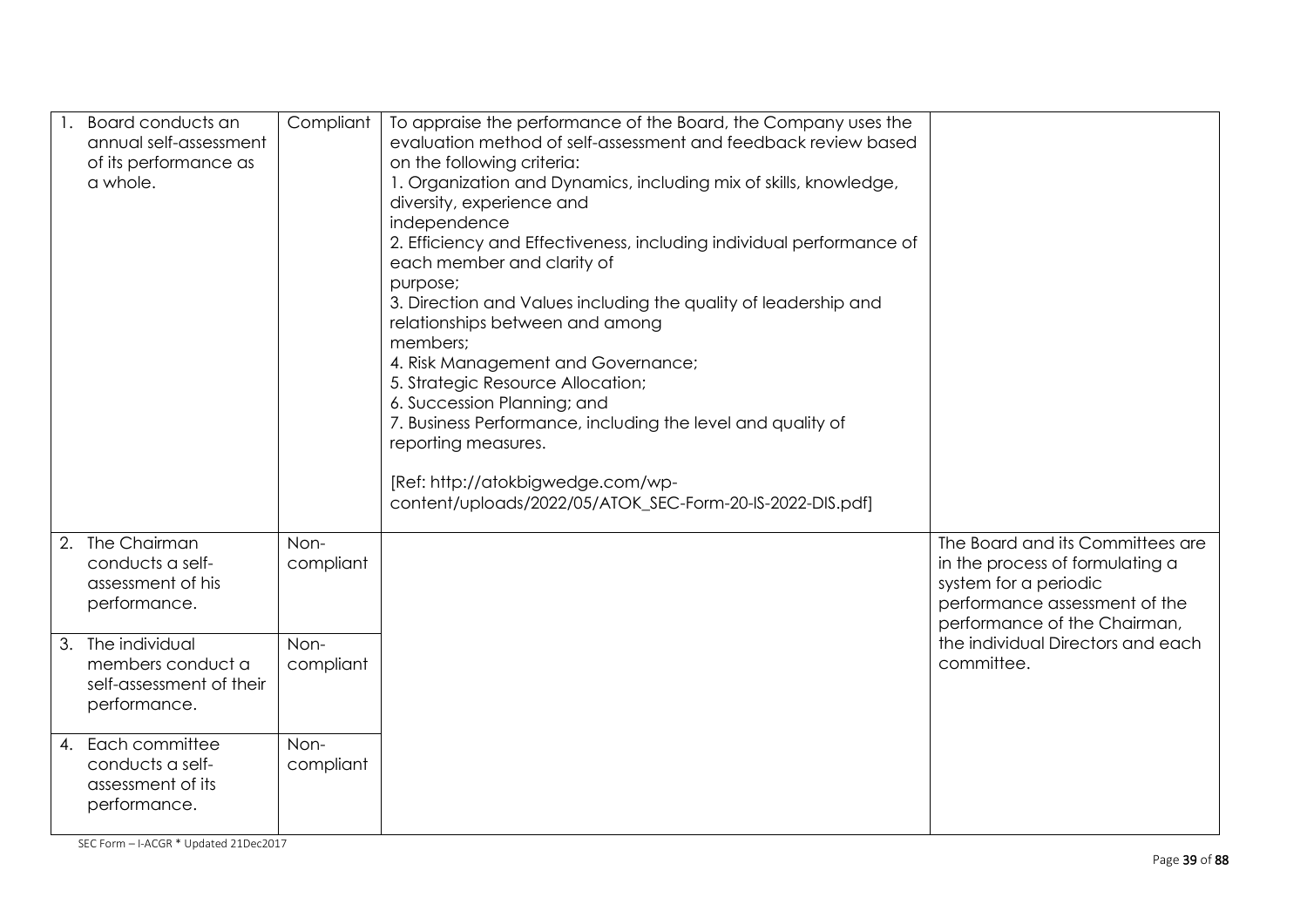| 5. Every three years, the<br>assessments are<br>supported by an<br>external facilitator.                                                                                                | Non-<br>compliant |                                                                                                                                                                                                                                                                                                                                                                                                                                                                                                                                                                                                                                                                                                                      |                                                                                             |
|-----------------------------------------------------------------------------------------------------------------------------------------------------------------------------------------|-------------------|----------------------------------------------------------------------------------------------------------------------------------------------------------------------------------------------------------------------------------------------------------------------------------------------------------------------------------------------------------------------------------------------------------------------------------------------------------------------------------------------------------------------------------------------------------------------------------------------------------------------------------------------------------------------------------------------------------------------|---------------------------------------------------------------------------------------------|
| <b>Recommendation 6.2</b>                                                                                                                                                               |                   |                                                                                                                                                                                                                                                                                                                                                                                                                                                                                                                                                                                                                                                                                                                      |                                                                                             |
| Board has in place a<br>system that provides,<br>at the minimum,<br>criteria and process to<br>determine the<br>performance of the<br>Board, individual<br>directors and<br>committees. | Compliant         | To appraise the performance of the Board, the Company uses the<br>evaluation method of self-assessment and feedback review based<br>on the following criteria:<br>1. Organization and Dynamics, including mix of skills, knowledge,<br>diversity, experience and<br>independence<br>2. Efficiency and Effectiveness, including individual performance of<br>each member and clarity of<br>purpose;<br>3. Direction and Values including the quality of leadership and<br>relationships between and among<br>members;<br>4. Risk Management and Governance;<br>5. Strategic Resource Allocation;<br>6. Succession Planning; and<br>7. Business Performance, including the level and quality of<br>reporting measures. |                                                                                             |
| The system allows for a<br>2.<br>feedback mechanism                                                                                                                                     | Non-<br>compliant |                                                                                                                                                                                                                                                                                                                                                                                                                                                                                                                                                                                                                                                                                                                      | The Board is in the process of<br>formulating a system for a                                |
| from the shareholders.                                                                                                                                                                  |                   |                                                                                                                                                                                                                                                                                                                                                                                                                                                                                                                                                                                                                                                                                                                      | periodic performance assessment<br>that includes a feedback<br>mechanism from shareholders. |
|                                                                                                                                                                                         |                   |                                                                                                                                                                                                                                                                                                                                                                                                                                                                                                                                                                                                                                                                                                                      |                                                                                             |
|                                                                                                                                                                                         |                   | Principle 7: Members of the Board are duty-bound to apply high ethical standards, taking into account the interests of all stakeholders.                                                                                                                                                                                                                                                                                                                                                                                                                                                                                                                                                                             |                                                                                             |
| <b>Recommendation 7.1</b>                                                                                                                                                               |                   |                                                                                                                                                                                                                                                                                                                                                                                                                                                                                                                                                                                                                                                                                                                      |                                                                                             |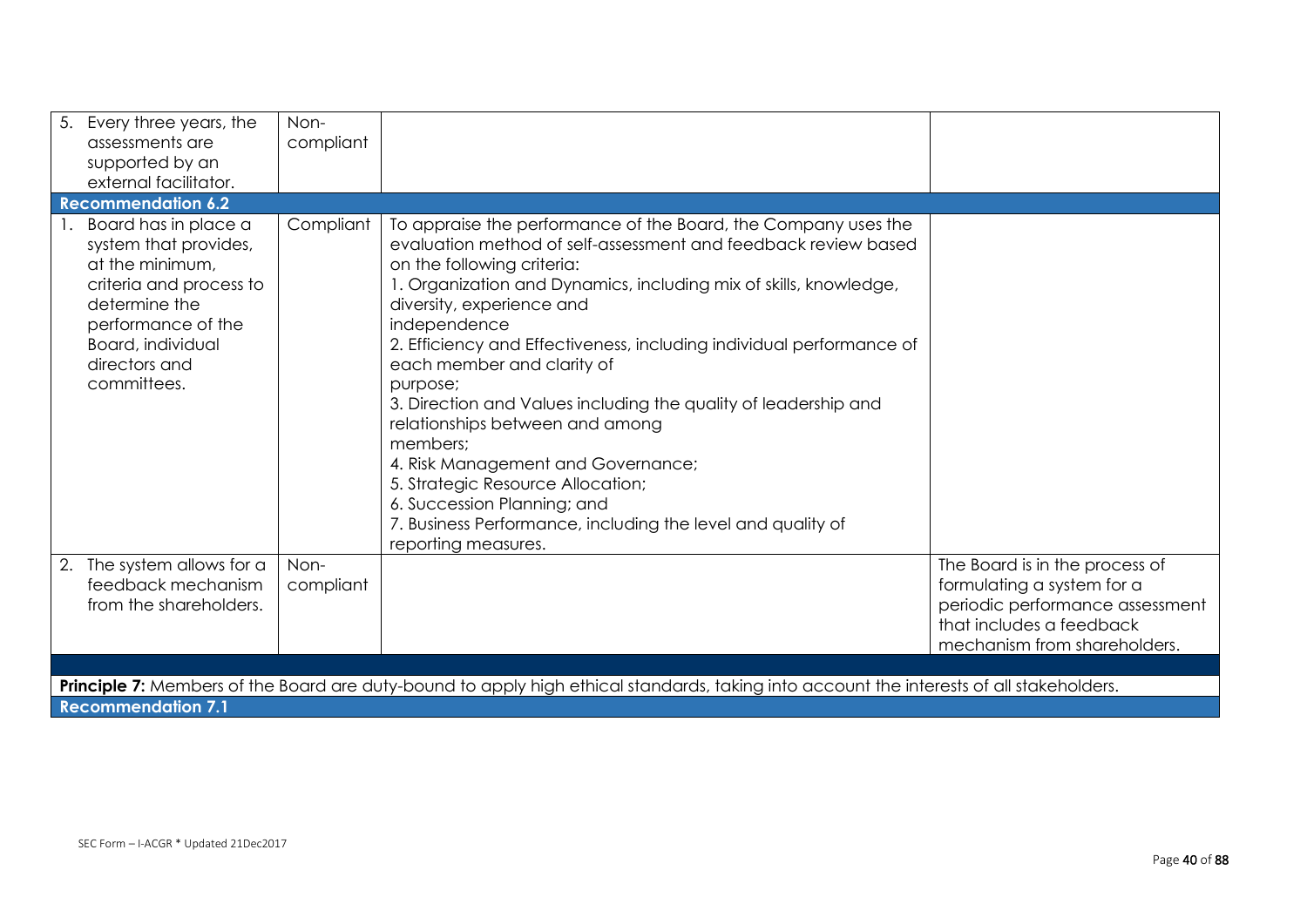|    | <b>Board adopts a Code</b>              | Compliant | Company's Conflict of Interest Policy, Whistle-Blowing Policy, and |  |
|----|-----------------------------------------|-----------|--------------------------------------------------------------------|--|
|    | of Business Conduct                     |           | Code of Discipline, as part of its business conduct or ethics, are |  |
|    | and Ethics, which                       |           | accessible at:                                                     |  |
|    | provide standards for                   |           |                                                                    |  |
|    | professional and                        |           | http://atokbigwedge.com/wp-                                        |  |
|    | ethical behavior, as                    |           | content/uploads/2021/05/ab_conflictofinterestpolicy.pdf            |  |
|    | well as articulate                      |           |                                                                    |  |
|    | acceptable and                          |           | http://atokbigwedge.com/wp-                                        |  |
|    | unacceptable                            |           | content/uploads/2021/05/ab_whistleblowingpolicy.pdf                |  |
|    | conduct and                             |           |                                                                    |  |
|    | practices in internal                   |           | http://atokbigwedge.com/wp-                                        |  |
|    | and external dealings                   |           | content/uploads/2021/05/ab_busconductethicscode.pdf                |  |
|    | of the company.                         |           |                                                                    |  |
| 2. | The Code is properly                    | Compliant |                                                                    |  |
|    | disseminated to the                     |           |                                                                    |  |
|    | Board, senior                           |           |                                                                    |  |
|    | management and                          |           |                                                                    |  |
|    | employees.                              |           |                                                                    |  |
| 3. | The Code is disclosed                   | Compliant |                                                                    |  |
|    | and made available                      |           |                                                                    |  |
|    | to the public through                   |           |                                                                    |  |
|    | the company website.                    |           |                                                                    |  |
|    | <b>Supplement to Recommendation 7.1</b> |           |                                                                    |  |
|    | 1. Company has clear                    | Compliant | The Company's Whistle-Blowing Policy provides for the company's    |  |
|    | and stringent policies                  |           | policy and procedure on reporting/curbing and penalizing bribery.  |  |
|    | and procedures on                       |           |                                                                    |  |
|    | curbing and                             |           | http://atokbigwedge.com/wp-                                        |  |
|    | penalizing company                      |           | content/uploads/2021/05/ab_whistleblowingpolicy.pdf                |  |
|    | involvement in                          |           |                                                                    |  |
|    | offering, paying and                    |           |                                                                    |  |
|    | receiving bribes.                       |           |                                                                    |  |
|    | <b>Recommendation 7.2</b>               |           |                                                                    |  |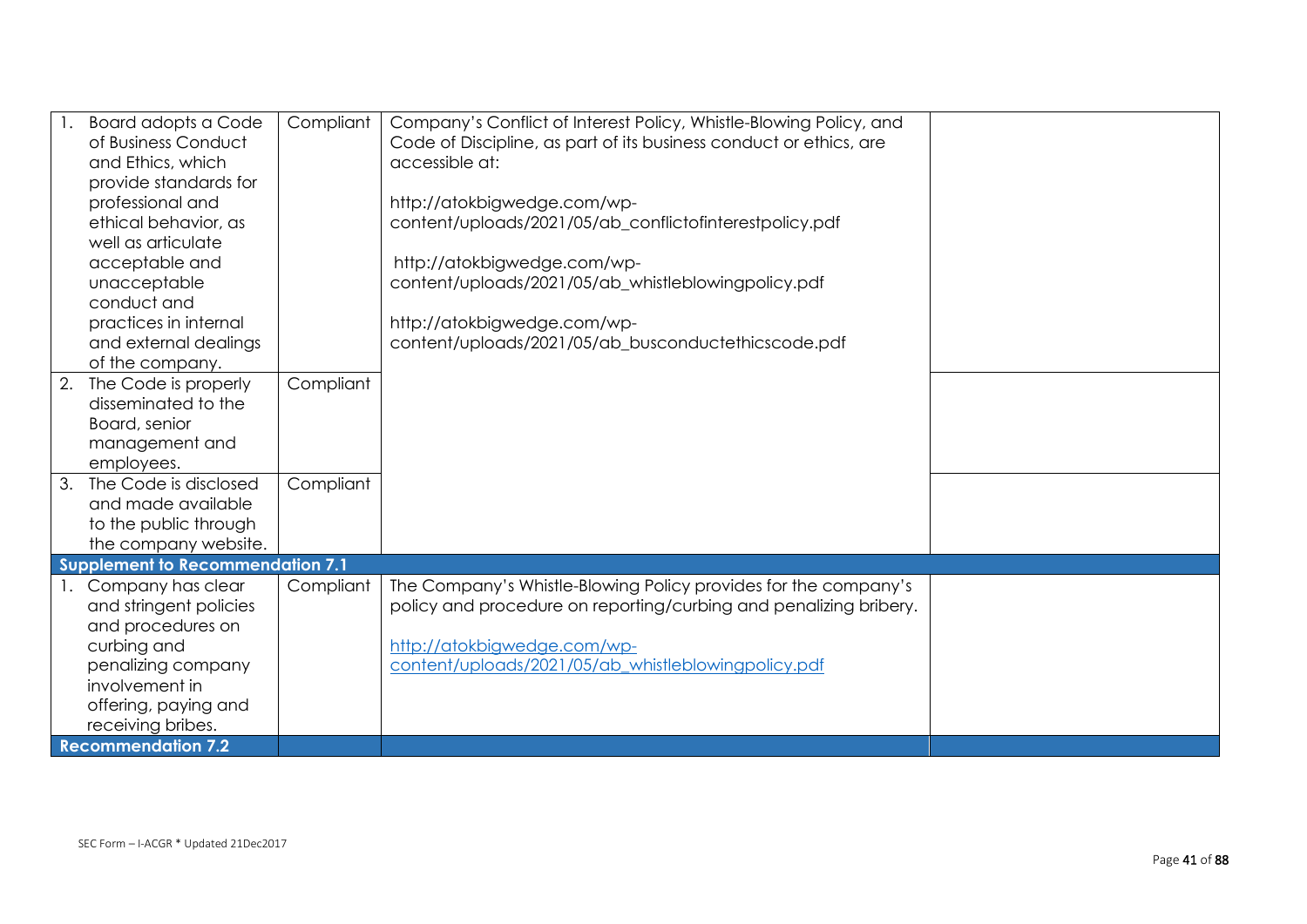| Board ensures the<br>proper and efficient<br>implementation and<br>monitoring of<br>compliance with the<br>Code of Business<br>Conduct and Ethics.                              | Compliant | It is the goal of the Company to establish and nurture an<br>environment that sustains, encourages and recognizes dutiful<br>performance rather than to police and penalize its employees.<br>Employees of the Company should act accordingly not because<br>of penalties imposed, but to help the Company realize its goals<br>and aspirations. |  |
|---------------------------------------------------------------------------------------------------------------------------------------------------------------------------------|-----------|--------------------------------------------------------------------------------------------------------------------------------------------------------------------------------------------------------------------------------------------------------------------------------------------------------------------------------------------------|--|
| 2. Board ensures the<br>proper and efficient<br>implementation and<br>monitoring of<br>compliance with<br>company internal<br>policies.                                         | Compliant |                                                                                                                                                                                                                                                                                                                                                  |  |
| <b>Disclosure and Transparency</b>                                                                                                                                              |           |                                                                                                                                                                                                                                                                                                                                                  |  |
| Principle 8: The company should establish corporate disclosure policies and procedures that are practical and in accordance with best practices<br>and regulatory expectations. |           |                                                                                                                                                                                                                                                                                                                                                  |  |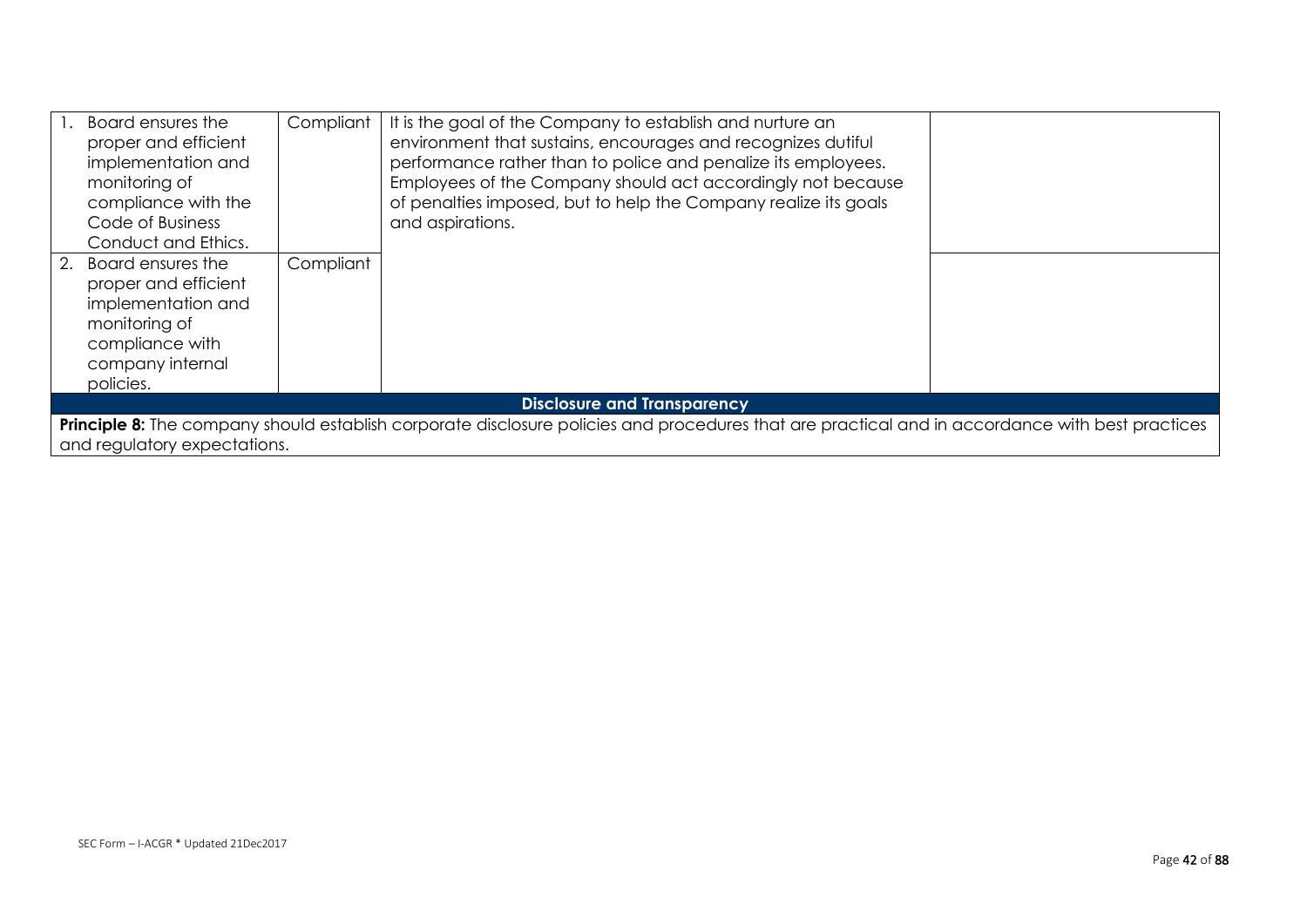| <b>Recommendation 8.1</b>                |           |                                                                              |  |
|------------------------------------------|-----------|------------------------------------------------------------------------------|--|
| <b>Board establishes</b>                 | Compliant | The Company's Annual Report provides disclosures on company's financial      |  |
| corporate disclosure                     |           | condition, results and business operations.                                  |  |
| policies and                             |           |                                                                              |  |
| procedures to ensure                     |           |                                                                              |  |
| a comprehensive,                         |           | Upon the written request of a stockholder, the company will provide, without |  |
| accurate, reliable and                   |           | charge, a copy of the company's SEC Form 17-A (Annual Report) duly filed     |  |
| timely report to                         |           | with the SEC.                                                                |  |
| shareholders and                         |           |                                                                              |  |
| other stakeholders                       |           | http://atokbigwedge.com/wp-content/uploads/2022/05/AB_-SEC-Form17-A-         |  |
| that gives a fair and                    |           | ending-2021.pdf                                                              |  |
| complete picture of a                    |           |                                                                              |  |
| company's financial                      |           |                                                                              |  |
| condition, results and                   |           |                                                                              |  |
| business operations.                     |           |                                                                              |  |
| <b>Supplement to Recommendations 8.1</b> |           |                                                                              |  |
| 1. Company distributes                   | Compliant | Annual and Quarterly Reports of the Company are regularly published at the   |  |
| or makes available                       |           | Philippine Stock Exchange website at:                                        |  |
| annual and quarterly                     |           | https://edge.pse.com.ph/companyDisclosures/form.do?cmpy_id=19 and on         |  |
| consolidated reports,                    |           | the company website at: http://atokbigwedge.com/company-disclosures/.        |  |
| cash flow statements,                    |           |                                                                              |  |
| and special audit                        |           |                                                                              |  |
| revisions.                               |           |                                                                              |  |
| Consolidated financial                   |           |                                                                              |  |
| statements are                           |           |                                                                              |  |
| published within ninety                  |           |                                                                              |  |
| (90) days from the end                   |           |                                                                              |  |
| of the fiscal year,                      |           |                                                                              |  |
| while interim reports                    |           |                                                                              |  |
| are published within                     |           |                                                                              |  |
| forty-five (45) days                     |           |                                                                              |  |
| from the end of the                      |           |                                                                              |  |
| reporting period.                        |           |                                                                              |  |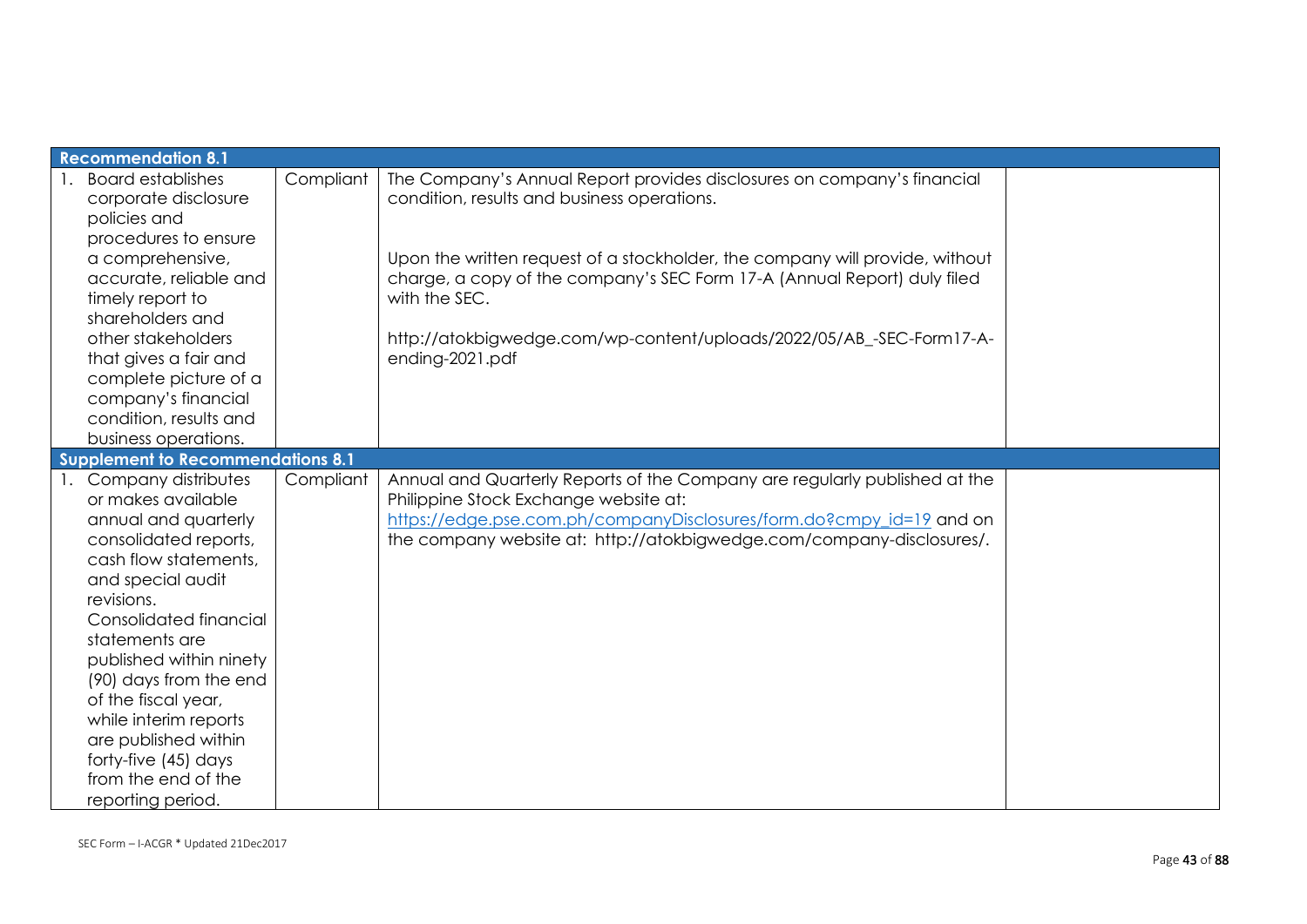| 2. | Company discloses in<br>its annual report the<br>principal risks<br>associated with the<br>identity of the<br>company's controlling<br>shareholders; the<br>degree of ownership<br>concentration; cross-<br>holdings among<br>company affiliates;<br>and any imbalances<br>between the<br>controlling<br>shareholders' voting<br>power and overall<br>equity position in the<br>company. | Compliant | The Company's Annual Report, which is posted at the Company's website<br>at: http://atokbigwedge.com/wp-content/uploads/2022/05/AB -SEC-<br>Form17-A-ending-2021.pdf, includes disclosures on the Company's<br>controlling shareholders; the degree of ownership concentration; and cross-<br>holdings among company affiliates.               |  |
|----|------------------------------------------------------------------------------------------------------------------------------------------------------------------------------------------------------------------------------------------------------------------------------------------------------------------------------------------------------------------------------------------|-----------|------------------------------------------------------------------------------------------------------------------------------------------------------------------------------------------------------------------------------------------------------------------------------------------------------------------------------------------------|--|
|    | <b>Recommendation 8.2</b>                                                                                                                                                                                                                                                                                                                                                                |           |                                                                                                                                                                                                                                                                                                                                                |  |
|    | Company has a<br>policy requiring all<br>directors to<br>disclose/report to the<br>company any<br>dealings in the<br>company's shares<br>within three business<br>days.                                                                                                                                                                                                                  | Compliant | All directors and officers of the Company are aware that dealings in the<br>Company's shares are required to be immediately reported. Disclosures on<br>such dealings are posted at the PSE website at:<br>https://edge.pse.com.ph/companyDisclosures/form.do?cmpy_id=19 and on<br>the Company's website at: {insert link to SEC Form 23-A/B]. |  |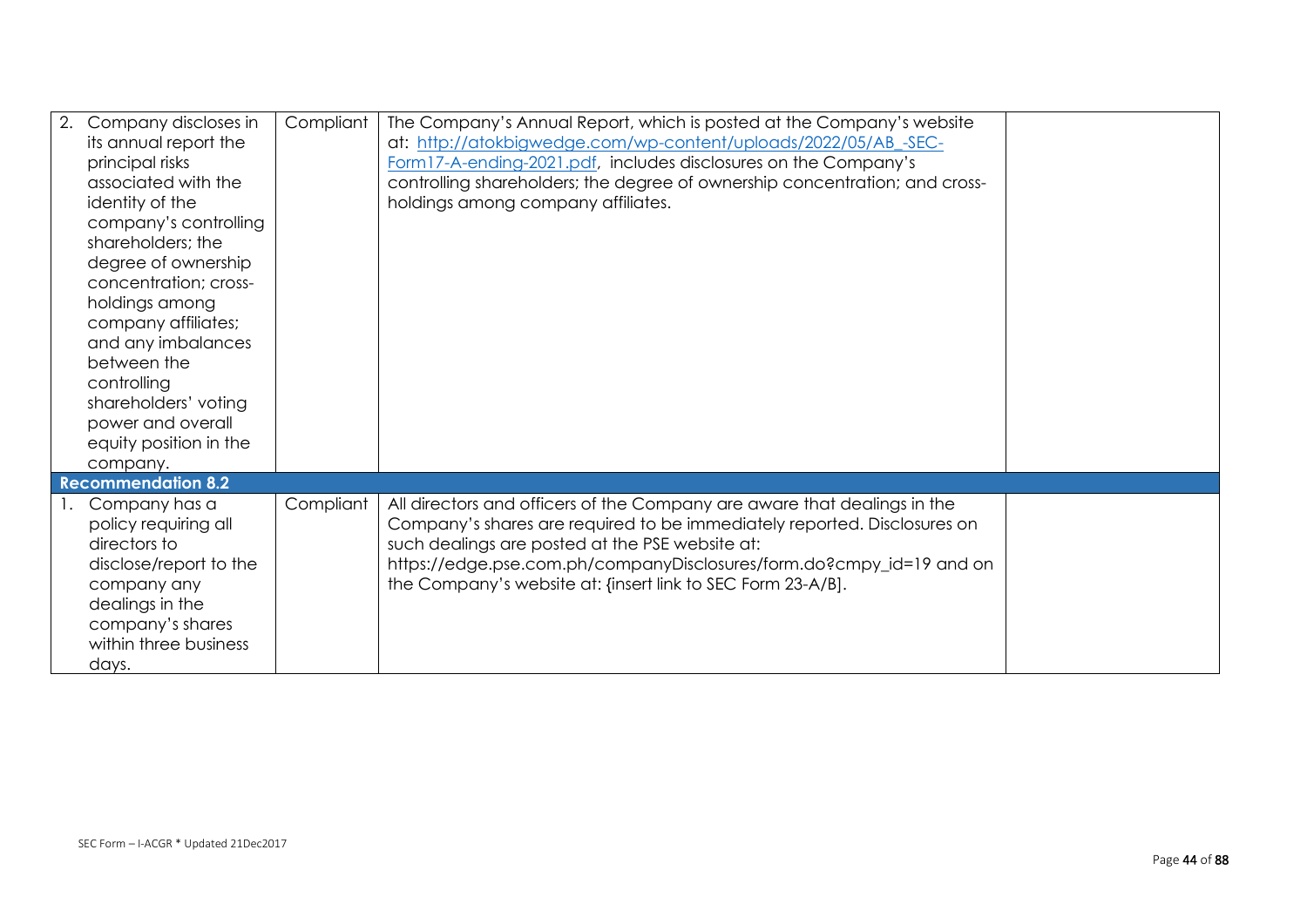| 2.<br>Company has a<br>policy requiring all<br>officers to<br>disclose/report to the<br>company any<br>dealings in the<br>company's shares<br>within three business<br>days.                                                                                                                                                | Compliant |                                                                                                                                                              |  |
|-----------------------------------------------------------------------------------------------------------------------------------------------------------------------------------------------------------------------------------------------------------------------------------------------------------------------------|-----------|--------------------------------------------------------------------------------------------------------------------------------------------------------------|--|
| <b>Supplement to Recommendation 8.2</b><br>Company discloses                                                                                                                                                                                                                                                                | Compliant | Disclosures on trading of the Company's shares are posted at the PSE                                                                                         |  |
| the trading of the<br>corporation's shares<br>by directors, officers<br>(or persons performing<br>similar functions) and<br>controlling<br>shareholders. This<br>includes the disclosure<br>of the company's<br>purchase of its shares<br>from the market (e.g.<br>share buy-back<br>program).<br><b>Recommendation 8.3</b> |           | website at:<br>https://edge.pse.com.ph/companyDisclosures/form.do?cmpy_id=19 and on<br>the Company's website at: http://atokbigwedge.com/company-disclosures |  |
|                                                                                                                                                                                                                                                                                                                             |           |                                                                                                                                                              |  |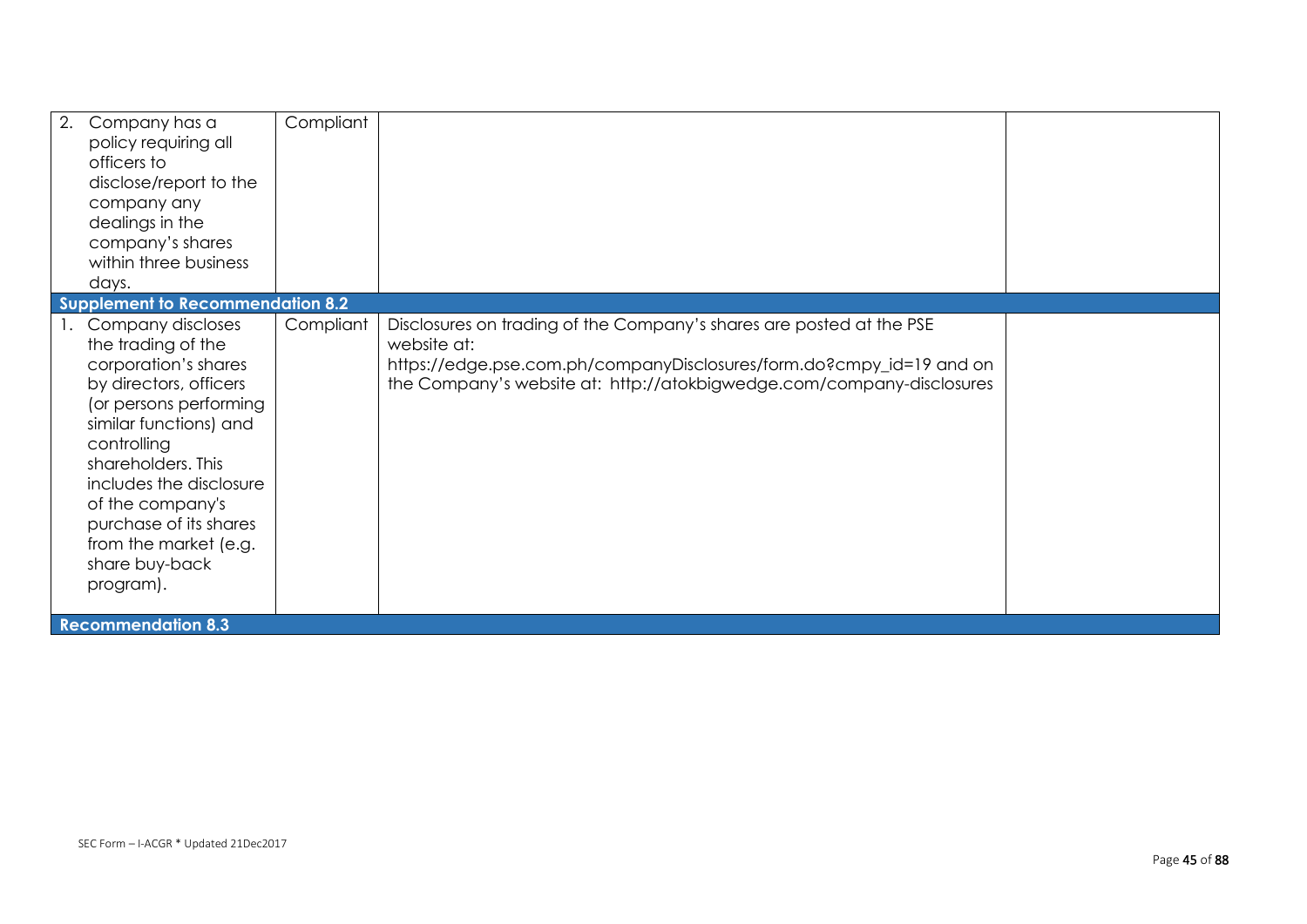| Board fully discloses all<br>relevant and material<br>information on<br>individual board<br>members to evaluate<br>their experience and<br>qualifications, and<br>assess any potential<br>conflicts of interest<br>that might affect their<br>judgment. | Compliant         | Part III, under Directors and Executive Officers of the Issuer, of the Company's<br>Annual Report provides for the directors' academic qualifications, share<br>ownership in the company, membership in other boards, other executive<br>positions, professional experiences and expertise.<br>http://atokbigwedge.com/wp-content/uploads/2022/05/AB_-SEC-Form17-A-<br>ending-2021.pdf      |  |
|---------------------------------------------------------------------------------------------------------------------------------------------------------------------------------------------------------------------------------------------------------|-------------------|---------------------------------------------------------------------------------------------------------------------------------------------------------------------------------------------------------------------------------------------------------------------------------------------------------------------------------------------------------------------------------------------|--|
| 2. Board fully discloses all<br>relevant and material<br>information on key<br>executives to<br>evaluate their<br>experience and<br>qualifications, and<br>assess any potential<br>conflicts of interest<br>that might affect their<br>judgment.        | Compliant         | Part III, Item 9 (Directors and Executive Officers of the Issuer) of the<br>Company's Annual Report provides for the key officers' academic<br>qualifications, share ownership in the company, membership in other boards,<br>other executive positions, professional experiences and expertise.<br>http://atokbigwedge.com/wp-content/uploads/2022/05/AB_-SEC-Form17-<br>A-ending-2021.pdf |  |
| <b>Recommendation 8.4</b>                                                                                                                                                                                                                               |                   |                                                                                                                                                                                                                                                                                                                                                                                             |  |
| Company provides a<br>clear disclosure of its<br>policies and<br>procedure for setting<br>Board remuneration,<br>including the level<br>and mix of the same.                                                                                            | Non-<br>compliant | Part III, Item 10 of the Company's Annual Report provides the company<br>policy and practice for setting board remuneration.<br>http://atokbigwedge.com/wp-content/uploads/2022/05/AB_-SEC-Form17-<br>A-ending-2021.pdf                                                                                                                                                                     |  |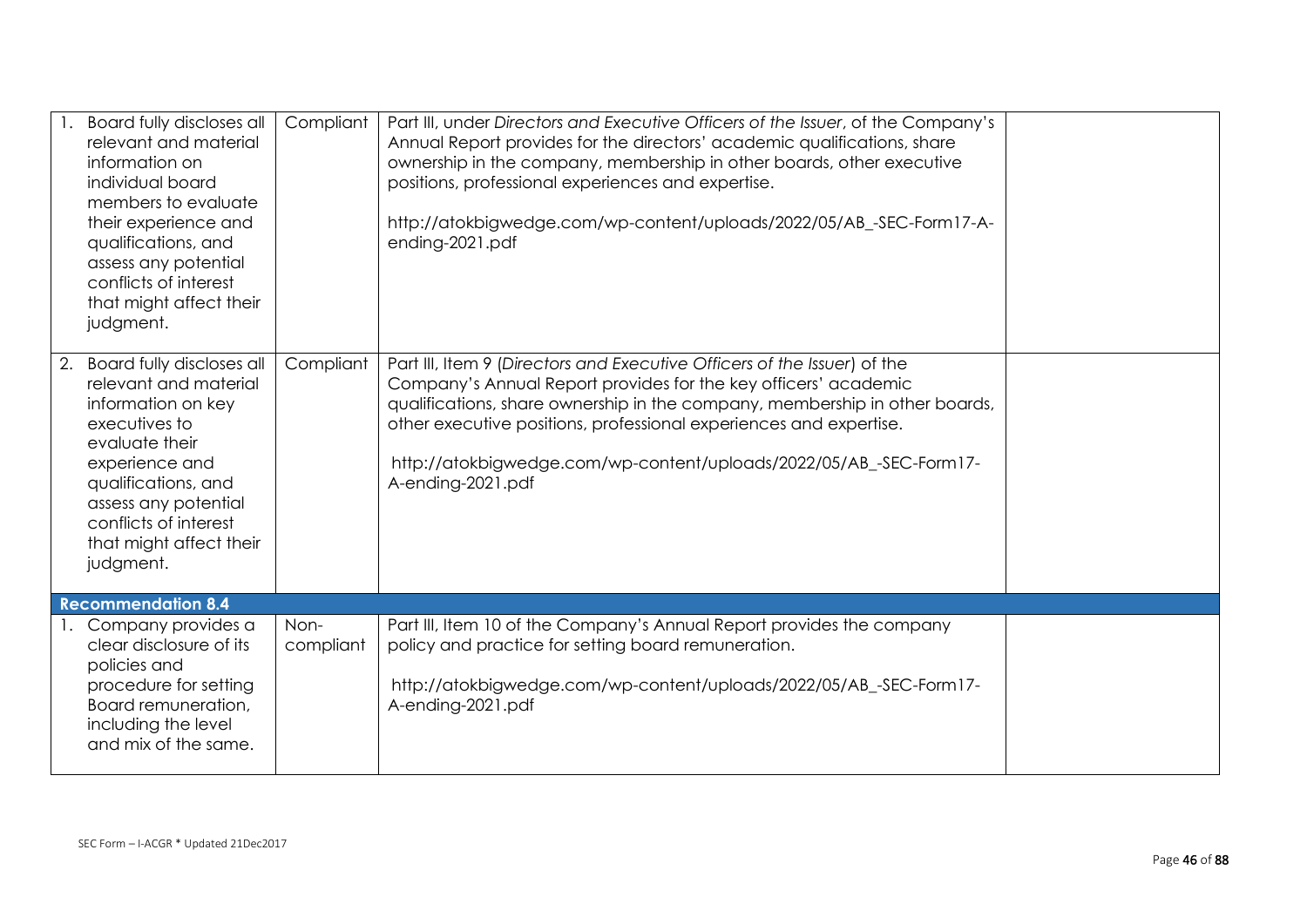| 2. | Company provides a<br>clear disclosure of its<br>policies and<br>procedure for setting<br>executive<br>remuneration,<br>including the level<br>and mix of the same. | Non-<br>compliant | Part III, Item 10 of the Company's Annual Report provides the company<br>policy and practice for determining executive remuneration.<br>http://atokbigwedge.com/wp-content/uploads/2022/05/AB_-SEC-Form17-A-<br>ending-2021.pdf                 |                                                                                                                                                                                                                                                                                                                                                                                                                                                                                       |
|----|---------------------------------------------------------------------------------------------------------------------------------------------------------------------|-------------------|-------------------------------------------------------------------------------------------------------------------------------------------------------------------------------------------------------------------------------------------------|---------------------------------------------------------------------------------------------------------------------------------------------------------------------------------------------------------------------------------------------------------------------------------------------------------------------------------------------------------------------------------------------------------------------------------------------------------------------------------------|
| 3. | Company discloses<br>the remuneration on<br>an individual basis,<br>including termination<br>and retirement<br>provisions.                                          | Non-<br>compliant | The Company disclosed in its Annual Report the aggregate Compensation<br>of the Five Highly-Paid executives including the CEO, for the last 3 years.<br>http://atokbigwedge.com/wp-content/uploads/2022/05/AB_-SEC-Form17-<br>A-ending-2021.pdf | The Company adheres<br>to applicable law<br>provisions on<br>compensation<br>arrangement between<br>the Company and any<br>executive officer in case<br>of resignation,<br>retirement or any other<br>termination of the<br>executive officer's<br>employment with the<br>Company, or from a<br>change in the<br>management control of<br>the Corporation, or a<br>change in the named<br>executive officer's<br>responsibilities following<br>a change in the<br>management control. |
|    | <b>Recommendation 8.5</b>                                                                                                                                           |                   |                                                                                                                                                                                                                                                 |                                                                                                                                                                                                                                                                                                                                                                                                                                                                                       |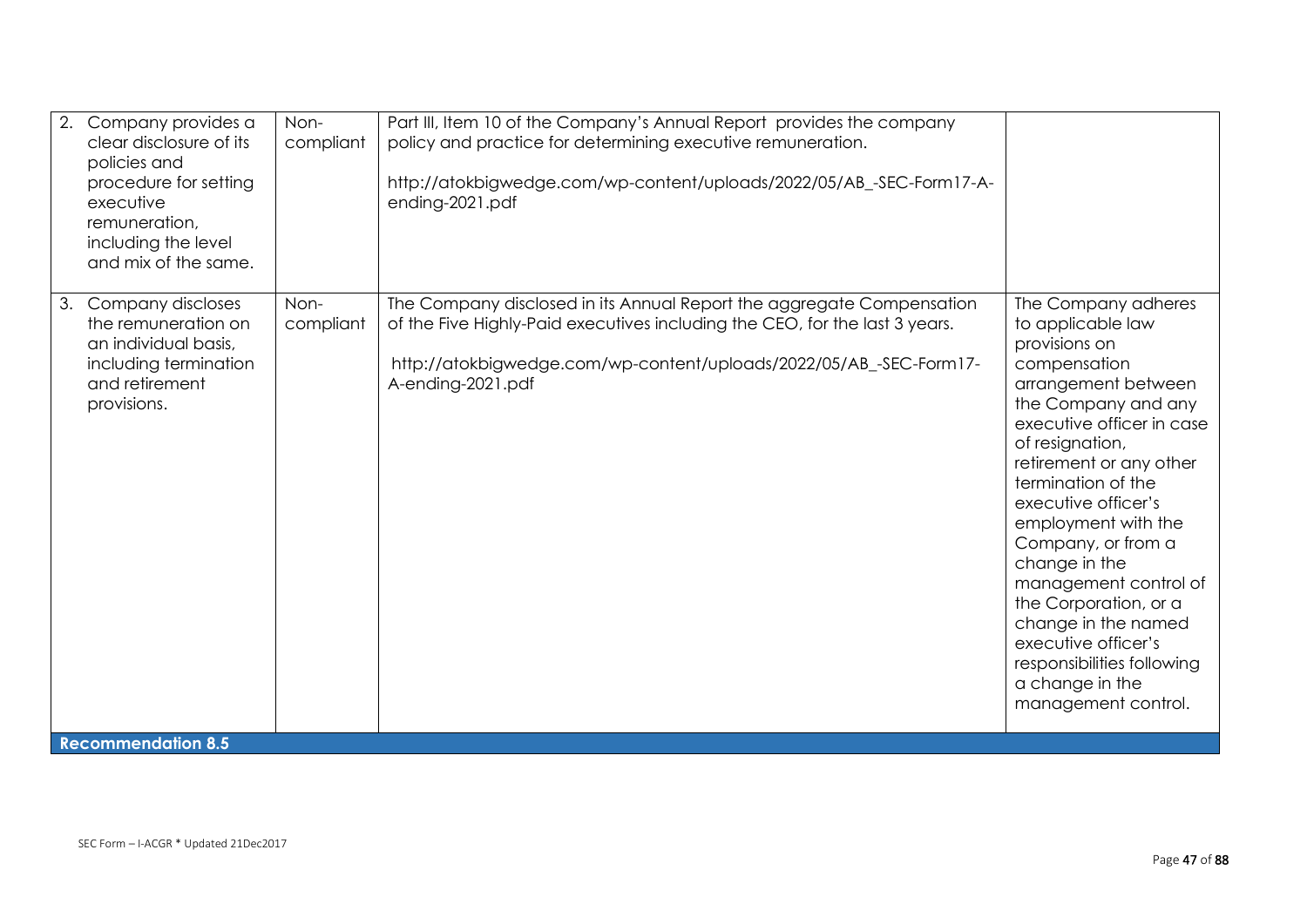| Company discloses its<br>policies governing<br><b>Related Party</b><br>Transactions (RPTs)<br>and other unusual or<br>infrequently occurring<br>transactions in their<br>Manual on Corporate<br>Governance. | Compliant | Aside from the policies on the disclosure of related party transactions that<br>are outlined in the Company's Revised Manual on Corporate Governance,<br>the Company adopted a separate Policy on Material Related Party<br>Transactions, which is posted at http://atokbigwedge.com/wp-<br>content/uploads/2021/05/ATOK Policy-re-Related-Part-Transaction-<br>amended for-web-upload-1.pdf. The Company's<br>Revised Manual on<br>Corporate Governance can be viewed at: http://atokbigwedge.com/wp-<br>content/uploads/2021/05/10a ab mcg2020.pdf<br>Material Real Property Transactions are disclosed in the Company's Annual<br>Report, which can be viewed at: http://atokbigwedge.com/wp-<br>content/uploads/2022/05/AB_-SEC-Form17-A-ending-2021.pdf. |  |
|-------------------------------------------------------------------------------------------------------------------------------------------------------------------------------------------------------------|-----------|---------------------------------------------------------------------------------------------------------------------------------------------------------------------------------------------------------------------------------------------------------------------------------------------------------------------------------------------------------------------------------------------------------------------------------------------------------------------------------------------------------------------------------------------------------------------------------------------------------------------------------------------------------------------------------------------------------------------------------------------------------------|--|
| Company discloses<br>2.<br>material or significant<br>RPTs reviewed and<br>approved during the<br>year.<br>Supplement to Recommendation 8.5                                                                 | Compliant | Information on all material RPTs for the last two years is disclosed in the<br>Company's Annual Report, which can be viewed at:<br>http://atokbigwedge.com/wp-content/uploads/2022/05/AB_-SEC-Form17-A-<br>ending-2021.pdf.                                                                                                                                                                                                                                                                                                                                                                                                                                                                                                                                   |  |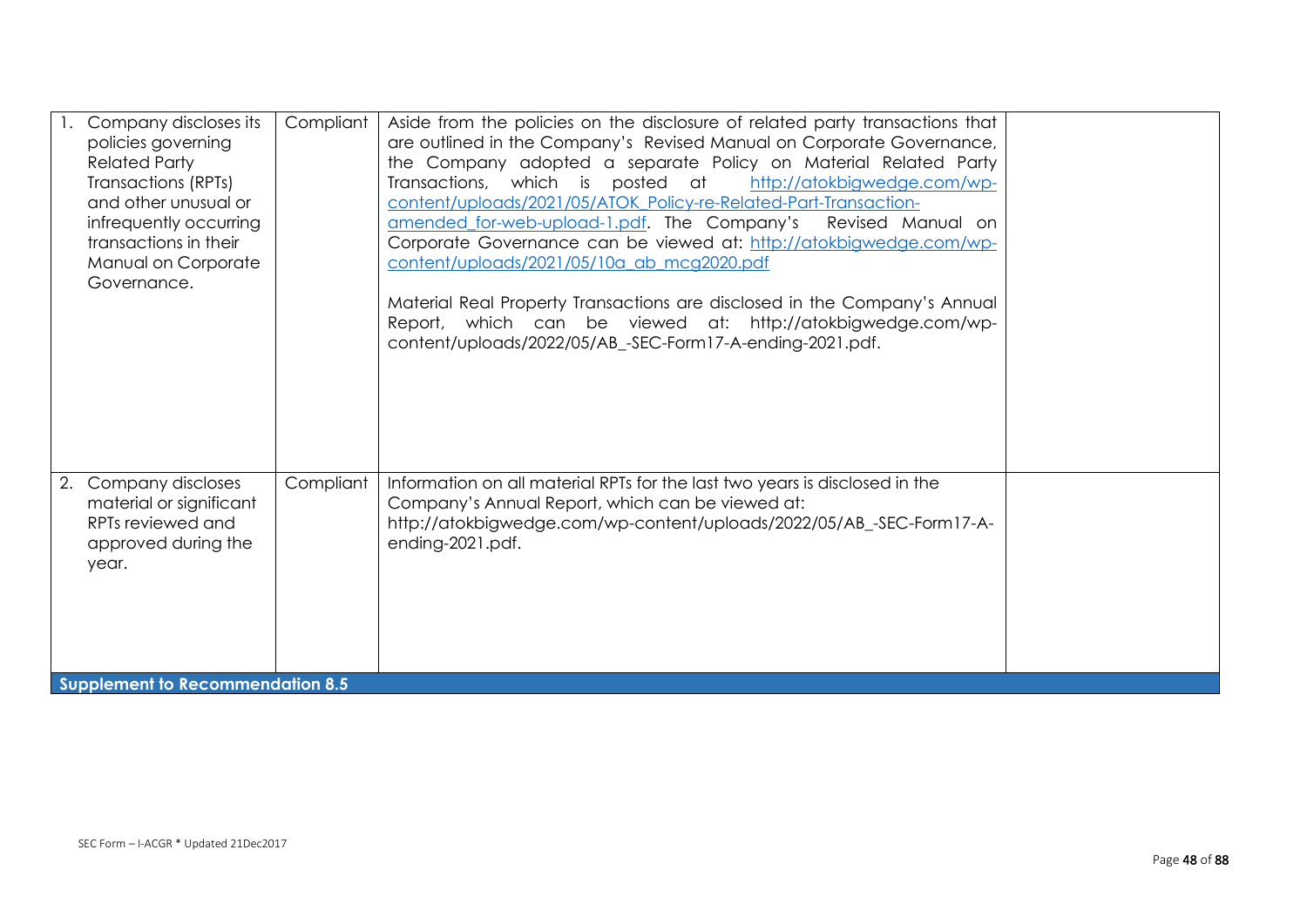| Company requires<br>directors to disclose<br>their interests in<br>transactions or any<br>other conflict of<br>interests.                                                                                                                                                                                                             | Compliant | The Company's Conflict of Interest policy requires directors, officers,<br>employees, and consultants who find themselves in a potential or actual<br>conflict of interest situation to promptly disclose the matter and, as<br>applicable, seek approval from the proper authorities. Unless otherwise<br>authorized by the Company, the person concerned is required to inhibit<br>himself/herself from any action, transaction, discussion, evaluation, or<br>decision involving such conflict of interest. The policy also prohibits the<br>Company from granting personal loans to directors or officers unless allowed<br>by applicable laws and regulations.<br>http://atokbigwedge.com/wp-<br>content/uploads/2021/05/ab_conflictofinterestpolicy.pdf |  |
|---------------------------------------------------------------------------------------------------------------------------------------------------------------------------------------------------------------------------------------------------------------------------------------------------------------------------------------|-----------|---------------------------------------------------------------------------------------------------------------------------------------------------------------------------------------------------------------------------------------------------------------------------------------------------------------------------------------------------------------------------------------------------------------------------------------------------------------------------------------------------------------------------------------------------------------------------------------------------------------------------------------------------------------------------------------------------------------------------------------------------------------|--|
| <b>Optional: Recommendation 8.5</b>                                                                                                                                                                                                                                                                                                   |           |                                                                                                                                                                                                                                                                                                                                                                                                                                                                                                                                                                                                                                                                                                                                                               |  |
| Company discloses<br>that RPTs are<br>conducted in such a<br>way to ensure that<br>they are fair and at<br>arms' length.                                                                                                                                                                                                              | Compliant | The Company's Related Party Transactions Policy (under Guidelines) provides<br>that RPTs are required to be fair, on "arm's length" terms, and in the best<br>interest of the Company and its shareholders, as a whole.<br>http://atokbigwedge.com/wp-content/uploads/2021/05/ATOK Policy-re-<br>Related-Part-Transaction-amended for-web-upload-1.pdf                                                                                                                                                                                                                                                                                                                                                                                                        |  |
| <b>Recommendation 8.6</b>                                                                                                                                                                                                                                                                                                             |           |                                                                                                                                                                                                                                                                                                                                                                                                                                                                                                                                                                                                                                                                                                                                                               |  |
| Company makes a<br>full, fair, accurate and<br>timely disclosure to the<br>public of every<br>material fact or event<br>that occur,<br>particularly on the<br>acquisition or disposal<br>of significant assets,<br>which could adversely<br>affect the viability or<br>the interest of its<br>shareholders and<br>other stakeholders. | Compliant | All material information/transactions, if any, are immediately disclosed via<br>PSE EDGE and to the SEC via SEC Form 17-C, which can be viewed at:<br>http://atokbigwedge.com/company-disclosures                                                                                                                                                                                                                                                                                                                                                                                                                                                                                                                                                             |  |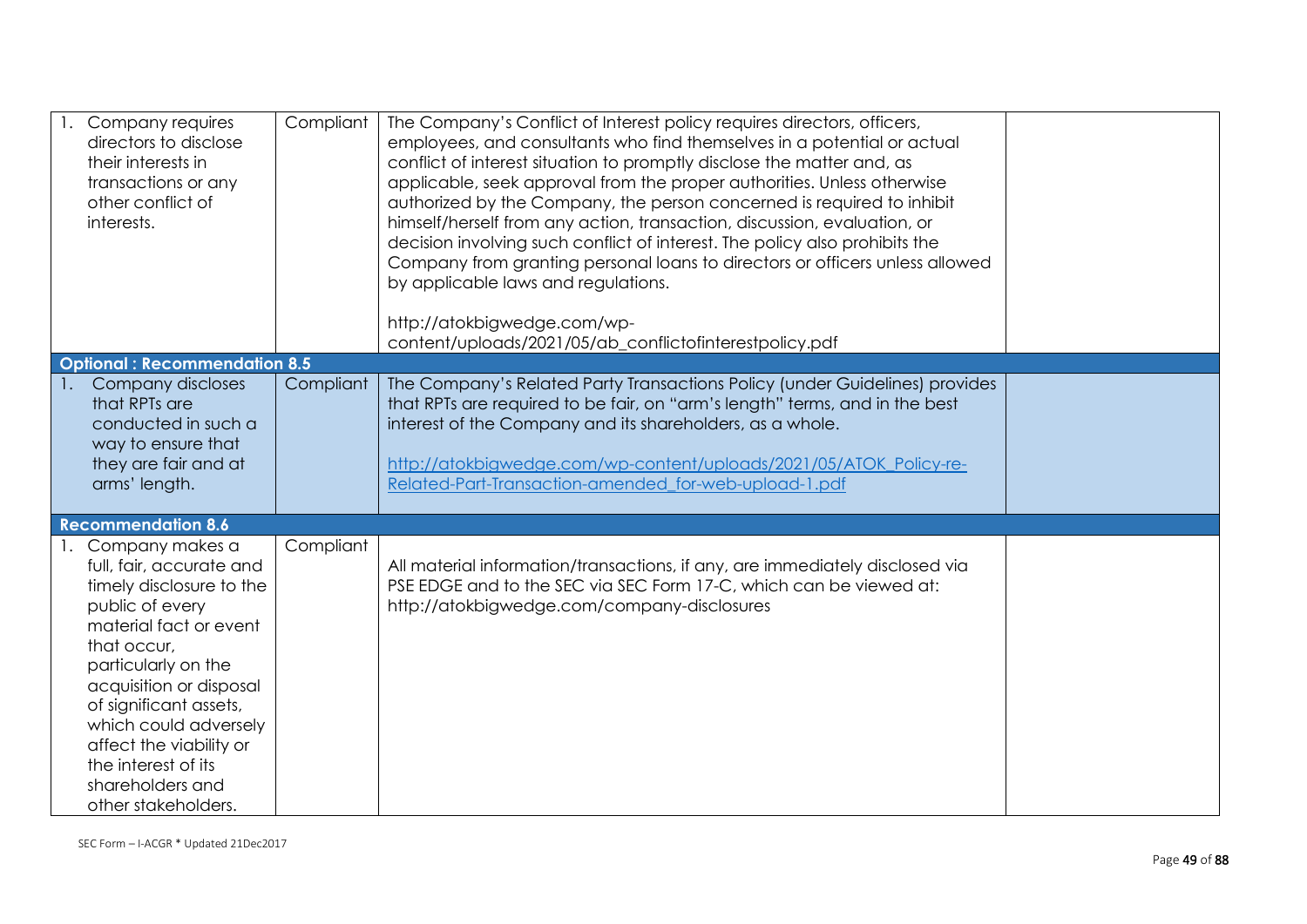| 2.<br>Board appoints an<br>independent party to<br>evaluate the fairness<br>of the transaction<br>price on the<br>acquisition or disposal<br>of assets.                                                                                                                                     | Compliant | While the Company has no plans of purchasing or selling any significant<br>equipment, Section 3.6 of the Company's Policy on Material RPT, which can<br>be viewed at: http://atokbigwedge.com/company-disclosures, expressly<br>provides for the appointment of an external independent party to evaluate<br>the fairness of the transaction.                                                                                 |  |
|---------------------------------------------------------------------------------------------------------------------------------------------------------------------------------------------------------------------------------------------------------------------------------------------|-----------|-------------------------------------------------------------------------------------------------------------------------------------------------------------------------------------------------------------------------------------------------------------------------------------------------------------------------------------------------------------------------------------------------------------------------------|--|
| Supplement to Recommendation 8.6                                                                                                                                                                                                                                                            |           |                                                                                                                                                                                                                                                                                                                                                                                                                               |  |
| Company discloses<br>the existence,<br>justification and<br>details on shareholder<br>agreements, voting<br>trust agreements,<br>confidentiality<br>agreements, and such<br>other agreements that<br>may impact on the<br>control, ownership,<br>and strategic direction<br>of the company. | Compliant | Information on the existence, justification and details on shareholder<br>agreements, voting trust agreements, confidentiality agreements, and such<br>other agreements that may impact on the control, ownership, and strategic<br>direction of the company is disclosed in the Company's Annual Report,<br>which can be viewed at: http://atokbigwedge.com/wp-<br>content/uploads/2022/05/AB_-SEC-Form17-A-ending-2021.pdf. |  |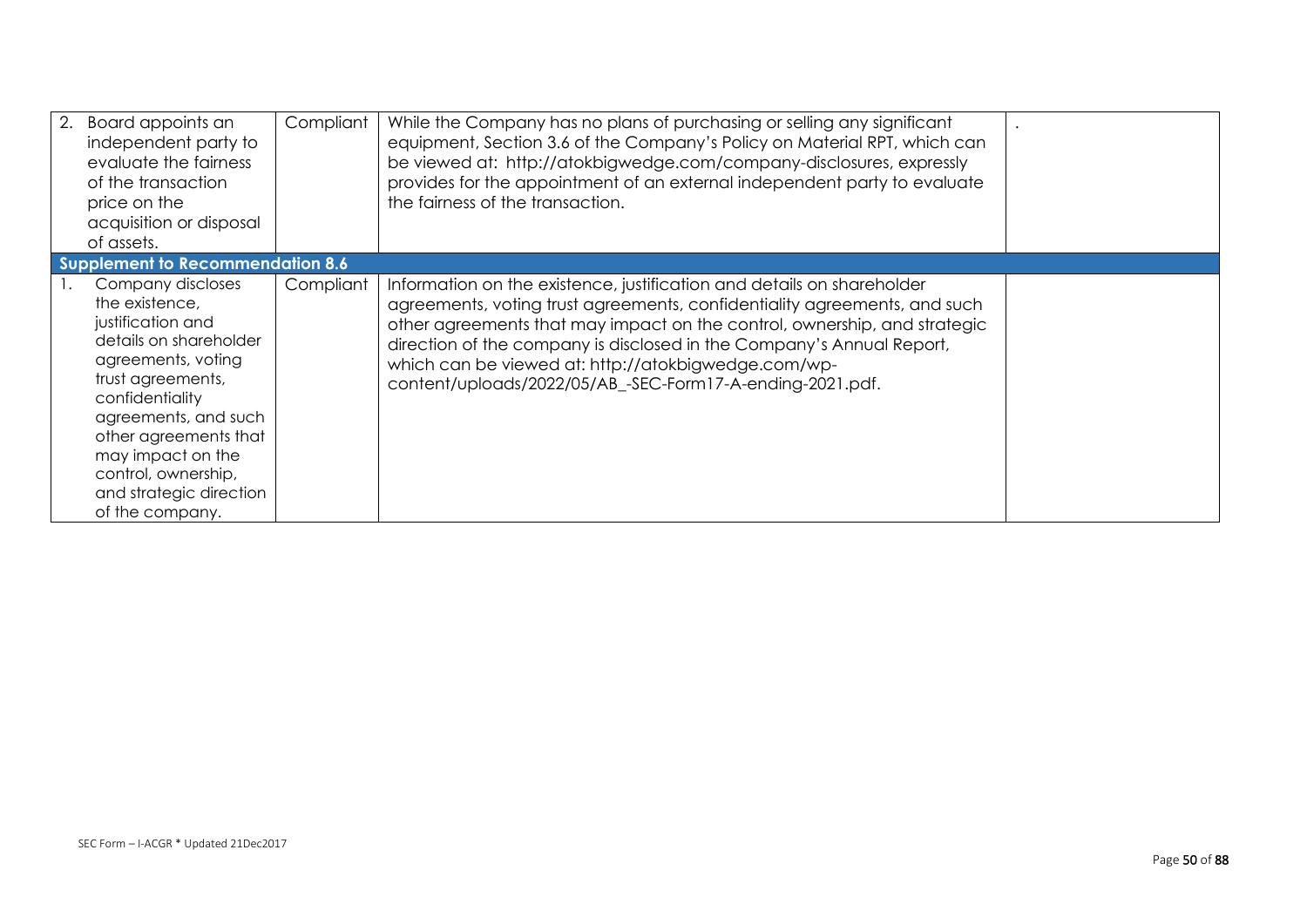| <b>Recommendation 8.7</b>                                                                                                               |           |                                                                                                                                                                     |  |
|-----------------------------------------------------------------------------------------------------------------------------------------|-----------|---------------------------------------------------------------------------------------------------------------------------------------------------------------------|--|
| Company's corporate governance policies,<br>programs and procedures are contained in<br>its Manual on Corporate Governance<br>$(MCG)$ . | Compliant | The Company's Revised Manual on<br>Corporate Governance is posted at<br>http://atokbigwedge.com/wp-<br>content/uploads/2021/05/10a_ab_m<br>cg2020.pdf               |  |
| Company's MCG is submitted to the SEC<br>2.<br>and PSE.                                                                                 | Compliant |                                                                                                                                                                     |  |
| Company's MCG is posted on its company<br>3.<br>website.                                                                                | Compliant |                                                                                                                                                                     |  |
| <b>Supplement to Recommendation 8.7</b>                                                                                                 |           |                                                                                                                                                                     |  |
| Company submits to the SEC and PSE an<br>updated MCG to disclose any changes in<br>its corporate governance practices.                  | Compliant | The Company submitted a Revised<br>MCG as of September 2020, which is<br>posted at<br>http://atokbigwedge.com/wp-<br>content/uploads/2021/05/10a ab m<br>cg2020.pdf |  |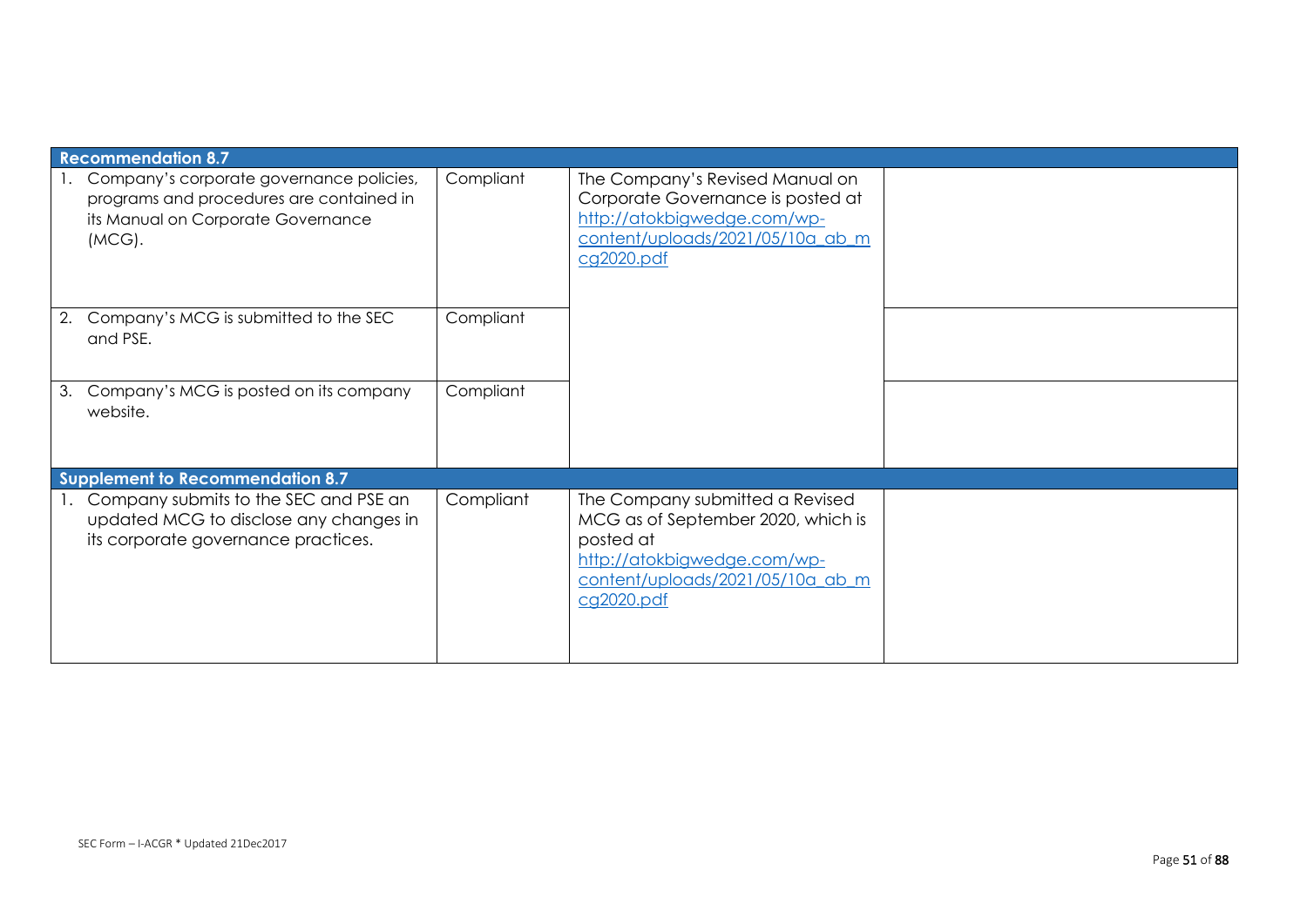| <b>Optional: Principle 8</b>                                                                                                                                                              |                   |                                                                                                                |                                                                                                                                                                                                                                                                                                                                                                          |
|-------------------------------------------------------------------------------------------------------------------------------------------------------------------------------------------|-------------------|----------------------------------------------------------------------------------------------------------------|--------------------------------------------------------------------------------------------------------------------------------------------------------------------------------------------------------------------------------------------------------------------------------------------------------------------------------------------------------------------------|
| 1. Does the company's Annual Report<br>disclose the following information:                                                                                                                |                   | Part II and III of the company's<br>Annual Report contains the<br>information in letters a to d, while Part    |                                                                                                                                                                                                                                                                                                                                                                          |
| a. Corporate Objectives                                                                                                                                                                   | Compliant         | III of said Annual Report contains the<br>information required by letter e.                                    |                                                                                                                                                                                                                                                                                                                                                                          |
| b. Financial performance indicators                                                                                                                                                       | Compliant         | Part III of said Annual Report also                                                                            |                                                                                                                                                                                                                                                                                                                                                                          |
| c. Non-financial performance indicators                                                                                                                                                   | Compliant         | provide for the aggregate<br>remuneration of the CEO and the                                                   |                                                                                                                                                                                                                                                                                                                                                                          |
| d. Dividend Policy                                                                                                                                                                        | Compliant         | four highest compensated officers.                                                                             |                                                                                                                                                                                                                                                                                                                                                                          |
| e. Biographical details (at least age,<br>academic qualifications, date of first<br>appointment, relevant experience,<br>and other directorships in listed<br>companies) of all directors | Compliant         | http://atokbigwedge.com/wp-<br>content/uploads/2021/05/ATOK SEC-<br>Form17-A-ending-31Dec20 for-<br>filing.pdf |                                                                                                                                                                                                                                                                                                                                                                          |
| Attendance details of each director in<br>all directors meetings held during the<br>year                                                                                                  | Non-<br>compliant |                                                                                                                | Attendance details of each director in all<br>directors meetings held during the year is<br>disclosed through updates to the<br>Company's Annual Corporate<br>Governance Report.                                                                                                                                                                                         |
| Total remuneration of each member of<br>g.<br>the board of directors                                                                                                                      | Non-<br>compliant |                                                                                                                | The Company discloses in its Annual<br>Report the aggregate remuneration of<br>the CEO and the four highest<br>compensated officers. The total<br>compensation received by each director<br>in the year 2021 was disclosed in the<br>Company's SEC Form 20-IS posted at:<br>http://atokbigwedge.com/wp-<br>content/uploads/2022/05/ATOK_SEC-<br>Form-20-IS-2022-DIS.pdf. |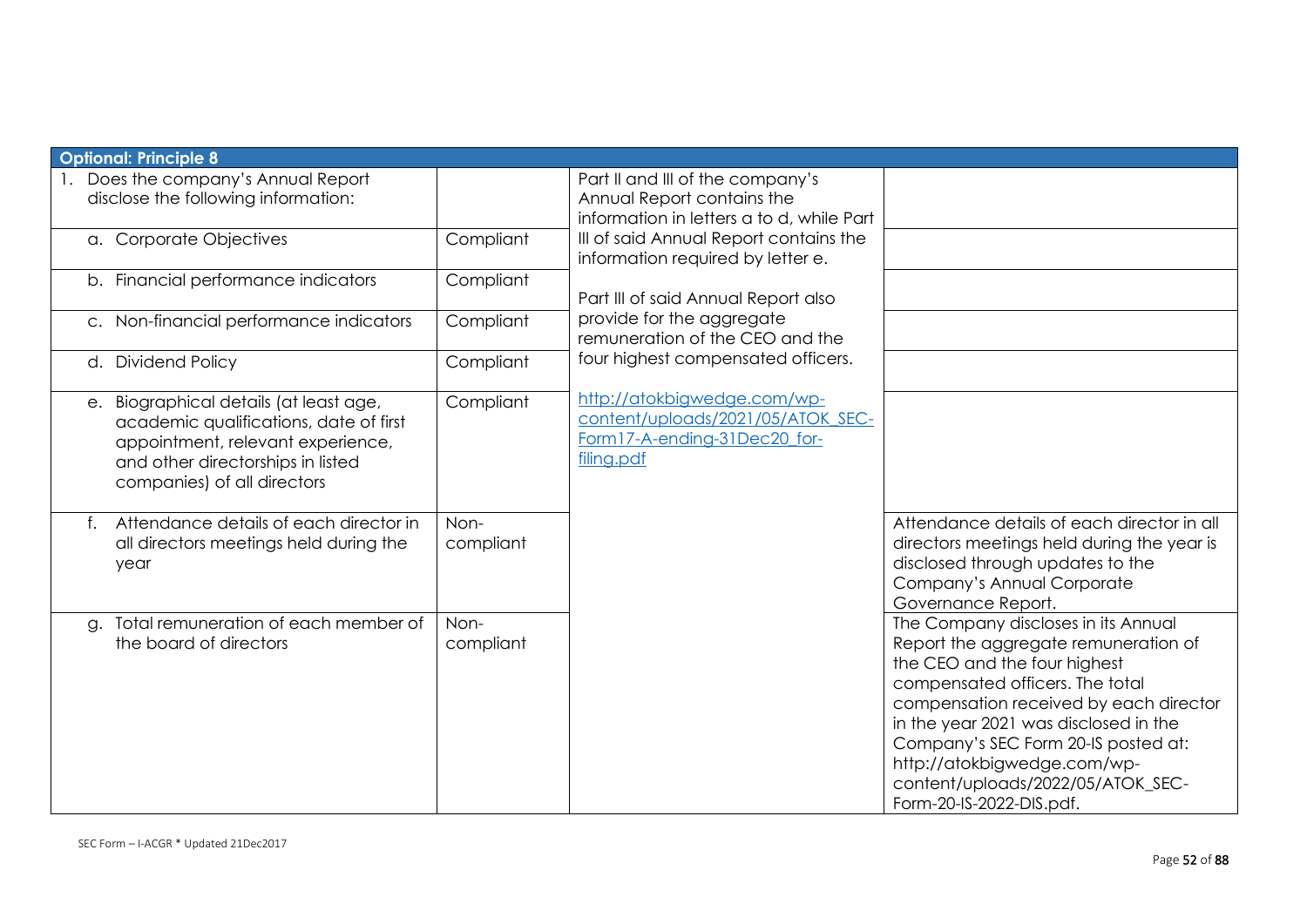| 2. The Annual Report contains a statement<br>confirming the company's full compliance<br>with the Code of Corporate Governance<br>and where there is non-compliance,<br>identifies and explains reason for each<br>such issue.           | Compliant         | Statement on compliance with<br><b>CORPORATE GOVERNANCE is</b><br>included as Part IV of the Company's<br>Annual Report.<br>http://atokbigwedge.com/wp-<br>content/uploads/2021/05/ATOK SEC-<br>Form17-A-ending-31Dec20 for-<br>filing.pdf                                                                                                                              | The Company's Annual Report contains a<br>statement that its Integrated Annual<br>Corporate Governance Report (I-ACGR)<br>will be submitted pursuant to SEC<br>Memorandum Circular No. 15, Series of<br>2017. This is so because the I-ACGR takes<br>the place of the corporate governance<br>section of the Annual Report as stated in<br>SEC Advisory dated 12 March 2015<br>regarding the submission of ACGR with<br>the Annual Report.<br>The required statement, however, was<br>part of Section F of the Management<br>Report of the Company. |
|------------------------------------------------------------------------------------------------------------------------------------------------------------------------------------------------------------------------------------------|-------------------|-------------------------------------------------------------------------------------------------------------------------------------------------------------------------------------------------------------------------------------------------------------------------------------------------------------------------------------------------------------------------|-----------------------------------------------------------------------------------------------------------------------------------------------------------------------------------------------------------------------------------------------------------------------------------------------------------------------------------------------------------------------------------------------------------------------------------------------------------------------------------------------------------------------------------------------------|
| 3. The Annual Report/Annual CG Report<br>discloses that the board of directors<br>conducted a review of the company's<br>material controls (including operational,<br>financial and compliance controls) and<br>risk management systems. | Compliant         | Part II of the Annual Report discloses<br>that the Board of Directors review the<br>company's risk management system.<br>http://atokbigwedge.com/wp-<br>content/uploads/2021/05/ATOK SEC-<br>Form17-A-ending-31Dec20_for-<br>filing.pdf                                                                                                                                 |                                                                                                                                                                                                                                                                                                                                                                                                                                                                                                                                                     |
| 4. The Annual Report/Annual CG Report<br>contains a statement from the board of<br>directors or Audit Committee commenting<br>on the adequacy of the company's<br>internal controls/risk management systems.                             | Non-<br>compliant | Item 1, Part I (under Financial Risk<br>Management) of the Annual Report<br>provides that the Board of Directors<br>reviews risk management policies<br>and systems regularly to reflect<br>changes in market conditions and<br>Company's activities.<br>http://atokbigwedge.com/wp-<br>content/uploads/2021/05/ATOK SEC-<br>Form17-A-ending-31Dec20 for-<br>filing.pdf | While there is no direct statement from the<br>board of directors or Audit Committee<br>commenting on the adequacy of the<br>company's internal controls/risk<br>management systems in the Annual<br>Report, the Board of Directors review the<br>company's risk management system, as<br>stated in the said Annual Report.                                                                                                                                                                                                                         |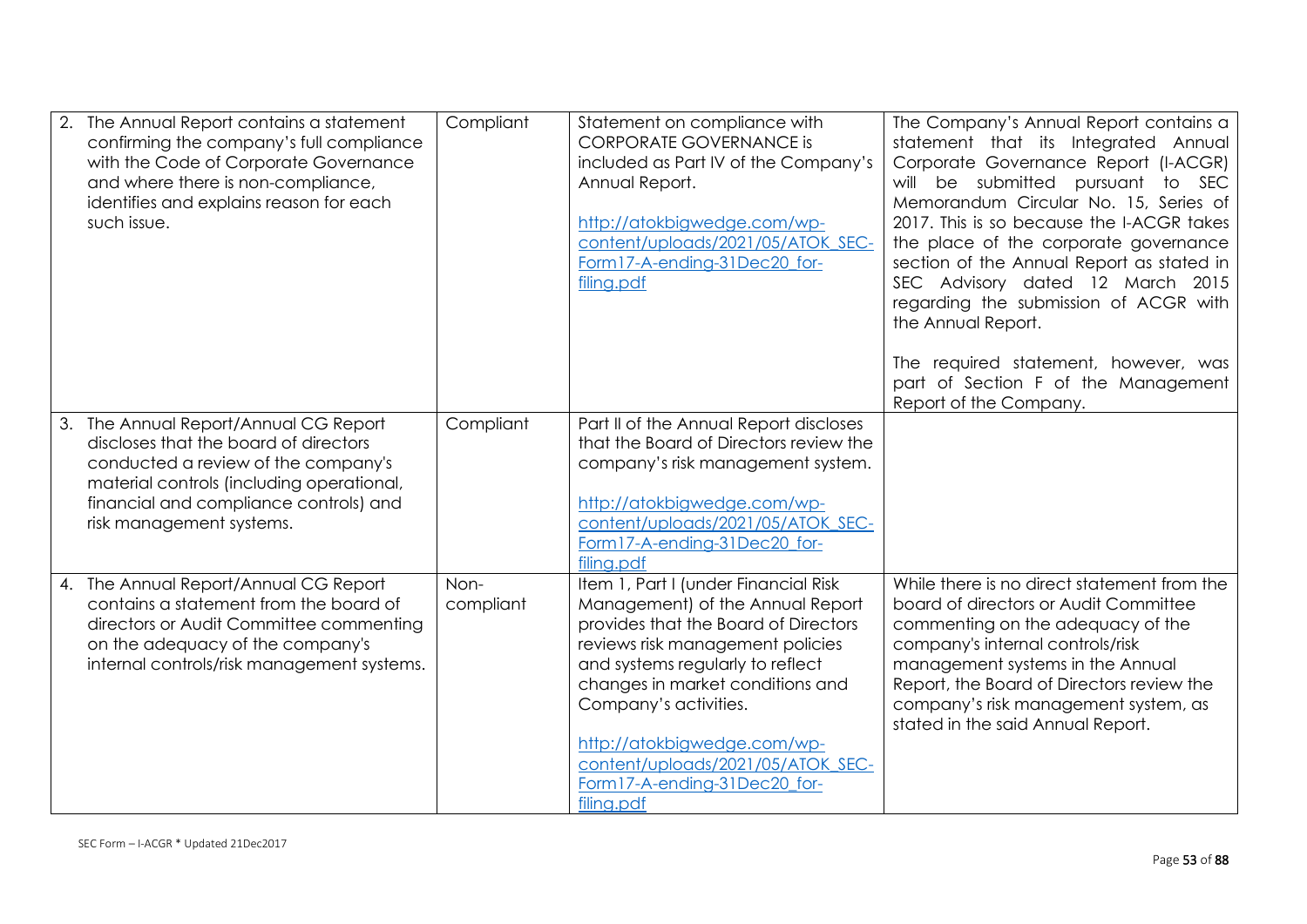|                        | http://atokbigwedge.com/wp-<br>content/uploads/2021/05/ATOK SEC-<br>Form17-A-ending-31Dec20 for-<br>filing.pdf                                                                                                                                                                 |                                                                                                                                                                                                                                                               |
|------------------------|--------------------------------------------------------------------------------------------------------------------------------------------------------------------------------------------------------------------------------------------------------------------------------|---------------------------------------------------------------------------------------------------------------------------------------------------------------------------------------------------------------------------------------------------------------|
|                        |                                                                                                                                                                                                                                                                                |                                                                                                                                                                                                                                                               |
|                        |                                                                                                                                                                                                                                                                                |                                                                                                                                                                                                                                                               |
| Compliant<br>Compliant | Item 8 of the Annual Report provides<br>for the process for approving and<br>recommending the appointment,<br>and fees of the company's external<br>auditor.<br>http://atokbigwedge.com/wp-<br>content/uploads/2021/05/ATOK SEC-<br>Form17-A-ending-31Dec20 for-<br>filing.pdf |                                                                                                                                                                                                                                                               |
| Compliant              | There was no removal or change of<br>external auditor.<br>http://atokbigwedge.com/wp-<br>content/uploads/2021/05/ATOK SEC-<br>Form17-A-ending-31Dec20 for-<br>filing.pdf                                                                                                       | There were no disagreements between<br>the auditor and the Company with<br>respect to the accounting/auditing issues<br>raised during the year.                                                                                                               |
|                        |                                                                                                                                                                                                                                                                                | materially exposed.<br>Principle 9: The company should establish standards for the appropriate selection of an external auditor, and exercise effective oversight of the<br>same to strengthen the external auditor's independence and enhance audit quality. |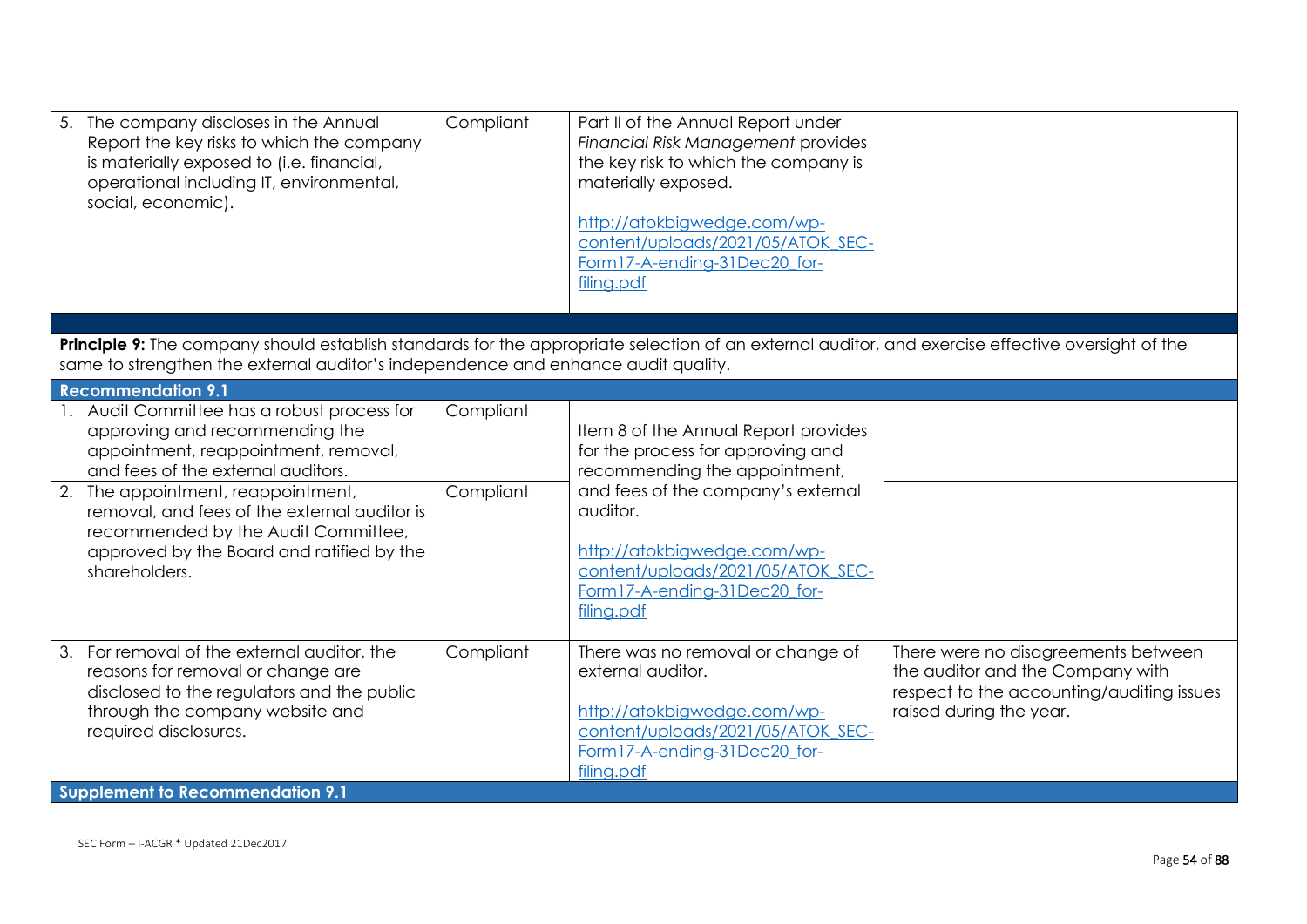| Company has a policy of rotating the lead<br>audit partner every five years.                                                                                                                                                                                                                                                                                                                                                                                                                         | Compliant | The audit of the Company is in<br>compliance with SRC Rule<br>68(3)(b)(IV) that provides that the<br>external auditor should be rotated<br>every five (5) years or earlier or the<br>engagement partner shall be<br>changed. |  |
|------------------------------------------------------------------------------------------------------------------------------------------------------------------------------------------------------------------------------------------------------------------------------------------------------------------------------------------------------------------------------------------------------------------------------------------------------------------------------------------------------|-----------|------------------------------------------------------------------------------------------------------------------------------------------------------------------------------------------------------------------------------|--|
| <b>Recommendation 9.2</b>                                                                                                                                                                                                                                                                                                                                                                                                                                                                            |           |                                                                                                                                                                                                                              |  |
| 1. Audit Committee Charter includes the<br>Audit Committee's responsibility on:<br>assessing the integrity and<br>Ι.<br>independence of external auditors;<br>exercising effective oversight to review<br>ii.<br>and monitor the external auditor's<br>independence and objectivity; and<br>iii. exercising effective oversight to review<br>and monitor the effectiveness of<br>the audit process, taking into<br>consideration relevant Philippine<br>professional and regulatory<br>requirements. | Compliant | Ref: http://atokbigwedge.com/wp-<br>content/uploads/2022/05/Atok_Audit<br>-Committee-Charter.pdf                                                                                                                             |  |
| 2. Audit Committee Charter contains the<br>Committee's responsibility on reviewing<br>and monitoring the external auditor's<br>suitability and effectiveness on an annual<br>basis.                                                                                                                                                                                                                                                                                                                  | Compliant |                                                                                                                                                                                                                              |  |
| <b>Supplement to Recommendations 9.2</b>                                                                                                                                                                                                                                                                                                                                                                                                                                                             |           |                                                                                                                                                                                                                              |  |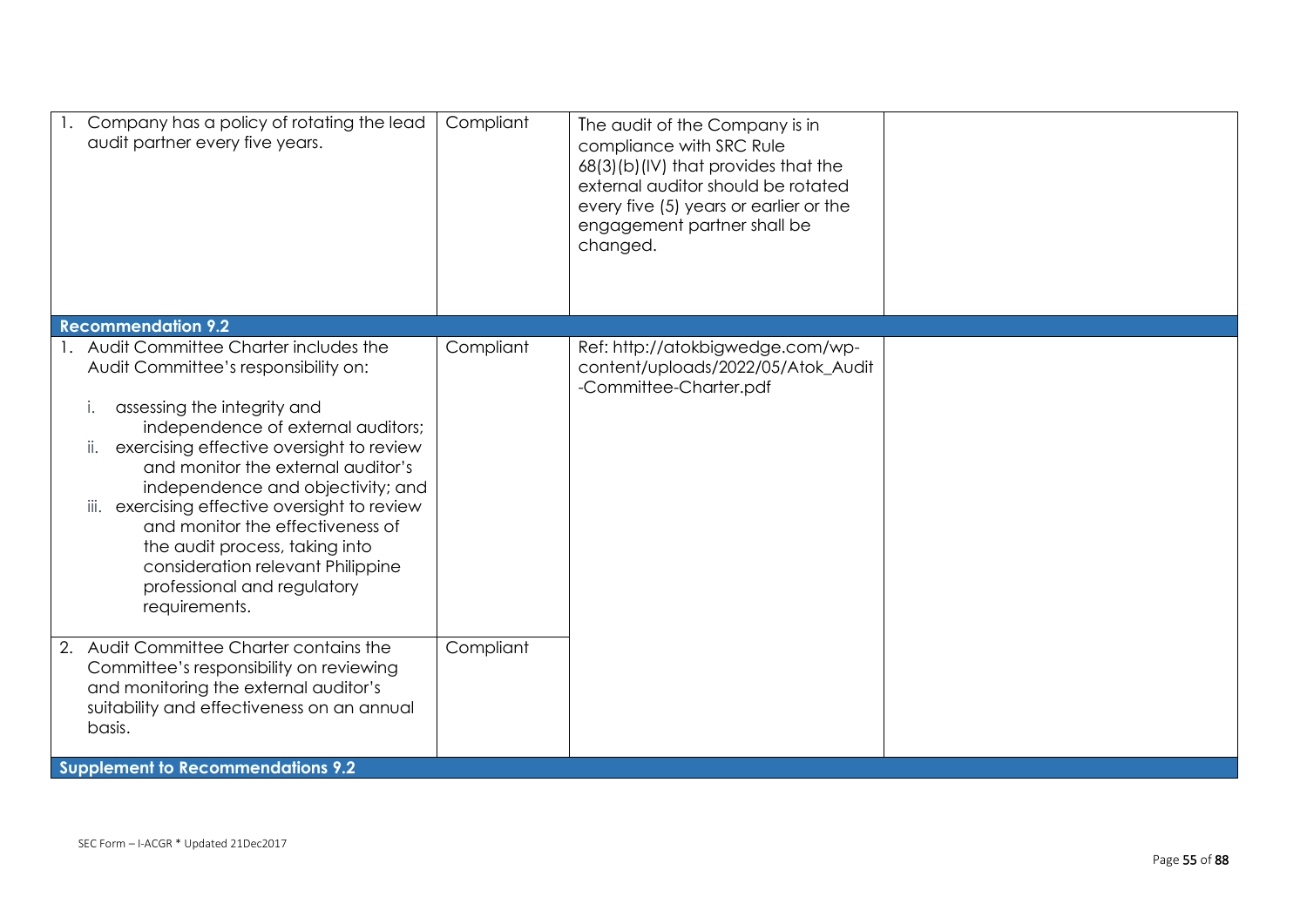| 1. Audit Committee ensures that the external<br>auditor is credible, competent and has the<br>ability to understand complex related<br>party transactions, its counterparties, and<br>valuations of such transactions. | Compliant | The Audit Committee Charter<br>(http://atokbigwedge.com/wp-<br>content/uploads/2022/05/Atok_Audit<br>-Committee-Charter.pdf) and Item<br>8.B of the Company's Annual Report<br>provides for the Audit Committee<br>Policies on External Audit Services.                                                                        |  |
|------------------------------------------------------------------------------------------------------------------------------------------------------------------------------------------------------------------------|-----------|--------------------------------------------------------------------------------------------------------------------------------------------------------------------------------------------------------------------------------------------------------------------------------------------------------------------------------|--|
| 2. Audit Committee ensures that the external<br>auditor has adequate quality control<br>procedures.                                                                                                                    | Compliant | http://atokbigwedge.com/wp-<br>content/uploads/2021/05/ATOK SEC-<br>Form17-A-ending-31Dec20 for-<br>filing.pdf                                                                                                                                                                                                                 |  |
| <b>Recommendation 9.3</b>                                                                                                                                                                                              |           |                                                                                                                                                                                                                                                                                                                                |  |
| Company discloses the nature of non-<br>audit services performed by its external<br>auditor in the Annual Report to deal with<br>the potential conflict of interest.                                                   | Compliant | There were no products and services<br>provided by the external auditor<br>other than the audit of the annual<br>financial statements and services<br>that are normally provided by the<br>External Auditor.<br>http://atokbigwedge.com/wp-<br>content/uploads/2021/05/ATOK SEC-<br>Form17-A-ending-31Dec20 for-<br>filing.pdf |  |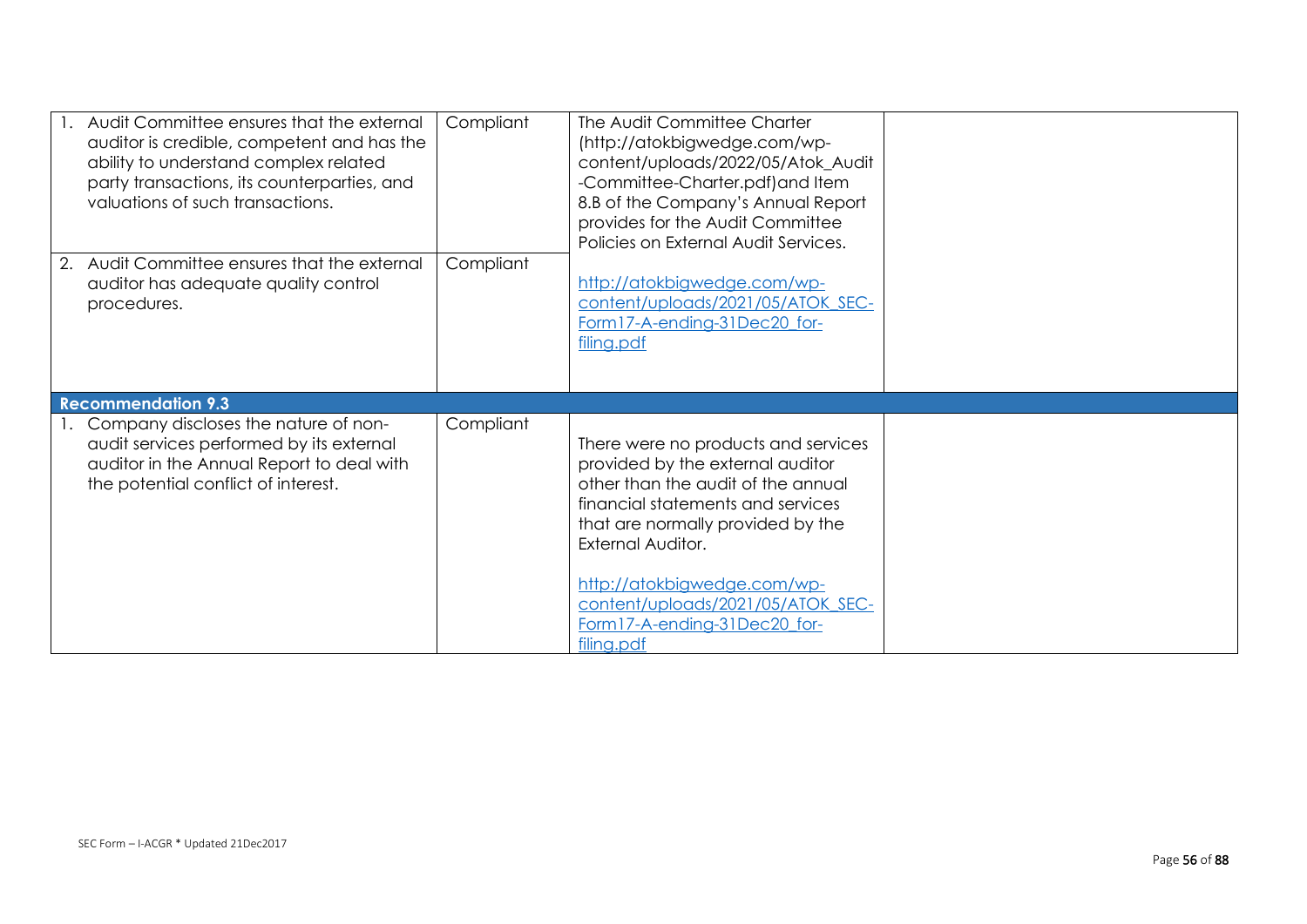| 2. Audit Committee stays alert for any<br>potential conflict of interest situations,<br>given the guidelines or policies on non-<br>audit services, which could be viewed as<br>impairing the external auditor's objectivity. | Compliant | Item 8.B of the Company's Annual<br>Report provides for the Audit<br>Committee policies on external audit<br>services. |  |
|-------------------------------------------------------------------------------------------------------------------------------------------------------------------------------------------------------------------------------|-----------|------------------------------------------------------------------------------------------------------------------------|--|
|                                                                                                                                                                                                                               |           | http://atokbigwedge.com/wp-<br>content/uploads/2021/05/ATOK SEC-<br>Form17-A-ending-31Dec20_for-<br>filing.pdf         |  |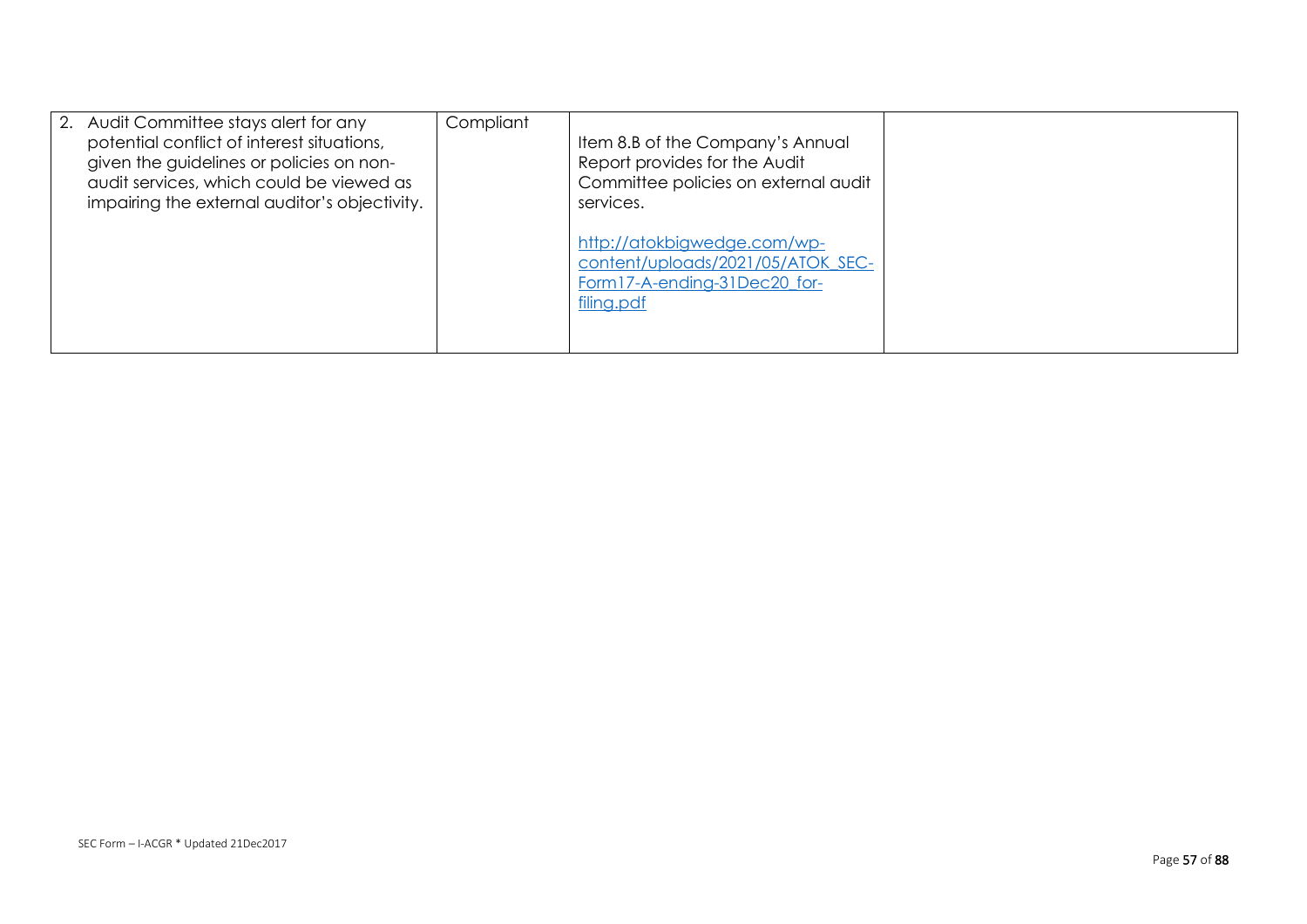| Supplement to Recommendation 9.3                                                      |           |                                                                                                                                                                                                              |  |  |  |
|---------------------------------------------------------------------------------------|-----------|--------------------------------------------------------------------------------------------------------------------------------------------------------------------------------------------------------------|--|--|--|
| Fees paid for non-audit services do not<br>outweigh the fees paid for audit services. | Compliant | There were no products and services<br>provided by the external auditor<br>other than the audit of the annual<br>financial statements and services<br>that are normally provided by the<br>External Auditor. |  |  |  |
|                                                                                       |           | http://atokbigwedge.com/wp-<br>content/uploads/2021/05/ATOK SEC-<br>Form17-A-ending-31Dec20 for-<br>filing.pdf                                                                                               |  |  |  |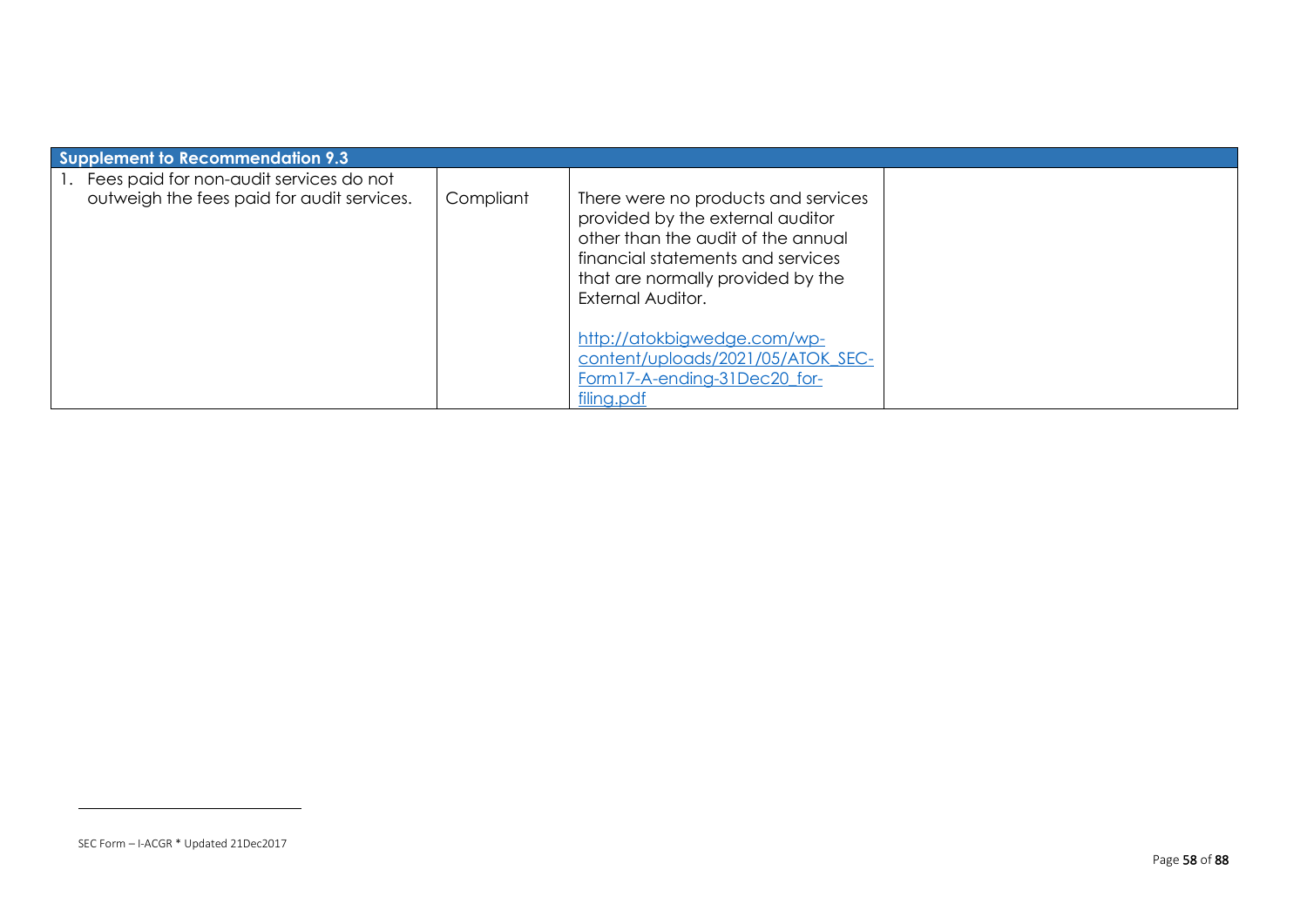| <b>Additional Recommendation to Principle 9</b>                                                                                                                                                    |           |                                                                                                                                                                                                                                                                                                                                                                                                                                                |  |  |  |
|----------------------------------------------------------------------------------------------------------------------------------------------------------------------------------------------------|-----------|------------------------------------------------------------------------------------------------------------------------------------------------------------------------------------------------------------------------------------------------------------------------------------------------------------------------------------------------------------------------------------------------------------------------------------------------|--|--|--|
| 1. Company's external auditor is duly<br>accredited by the SEC under Group A<br>category.                                                                                                          | Compliant | Information on the Company's<br>external auditors are as follows:<br>1. Name of the audit engagement<br>partner: Arthur Vinson U. Ong<br>Accreditation number: 120745-A<br>Date Accredited: March 29, 2022<br>3.<br>4. Expiry date of accreditation: July<br>1, 2023<br>Name, address, contact number<br>of the audit firm: Reyes<br>Tacandong & Co., 26th Floor,<br>Citibank Tower 8741 Paseo de<br>Roxas Street, Makati City,<br>Philippines |  |  |  |
| Company's external auditor agreed to be<br>2.<br>subjected to the SEC Oversight Assurance<br>Review (SOAR) Inspection Program<br>conducted by the SEC's Office of the<br>General Accountant (OGA). | Compliant | The company's External Auditors are<br>duly accredited with the SEC and<br>subject to the SEC SOAR Program.                                                                                                                                                                                                                                                                                                                                    |  |  |  |
|                                                                                                                                                                                                    |           |                                                                                                                                                                                                                                                                                                                                                                                                                                                |  |  |  |
| Principle 10: The company should ensure that the material and reportable non-financial and sustainability issues are disclosed.                                                                    |           |                                                                                                                                                                                                                                                                                                                                                                                                                                                |  |  |  |

**Recommendation 10.1**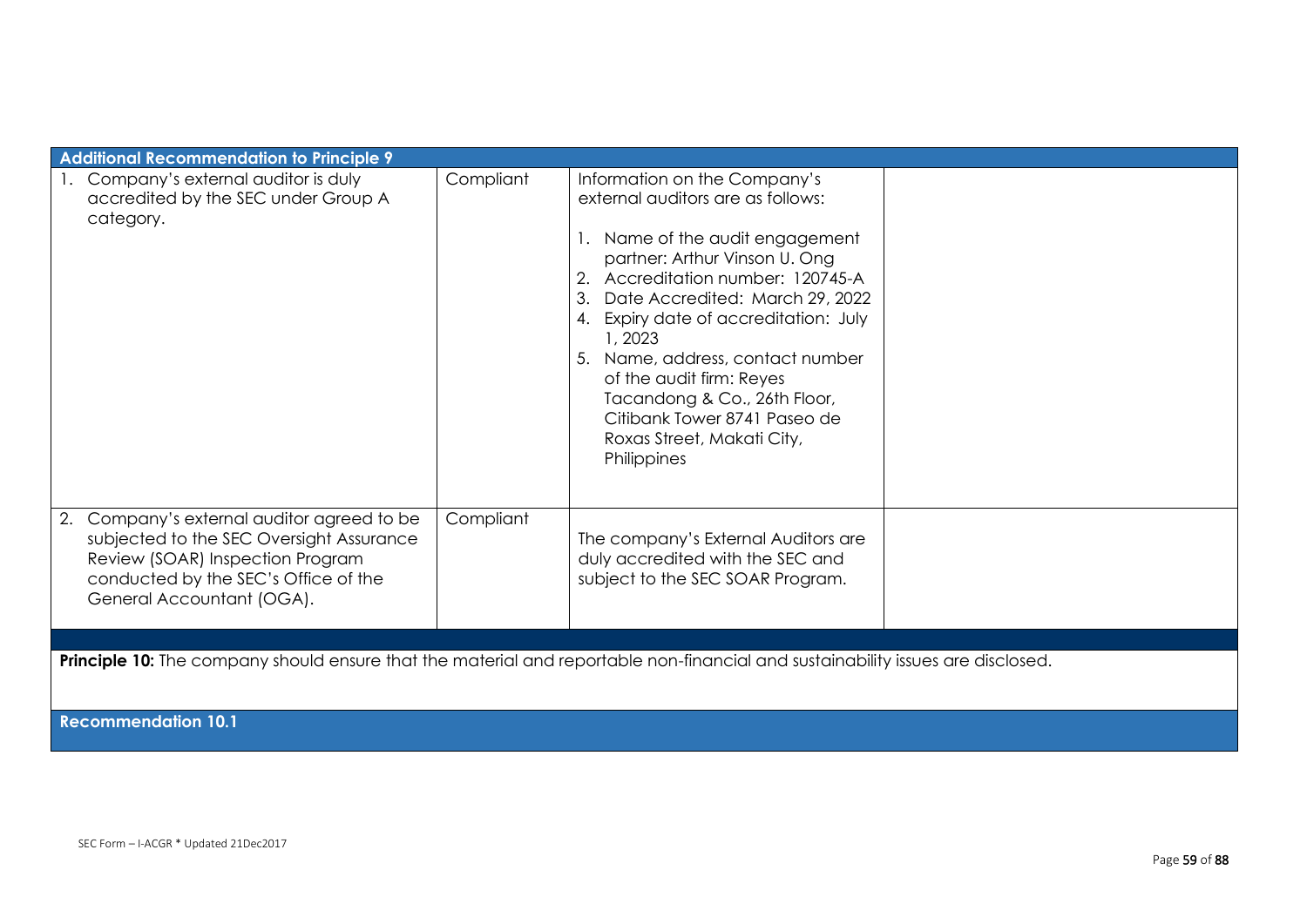| Board has a clear and focused policy on<br>the disclosure of non-financial information.<br>with emphasis on the management of<br>economic, environmental, social and<br>governance (EESG) issues of its business,<br>which underpin sustainability.       | Compliant | The Company's Sustainability Report<br>is part of its Annual Report.<br>http://atokbigwedge.com/wp-<br>content/uploads/2021/05/ATOK SEC-<br>Form17-A-ending-31Dec20 for-<br>filing.pdf |  |
|-----------------------------------------------------------------------------------------------------------------------------------------------------------------------------------------------------------------------------------------------------------|-----------|----------------------------------------------------------------------------------------------------------------------------------------------------------------------------------------|--|
| 2. Company adopts a globally recognized<br>standard/framework in reporting<br>sustainability and non-financial issues.                                                                                                                                    | Compliant | http://atokbigwedge.com/wp-<br>content/uploads/2021/05/ATOK_SE<br>C-Form17-A-ending-31Dec20_for-<br>filing.pdf                                                                         |  |
|                                                                                                                                                                                                                                                           |           |                                                                                                                                                                                        |  |
| Principle 11: The company should maintain a comprehensive and cost-efficient communication channel for disseminating relevant information. This<br>channel is crucial for informed decision-making by investors, stakeholders and other interested users. |           |                                                                                                                                                                                        |  |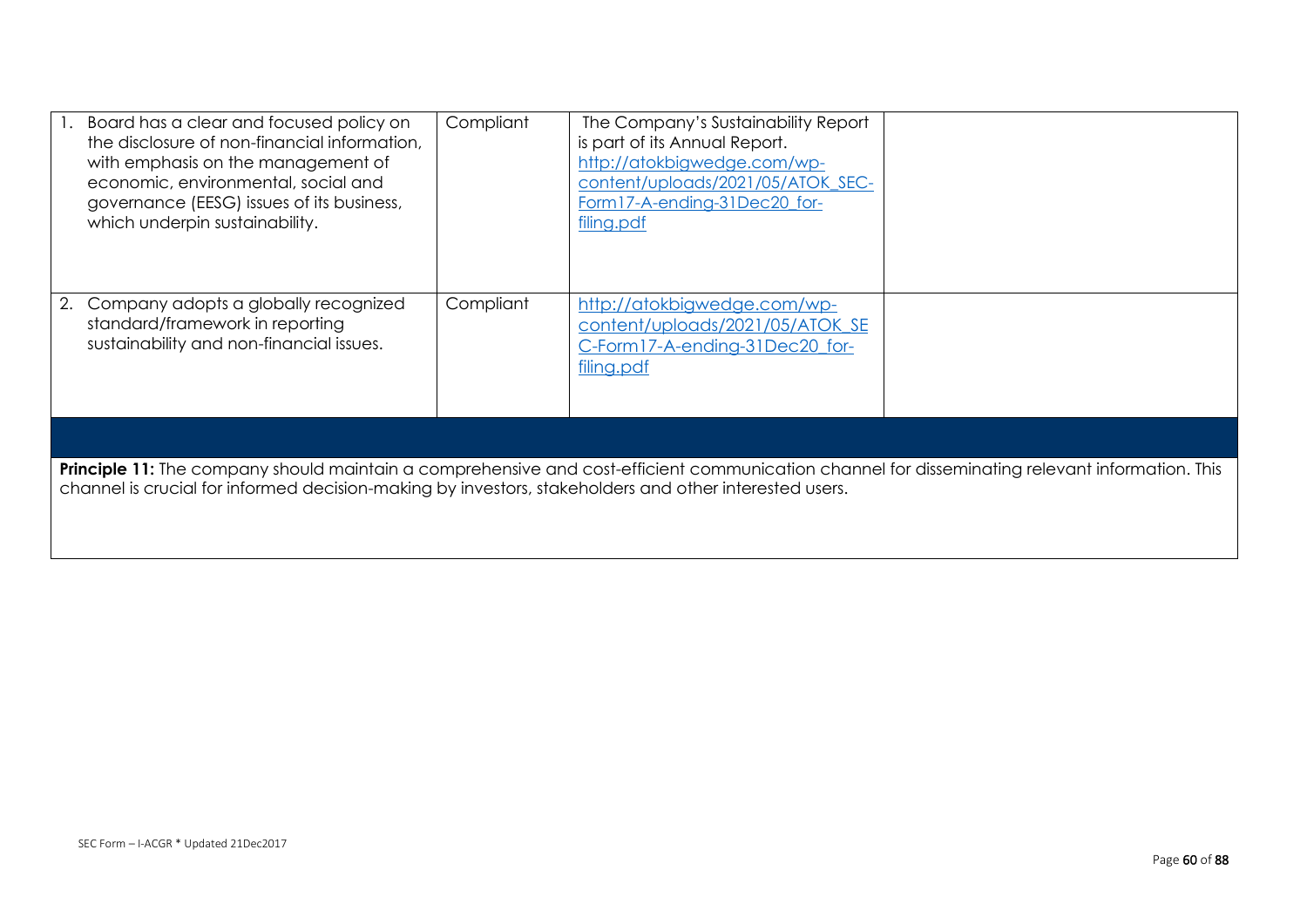| <b>Recommendation 11.1</b>                                                                                                                                                                                                  |                   |                                                                                                                                                                                                                                                                                                                                                          |  |  |  |
|-----------------------------------------------------------------------------------------------------------------------------------------------------------------------------------------------------------------------------|-------------------|----------------------------------------------------------------------------------------------------------------------------------------------------------------------------------------------------------------------------------------------------------------------------------------------------------------------------------------------------------|--|--|--|
| Company has media and analysts'<br>briefings as channels of communication to<br>ensure the timely and accurate<br>dissemination of public, material and<br>relevant information to its shareholders<br>and other investors. | Compliant         | The communication channels used<br>by the company are the following:<br>the Company's website<br>(www.atokbigwedge.com),<br>company reports and<br>announcements published via PSE<br>EDGE, which includes Press releases,<br>Quarterly and Annual reporting,<br>Information Statement, reports filed<br>with the Securities and Exchange<br>Commission. |  |  |  |
| <b>Supplemental to Principle 11</b>                                                                                                                                                                                         |                   |                                                                                                                                                                                                                                                                                                                                                          |  |  |  |
| 1. Company has a website disclosing up-to-<br>date information on the following:                                                                                                                                            |                   | The company website is<br>www.atokbigwedge.com                                                                                                                                                                                                                                                                                                           |  |  |  |
| a. Financial statements/reports (latest<br>quarterly)                                                                                                                                                                       | Compliant         |                                                                                                                                                                                                                                                                                                                                                          |  |  |  |
| b. Materials provided in briefings to<br>analysts and media                                                                                                                                                                 | Non-<br>compliant |                                                                                                                                                                                                                                                                                                                                                          |  |  |  |
| Downloadable annual report<br>$C_{\bullet}$                                                                                                                                                                                 | Compliant         |                                                                                                                                                                                                                                                                                                                                                          |  |  |  |
| Notice of ASM and/or SSM<br>d.                                                                                                                                                                                              | Compliant         |                                                                                                                                                                                                                                                                                                                                                          |  |  |  |
| e. Minutes of ASM and/or SSM                                                                                                                                                                                                | Compliant         |                                                                                                                                                                                                                                                                                                                                                          |  |  |  |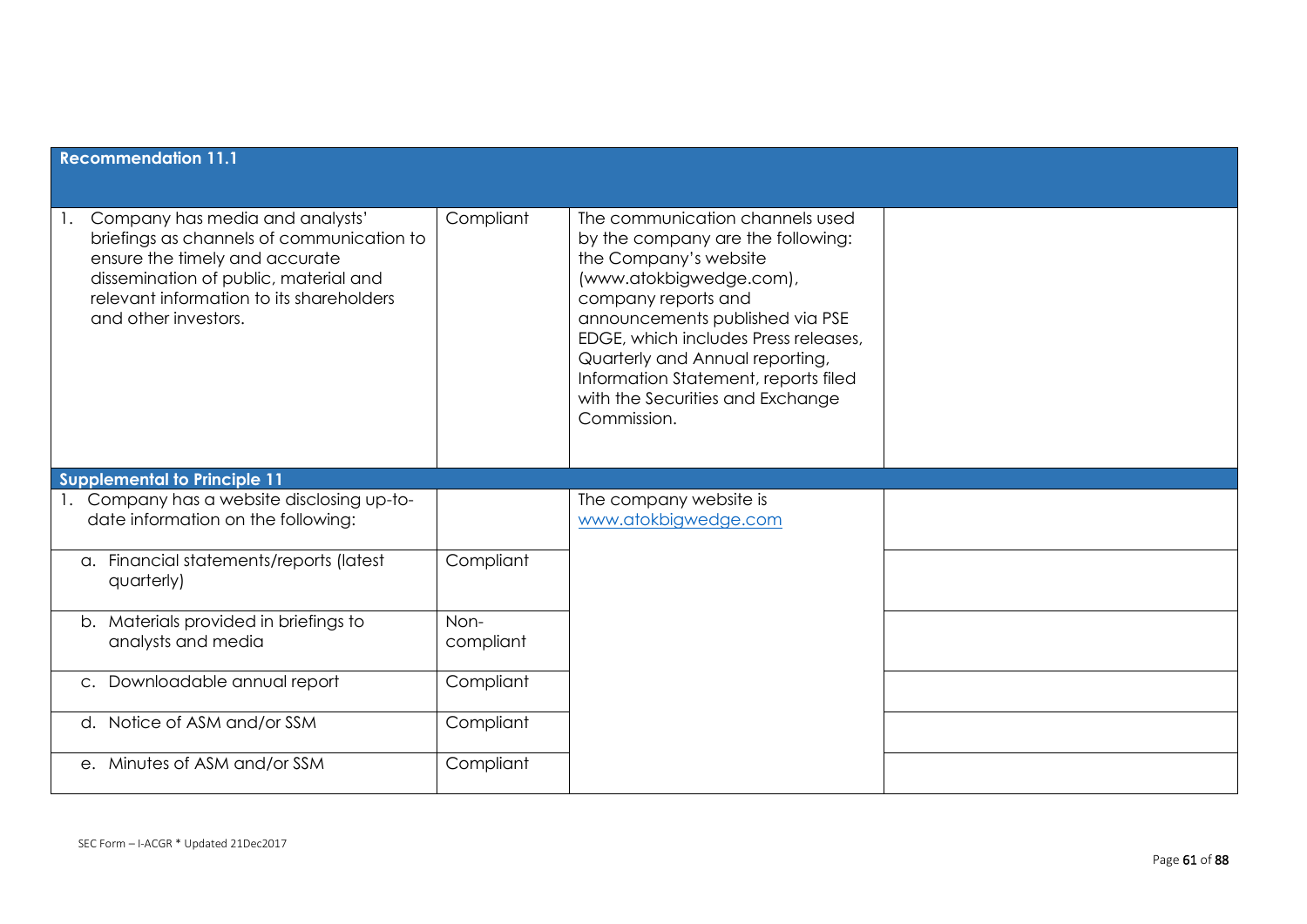| Company's Articles of Incorporation<br>and By-Laws                                                                                                                                                                           | Compliant <sup>4</sup> |                                                                                                                                                                                                                                                                  |  |
|------------------------------------------------------------------------------------------------------------------------------------------------------------------------------------------------------------------------------|------------------------|------------------------------------------------------------------------------------------------------------------------------------------------------------------------------------------------------------------------------------------------------------------|--|
| <b>Additional Recommendation to Principle 11</b>                                                                                                                                                                             |                        |                                                                                                                                                                                                                                                                  |  |
| Company complies with SEC-prescribed<br>website template.                                                                                                                                                                    | Compliant              |                                                                                                                                                                                                                                                                  |  |
|                                                                                                                                                                                                                              |                        | <b>Internal Control System and Risk Management Framework</b>                                                                                                                                                                                                     |  |
| Principle 12: To ensure the integrity, transparency and proper governance in the conduct of its affairs, the company should have a strong and<br>effective internal control system and enterprise risk management framework. |                        |                                                                                                                                                                                                                                                                  |  |
| <b>Recommendation 12.1</b>                                                                                                                                                                                                   |                        |                                                                                                                                                                                                                                                                  |  |
| 1. Company has an adequate and effective<br>internal control system in the conduct of its<br>business.                                                                                                                       | Compliant              | The Company's Revised Manual on<br>Corporate Governance provides for<br>the Company's internal control<br>system under the supervision of the<br>Audit Committee and the Board.<br>http://atokbigwedge.com/wp-<br>content/uploads/2021/05/10a ab m<br>cg2020.pdf |  |

SEC Form – I-ACGR \* Updated 21Dec2017 <sup>4</sup>http://www.atokbigwedge.com/articles-of-incorporation-and-by-laws/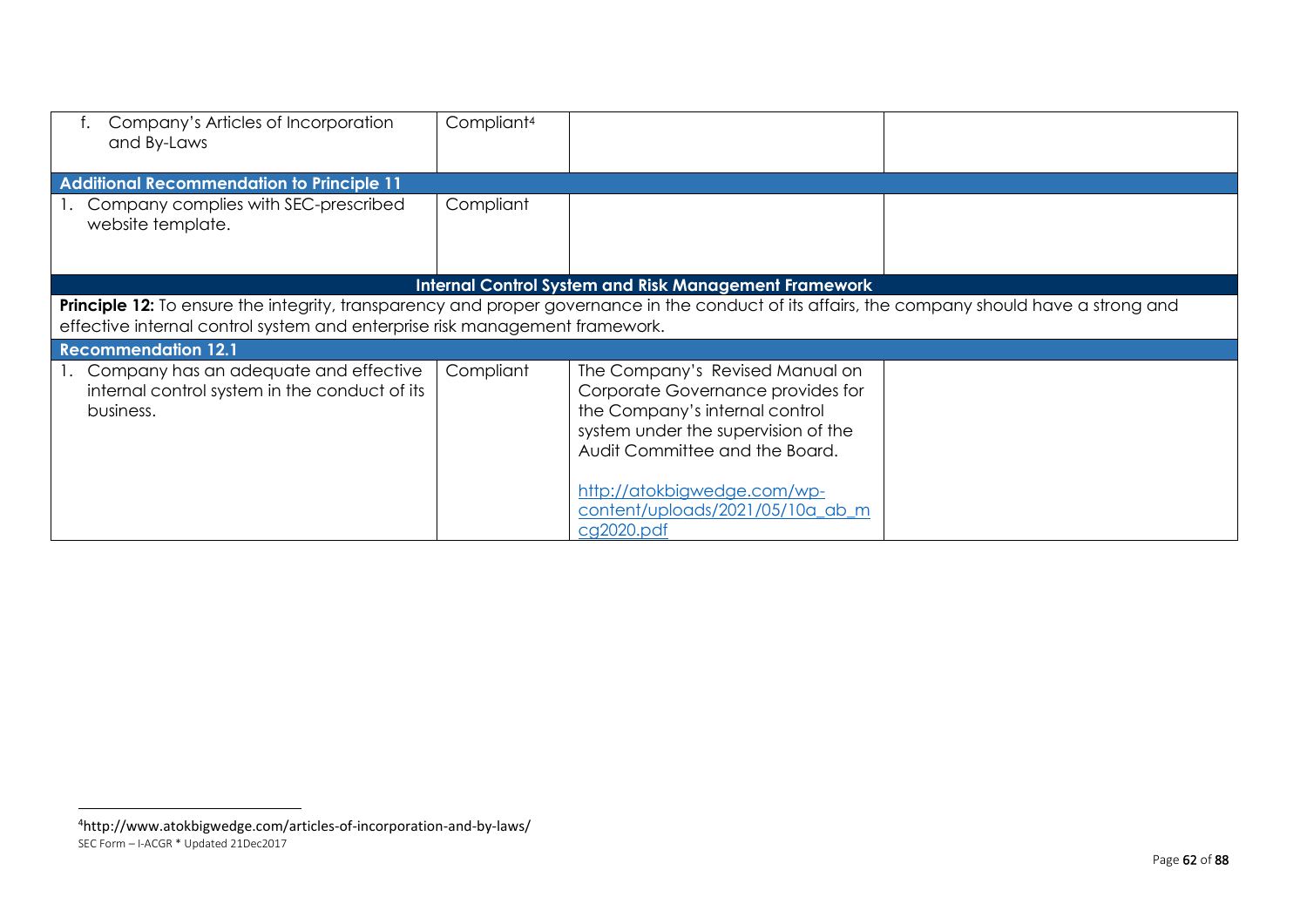| 2. Company has an adequate and effective<br>enterprise risk management framework in<br>the conduct of its business. | Compliant | Part I, under Risk Factors, of the<br>Company's Annual Report and the<br>Company's Information Statement<br>contain information on:<br>Company's risk management |
|---------------------------------------------------------------------------------------------------------------------|-----------|------------------------------------------------------------------------------------------------------------------------------------------------------------------|
|                                                                                                                     |           | procedures and processes<br>Key risks the company is<br>currently facing<br>How the company manages the<br>3.<br>key risks                                       |
|                                                                                                                     |           | http://atokbigwedge.com/wp-<br>content/uploads/2021/05/10a_ab_m<br>cg2020.pdf                                                                                    |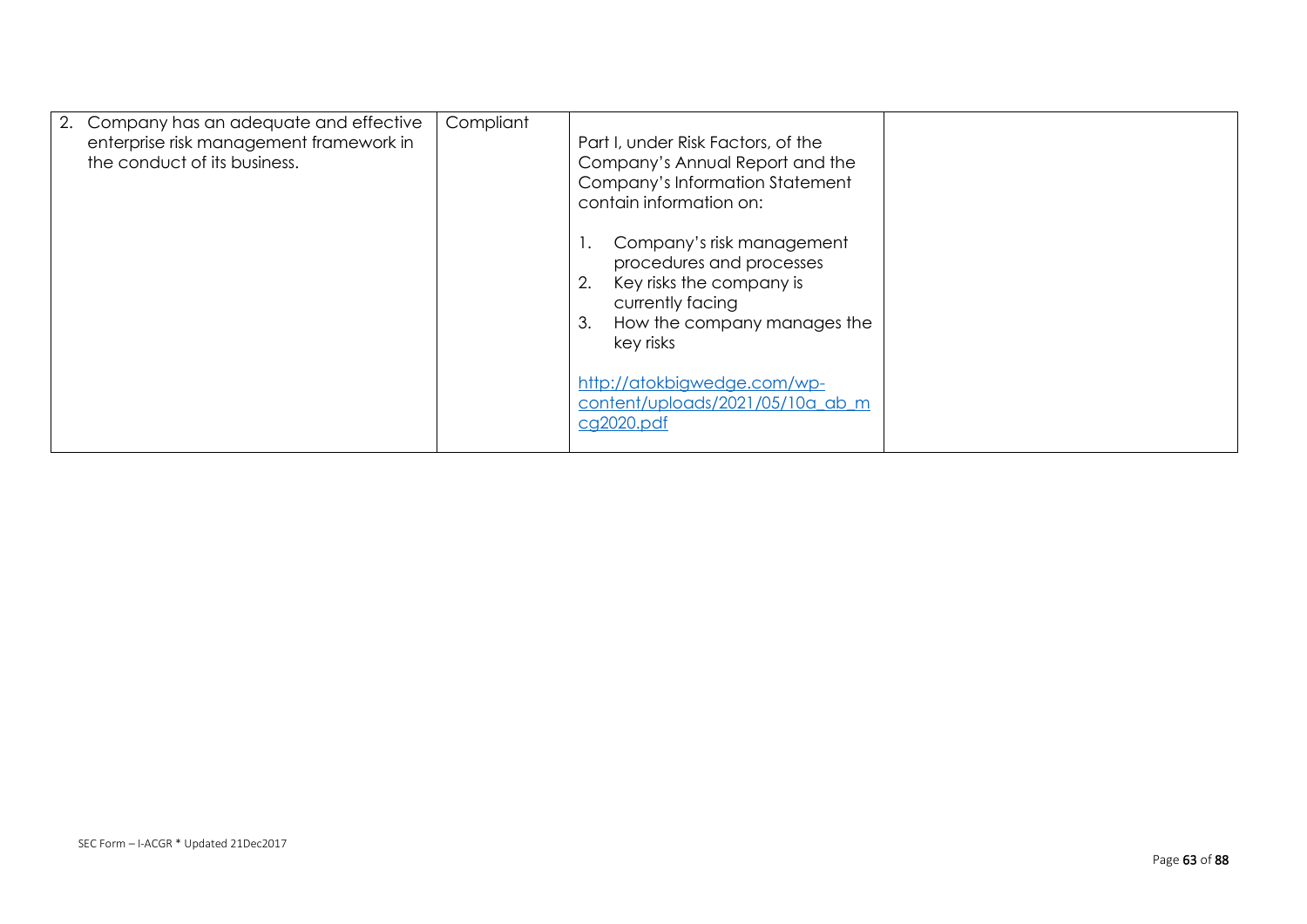| Supplement to Recommendations 12.1                                                                                                                                                                                                                                                                                                                                          |                   |                                                                                                                                                                                                                                                                                                                     |                                                                         |
|-----------------------------------------------------------------------------------------------------------------------------------------------------------------------------------------------------------------------------------------------------------------------------------------------------------------------------------------------------------------------------|-------------------|---------------------------------------------------------------------------------------------------------------------------------------------------------------------------------------------------------------------------------------------------------------------------------------------------------------------|-------------------------------------------------------------------------|
| Company has a formal comprehensive<br>enterprise-wide compliance program<br>covering compliance with laws and<br>relevant regulations that is annually<br>reviewed. The program includes<br>appropriate training and awareness<br>initiatives to facilitate understanding,<br>acceptance and compliance with the<br>said issuances.<br><b>Optional: Recommendation 12.1</b> | Compliant         | Sections 2.1 and 2.2 of the<br>Company's Revised Manual on<br>Corporate Governance provides for<br>the company's compliance system.<br>The Manual, including the<br>Company's compliance system is<br>subject to quarterly review.<br>http://atokbigwedge.com/wp-<br>content/uploads/2021/05/10a ab m<br>cg2020.pdf |                                                                         |
|                                                                                                                                                                                                                                                                                                                                                                             |                   | Provide information on IT governance                                                                                                                                                                                                                                                                                |                                                                         |
| 1. Company has a governance process on IT<br>issues including disruption, cyber security,<br>and disaster recovery, to ensure that all<br>key risks are identified, managed and<br>reported to the board.                                                                                                                                                                   |                   | process                                                                                                                                                                                                                                                                                                             |                                                                         |
| <b>Recommendation 12.2</b>                                                                                                                                                                                                                                                                                                                                                  |                   |                                                                                                                                                                                                                                                                                                                     |                                                                         |
| 1. Company has in place an independent<br>internal audit function that provides an<br>independent and objective assurance,<br>and consulting services designed to add<br>value and improve the company's<br>operations.                                                                                                                                                     | Compliant         | The Company's Internal Audit is in-<br>house.                                                                                                                                                                                                                                                                       |                                                                         |
| <b>Recommendation 12.3</b>                                                                                                                                                                                                                                                                                                                                                  |                   |                                                                                                                                                                                                                                                                                                                     |                                                                         |
| Company has a qualified Chief Audit<br>Executive (CAE) appointed by the Board.                                                                                                                                                                                                                                                                                              | Non-<br>compliant |                                                                                                                                                                                                                                                                                                                     | The Chief Audit Executive of the<br>Company is appointed by management. |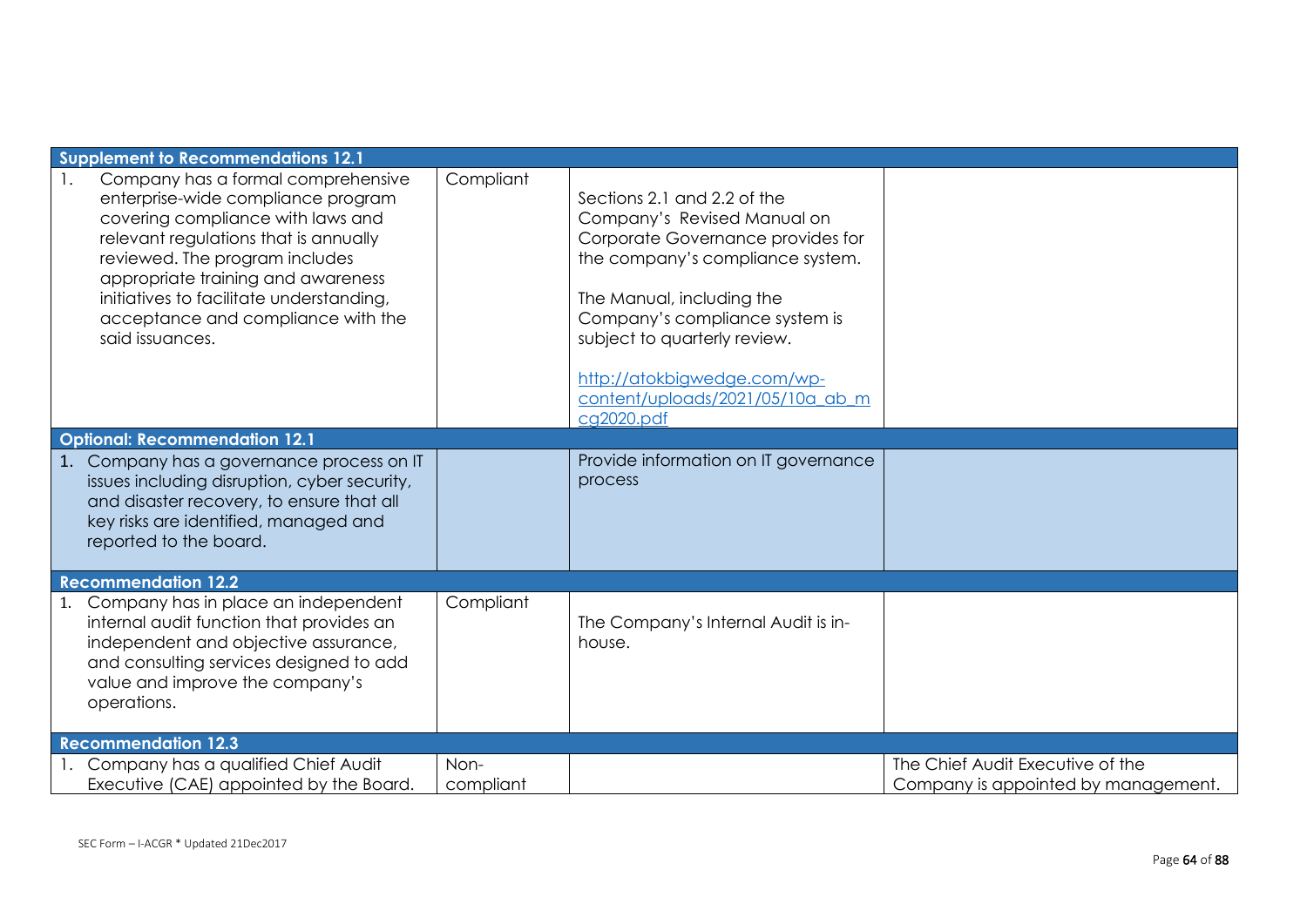|    | 2. CAE oversees and is responsible for the<br>internal audit activity of the organization,<br>including that portion that is outsourced to<br>a third party service provider.                                                       | Compliant         |                                                                                                                    |
|----|-------------------------------------------------------------------------------------------------------------------------------------------------------------------------------------------------------------------------------------|-------------------|--------------------------------------------------------------------------------------------------------------------|
|    | 3. In case of a fully outsourced internal audit<br>activity, a qualified independent<br>executive or senior management<br>personnel is assigned the responsibility for<br>managing the fully outsourced internal<br>audit activity. | Non-<br>compliant | The Company's internal audit is handled<br>in-house.                                                               |
|    | <b>Recommendation 12.4</b>                                                                                                                                                                                                          |                   |                                                                                                                    |
|    | Company has a separate risk<br>management function to identify, assess<br>and monitor key risk exposures.                                                                                                                           | Non-<br>compliant | The Company is considering the creation<br>of a separate risk management entity<br>once it starts operating mines. |
|    |                                                                                                                                                                                                                                     |                   |                                                                                                                    |
|    | Company seeks external technical<br>support in risk management when such<br>competence is not available internally.                                                                                                                 | Compliant         |                                                                                                                    |
|    | <b>Recommendation 12.5</b>                                                                                                                                                                                                          |                   |                                                                                                                    |
|    | In managing the company's Risk<br>Management System, the company has a<br>Chief Risk Officer (CRO), who is the<br>ultimate champion of Enterprise Risk<br>Management (ERM).                                                         | Non-<br>compliant | The Company is considering the creation<br>of a separate risk management entity<br>once it starts operating mines. |
| 2. | CRO has adequate authority, stature,<br>resources and support to fulfill his/her<br>responsibilities.                                                                                                                               | Non-<br>compliant |                                                                                                                    |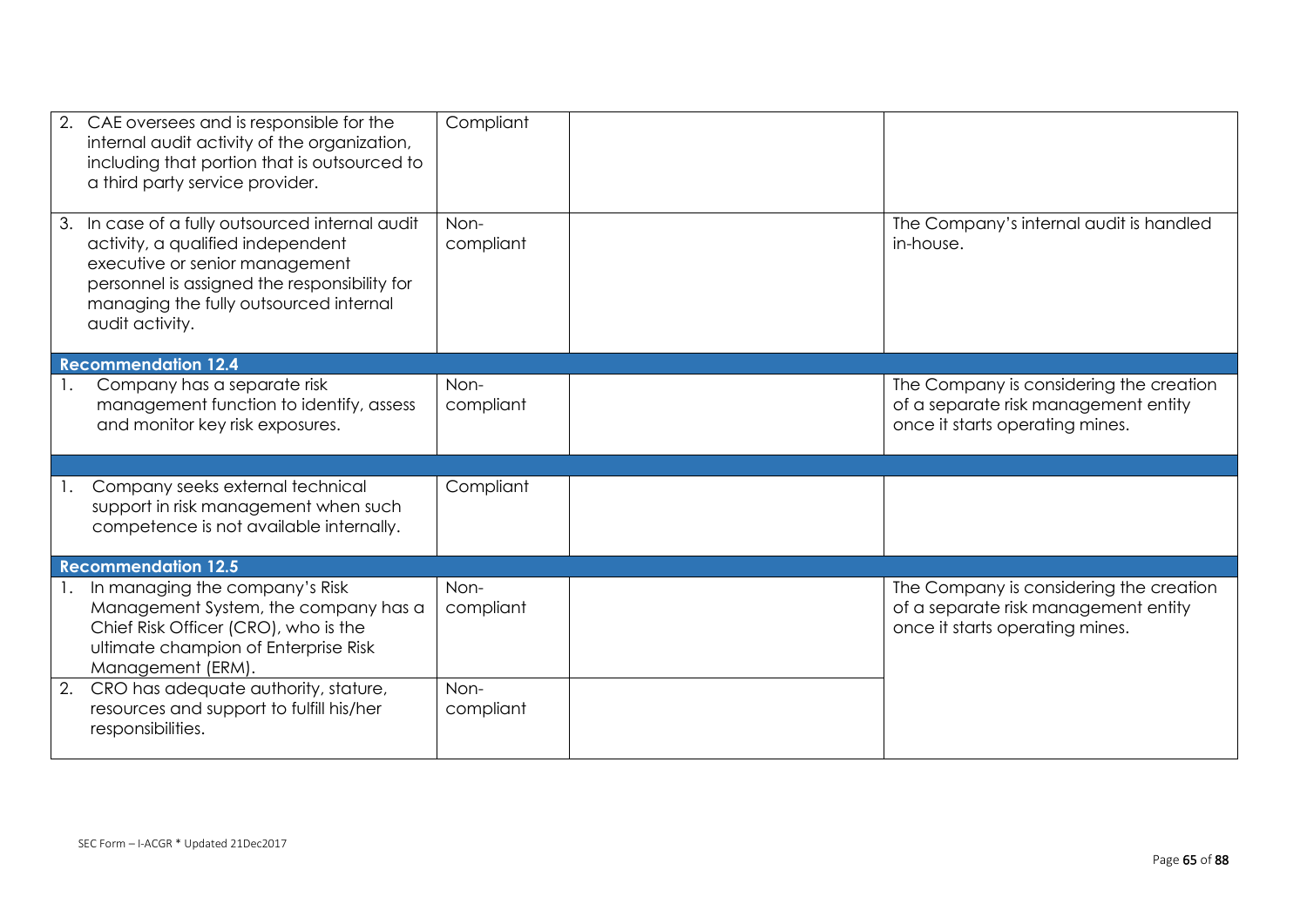| <b>Additional Recommendation to Principle 12</b> |           |                                            |
|--------------------------------------------------|-----------|--------------------------------------------|
| 1. Company's Chief Executive Officer and         | Non-      | While there is no written attestation from |
| Chief Audit Executive attest in writing, at      | compliant | the Company's CEO and CAE, the             |
| least annually, that a sound internal audit,     |           | Company has in place a sound and           |
| control and compliance system is in place        |           | effective internal audit control and       |
| and working effectively.                         |           | compliance system.                         |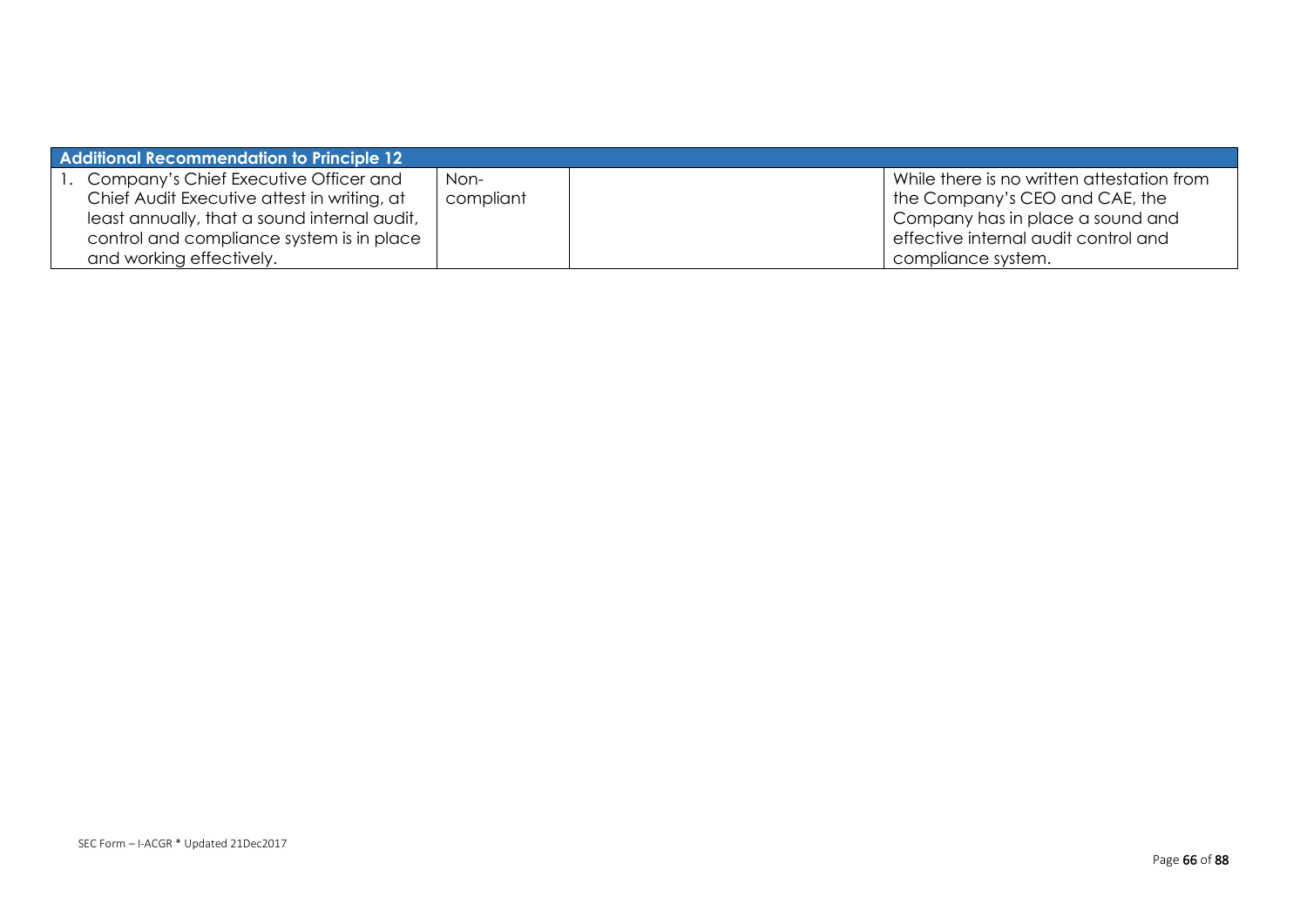| <b>Cultivating a Synergic Relationship with Shareholders</b>                                                                                                  |           |                                                                                                                                                                                                 |  |  |
|---------------------------------------------------------------------------------------------------------------------------------------------------------------|-----------|-------------------------------------------------------------------------------------------------------------------------------------------------------------------------------------------------|--|--|
| Principle 13: The company should treat all shareholders fairly and equitably, and also recognize, protect and facilitate the exercise of their rights.        |           |                                                                                                                                                                                                 |  |  |
| <b>Recommendation 13.1</b>                                                                                                                                    |           |                                                                                                                                                                                                 |  |  |
| 1. Board ensures that basic shareholder rights<br>are disclosed in the Manual on Corporate<br>Governance.                                                     | Compliant | Section 7 of the company's Revised<br>Manual on Corporate Governance<br>provides for the shareholders' rights.<br>http://atokbigwedge.com/wp-<br>content/uploads/2021/05/10a ab m<br>cq2020.pdf |  |  |
| 2. Board ensures that basic shareholder rights<br>are disclosed on the company's website.                                                                     | Compliant | The Company's Revised Manual on<br>Corporate Governance provides for<br>shareholders' rights.<br>http://atokbigwedge.com/wp-<br>content/uploads/2021/05/10a ab m<br>cq2020.pdf                  |  |  |
| Supplement to Recommendation 13.1                                                                                                                             |           |                                                                                                                                                                                                 |  |  |
| 1. Company's common share has one vote<br>for one share.                                                                                                      | Compliant | The Company has only one class of                                                                                                                                                               |  |  |
| 2. Board ensures that all shareholders of the<br>same class are treated equally with<br>respect to voting rights, subscription rights<br>and transfer rights. | Compliant | share, which is the Common shares,<br>that has one vote per share.                                                                                                                              |  |  |
|                                                                                                                                                               |           | http://atokbigwedge.com/wp-<br>content/uploads/2021/05/1c ab gis2<br>020.pdf                                                                                                                    |  |  |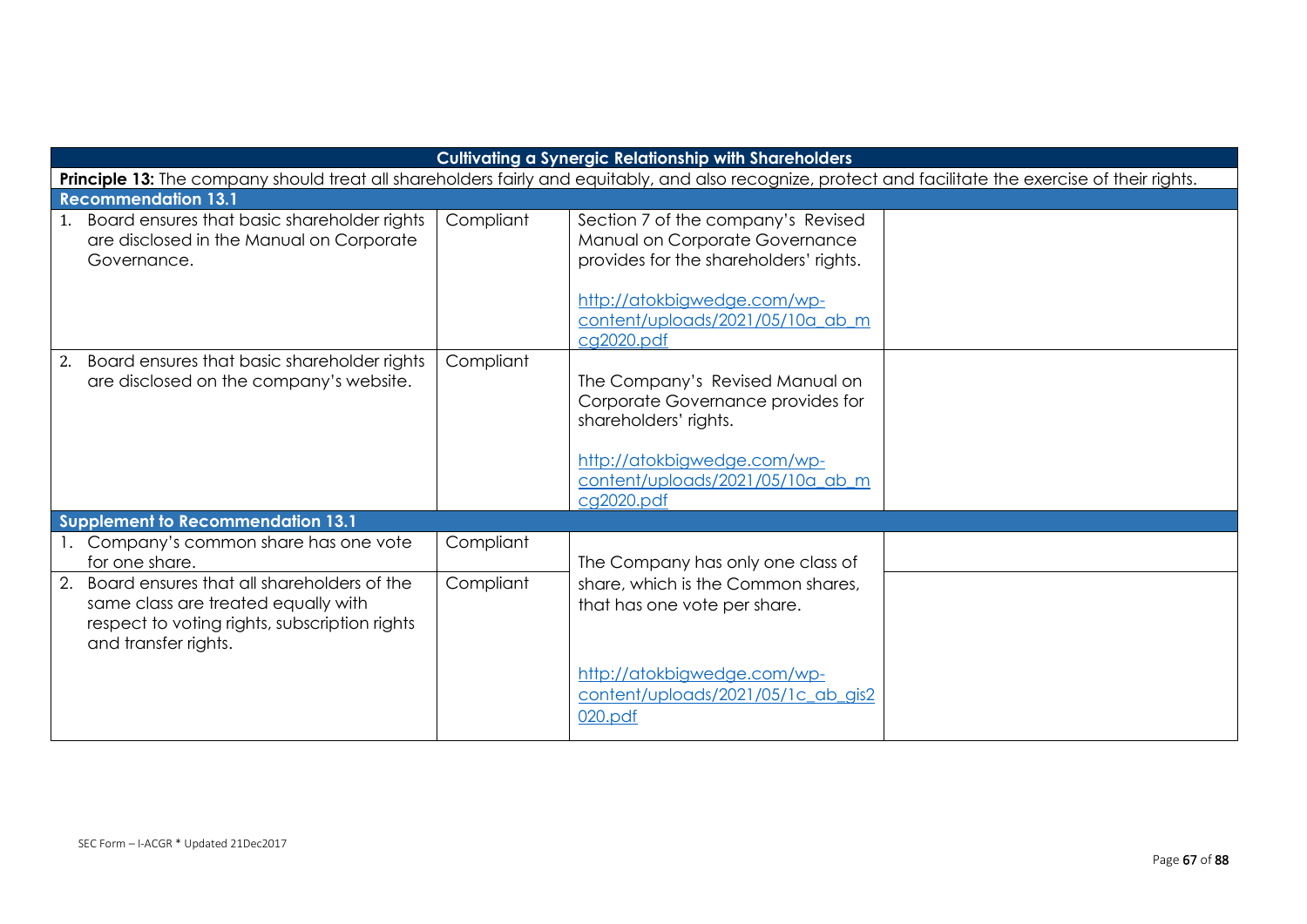| 3. Board has an effective, secure, and<br>efficient voting system. | Compliant | Section 5, Article I of the By-Laws<br>provide in part:<br>"At every meeting of the<br>stockholders of the Company, every<br>stockholder entitled to vote shall be<br>entitled to one vote for each share of<br>stock standing in his name on the<br>books of the Company; provided,<br>however, that in the case of the<br>election of directors, every<br>stockholder entitled to vote shall be<br>entitled to accumulate his vote in<br>accordance with the provisions of<br>law in such case made and<br>provided. xxx".<br>http://atokbigwedge.com/wp-<br>content/uploads/2021/05/1b ab bl2 |  |
|--------------------------------------------------------------------|-----------|--------------------------------------------------------------------------------------------------------------------------------------------------------------------------------------------------------------------------------------------------------------------------------------------------------------------------------------------------------------------------------------------------------------------------------------------------------------------------------------------------------------------------------------------------------------------------------------------------|--|
|                                                                    |           | 0100712.pdf<br>The voting procedure adopted by<br>the Company is by poll.                                                                                                                                                                                                                                                                                                                                                                                                                                                                                                                        |  |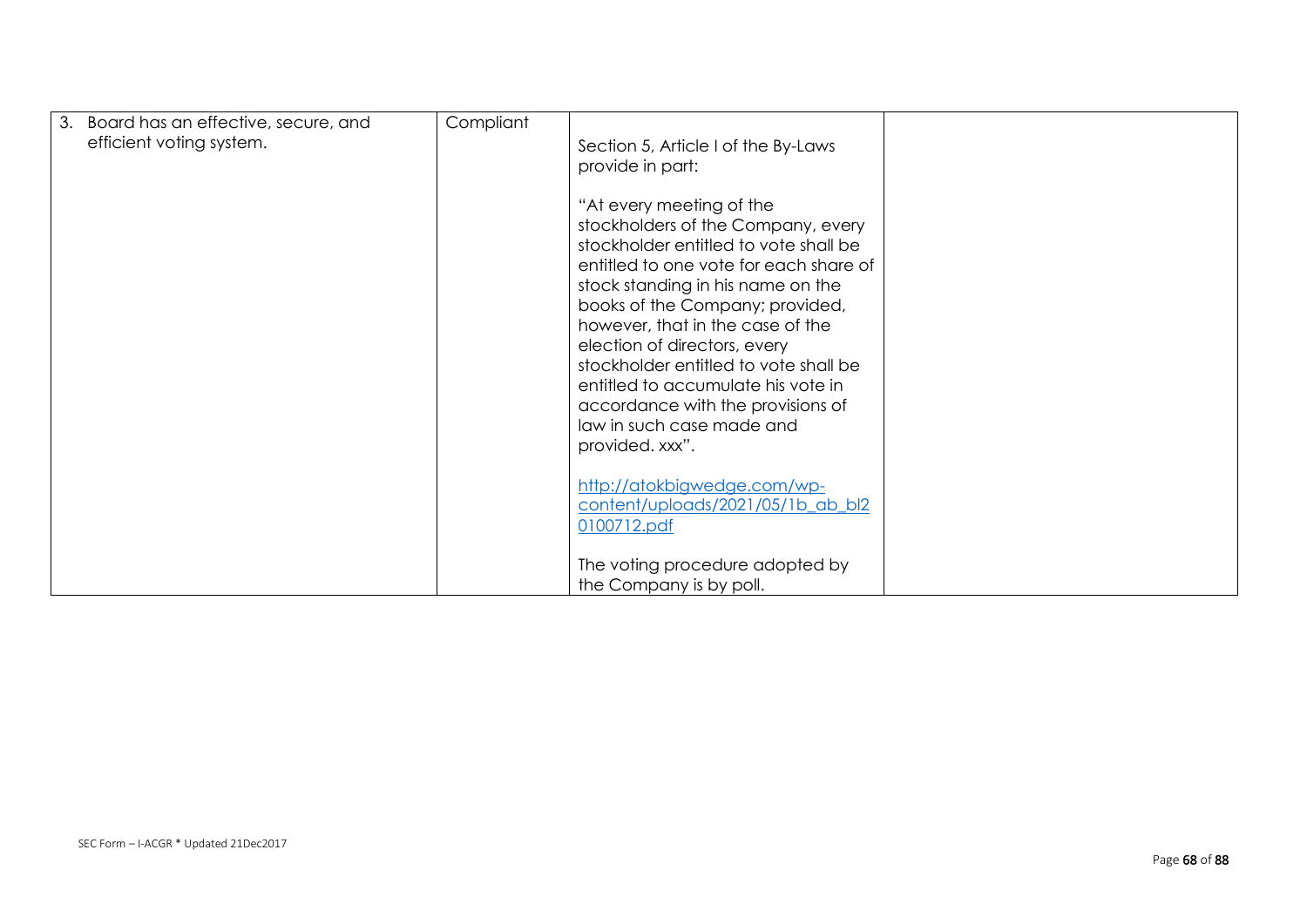| 4. | Board has an effective shareholder voting<br>mechanisms such as supermajority or<br>"majority of minority" requirements to<br>protect minority shareholders against<br>actions of controlling shareholders. | Non-<br>compliant |                                                                                                                                                                                                                                                                                                                                                              | Section 5, Article I of the By-Laws provide<br>in part:<br>"At every meeting of the stockholders of<br>the Company, every stockholder entitled<br>to vote shall be entitled to one vote for<br>each share of stock standing in his name<br>on the books of the Company; provided,<br>however, that in the case of the election<br>of directors, every stockholder entitled to<br>vote shall be entitled to accumulate his<br>vote in accordance with the provisions of<br>law in such case made and provided. x<br>xx" |
|----|-------------------------------------------------------------------------------------------------------------------------------------------------------------------------------------------------------------|-------------------|--------------------------------------------------------------------------------------------------------------------------------------------------------------------------------------------------------------------------------------------------------------------------------------------------------------------------------------------------------------|------------------------------------------------------------------------------------------------------------------------------------------------------------------------------------------------------------------------------------------------------------------------------------------------------------------------------------------------------------------------------------------------------------------------------------------------------------------------------------------------------------------------|
| 5. | Board allows shareholders to call a special<br>shareholders' meeting and submit a<br>proposal for consideration or agenda item<br>at the AGM or special meeting.                                            | Compliant         | As of the reporting date, no<br>shareholder has called for a special<br>shareholders' meeting although<br>holders of record of not less than<br>one-fourth of the outstanding capital<br>stock of the Company with voting<br>privilege may request a special<br>meetings.<br>http://atokbigwedge.com/wp-<br>content/uploads/2021/05/1b_ab_bl2<br>0100712.pdf |                                                                                                                                                                                                                                                                                                                                                                                                                                                                                                                        |
| 6. | Board clearly articulates and enforces<br>policies with respect to treatment of<br>minority shareholders.                                                                                                   | Compliant         | <b>Treatments of Minority Shareholders</b><br>are provided in the Company's<br>Revised Manual on Corporate<br>Governance.<br>http://atokbigwedge.com/wp-<br>content/uploads/2021/05/10a ab m<br>cg2020.pdf                                                                                                                                                   |                                                                                                                                                                                                                                                                                                                                                                                                                                                                                                                        |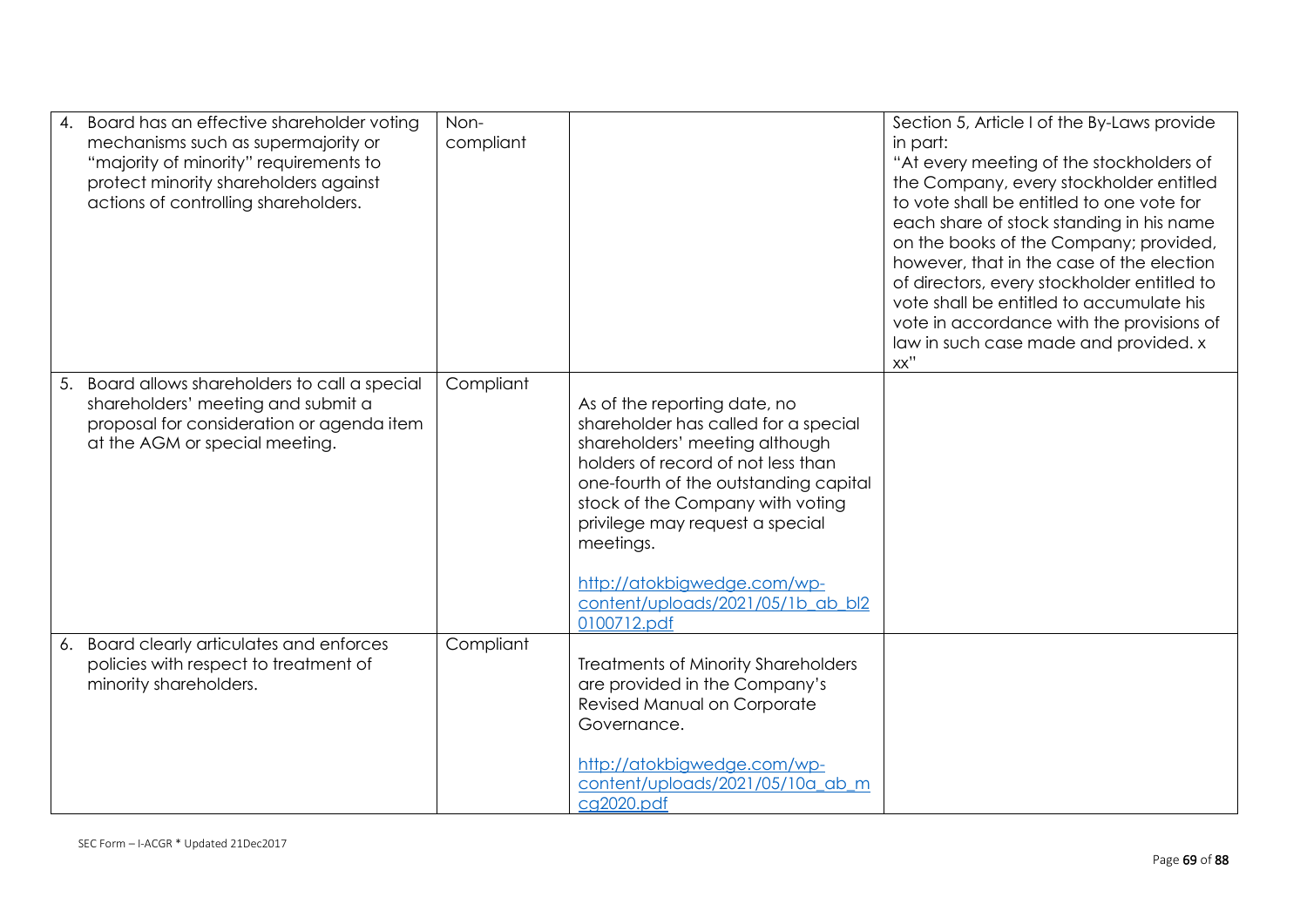| 7. Company has a transparent and specific<br>dividend policy.                                                          | Compliant | The Company has not declared any<br>dividends during the last three (3)<br>years.<br>The Company's Amended By-Laws<br>provides that its Board of Directors<br>may declare dividends only from<br>surplus profits arising from the<br>business of the Company, in<br>accordance with the preferences<br>constituted in favor of preferred stock<br>when and if such preferred stock be<br>issued and outstanding.<br>http://atokbigwedge.com/wp-<br>content/uploads/2021/05/1b ab bl2<br>0100712.pdf<br>Restrictions under the Revised<br>Corporation Code of the Philippines<br>also limit the Company's power to<br>declare dividends.<br>http://atokbigwedge.com/wp- |  |
|------------------------------------------------------------------------------------------------------------------------|-----------|------------------------------------------------------------------------------------------------------------------------------------------------------------------------------------------------------------------------------------------------------------------------------------------------------------------------------------------------------------------------------------------------------------------------------------------------------------------------------------------------------------------------------------------------------------------------------------------------------------------------------------------------------------------------|--|
|                                                                                                                        |           | content/uploads/2021/05/ATOK SEC-<br>Form17-A-ending-31Dec20_for-<br>filing.pdf                                                                                                                                                                                                                                                                                                                                                                                                                                                                                                                                                                                        |  |
| <b>Optional: Recommendation 13.1</b>                                                                                   |           |                                                                                                                                                                                                                                                                                                                                                                                                                                                                                                                                                                                                                                                                        |  |
| 1. Company appoints an independent party<br>to count and/or validate the votes at the<br>Annual Shareholders' Meeting. |           |                                                                                                                                                                                                                                                                                                                                                                                                                                                                                                                                                                                                                                                                        |  |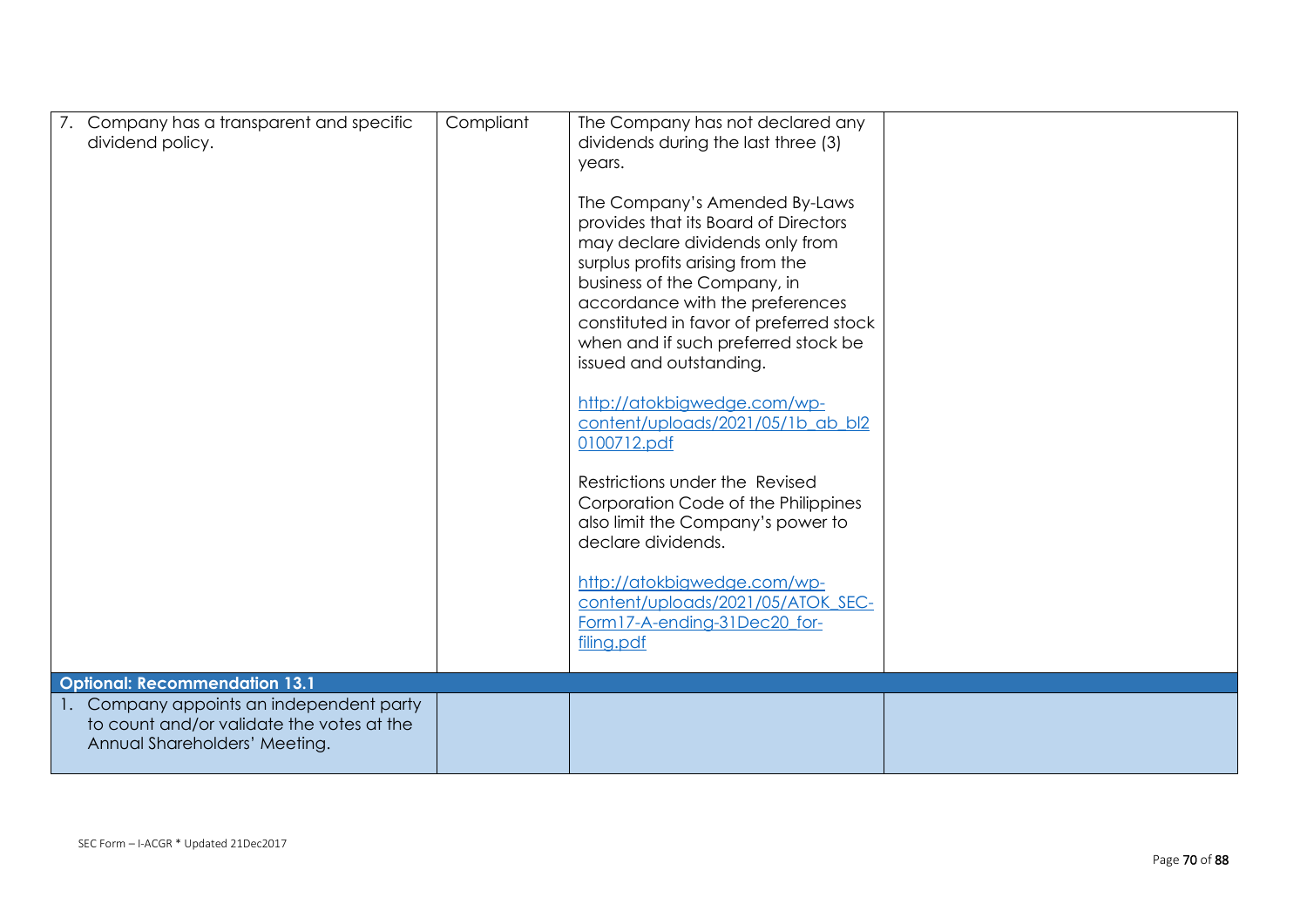| <b>Recommendation 13.2</b>                                                                                                                                                                                             |                   |                                                                                                                                                                                                                                                                                                                                                                                                                                                                                                                                                                                                                                               |  |
|------------------------------------------------------------------------------------------------------------------------------------------------------------------------------------------------------------------------|-------------------|-----------------------------------------------------------------------------------------------------------------------------------------------------------------------------------------------------------------------------------------------------------------------------------------------------------------------------------------------------------------------------------------------------------------------------------------------------------------------------------------------------------------------------------------------------------------------------------------------------------------------------------------------|--|
| Board encourages active shareholder<br>1.<br>participation by sending the Notice of<br>Annual and Special Shareholders'<br>Meeting with sufficient and relevant<br>information at least 28 days before the<br>meeting. | Non-<br>compliant | The Information Statement, which<br>includes the Notice of Annual<br>Stockholders Meeting and agenda, is<br>first distributed to security holders at<br>least fifteen (15) business days prior to<br>meeting date pursuant to the SRC<br>Rule 20(3)(C)(iv) / SRC Rule<br>17.1(b)(3)(b).<br>Shareholders' approval of<br>remuneration or any changes therein<br>were not included in the agenda of<br>the meeting.<br>The Notice of the Annual Meeting of<br>Stockholders that accompanies the<br>company's Information Statement<br>(SEC Form 20-IS) provides the<br>Agenda.<br>http://atokbigwedge.com/annual-<br>stockholders-meeting-2021/ |  |
| <b>Supplemental to Recommendation 13.2</b>                                                                                                                                                                             |                   |                                                                                                                                                                                                                                                                                                                                                                                                                                                                                                                                                                                                                                               |  |
| Company's Notice of Annual<br>Stockholders' Meeting contains the<br>following information:                                                                                                                             |                   |                                                                                                                                                                                                                                                                                                                                                                                                                                                                                                                                                                                                                                               |  |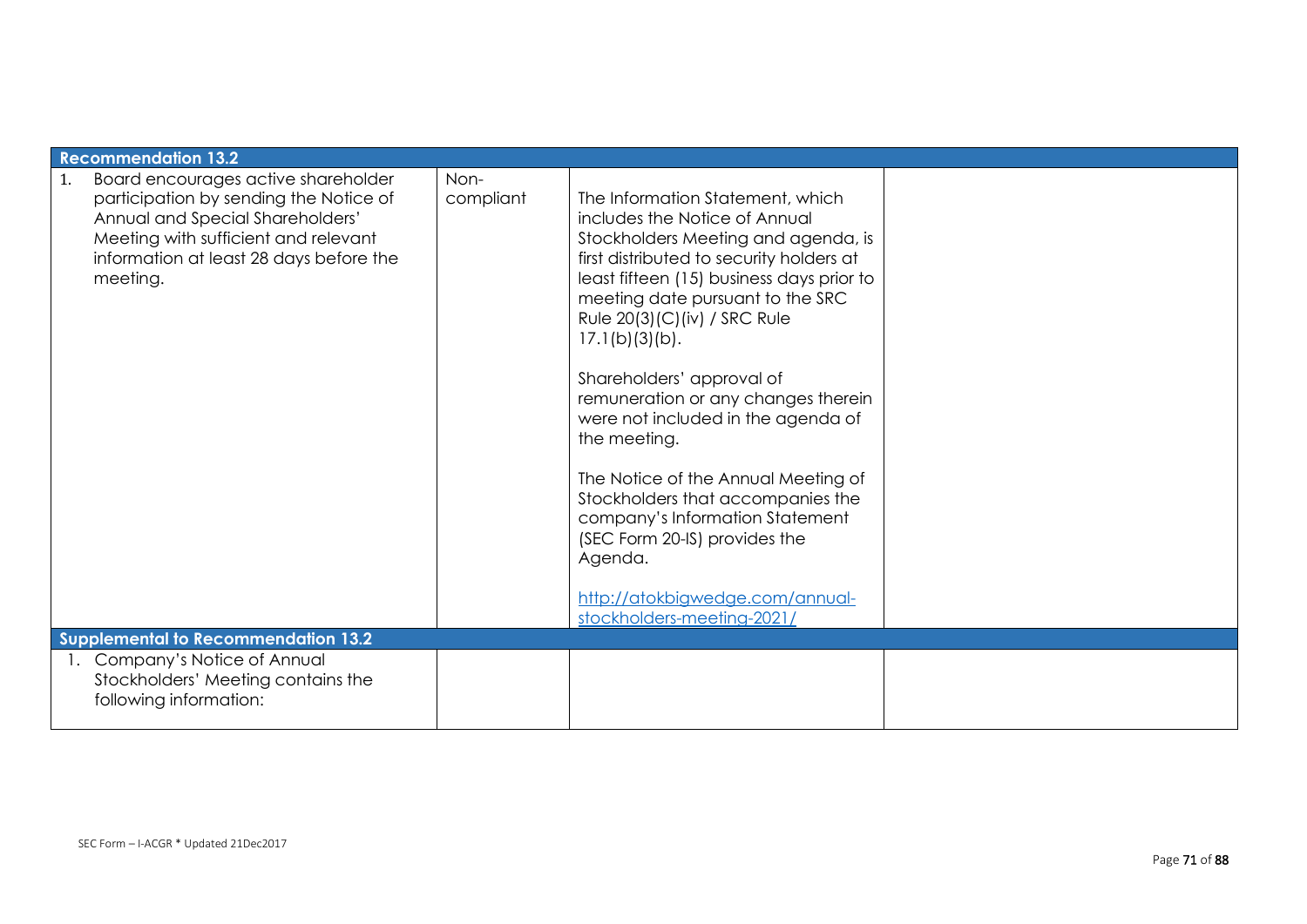| The profiles of directors (i.e., age,<br>$\alpha$ .<br>academic qualifications, date of first<br>appointment, experience, and<br>directorships in other listed companies) | Non-<br>compliant |                                                                                                                                                                                                                                                                    | While the profiles of directors are not<br>indicated in the Notice of Annual<br>Stockholders' Meeting, these are part of<br>the Information Statement distributed to<br>the holders of security together with the<br>said Notice. |
|---------------------------------------------------------------------------------------------------------------------------------------------------------------------------|-------------------|--------------------------------------------------------------------------------------------------------------------------------------------------------------------------------------------------------------------------------------------------------------------|-----------------------------------------------------------------------------------------------------------------------------------------------------------------------------------------------------------------------------------|
| b. Auditors seeking appointment/re-<br>appointment                                                                                                                        | Compliant         | Number 7 of the Notice of Annual<br>Stockholders' Meeting<br>http://atokbigwedge.com/wp-<br>content/uploads/2021/05/2021 ab is<br>definitive.pdf                                                                                                                   |                                                                                                                                                                                                                                   |
| c. Proxy documents                                                                                                                                                        | Compliant         | Last paragraph of the Notice of<br>Annual Stockholders' Meeting<br>http://atokbigwedge.com/wp-<br>content/uploads/2021/05/2021 ab is<br>definitive.pdf                                                                                                             |                                                                                                                                                                                                                                   |
| <b>Optional: Recommendation 13.2</b>                                                                                                                                      |                   |                                                                                                                                                                                                                                                                    |                                                                                                                                                                                                                                   |
| Company provides rationale for the<br>agenda items for the annual stockholders<br>meeting                                                                                 | Compliant         | The Notice of the Annual Meeting of<br>Stockholders, which accompanies<br>the company's Information<br>Statement (SEC Form 20-IS) provides<br>the Agenda and its rationale.<br>http://atokbigwedge.com/wp-<br>content/uploads/2021/05/2021_ab_is<br>definitive.pdf |                                                                                                                                                                                                                                   |
| <b>Recommendation 13.3</b>                                                                                                                                                |                   |                                                                                                                                                                                                                                                                    |                                                                                                                                                                                                                                   |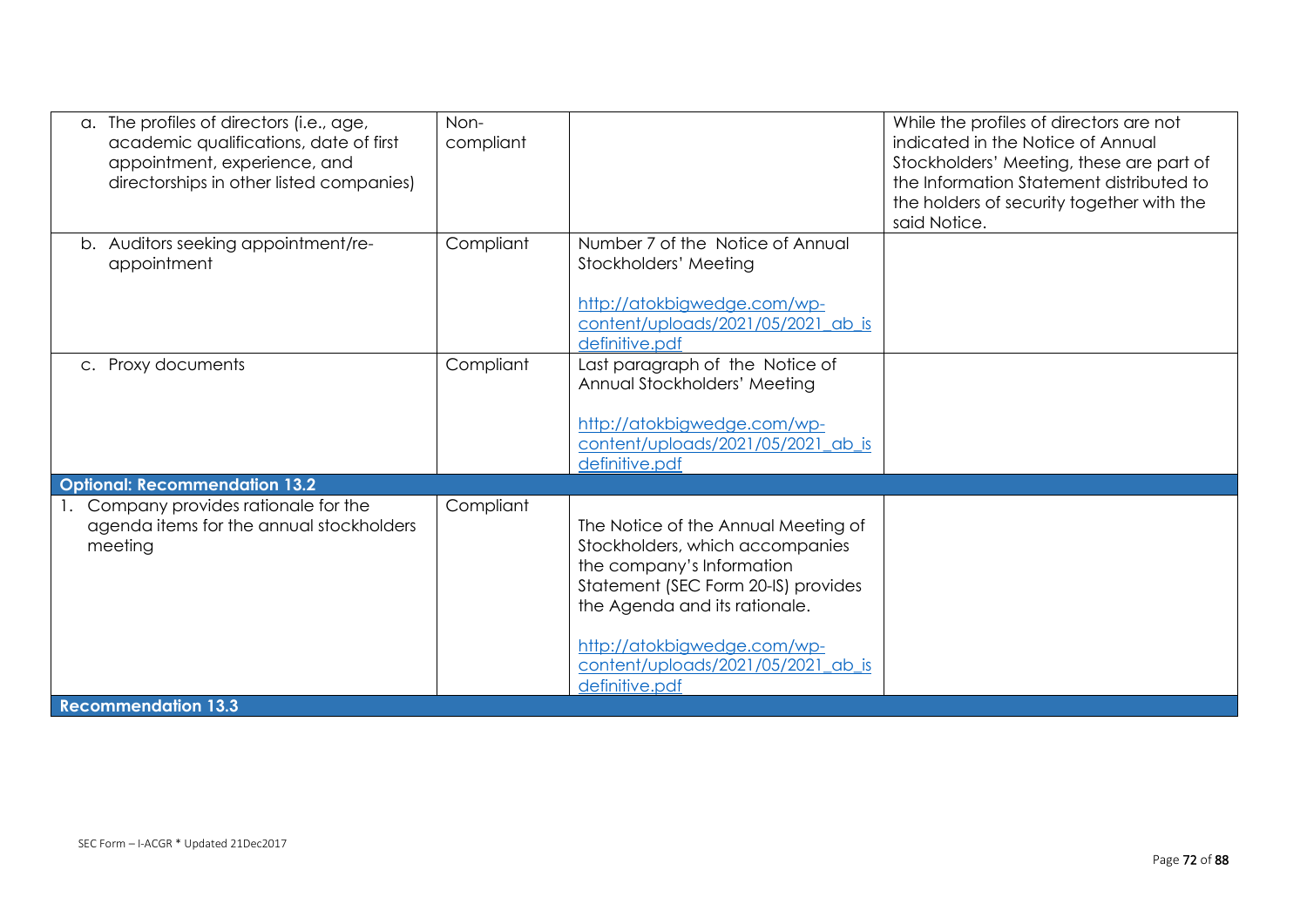|    | Board encourages active shareholder<br>participation by making the result of the<br>votes taken during the most recent<br>Annual or Special Shareholders' Meeting<br>publicly available the next working day. | Compliant         | Disclosure to the PSE of the matters<br>taken during the meeting was made<br>within the day of the meeting. |                                                                                                                                                                                                                                                                                                                    |
|----|---------------------------------------------------------------------------------------------------------------------------------------------------------------------------------------------------------------|-------------------|-------------------------------------------------------------------------------------------------------------|--------------------------------------------------------------------------------------------------------------------------------------------------------------------------------------------------------------------------------------------------------------------------------------------------------------------|
|    |                                                                                                                                                                                                               |                   | https://edge.pse.com.ph/companyD<br>isclosures/form.do?cmpy id=19                                           |                                                                                                                                                                                                                                                                                                                    |
| 2. | Minutes of the Annual and Special<br>Shareholders' Meetings were available on<br>the company website within five business<br>days from the end of the meeting.                                                | Non-<br>compliant |                                                                                                             | All shareholders shall be allowed to<br>inspect Company's books and records<br>including minutes of Board meetings and<br>stock registries in accordance with the<br>Corporation Code and shall be furnished<br>with annual reports, including financial<br>statements, without cost or restrictions. <sup>5</sup> |

SEC Form – I-ACGR \* Updated 21Dec2017 5 Sec. 7.1.3 of the Manual on Corporate Governance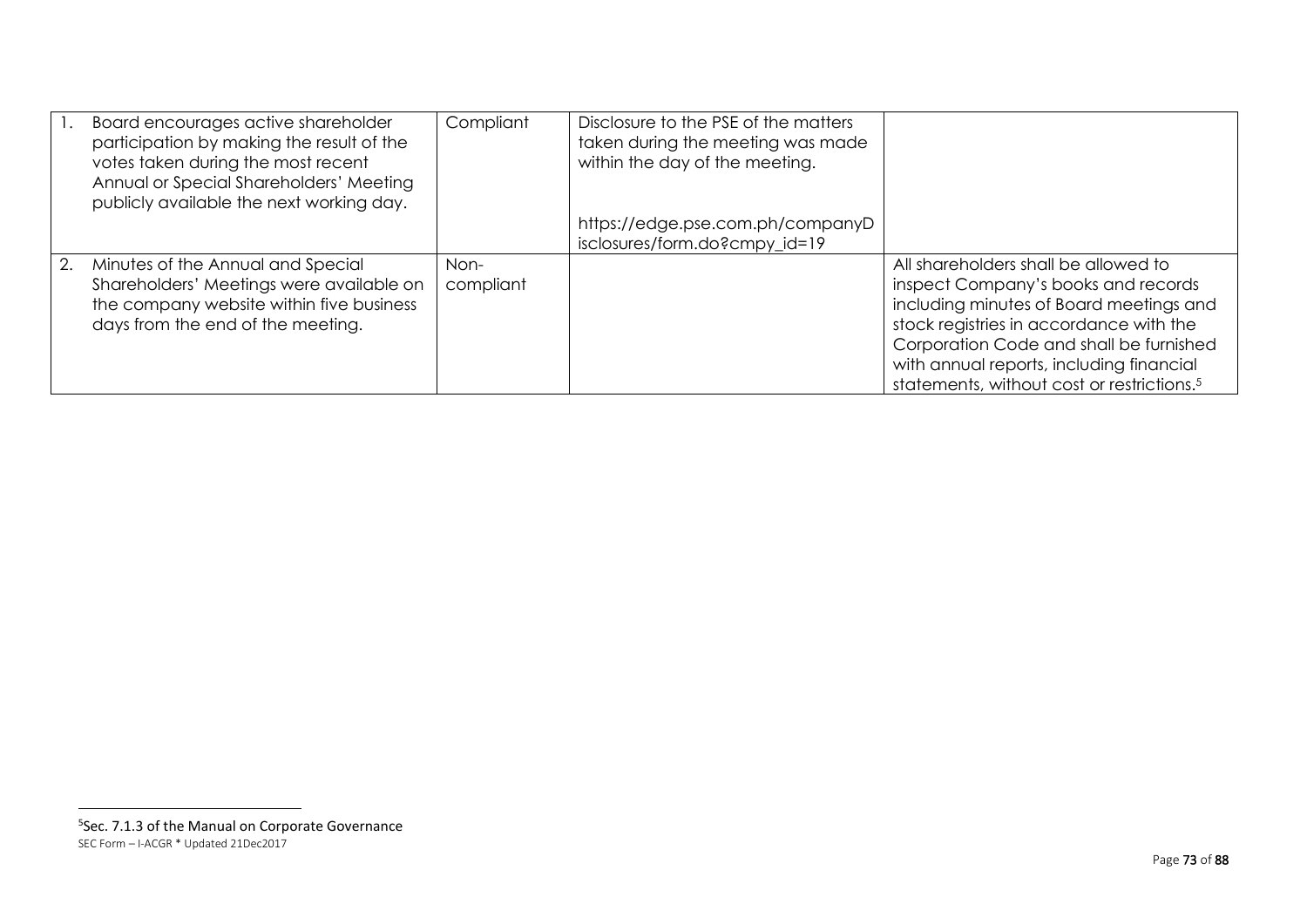| <b>Supplement to Recommendation 13.3</b>                                                                                                              |           |                                                                                                                                                                                                                                                                                                                  |  |
|-------------------------------------------------------------------------------------------------------------------------------------------------------|-----------|------------------------------------------------------------------------------------------------------------------------------------------------------------------------------------------------------------------------------------------------------------------------------------------------------------------|--|
| Board ensures the attendance of the<br>external auditor and other relevant<br>individuals to answer shareholders<br>questions during the ASM and SSM. | Compliant | Representatives of the external<br>auditor, Reyes Tacandong & Co.,<br>and other relevant individuals were<br>present during the ASM and/or<br>special meeting that would have an<br>agenda that would affect the<br>financial statements of the Company<br>and available to respond to<br>appropriate questions. |  |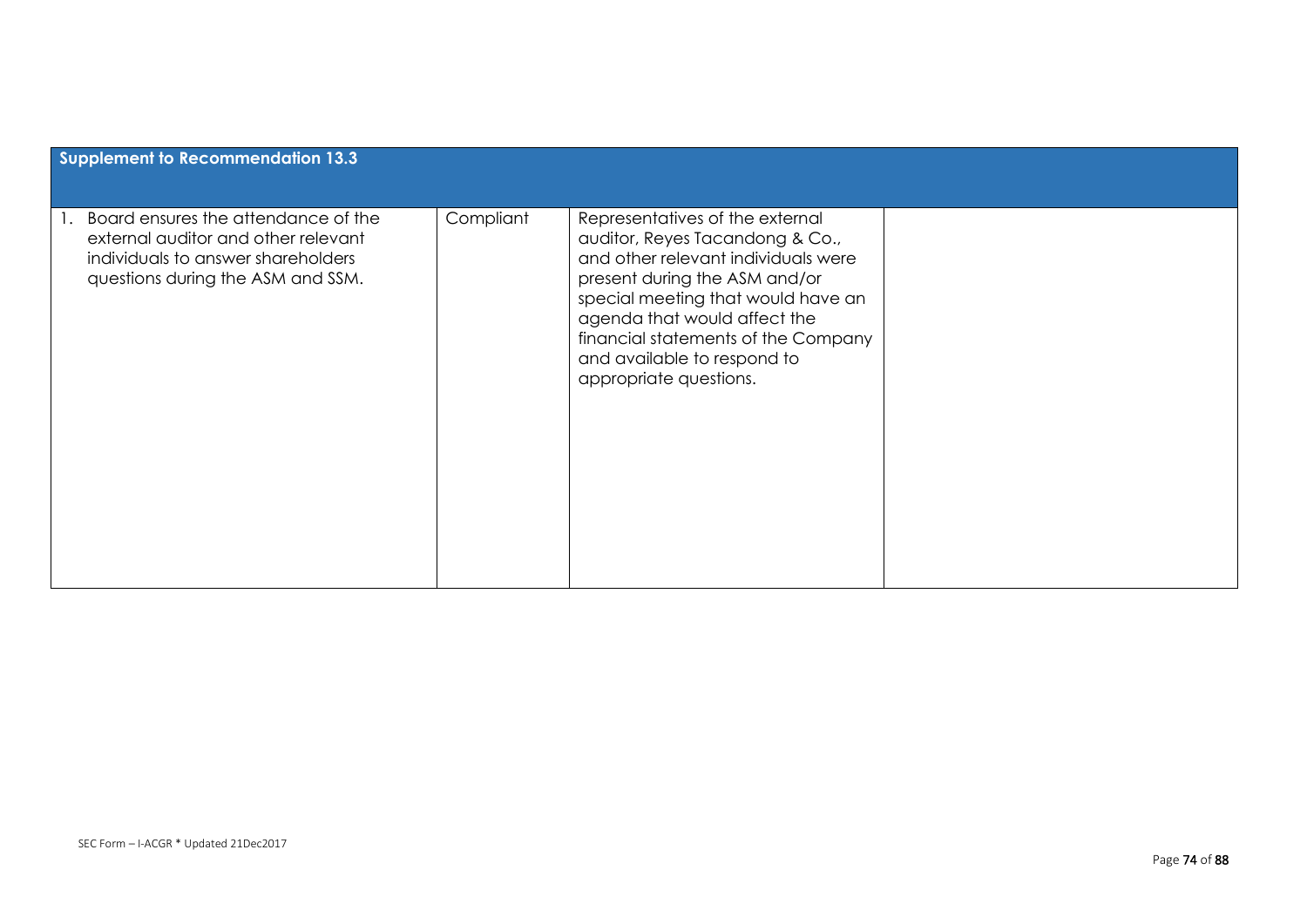| <b>Recommendation 13.4</b>                                                                                                                                                      |                   |                                                                                                                                                                       |                                                                                                                                                                                                                                                                                                                                                                  |
|---------------------------------------------------------------------------------------------------------------------------------------------------------------------------------|-------------------|-----------------------------------------------------------------------------------------------------------------------------------------------------------------------|------------------------------------------------------------------------------------------------------------------------------------------------------------------------------------------------------------------------------------------------------------------------------------------------------------------------------------------------------------------|
| 1. Board makes available, at the option of a<br>shareholder, an alternative dispute<br>mechanism to resolve intra-corporate<br>disputes in an amicable and effective<br>manner. | Non-<br>compliant |                                                                                                                                                                       | Although there has been no conflict<br>between the corporation and its<br>stockholders, and the corporation and<br>third parties, including regulatory<br>authorities for the last six (6) years, the<br>Company is always open to all available<br>alternative dispute mechanism to resolve<br>intra-corporate disputes in an amicable<br>and effective manner. |
| 2. The alternative dispute mechanism is<br>included in the company's Manual on<br>Corporate Governance.                                                                         | Non-<br>compliant |                                                                                                                                                                       |                                                                                                                                                                                                                                                                                                                                                                  |
| <b>Recommendation 13.5</b>                                                                                                                                                      |                   |                                                                                                                                                                       |                                                                                                                                                                                                                                                                                                                                                                  |
| Board establishes an Investor Relations<br>Office (IRO) to ensure constant<br>engagement with its shareholders.                                                                 | Non-<br>compliant |                                                                                                                                                                       | The Company does not have a<br>dedicated investor relations program and<br>does not have an IRO. The Corporate<br>Information Officer serves as the officer<br>responsible for investor relations.                                                                                                                                                               |
| 2. IRO is present at every shareholder's<br>meeting.                                                                                                                            | Compliant         | The Corporate Information Officer<br>serves as the officer responsible for<br>investor relations. The Corporate<br>Information Officer was present<br>during the ASM. |                                                                                                                                                                                                                                                                                                                                                                  |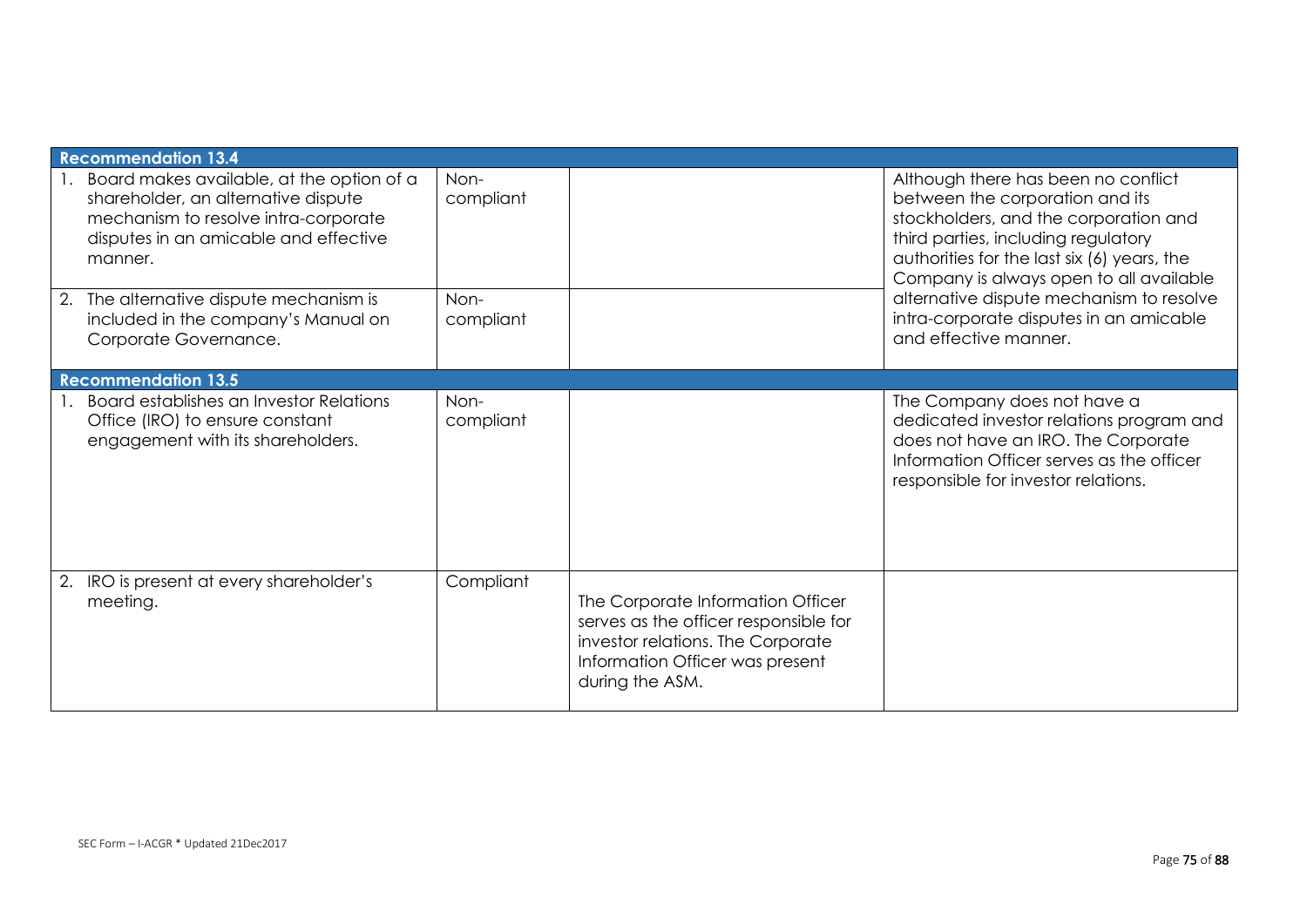|    | <b>Supplemental Recommendations to Principle 13</b>                                                                                                                                                                                                                                                                       |                   |                                                                                                                                                    |  |  |
|----|---------------------------------------------------------------------------------------------------------------------------------------------------------------------------------------------------------------------------------------------------------------------------------------------------------------------------|-------------------|----------------------------------------------------------------------------------------------------------------------------------------------------|--|--|
|    | Board avoids anti-takeover measures or<br>similar devices that may entrench<br>ineffective management or the existing<br>controlling shareholder group                                                                                                                                                                    | Compliant         |                                                                                                                                                    |  |  |
|    | 2. Company has at least thirty percent (30%)<br>public float to increase liquidity in the<br>market.                                                                                                                                                                                                                      | Non-<br>compliant | The Company has a public float of<br>13.64% as of 31 December 2021.                                                                                |  |  |
|    | <b>Optional: Principle 13</b>                                                                                                                                                                                                                                                                                             |                   |                                                                                                                                                    |  |  |
|    | Company has policies and practices to<br>encourage shareholders to engage with<br>the company beyond the Annual<br>Stockholders' Meeting                                                                                                                                                                                  |                   |                                                                                                                                                    |  |  |
| 2. | Company practices secure electronic<br>voting in absentia at the Annual<br>Shareholders' Meeting.                                                                                                                                                                                                                         |                   |                                                                                                                                                    |  |  |
|    |                                                                                                                                                                                                                                                                                                                           |                   | <b>Duties to Stakeholders</b>                                                                                                                      |  |  |
|    | Principle 14: The rights of stakeholders established by law, by contractual relations and through voluntary commitments must be respected. Where<br>stakeholders' rights and/or interests are at stake, stakeholders should have the opportunity to obtain prompt effective redress for the violation of<br>their rights. |                   |                                                                                                                                                    |  |  |
|    | <b>Recommendation 14.1</b>                                                                                                                                                                                                                                                                                                |                   |                                                                                                                                                    |  |  |
|    | 1. Board identifies the company's various<br>stakeholders and promotes cooperation<br>between them and the company in<br>creating wealth, growth and sustainability.                                                                                                                                                      | Compliant         | The Company is maintaining<br>harmonious working relationships with<br>the local communities and<br>indigenous groups at its exploration<br>sites. |  |  |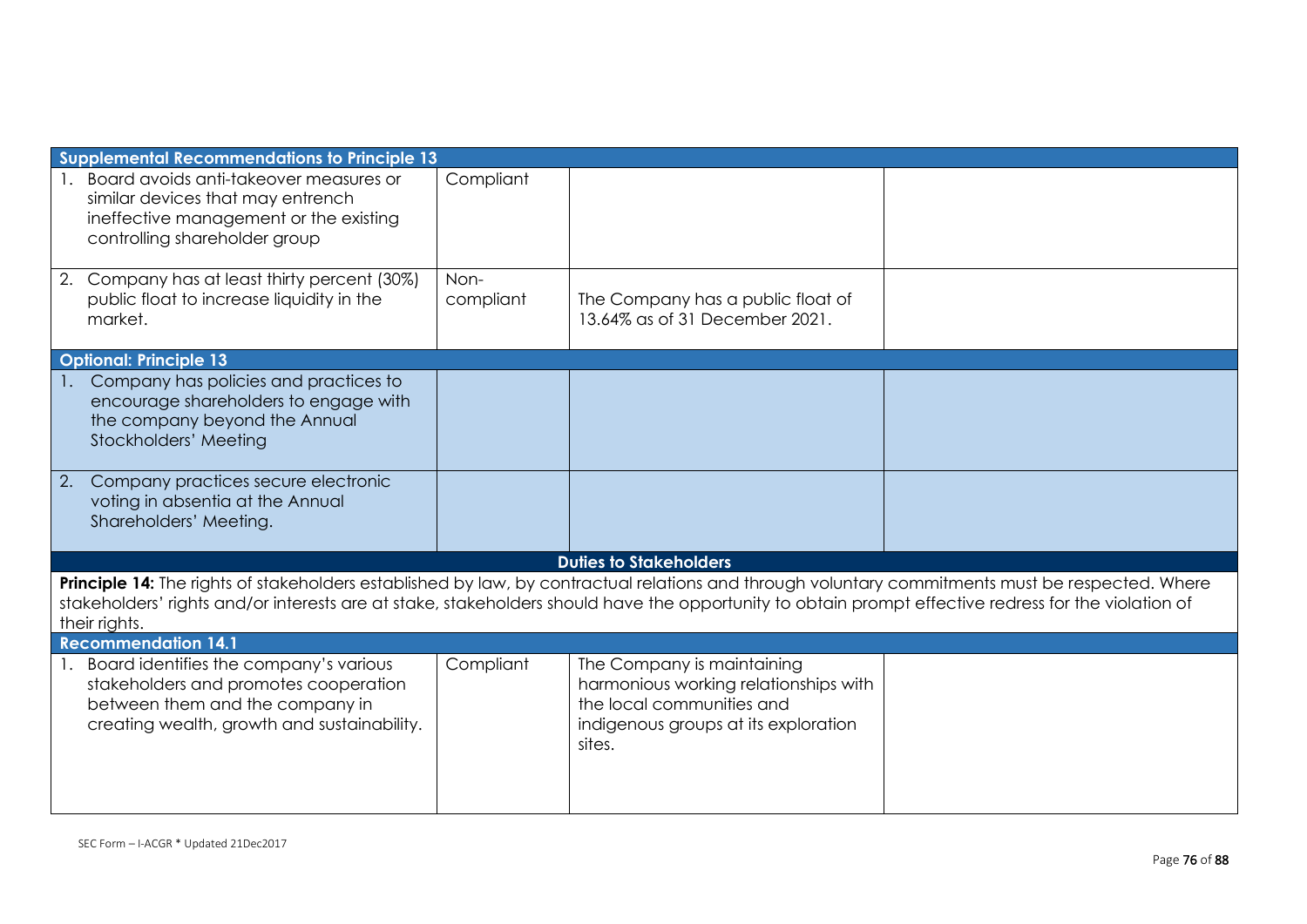| <b>Recommendation 14.2</b>                                                                                                          |           |                                                                                                                                                    |  |  |
|-------------------------------------------------------------------------------------------------------------------------------------|-----------|----------------------------------------------------------------------------------------------------------------------------------------------------|--|--|
| Board establishes clear policies and<br>programs to provide a mechanism on the<br>fair treatment and protection of<br>stakeholders. | Compliant | The Company is maintaining<br>harmonious working relationships with<br>the local communities and<br>indigenous groups at its exploration<br>sites. |  |  |

**Recommendation 14.3**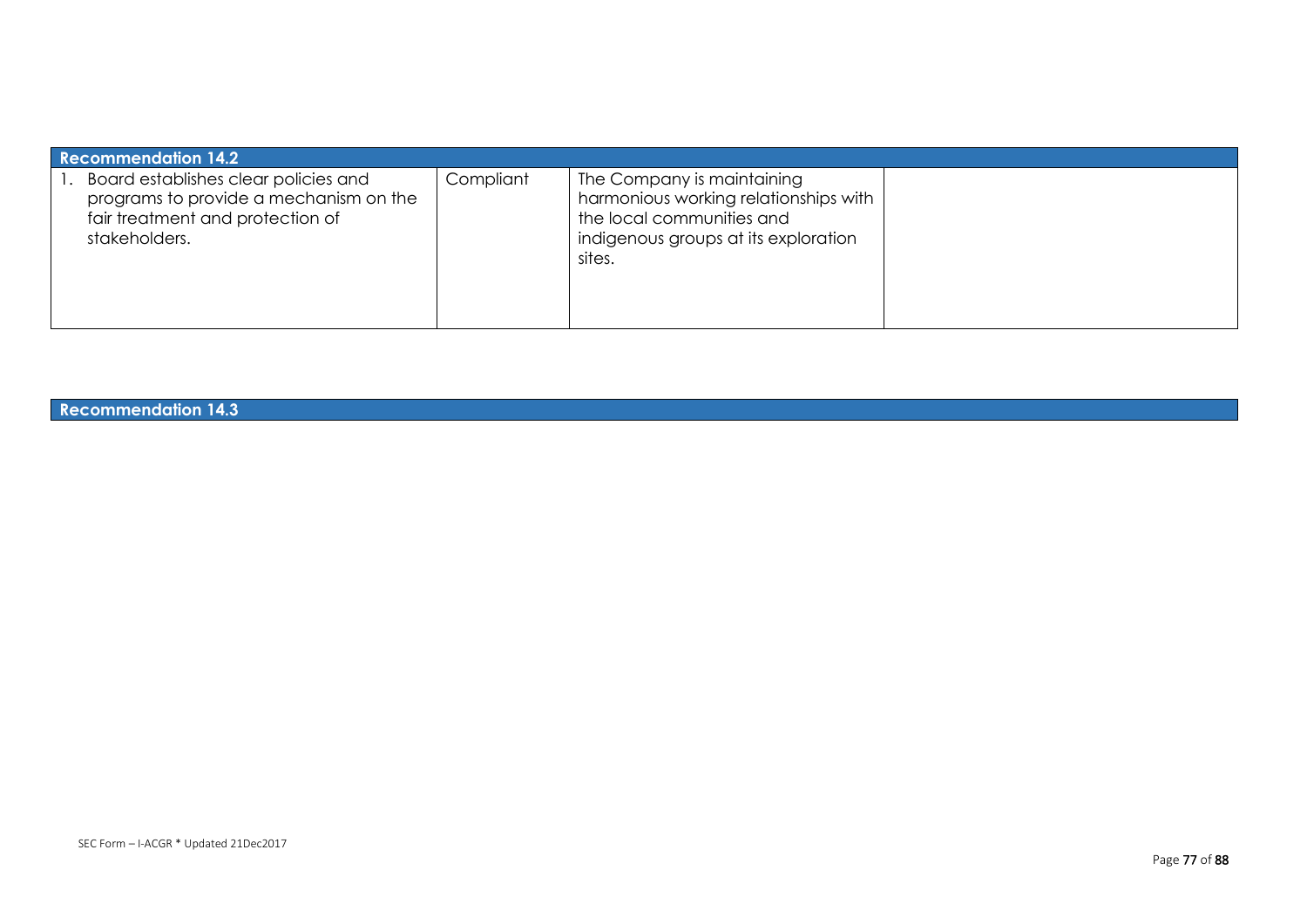| Board adopts a transparent framework      | Compliant | The Company's Whistle Blowing          |  |
|-------------------------------------------|-----------|----------------------------------------|--|
| and process that allow stakeholders to    |           | Policy provides that the Company       |  |
| communicate with the company and to       |           | shall designate a dedicated phone      |  |
| obtain redress for the violation of their |           | line and e-mail address for            |  |
| rights.                                   |           | employees and other stakeholders to    |  |
|                                           |           | freely communicate any fraud,          |  |
|                                           |           | misappropriations, discrimination,     |  |
|                                           |           | sexual harassment and other            |  |
|                                           |           | wrongful conduct within the            |  |
|                                           |           | organization. Any person making        |  |
|                                           |           | such report may, if so desired, make   |  |
|                                           |           | the report anonymously, subject to     |  |
|                                           |           | the needs of disclosure for the proper |  |
|                                           |           | investigation to prosper.              |  |
|                                           |           |                                        |  |
|                                           |           | All information obtained during the    |  |
|                                           |           | course of the investigation of such    |  |
|                                           |           | complaints will be kept confidential   |  |
|                                           |           | to the highest extent possible.        |  |
|                                           |           | The Company will ensure that no        |  |
|                                           |           | employee or stakeholder who in         |  |
|                                           |           | good faith reports a violation under   |  |
|                                           |           | this policy will suffer any harassment |  |
|                                           |           | or retaliation. The Company will not   |  |
|                                           |           | tolerate any harassment or             |  |
|                                           |           | victimization of a whistleblower. Any  |  |
|                                           |           | such harassment or victimization will  |  |
|                                           |           | be treated as a serious disciplinary   |  |
|                                           |           | offense, which will be dealt with      |  |
|                                           |           | under the Company's existing           |  |
|                                           |           | disciplinary rules and regulations.    |  |
|                                           |           |                                        |  |
|                                           |           | http://atokbigwedge.com/wp-            |  |
|                                           |           | content/uploads/2021/05/ab whistle     |  |
|                                           |           | blowingpolicy.pdf                      |  |
| SEC Form - I-ACGR * Updated 21Dec2017     |           |                                        |  |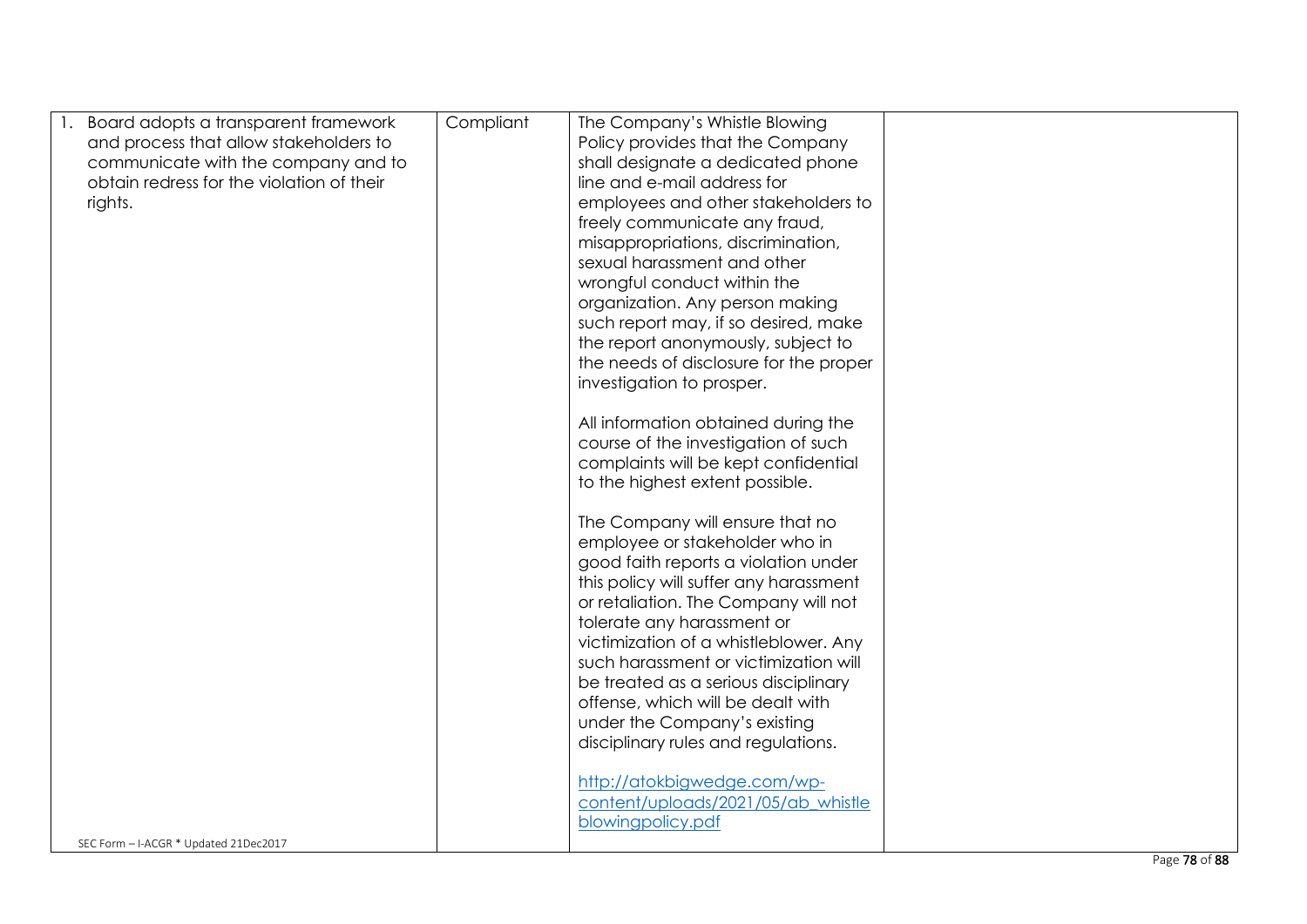|    | Supplement to Recommendation 14.3                                                                                                                                                                                                                                                                                                                                        |                   |                                                                                                                                                                                                                                                          |                                                                                                                                                                                                                                                                                                                                                                                                                                   |
|----|--------------------------------------------------------------------------------------------------------------------------------------------------------------------------------------------------------------------------------------------------------------------------------------------------------------------------------------------------------------------------|-------------------|----------------------------------------------------------------------------------------------------------------------------------------------------------------------------------------------------------------------------------------------------------|-----------------------------------------------------------------------------------------------------------------------------------------------------------------------------------------------------------------------------------------------------------------------------------------------------------------------------------------------------------------------------------------------------------------------------------|
|    | Company establishes an alternative<br>dispute resolution system so that conflicts<br>and differences with key stakeholders is<br>settled in a fair and expeditious manner.                                                                                                                                                                                               | Non-<br>compliant |                                                                                                                                                                                                                                                          | While no system has been adopted<br>because there has been no conflict<br>between the corporation and its<br>stockholders, and the corporation and<br>third parties, including regulatory<br>authorities for the last six (6) years, the<br>Company is always open to all available<br>alternative dispute resolution system to<br>settle conflicts and differences with key<br>stakeholders in a fair and expeditious<br>manner. |
|    | Additional Recommendations to Principle 14                                                                                                                                                                                                                                                                                                                               |                   |                                                                                                                                                                                                                                                          |                                                                                                                                                                                                                                                                                                                                                                                                                                   |
|    | Company does not seek any exemption<br>from the application of a law, rule or<br>regulation especially when it refers to a<br>corporate governance issue. If an<br>exemption was sought, the company<br>discloses the reason for such action, as<br>well as presents the specific steps being<br>taken to finally comply with the applicable<br>law, rule or regulation. | Compliant         | The Company has not made any<br>request for exemption from the<br>application of the law, rules and<br>regulations concerning corporate<br>governance.                                                                                                   |                                                                                                                                                                                                                                                                                                                                                                                                                                   |
| 2. | Company respects intellectual property<br>rights.                                                                                                                                                                                                                                                                                                                        | Compliant         | While the company does not own<br>any registered patent, trademark or<br>copyright, and neither is it a recipient<br>of any license or concession nor a<br>party to any royalty agreement, it<br>respects the intellectual property<br>rights of others. |                                                                                                                                                                                                                                                                                                                                                                                                                                   |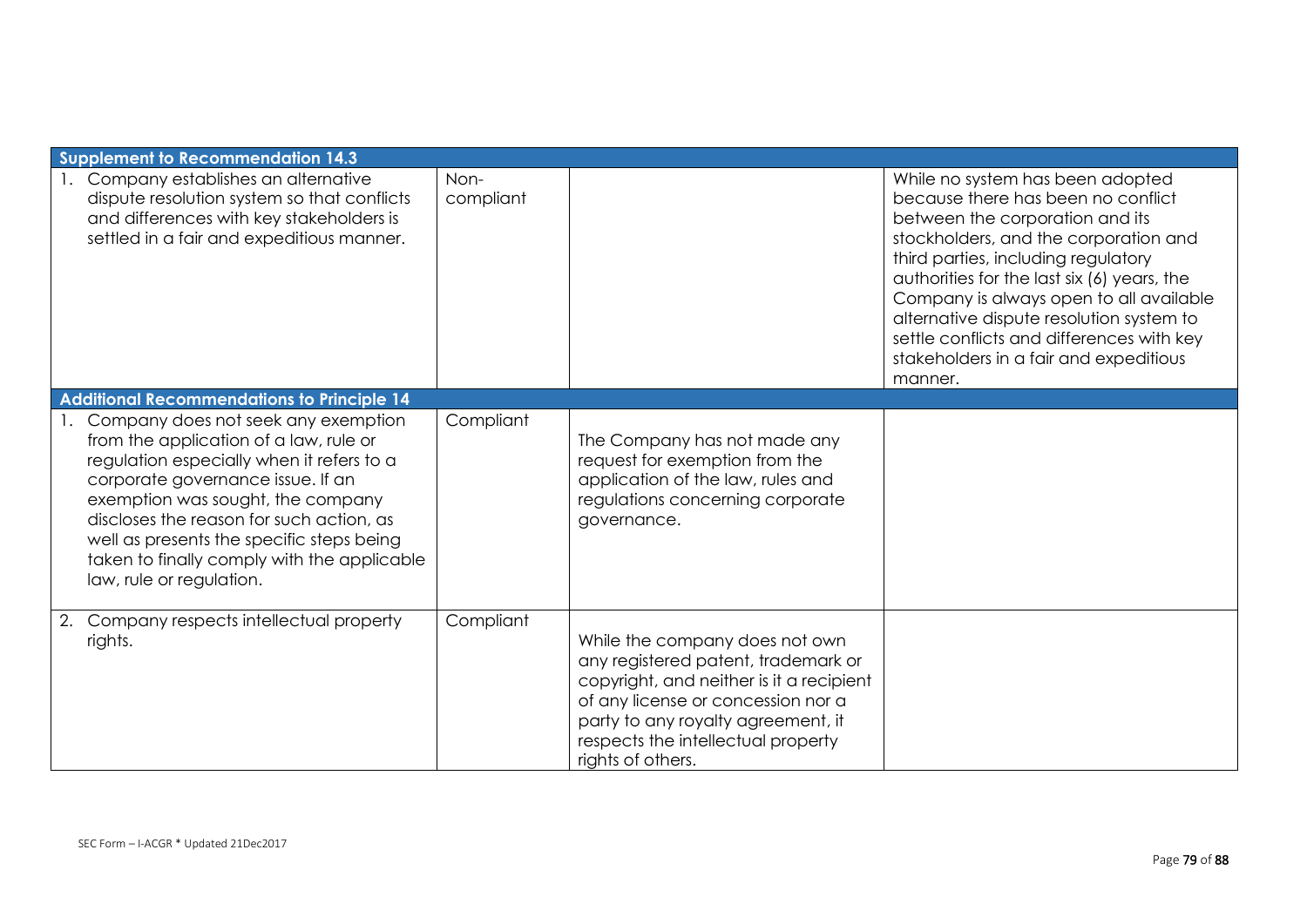| <b>Optional: Principle 14</b>                                                                                                                                                                     |           |                                                                                                                                                                                                                                                                                                                                                                                     |  |
|---------------------------------------------------------------------------------------------------------------------------------------------------------------------------------------------------|-----------|-------------------------------------------------------------------------------------------------------------------------------------------------------------------------------------------------------------------------------------------------------------------------------------------------------------------------------------------------------------------------------------|--|
| 1. Company discloses its policies and<br>practices that address customers' welfare                                                                                                                |           |                                                                                                                                                                                                                                                                                                                                                                                     |  |
| 2. Company discloses its policies and<br>practices that address supplier/contractor<br>selection procedures                                                                                       |           |                                                                                                                                                                                                                                                                                                                                                                                     |  |
|                                                                                                                                                                                                   |           |                                                                                                                                                                                                                                                                                                                                                                                     |  |
| Principle 15: A mechanism for employee participation should be developed to create a symbiotic environment, realize the company's goals and<br>participate in its corporate governance processes. |           |                                                                                                                                                                                                                                                                                                                                                                                     |  |
| <b>Recommendation 15.1</b>                                                                                                                                                                        |           |                                                                                                                                                                                                                                                                                                                                                                                     |  |
| Board establishes policies, programs and<br>procedures that encourage employees to<br>actively participate in the realization of the<br>company's goals and in its governance.                    | Compliant | The Corporation, through its training<br>and management standards and<br>procedures, aims to develop a<br>disciplined and constructive control<br>environment in which all employees<br>understand their roles and<br>obligations.                                                                                                                                                  |  |
| <b>Supplement to Recommendation 15.1</b>                                                                                                                                                          |           |                                                                                                                                                                                                                                                                                                                                                                                     |  |
| 1. Company has a reward/compensation<br>policy that accounts for the performance<br>of the company beyond short-term<br>financial measures.                                                       | Compliant | The Company has adopted a stock<br>option plan and there has been no<br>amendment and/or discontinuance<br>of the same up to date. The same<br>was approved pursuant to the<br>authority granted by the stockholders<br>during the Annual Stockholders'<br>Meeting on 28 August 2014. Its<br>implementation is subject to<br>approval of the Securities and<br>Exchange Commission. |  |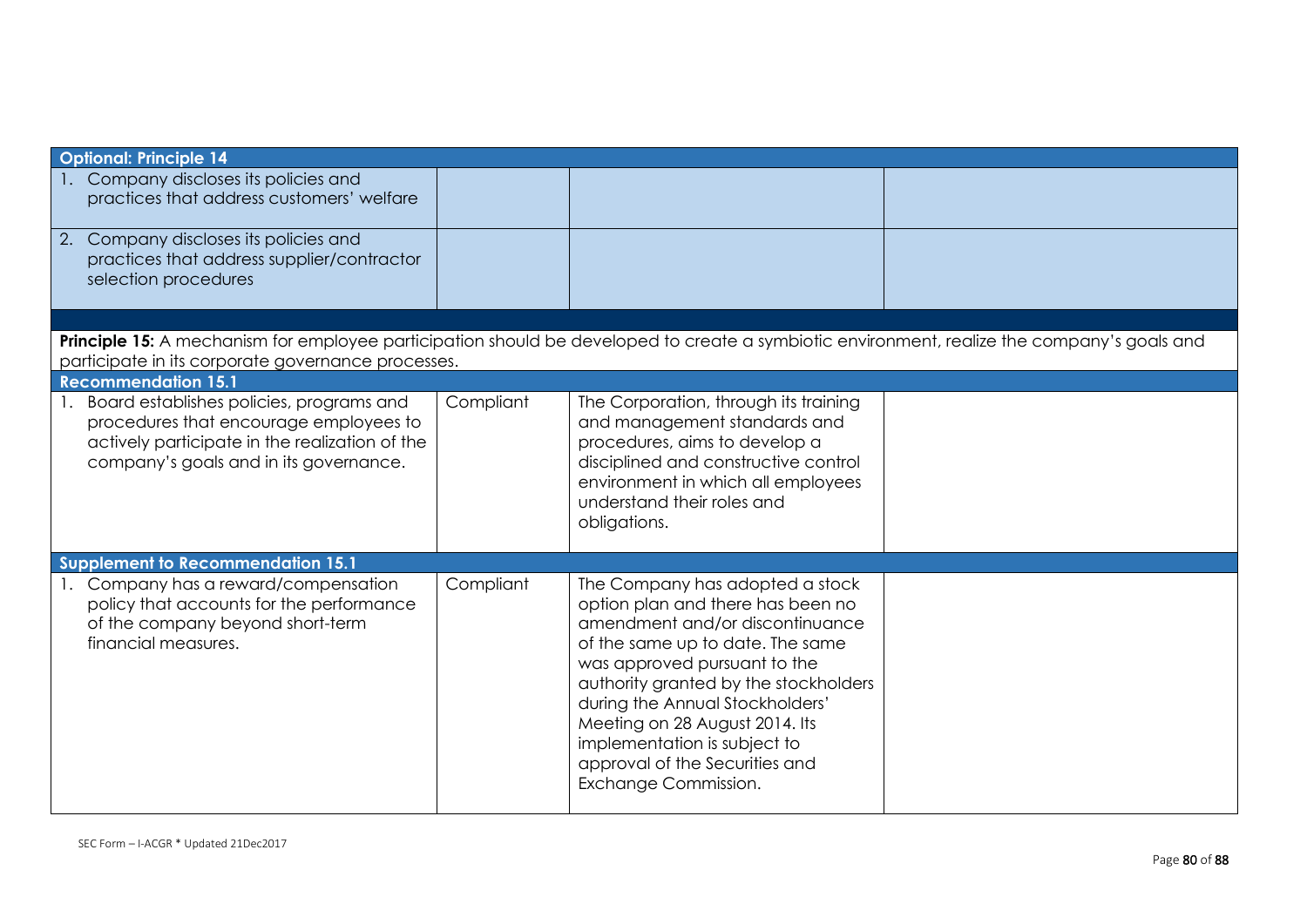| 2. Company has policies and practices on<br>health, safety and welfare of its<br>employees. | Compliant | The Company has a non-contributory<br>health insurance policy for all of its<br>regular employees. Each employee is<br>entitled to designate one qualified<br>dependent. This policy covers<br>hospitalization, out-patient care and<br>dental care. |  |
|---------------------------------------------------------------------------------------------|-----------|------------------------------------------------------------------------------------------------------------------------------------------------------------------------------------------------------------------------------------------------------|--|
|                                                                                             |           | The Company also has a medical<br>clinic within the premises with a<br>qualified doctor and nurse on-board<br>available for its employees.                                                                                                           |  |
|                                                                                             |           | Further, the Company has a non-<br>contributory group personal<br>accident insurance for its regular<br>employees. This includes an<br>accidental death and qualified<br>disabilities coverage.                                                      |  |
|                                                                                             |           | Lastly, it has a life insurance policy for<br>all of its regular employees. It<br>includes basic life insurance and<br>coverage for total and permanent<br>disability rider.                                                                         |  |
|                                                                                             |           | In times of emergency and under<br>special circumstances, the Company<br>also provides financial assistance for<br>employees in need.                                                                                                                |  |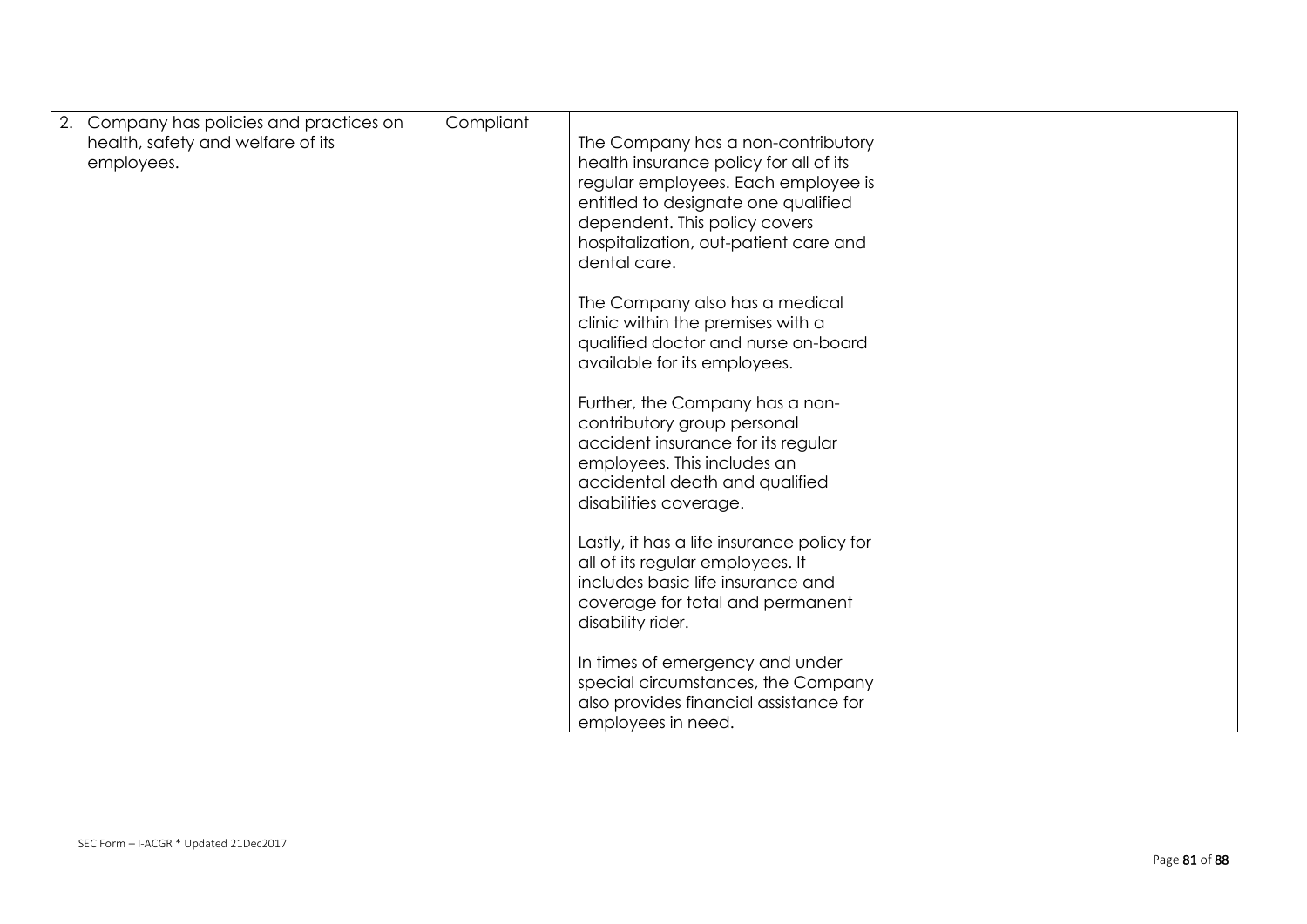| 3. Company has policies and practices on<br>training and development of its<br>employees.                                                          | Non-<br>compliant |                                                                                                                              | The Company is open to adopting a<br>policy on employee training and<br>development once it starts operating a<br>mine. |
|----------------------------------------------------------------------------------------------------------------------------------------------------|-------------------|------------------------------------------------------------------------------------------------------------------------------|-------------------------------------------------------------------------------------------------------------------------|
| <b>Recommendation 15.2</b>                                                                                                                         |                   |                                                                                                                              |                                                                                                                         |
| Board sets the tone and makes a stand<br>against corrupt practices by adopting an<br>anti-corruption policy and program in its<br>Code of Conduct. | Compliant         | Article VI, Section 2 of the Code:<br>http://atokbigwedge.com/wp-<br>content/uploads/2021/05/ab_busco<br>nductethicscode.pdf |                                                                                                                         |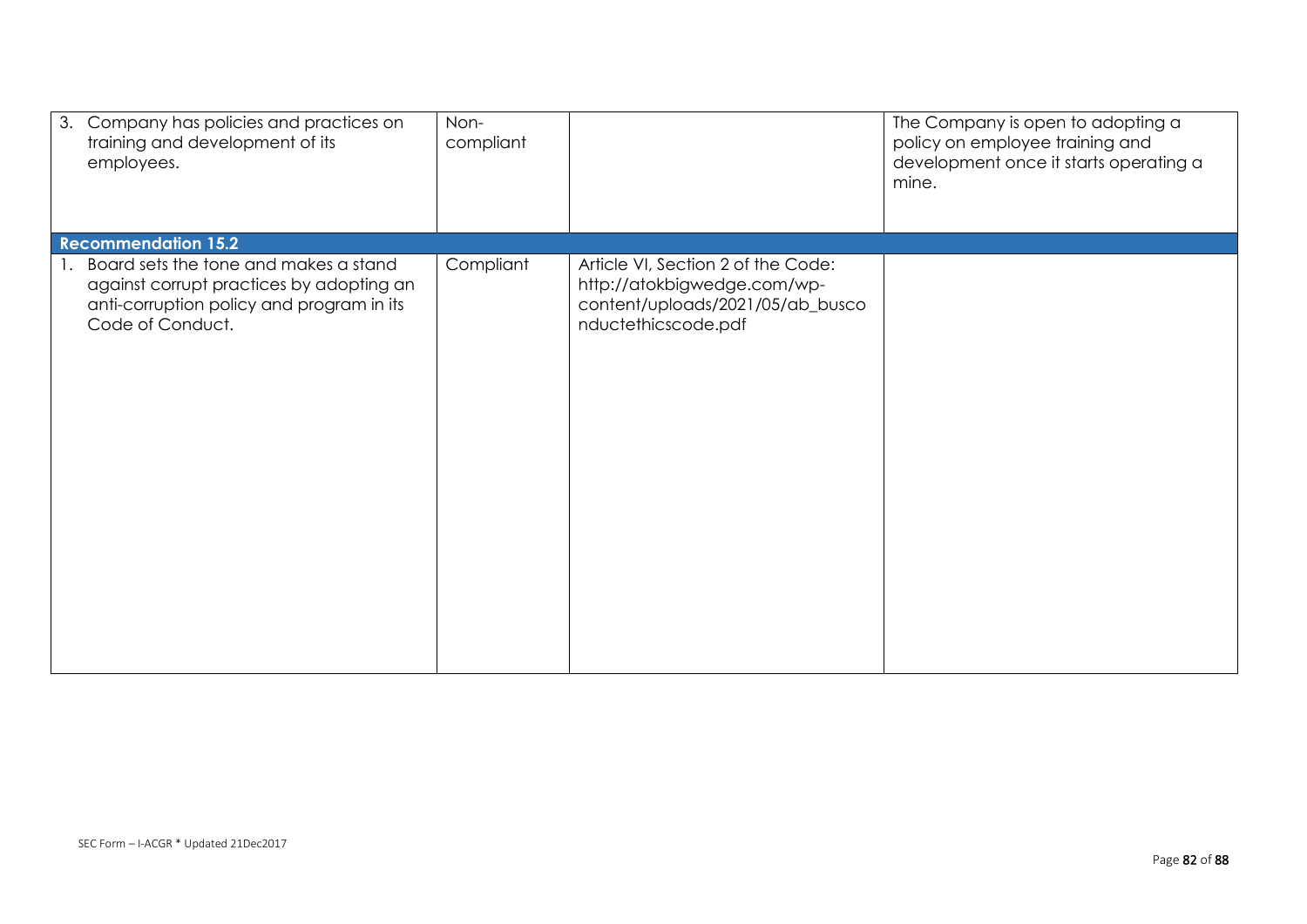| 2. | Board disseminates the policy and<br>program to employees across the<br>organization through trainings to embed<br>them in the company's culture. | Compliant | The Company aims to develop a<br>disciplined and constructive control<br>environment in which all employees<br>understand their roles and<br>obligations. |  |
|----|---------------------------------------------------------------------------------------------------------------------------------------------------|-----------|-----------------------------------------------------------------------------------------------------------------------------------------------------------|--|
|----|---------------------------------------------------------------------------------------------------------------------------------------------------|-----------|-----------------------------------------------------------------------------------------------------------------------------------------------------------|--|

| Supplement to Recommendation 15.2                                                                                                                            |           |                                                                                                                              |  |
|--------------------------------------------------------------------------------------------------------------------------------------------------------------|-----------|------------------------------------------------------------------------------------------------------------------------------|--|
| 1. Company has clear and stringent policies<br>and procedures on curbing and penalizing<br>employee involvement in offering, paying<br>and receiving bribes. | Compliant | Article VI, Section 2 of the Code:<br>http://atokbigwedge.com/wp-<br>content/uploads/2021/05/ab_busco<br>nductethicscode.pdf |  |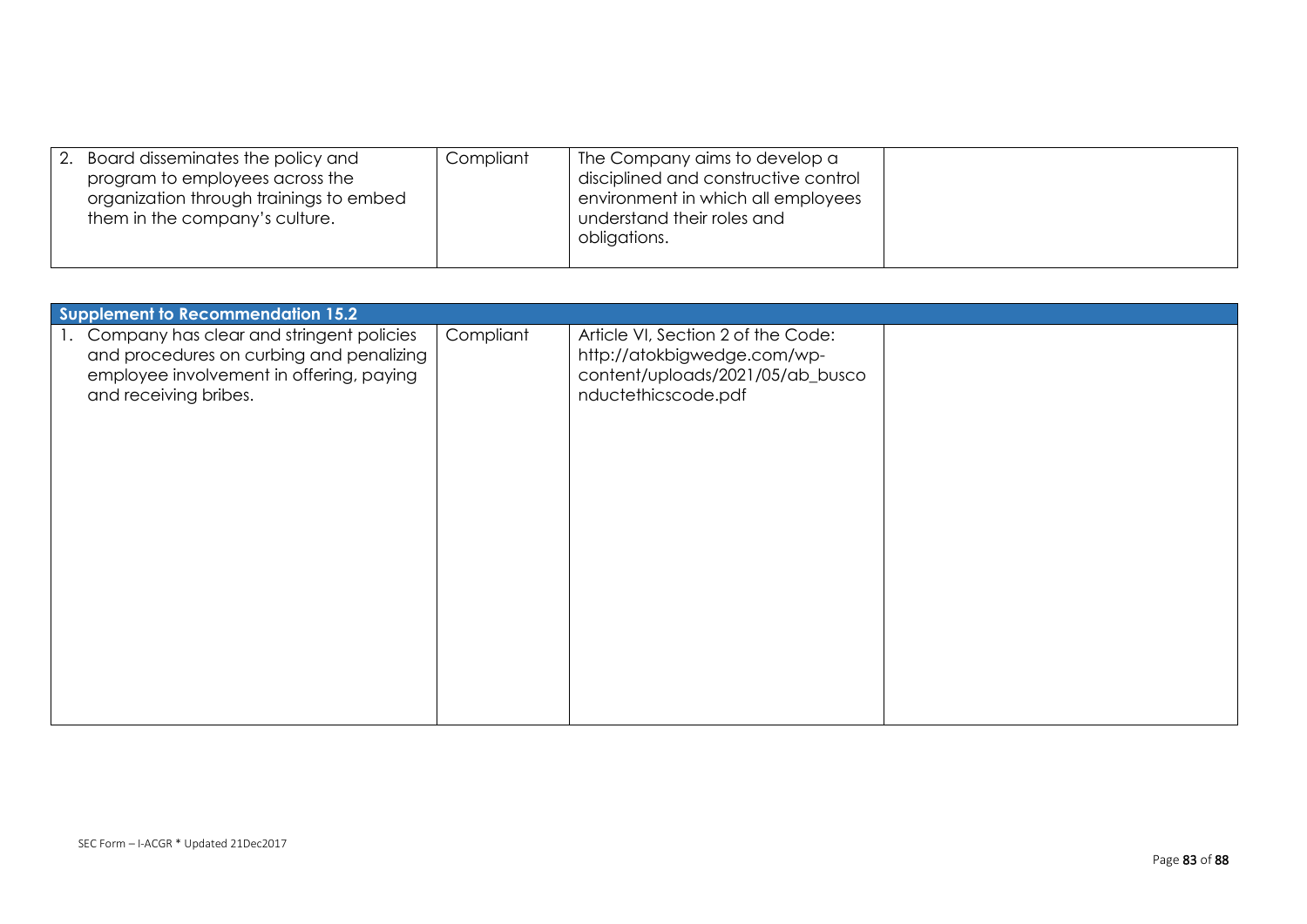| <b>Recommendation 15.3</b>                                                                                                                                                                         |           |                                                                                                                                                                                |  |
|----------------------------------------------------------------------------------------------------------------------------------------------------------------------------------------------------|-----------|--------------------------------------------------------------------------------------------------------------------------------------------------------------------------------|--|
| Board establishes a suitable framework for<br>whistleblowing that allows employees to<br>freely communicate their concerns about<br>illegal or unethical practices, without fear<br>of retaliation | Compliant | The company's whistle-blowing<br>policy and procedure for employees<br>is posted at:<br>http://atokbigwedge.com/wp-<br>content/uploads/2021/05/ab whistle<br>blowingpolicy.pdf |  |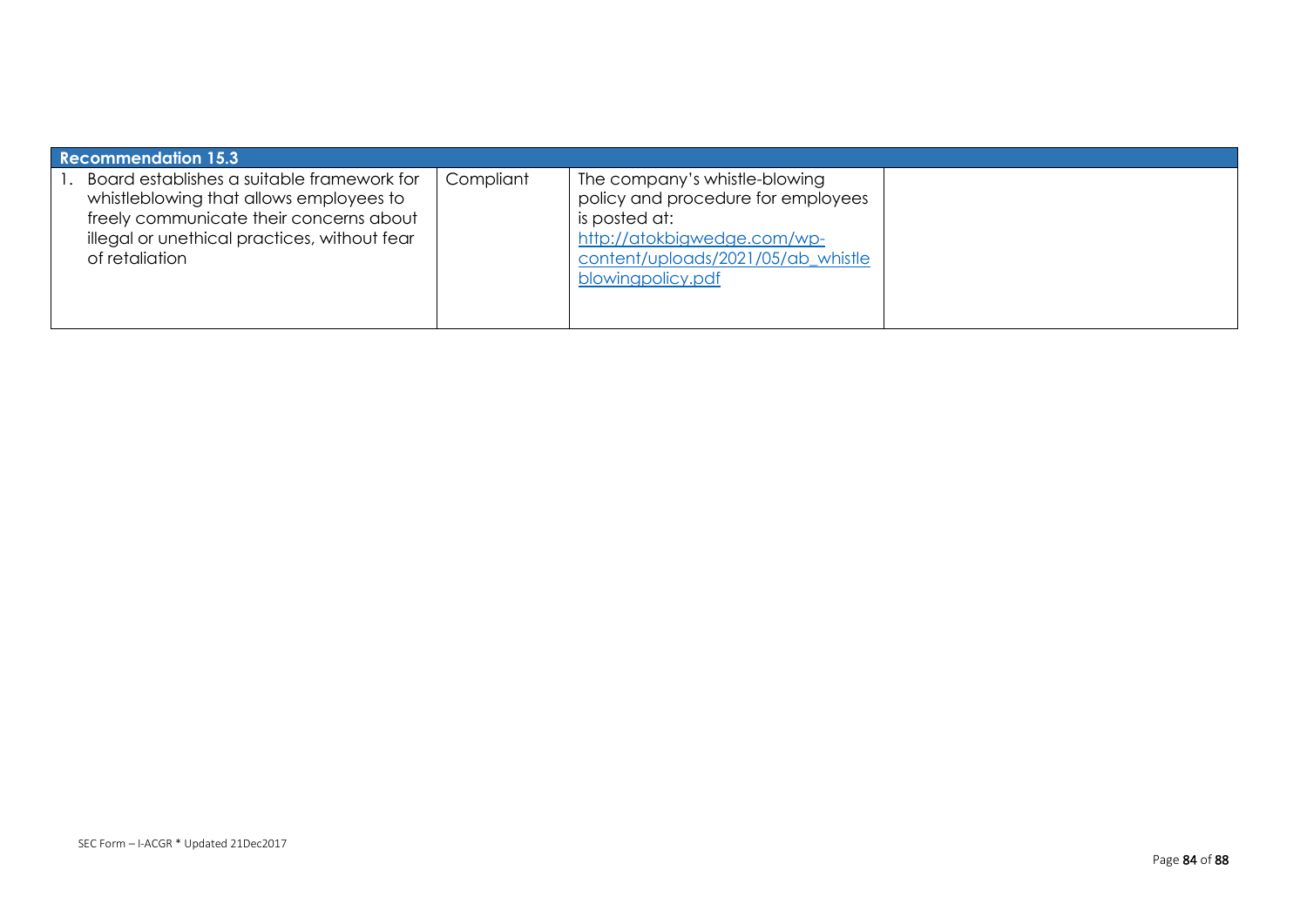| Board establishes a suitable framework for<br>whistleblowing that allows employees to<br>have direct access to an independent<br>member of the Board or a unit created to<br>handle whistleblowing concerns. | Compliant | The Company's Whistle Blowing<br>Policy provides that "No employee,<br>who in good faith reports<br>a violation, will suffer harassment or<br>retaliation or bullying. The Company<br>will not tolerate any harassment or<br>victimization in whatever form or<br>manner of a whistle-blower and will<br>treat this as serious disciplinary<br>offense, which will be dealt with<br>under the Company's existing<br>disciplinary rules and regulations."<br>http://atokbigwedge.com/wp- |  |
|--------------------------------------------------------------------------------------------------------------------------------------------------------------------------------------------------------------|-----------|-----------------------------------------------------------------------------------------------------------------------------------------------------------------------------------------------------------------------------------------------------------------------------------------------------------------------------------------------------------------------------------------------------------------------------------------------------------------------------------------|--|
|                                                                                                                                                                                                              |           | content/uploads/2021/05/ab_whistle<br>blowingpolicy.pdf                                                                                                                                                                                                                                                                                                                                                                                                                                 |  |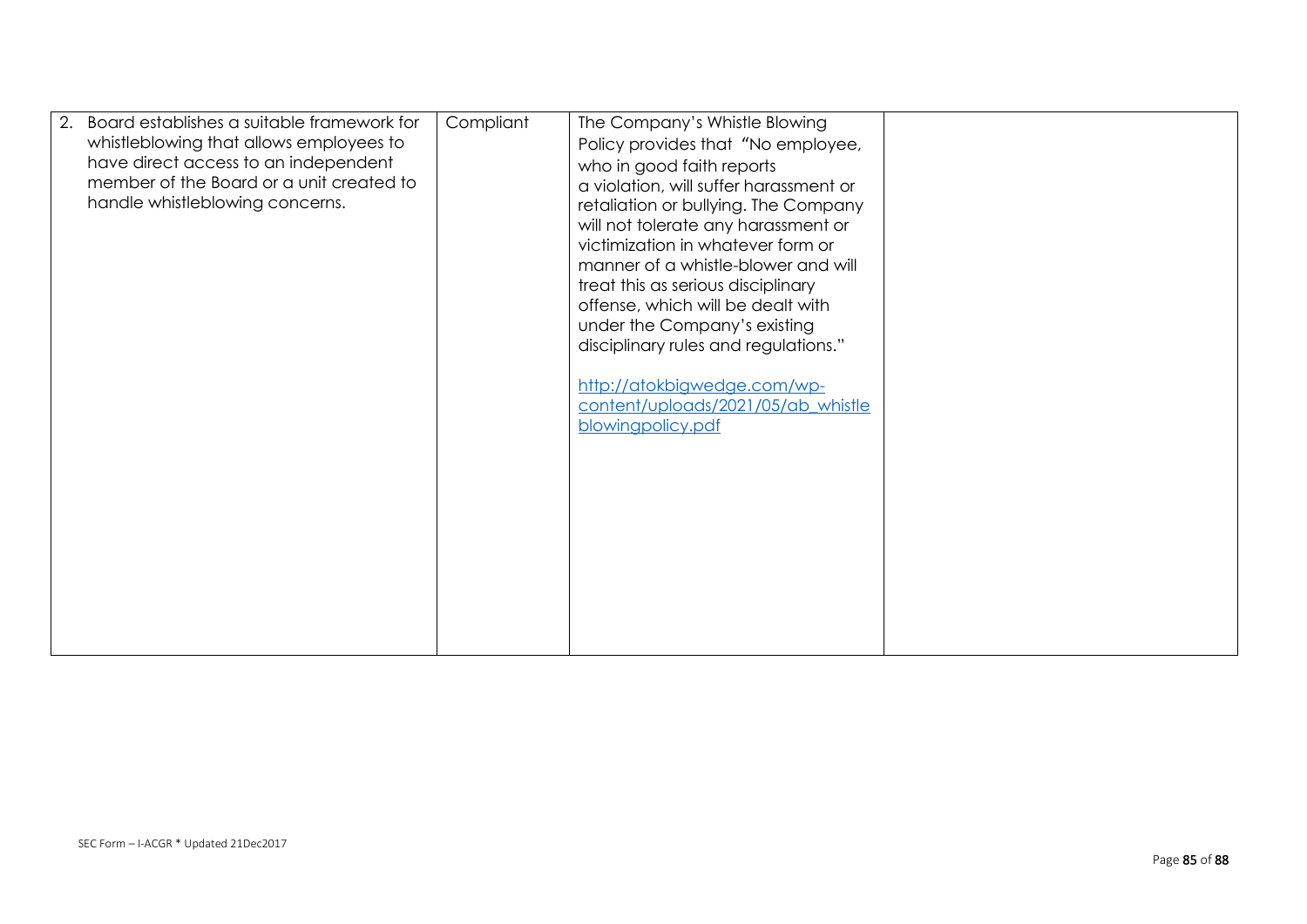| Board supervises and ensures the<br>3.<br>enforcement of the whistleblowing<br>framework.                                                      | The Human Resource Department, in<br>coordination with the Administration<br>Department, was mandated to be<br>principally responsible in ensuring the<br>consistent implementation of<br>Company's Whistle Blowing Policy.<br>Furthermore, all approvals for any<br>amendment to said policy are<br>vested with the President given the<br>proper recommendation by the<br>Human Resources, Internal Audit and<br>Legal Departments. |  |  |
|------------------------------------------------------------------------------------------------------------------------------------------------|---------------------------------------------------------------------------------------------------------------------------------------------------------------------------------------------------------------------------------------------------------------------------------------------------------------------------------------------------------------------------------------------------------------------------------------|--|--|
|                                                                                                                                                | http://atokbigwedge.com/wp-<br>content/uploads/2021/05/ab_whistle<br>blowingpolicy.pdf                                                                                                                                                                                                                                                                                                                                                |  |  |
| Principle 16: The company should be socially responsible in all its dealings with the communities where it operates. It should ensure that its |                                                                                                                                                                                                                                                                                                                                                                                                                                       |  |  |

interactions serve its environment and stakeholders in a positive and progressive manner that is fully supportive of its comprehensive and balanced development.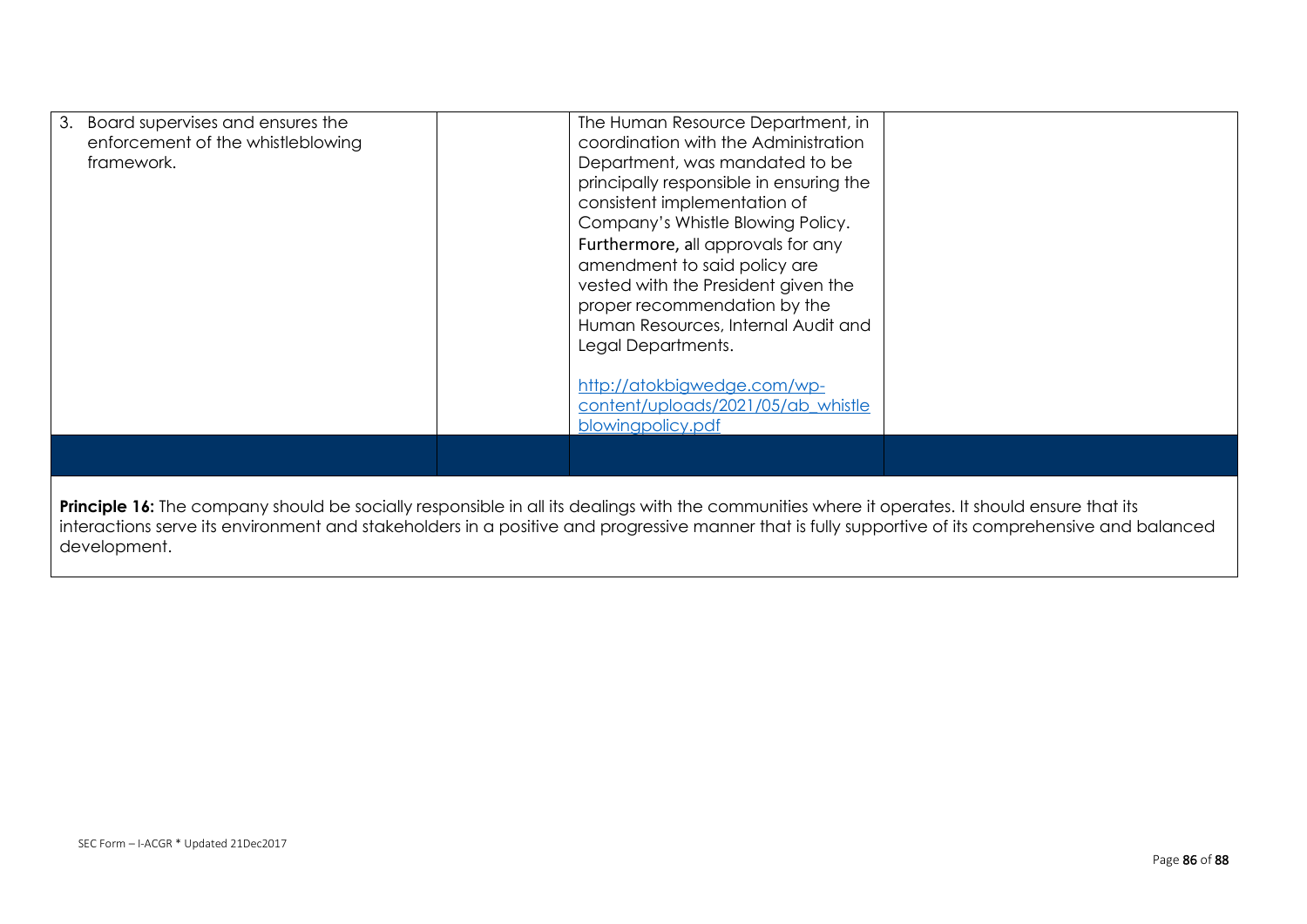| <b>Recommendation 16.1</b>                                                                                                                                                                                                                                                               |           |                                                                                                                                                                                                                                                                                                                                                                                                                                            |  |
|------------------------------------------------------------------------------------------------------------------------------------------------------------------------------------------------------------------------------------------------------------------------------------------|-----------|--------------------------------------------------------------------------------------------------------------------------------------------------------------------------------------------------------------------------------------------------------------------------------------------------------------------------------------------------------------------------------------------------------------------------------------------|--|
| Company recognizes and places<br>importance on the interdependence<br>between business and society, and<br>promotes a mutually beneficial<br>relationship that allows the company to<br>grow its business, while contributing to the<br>advancement of the society where it<br>operates. | Compliant | While the Company was operating<br>mines, courtesy calls at the local<br>government offices were undertaken<br>to signify the Company's responsible<br>commitment to the concerned<br>areas. Employment opportunities<br>were generated by prioritizing the<br>local communities.<br>Worksite health and safety<br>procedures were strictly<br>implemented by management<br>resulting to zero lost-time and<br>medically-treated injuries. |  |
| <b>Optional: Principle 16</b>                                                                                                                                                                                                                                                            |           |                                                                                                                                                                                                                                                                                                                                                                                                                                            |  |
| Company ensures that its value chain is<br>environmentally friendly or is consistent<br>with promoting sustainable development                                                                                                                                                           | Compliant | The Company is not actively<br>operating but will comply with<br>applicable environmental rules when<br>operation resumes.                                                                                                                                                                                                                                                                                                                 |  |
| Company exerts effort to interact positively<br>2.<br>with the communities in which it operates                                                                                                                                                                                          |           |                                                                                                                                                                                                                                                                                                                                                                                                                                            |  |